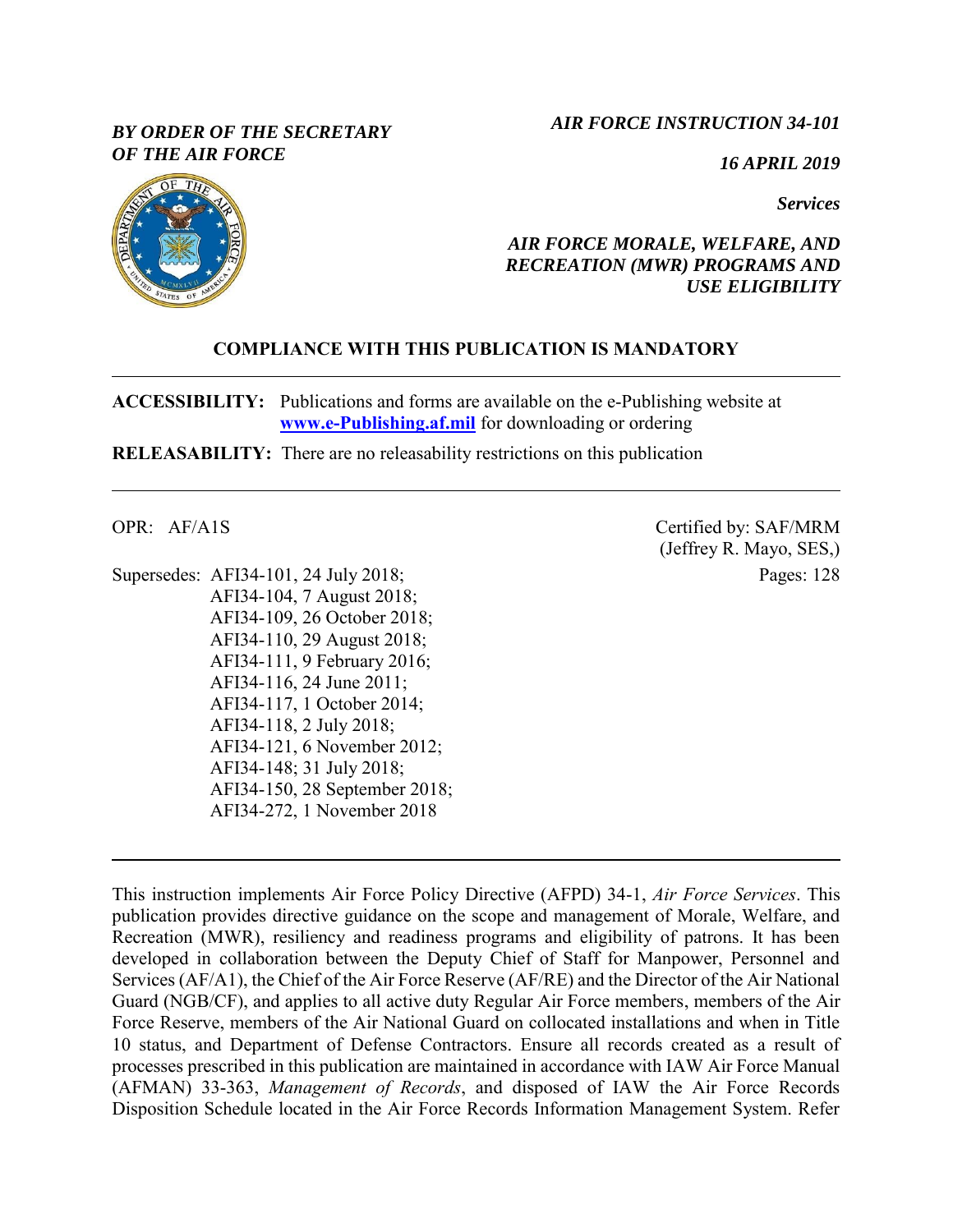recommended changes and questions about this publication to the Office of Primary Responsibility using AF Form 847, *Recommendation for Change of Publication*, route AF Forms 847 from the field through the appropriate functional chain of command. This publication may be supplemented at any level, but all supplements that directly implement this publication must be routed the requestor's commander for coordination prior to certification and approval. The authorities to waive wing-/unit-level requirements in this publication are identified with a Tier ("**T-0, T-1, T-2, T-3**") number following the compliance statement. See Air Force Instruction (AFI) 33-360, *Publications and Forms Management,* for a description of the authorities associated with the Tier numbers. Submit requests for waivers through the chain of command to the appropriate Tier waiver approval authority, or alternately, to the Publication office of primary responsibility for non-tiered compliance items. The use of the name or mark of any specific manufacturer, commercial product, commodity, or service in this publication does not imply endorsement by the Air Force (AF) or civilian organization certification, training program or standards. This publication directs collecting and maintaining information subject to the Privacy Act of 1974 authorized by Title 10 United States Code Section 8013. The applicable Statement of Record Notice (SORN) is number F034 AFPC B, AF Morale, Welfare, and Recreation membership programs, which is available at: **[http://dpcld.defense.gov/Privacy/SORNsIndex/DOD-wide-SORN-Article-](http://dpcld.defense.gov/Privacy/SORNsIndex/DOD-wide-SORN-Article-View/Article/569915/f034-afpc-b/)[View/Article/569915/f034-afpc-b/](http://dpcld.defense.gov/Privacy/SORNsIndex/DOD-wide-SORN-Article-View/Article/569915/f034-afpc-b/)**.

#### *SUMMARY OF CHANGES*

This document has been substantially revised and should be completely reviewed. It reflects the consolidation of MWR program AFIs into a single AFI with most operational guidance removed. Operational guidance is available in Air Force Manuals (AFMAN) and instructional manuals published by Air Force Services Activity (AFSVA).

### **Chapter 1— [FORCE SUPPORT MORALE, WELFARE, AND RECREATION \(MWR\)](#page-14-0)  [PROGRAM OVERVIEW](#page-14-0) [15](#page-14-0)**

| 1.1. |                                             | 15 |
|------|---------------------------------------------|----|
|      | <b>Chapter 2— ROLES AND RESPONSIBLITIES</b> | 16 |
| 2.1. |                                             | 16 |
| 2.2. |                                             | 16 |
| 2.3. |                                             | 16 |
| 2.4. |                                             | 16 |
| 2.5. |                                             | 17 |
| 2.6. |                                             | 17 |
| 2.7. |                                             | 17 |
| 2.8. |                                             | 17 |
| 2.9. |                                             | 18 |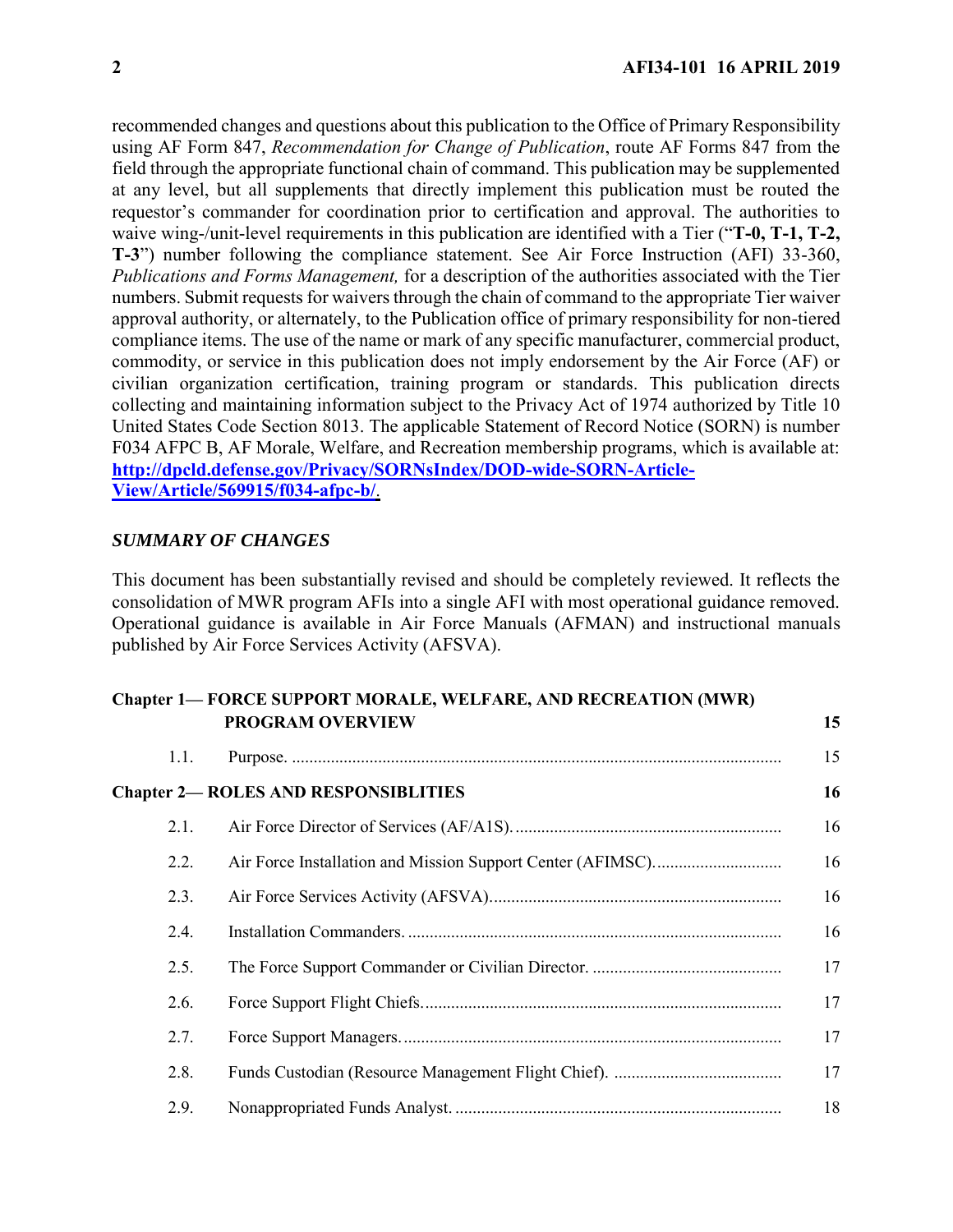| 19<br><b>Chapter 3-FORCE SUPPORT MWR PROGRAM</b> |    |  |
|--------------------------------------------------|----|--|
| 3.1.                                             | 19 |  |
| 3.2.                                             | 19 |  |
| 3.3.                                             | 19 |  |
| 3.4.                                             | 19 |  |
| 3.5.                                             | 19 |  |
| 3.6.                                             | 19 |  |
| 3.7.                                             | 19 |  |
| 3.8.                                             | 20 |  |
| 3.9.                                             | 20 |  |
| 3.10.                                            | 20 |  |
| 3.11.                                            | 20 |  |
| 3.12.                                            | 20 |  |
| 3.13.                                            | 20 |  |
| 3.14.                                            | 20 |  |
| 3.15.                                            | 20 |  |
| 3.16.                                            | 21 |  |
| 3.17.                                            | 21 |  |
| 3.18.                                            | 21 |  |
| 3.19.                                            | 21 |  |
| 3.20.                                            | 21 |  |
| 3.21.                                            | 21 |  |
| 3.22.                                            | 21 |  |
| 3.23.                                            | 22 |  |
| 3.24.                                            | 22 |  |
| 3.25.                                            | 22 |  |
| 3.26.                                            | 23 |  |
| 3.27.                                            | 23 |  |
| 3.28.                                            | 24 |  |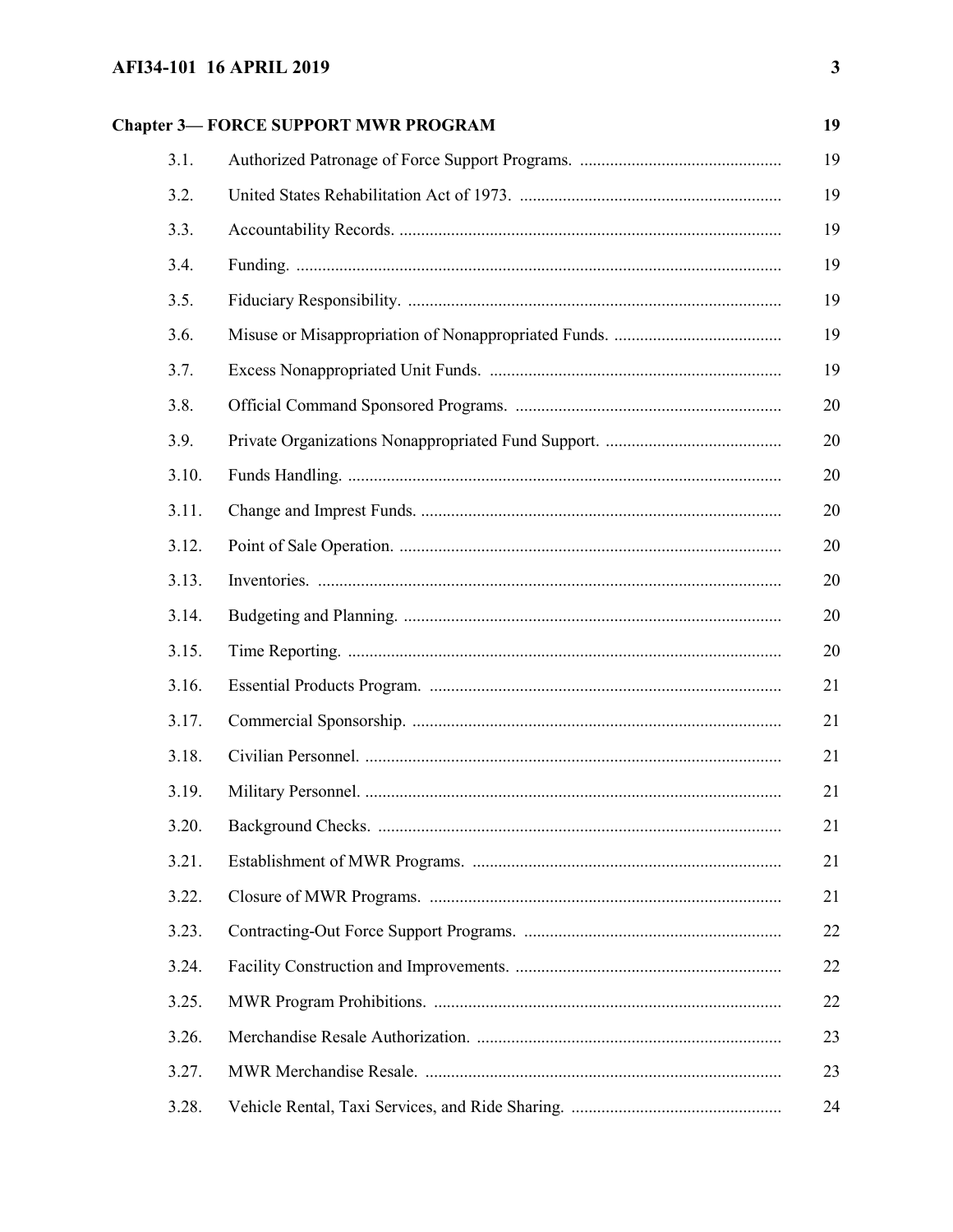| 3.29. |                                                                 |
|-------|-----------------------------------------------------------------|
| 3.30. |                                                                 |
| 3.31. |                                                                 |
| 3.32. |                                                                 |
| 3.33. |                                                                 |
| 3.34. |                                                                 |
| 3.35. | Local Community Partnerships and Public Use of MWR Programs and |
| 3.36. |                                                                 |
| 3.37. |                                                                 |
| 3.38. |                                                                 |
|       | <b>Chapter 4-STRATEGIC PLANNING</b>                             |
| 4.1.  |                                                                 |
| 4.2.  |                                                                 |
| 4.3.  |                                                                 |
| 4.4.  |                                                                 |
|       | <b>Chapter 5-MARKETING AND PUUBLICITY</b>                       |
| 5.1.  |                                                                 |
| 5.2.  |                                                                 |
| 5.3.  |                                                                 |
| 5.4.  |                                                                 |
| 5.5.  |                                                                 |
| 5.6.  |                                                                 |
| 5.7.  |                                                                 |
|       | <b>Chapter 6- VOLUNTEER PROGRAM</b>                             |
| 6.1.  |                                                                 |
| 6.2.  |                                                                 |
| 6.3.  |                                                                 |
| 6.4.  |                                                                 |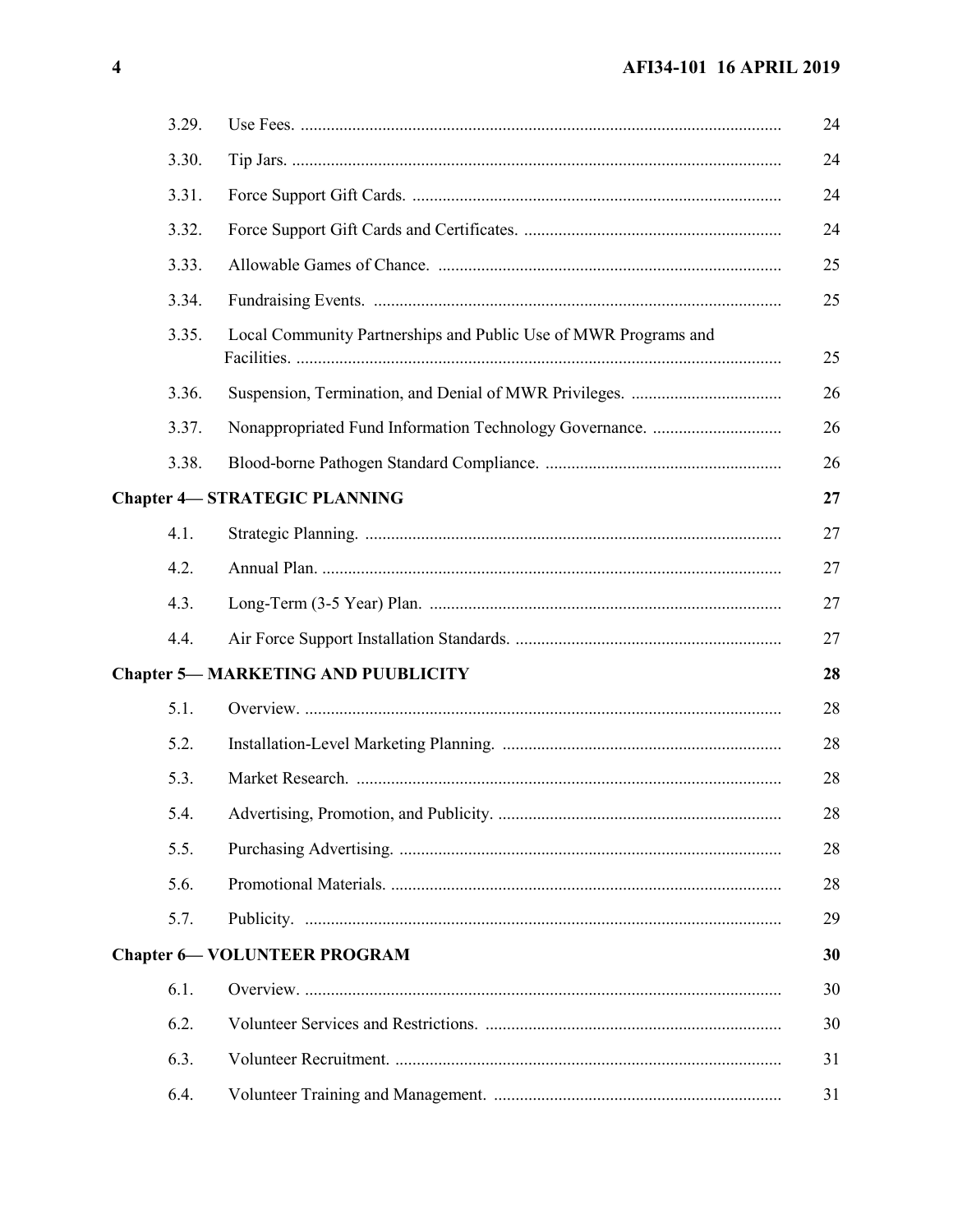|        | <b>Chapter 7-GENERAL SAFETY</b>                  |
|--------|--------------------------------------------------|
| 7.1.   |                                                  |
|        | <b>Chapter 8- AIR FORCE ENTERTAINMENT</b>        |
| 8.1.   |                                                  |
| 8.2.   |                                                  |
| 8.3.   |                                                  |
| 8.4.   |                                                  |
| 8.5.   |                                                  |
| 8.6.   |                                                  |
| 8.7.   |                                                  |
|        | <b>Chapter 9- INFORMATION TICKETS AND TRAVEL</b> |
| 9.1.   |                                                  |
| 9.2.   |                                                  |
| 9.3.   |                                                  |
| 9.4.   |                                                  |
| 9.5.   |                                                  |
| 9.6.   |                                                  |
| 9.7.   |                                                  |
|        | <b>Chapter 10-AERO CLUB</b>                      |
| 10.1.  |                                                  |
| 10.2.  |                                                  |
| 10.3.  |                                                  |
| 10.4.  |                                                  |
| 10.5.  |                                                  |
| 10.6.  |                                                  |
| 10.7.  |                                                  |
| 10.8.  |                                                  |
| 10.9.  |                                                  |
| 10.10. |                                                  |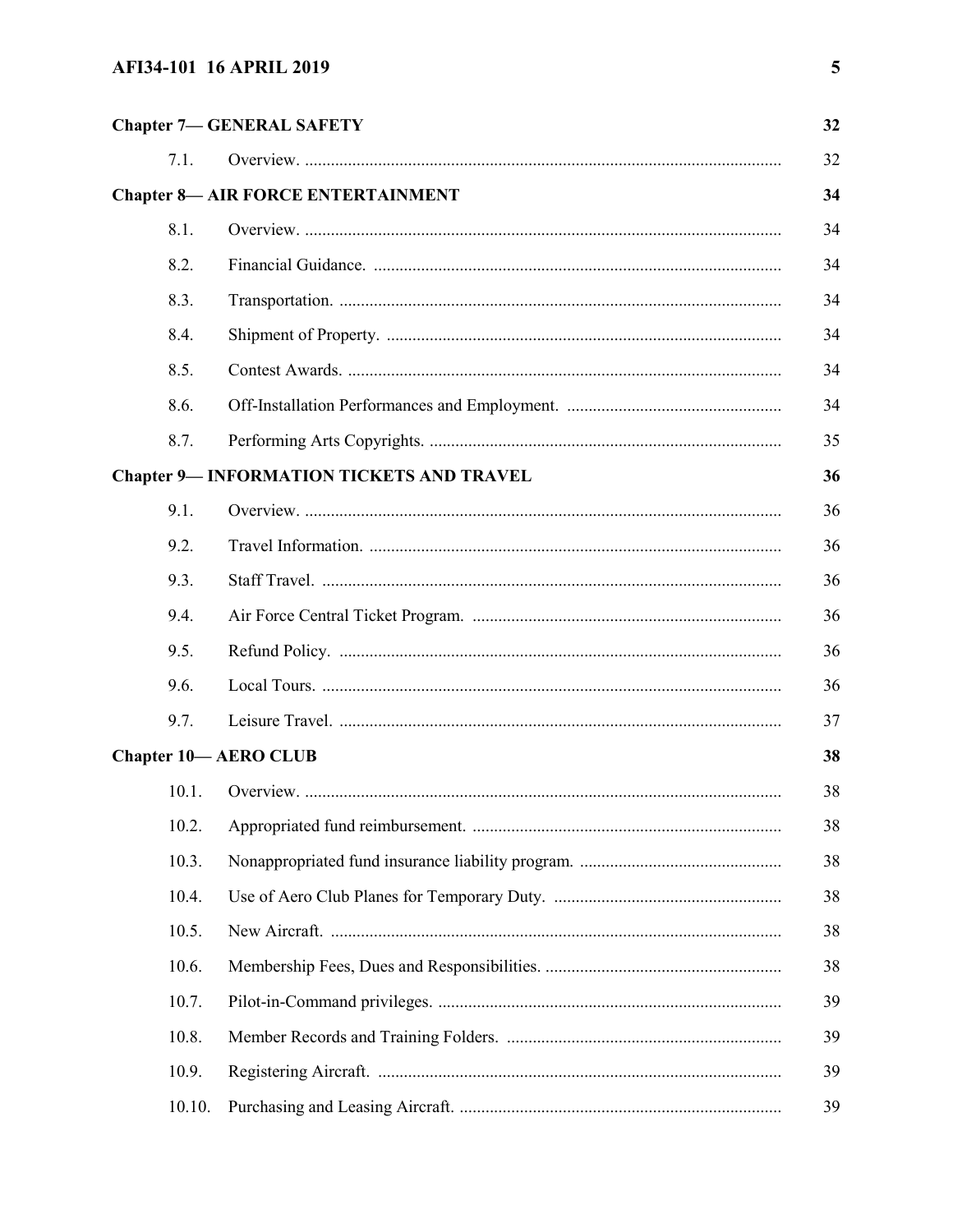| 10.11. |  |
|--------|--|
| 10.12. |  |
| 10.13. |  |
| 10.14. |  |
| 10.15. |  |
| 10.16. |  |
| 10.17. |  |
| 10.18. |  |
| 10.19. |  |
| 10.20. |  |
| 10.21. |  |
| 10.22. |  |
| 10.23. |  |
| 10.24. |  |
| 10.25. |  |
| 10.26. |  |
| 10.27. |  |
| 10.28. |  |
| 10.29. |  |
| 10.30. |  |
| 10.31. |  |
| 10.32. |  |
| 10.33. |  |
| 10.34. |  |
| 10.35. |  |
| 10.36. |  |
| 10.37. |  |
| 10.38. |  |
| 10.39. |  |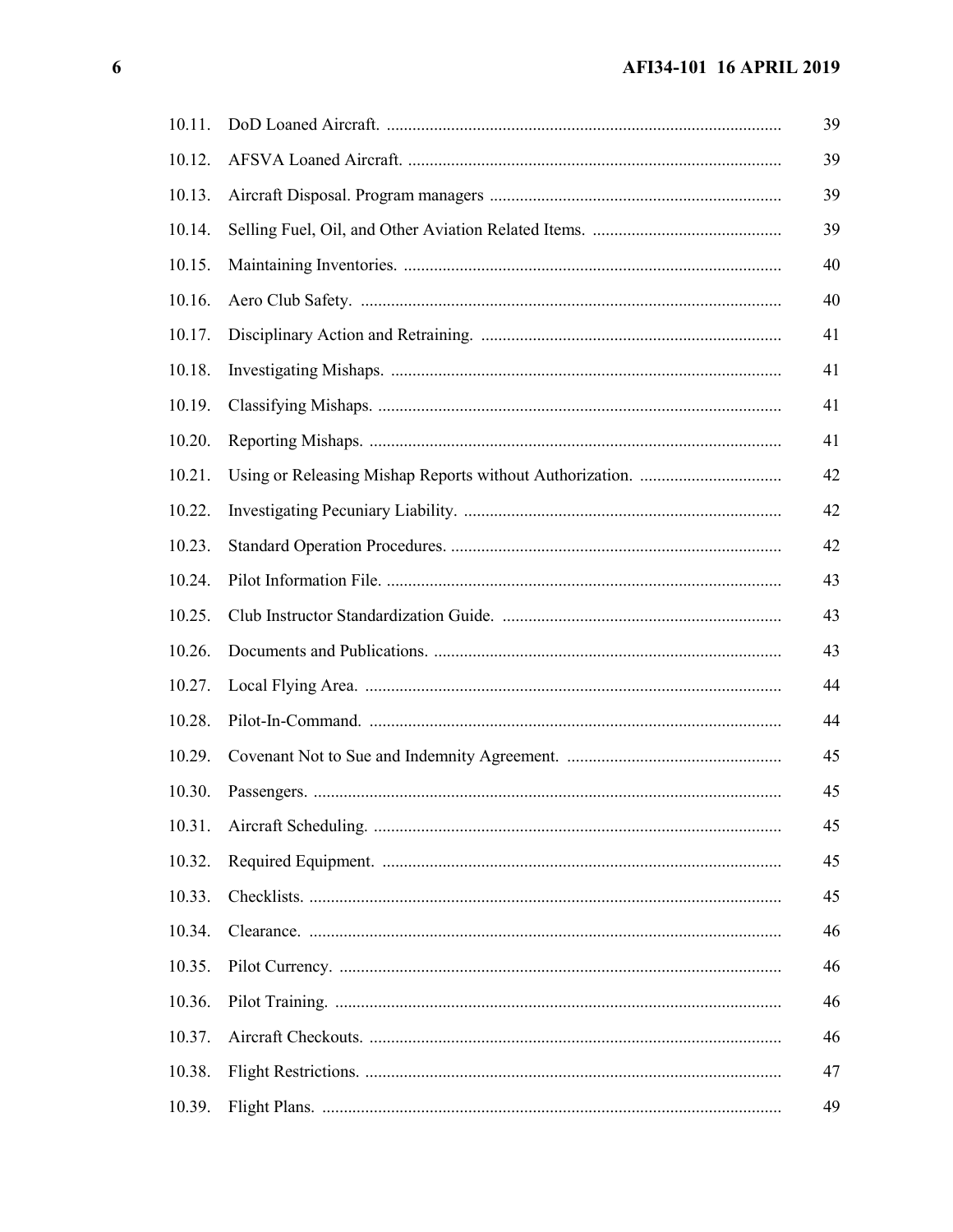| 10.40. |                                                               | 50 |
|--------|---------------------------------------------------------------|----|
| 10.41. |                                                               | 50 |
| 10.42. |                                                               | 51 |
| 10.43. |                                                               | 51 |
| 10.44. |                                                               | 51 |
| 10.45. |                                                               | 52 |
| 10.46. |                                                               | 52 |
| 10.47. |                                                               | 52 |
| 10.48. |                                                               | 53 |
| 10.49. |                                                               | 53 |
| 10.50. |                                                               | 53 |
| 10.51. |                                                               | 53 |
| 10.52. |                                                               | 53 |
| 10.53. |                                                               | 53 |
| 10.54. |                                                               | 53 |
| 10.55. |                                                               | 54 |
|        | <b>Chapter 11-MWR FOOD PROGRAM</b>                            | 55 |
| 11.1.  | Nonappropriated Fund Operations under Food 2.0 (Formerly Food | 55 |
| 11.2.  |                                                               | 55 |
| 11.3.  |                                                               | 55 |
| 11.4.  |                                                               | 55 |
| 11.5.  |                                                               | 55 |
| 11.6.  |                                                               | 55 |
| 11.7.  |                                                               | 55 |
| 11.8.  |                                                               | 56 |
|        | <b>Chapter 12- CLUB PROGRAM</b>                               | 57 |
| 12.1.  |                                                               | 57 |
| 12.2.  |                                                               | 57 |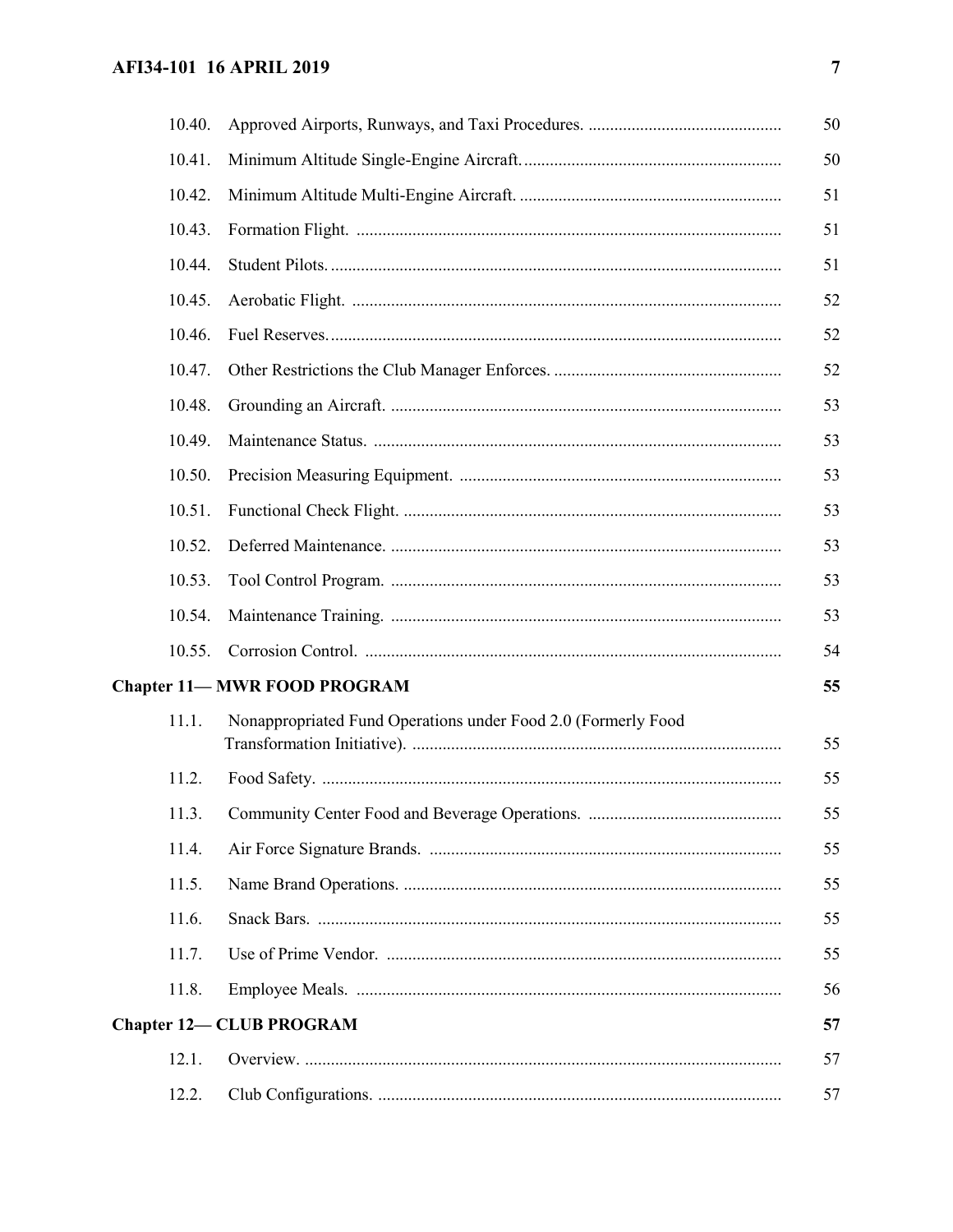| 12.3.  |                                |
|--------|--------------------------------|
| 12.4.  |                                |
| 12.5.  |                                |
| 12.6.  |                                |
| 12.7.  |                                |
| 12.8.  |                                |
| 12.9.  |                                |
| 12.10. |                                |
| 12.11. |                                |
| 12.12. |                                |
| 12.13. |                                |
| 12.14. |                                |
| 12.15. |                                |
| 12.16. |                                |
|        | <b>Chapter 13-GOLF PROGRAM</b> |
| 13.1.  |                                |
| 13.2.  |                                |
| 13.3.  |                                |
| 13.4.  |                                |
| 13.5.  |                                |
| 13.6.  |                                |
| 13.7.  |                                |
| 13.8.  |                                |
| 13.9.  |                                |
| 13.10. |                                |
| 13.11. |                                |
| 13.12. |                                |
| 13.13. |                                |
| 13.14. |                                |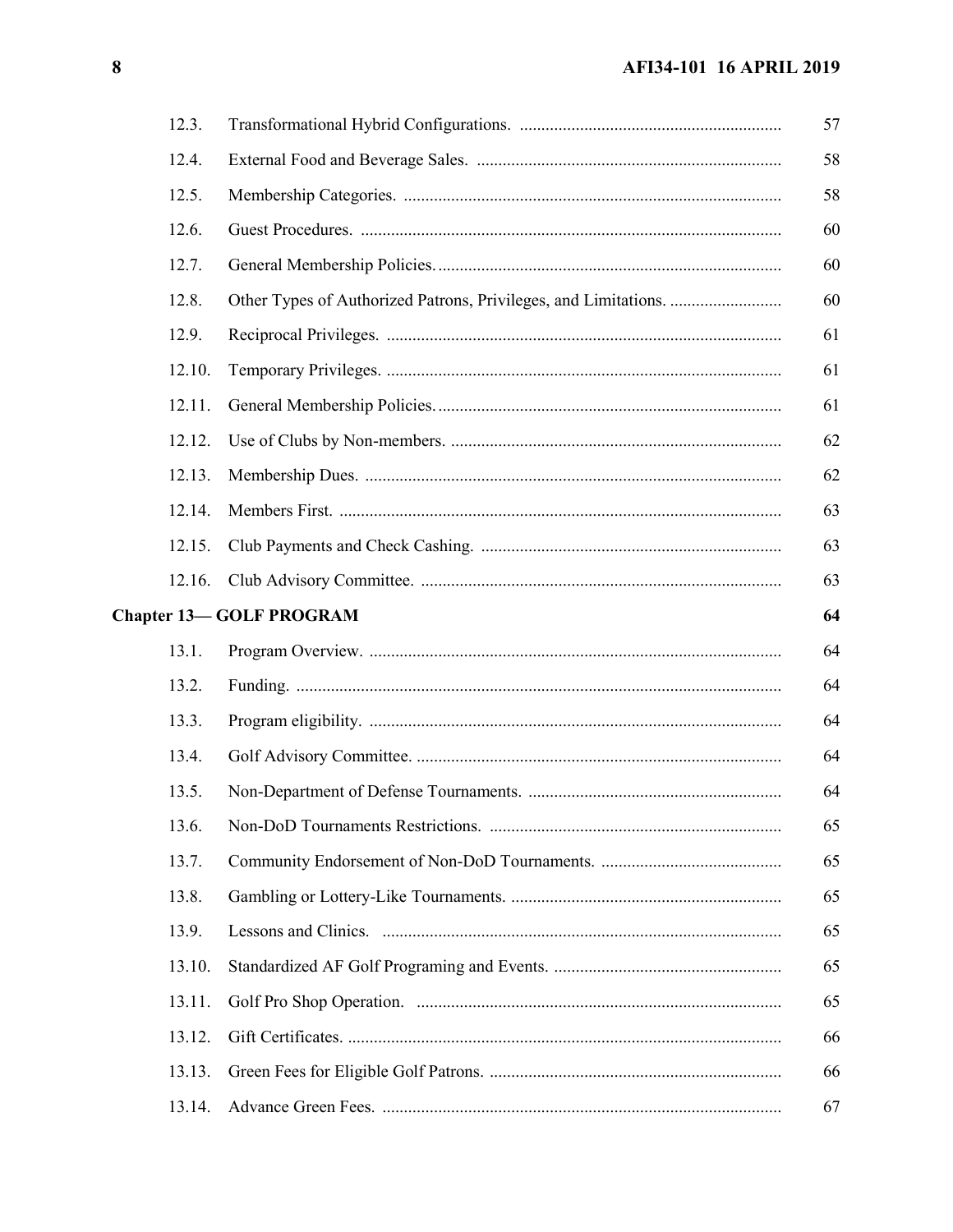| 13.15. |                                   | 67 |
|--------|-----------------------------------|----|
| 13.16. |                                   | 67 |
| 13.17. |                                   | 68 |
| 13.18. |                                   | 68 |
| 13.19. |                                   | 68 |
| 13.20. |                                   | 68 |
| 13.21. |                                   | 68 |
| 13.22. |                                   | 68 |
| 13.23. |                                   | 68 |
| 13.24. |                                   | 68 |
| 13.25. |                                   | 69 |
| 13.26. |                                   | 69 |
| 13.27. |                                   | 69 |
| 13.28. |                                   | 69 |
|        | <b>Chapter 14-BOWLING PROGRAM</b> | 70 |
| 14.1.  |                                   | 70 |
| 14.2.  |                                   | 70 |
| 14.3.  |                                   | 70 |
| 14.4.  |                                   | 70 |
| 14.5.  |                                   | 70 |
| 14.6.  |                                   | 70 |
| 14.7.  |                                   | 70 |
| 14.8.  |                                   | 70 |
| 14.9.  |                                   | 71 |
| 14.10. |                                   | 71 |
| 14.11. |                                   | 71 |
| 14.12. |                                   | 71 |
| 14.13. |                                   | 71 |
| 14.14. |                                   | 72 |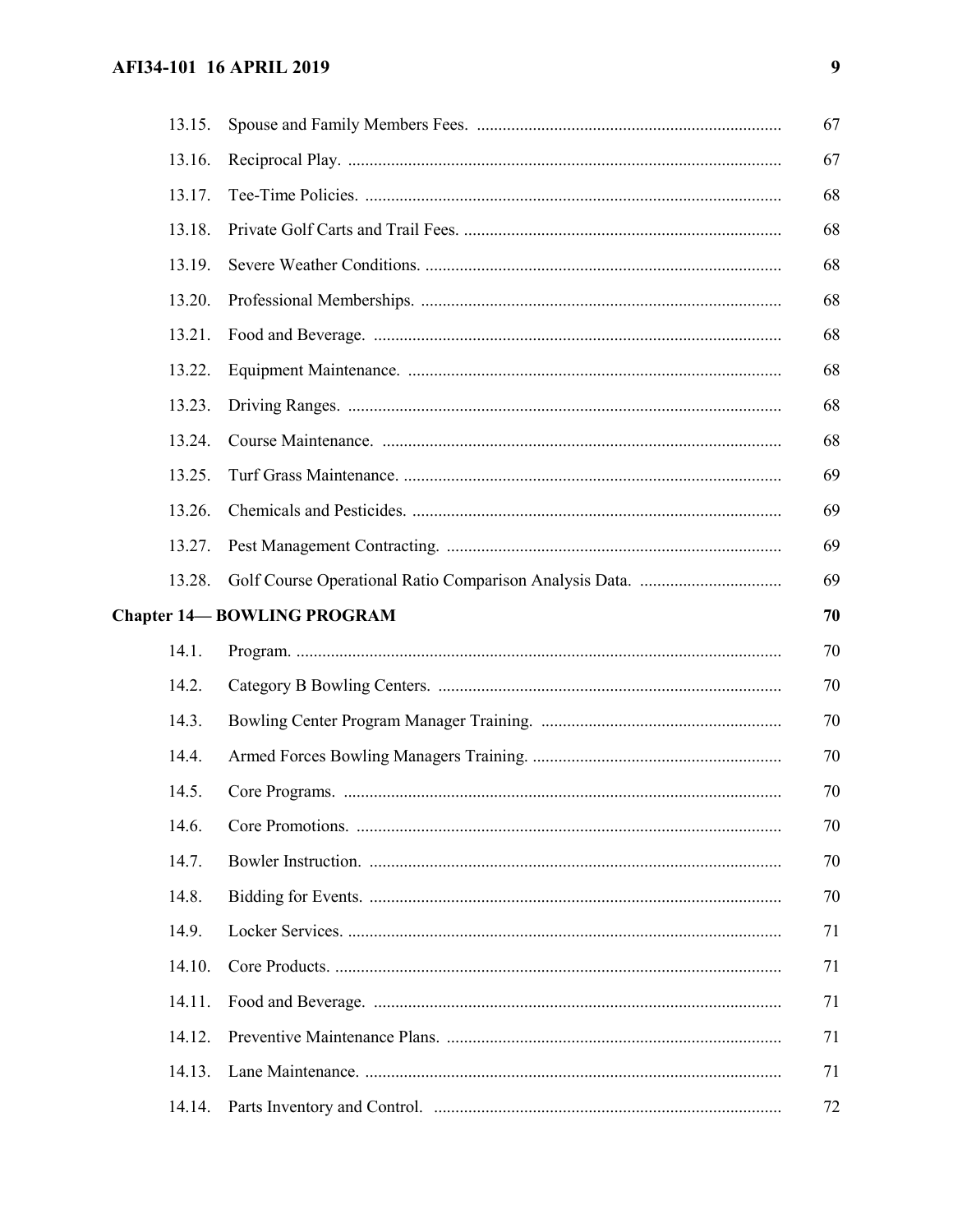| 14.15. |                                                                | 72 |
|--------|----------------------------------------------------------------|----|
|        | <b>Chapter 15-GAMING PROGRAM</b>                               | 73 |
| 15.1.  |                                                                | 73 |
| 15.2.  |                                                                | 73 |
| 15.3.  |                                                                | 74 |
| 15.4.  |                                                                | 74 |
| 15.5.  |                                                                | 74 |
| 15.6.  |                                                                | 74 |
| 15.7.  |                                                                | 75 |
| 15.8.  |                                                                | 75 |
| 15.9.  |                                                                | 75 |
| 15.10. |                                                                | 75 |
| 15.11. |                                                                | 75 |
| 15.12. |                                                                | 75 |
| 15.13. |                                                                | 75 |
| 15.14. |                                                                | 76 |
| 15.15. | Transfer and Disposal of Gaming Machines and Gaming Equipment. | 77 |
| 15.16. |                                                                | 77 |
|        | <b>Chapter 16-LIBRARY PROGRAM</b>                              | 78 |
| 16.1.  |                                                                | 78 |
| 16.2.  |                                                                | 78 |
| 16.3.  |                                                                | 78 |
| 16.4.  |                                                                | 78 |
| 16.5.  |                                                                | 78 |
| 16.6.  |                                                                | 79 |
| 16.7.  |                                                                | 79 |
| 16.8.  |                                                                | 79 |
| 16.9.  |                                                                | 79 |
| 16.10. |                                                                | 79 |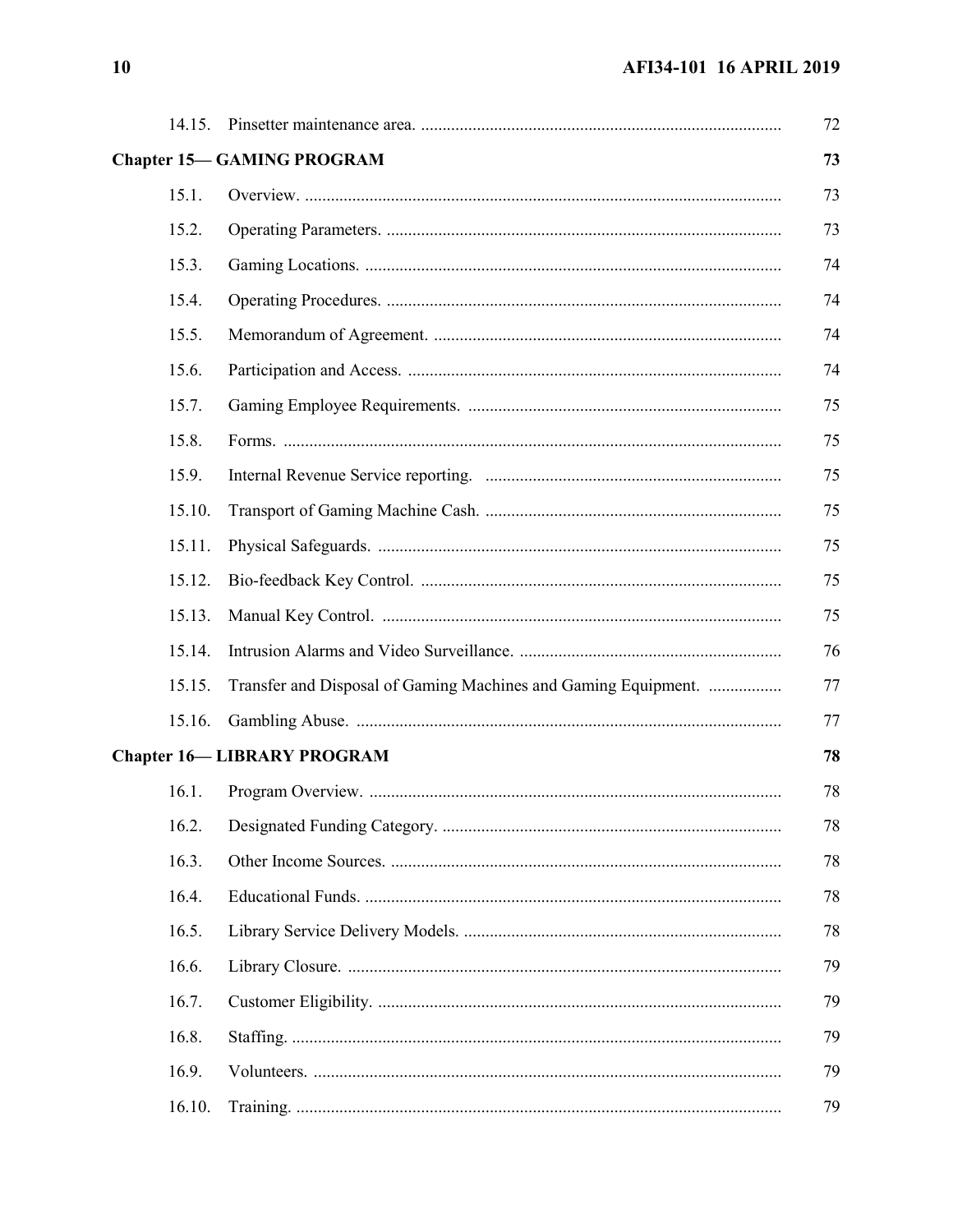# **AFI34-101 16 APRIL 2019 11**

| 16.11. |                                                                   | 79 |
|--------|-------------------------------------------------------------------|----|
| 16.12. |                                                                   | 80 |
| 16.13. |                                                                   | 80 |
| 16.14. |                                                                   | 80 |
| 16.15. |                                                                   | 81 |
| 16.16. |                                                                   | 81 |
| 16.17. |                                                                   | 81 |
| 16.18. |                                                                   | 82 |
| 16.19. |                                                                   | 82 |
| 16.20. |                                                                   | 82 |
| 16.21. |                                                                   | 82 |
| 16.22. |                                                                   | 83 |
| 16.23. |                                                                   | 84 |
| 16.24. |                                                                   | 84 |
| 16.25. |                                                                   | 84 |
| 16.26. |                                                                   | 84 |
| 16.27. | Copyright Act of the United States (Title 17 United States Code). | 84 |
|        | <b>Chapter 17-TECHNICAL LIBARIES</b>                              | 85 |
| 17.1.  |                                                                   | 85 |
| 17.2.  |                                                                   | 85 |
| 17.3.  |                                                                   | 85 |
| 17.4.  |                                                                   | 85 |
| 17.5.  |                                                                   | 86 |
| 17.6.  |                                                                   | 86 |
| 17.7.  |                                                                   | 86 |
| 17.8.  |                                                                   | 86 |
| 17.9.  |                                                                   | 86 |
| 17.10. |                                                                   | 86 |
| 17.11. |                                                                   | 87 |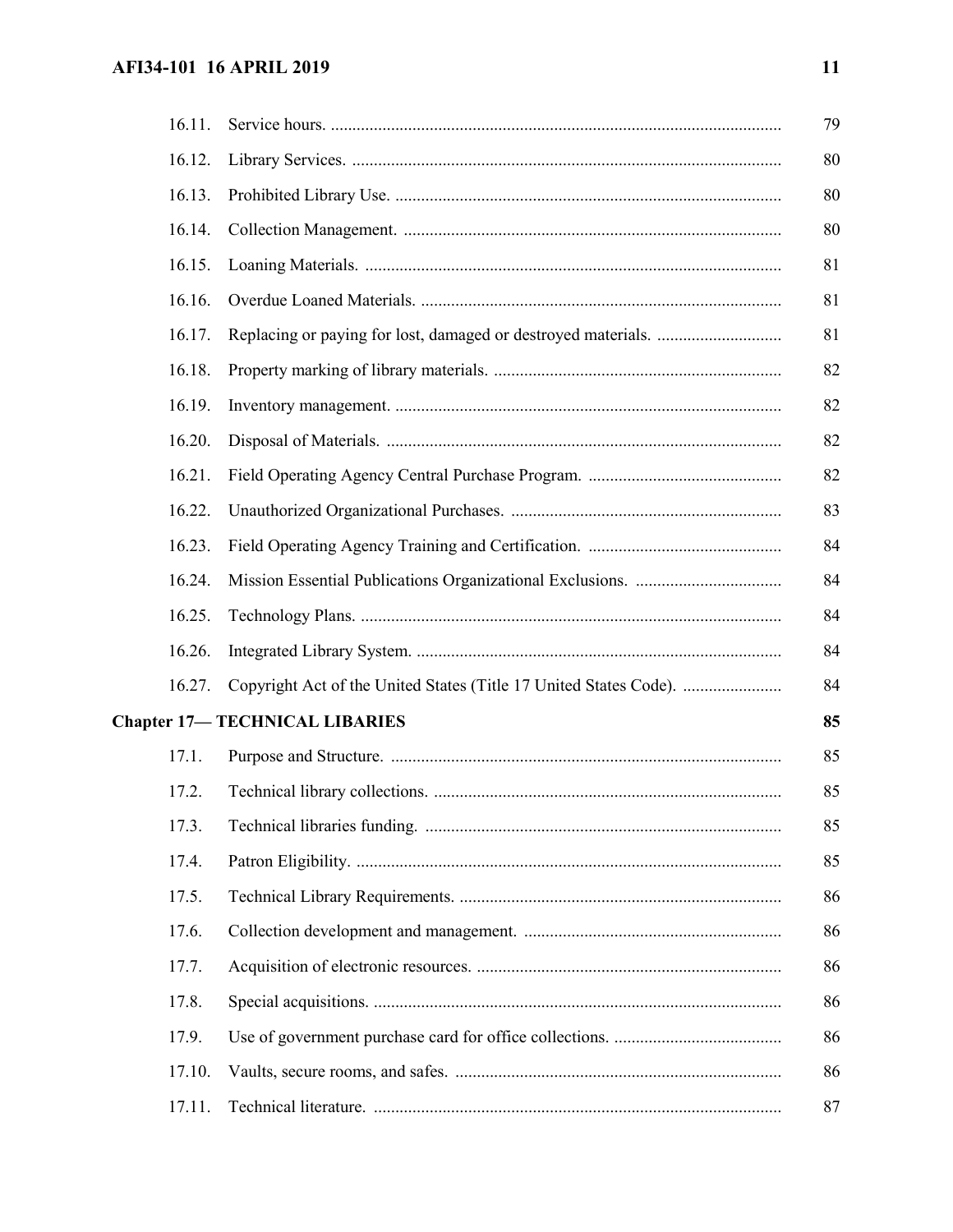|       | 17.12. |                                                                              |
|-------|--------|------------------------------------------------------------------------------|
|       | 17.13. |                                                                              |
|       | 17.14. |                                                                              |
|       | 17.15. |                                                                              |
|       |        | <b>Chapter 18-OUTDOOR RECREATION</b>                                         |
|       | 18.1.  |                                                                              |
|       | 18.2.  |                                                                              |
|       | 18.3.  |                                                                              |
|       | 18.4.  |                                                                              |
|       | 18.5.  |                                                                              |
|       | 18.6.  |                                                                              |
|       | 18.7.  |                                                                              |
|       | 18.8.  |                                                                              |
| Table | 18.1.  |                                                                              |
|       | 18.9.  |                                                                              |
|       | 18.10. |                                                                              |
|       | 18.11. | Inventory of local natural resources and local outdoor recreation providers. |
|       | 18.12. |                                                                              |
|       | 18.13. |                                                                              |
|       | 18.14. |                                                                              |
|       | 18.15. |                                                                              |
|       | 18.16. |                                                                              |
|       | 18.17. | On-Base MWR Recreational Clubs and Other Recreational Private                |
|       | 18.18. |                                                                              |
|       | 18.19. |                                                                              |
|       | 18.20. |                                                                              |
|       | 18.21. |                                                                              |
|       | 18.22. |                                                                              |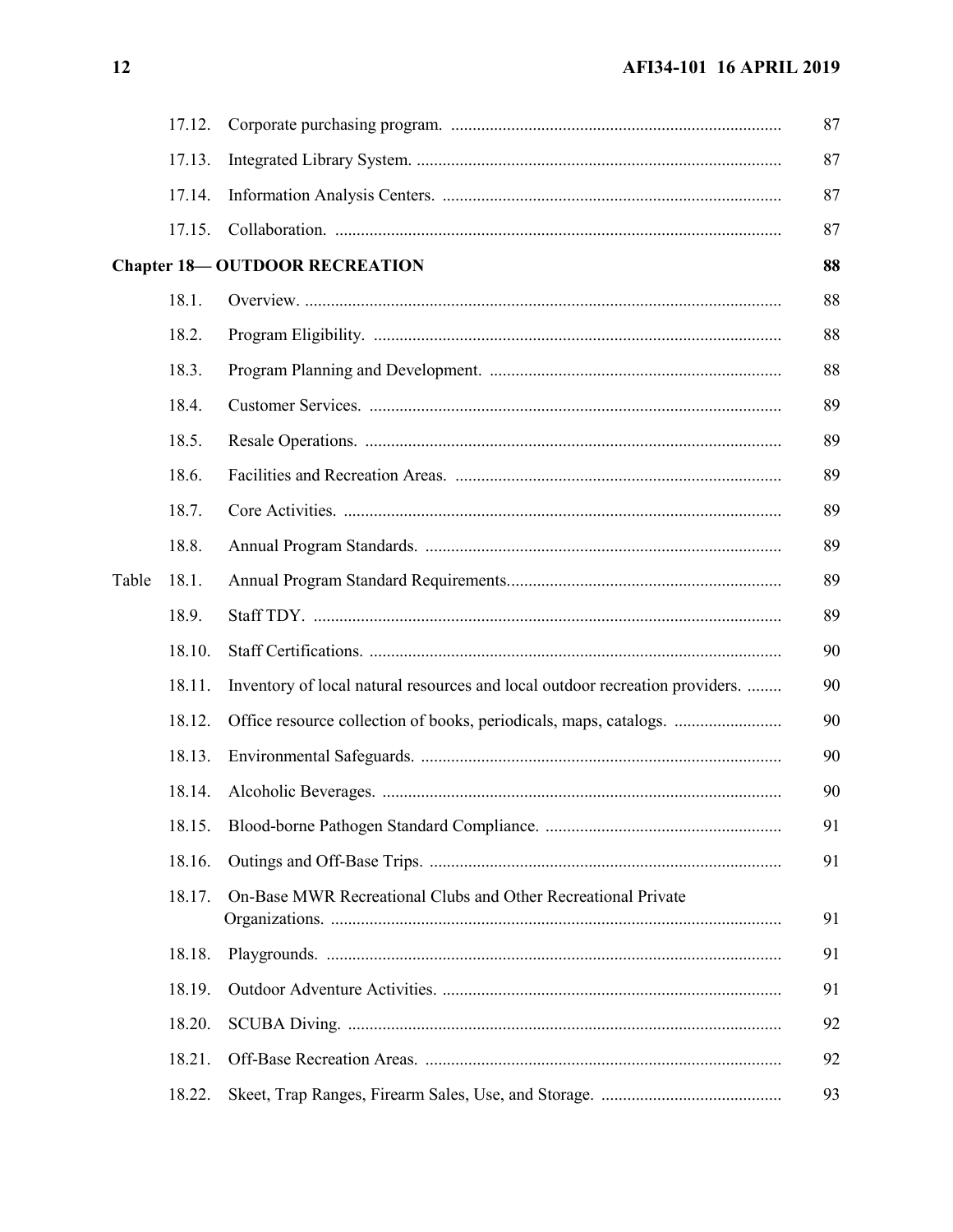# **AFI34-101 16 APRIL 2019 13**

| 18.23. |                                                                            | 94  |
|--------|----------------------------------------------------------------------------|-----|
| 18.24. |                                                                            | 95  |
| 18.25. |                                                                            | 95  |
| 18.26. |                                                                            | 95  |
| 18.27. |                                                                            | 96  |
| 18.28. |                                                                            | 96  |
| 18.29. |                                                                            | 97  |
| 18.30. |                                                                            | 98  |
| 18.31. |                                                                            | 98  |
| 18.32. |                                                                            | 99  |
| 18.33. |                                                                            | 99  |
|        | <b>Chapter 19-SWIMMING AND AQUATICS</b>                                    | 100 |
| 19.1.  |                                                                            | 100 |
| 19.2.  |                                                                            | 100 |
| 19.3.  |                                                                            | 100 |
| 19.4.  |                                                                            | 100 |
| 19.5.  |                                                                            | 100 |
| 19.6.  | Minimal Lifeguard Levels for Pools and Actively Guarded Beaches and        | 100 |
| 19.7.  |                                                                            | 101 |
|        |                                                                            | 101 |
| 19.9.  |                                                                            | 103 |
| 19.10. | Pools, Beaches, and Waterfront Minimum Age and Supervision Requirements. . | 103 |
| 19.11. |                                                                            | 104 |
| 19.12. |                                                                            | 104 |
| 19.13. |                                                                            | 104 |
| 19.14. |                                                                            | 104 |
|        | <b>Chapter 20— ARTS AND CRAFTS PROGRAM</b>                                 | 105 |
| 20.1.  |                                                                            | 105 |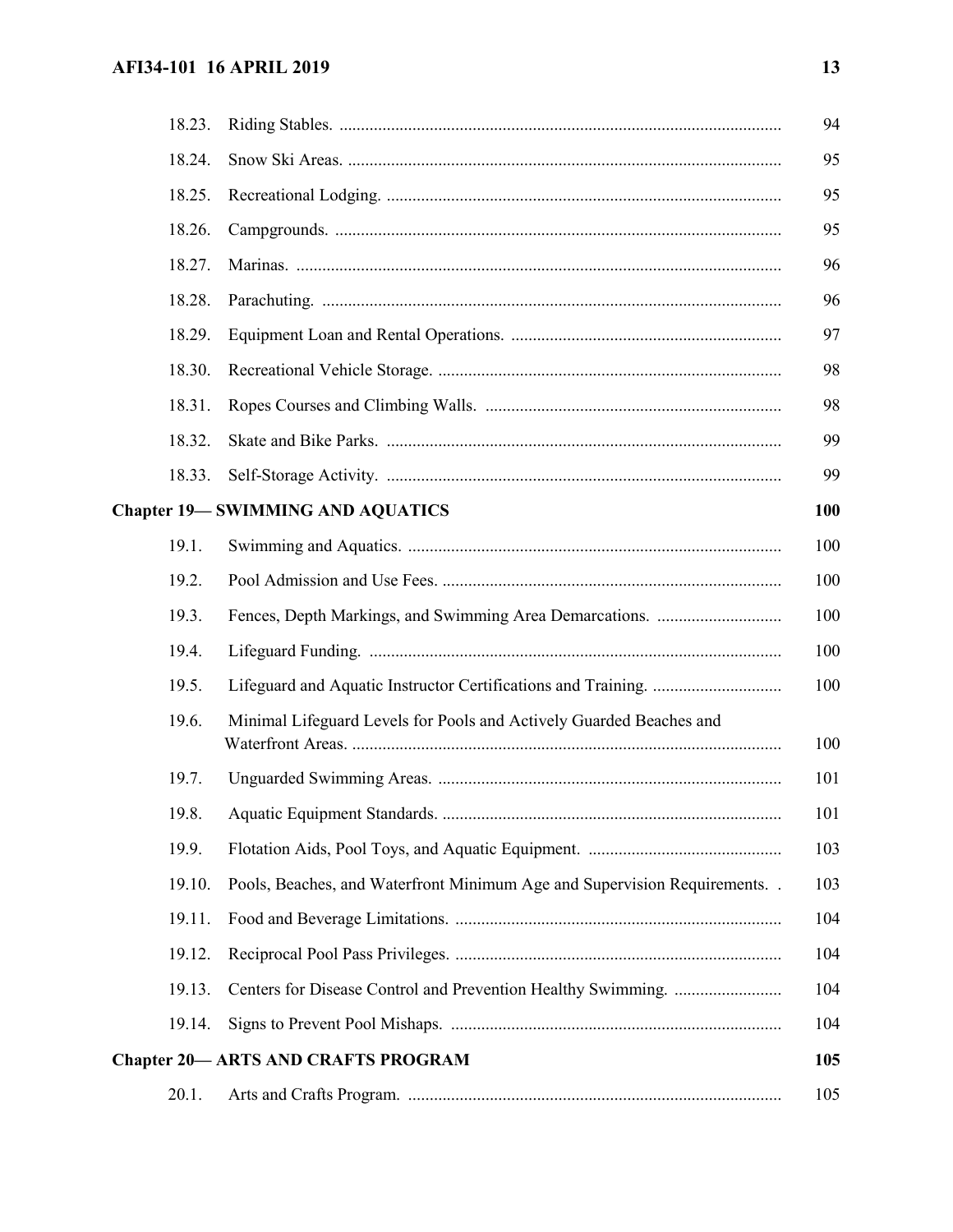| 20.2. |       |                                                                        | 105 |
|-------|-------|------------------------------------------------------------------------|-----|
| 20.3. |       |                                                                        | 105 |
|       | 20.4. |                                                                        | 105 |
|       | 20.5. |                                                                        | 105 |
|       |       | <b>Chapter 21- Community Centers</b>                                   | 106 |
|       | 21.1. |                                                                        | 106 |
|       | 21.2. |                                                                        | 106 |
|       |       | <b>Chapter 22-RECREATIONAL CLUBS</b>                                   | 108 |
| 22.1. |       |                                                                        | 108 |
|       | 22.2. |                                                                        | 108 |
|       | 22.3. |                                                                        | 108 |
|       | 22.4. |                                                                        | 108 |
| 22.5. |       |                                                                        | 108 |
| 22.6. |       |                                                                        | 108 |
|       | 22.7. |                                                                        | 108 |
|       |       | <b>Attachment 1– GLOSSARY OF REFERENCES AND SUPPORTING INFORMATION</b> | 109 |
|       |       | <b>Attachment 2— GENERAL MWR PROGRAM ELIGIBILITY AND USE (T-0)</b>     | 119 |
|       |       | <b>Attachment 3— OUTDOOR RECREATION TRAINING AND CERTIFICATION</b>     |     |
|       |       | <b>STANDARDS</b>                                                       | 126 |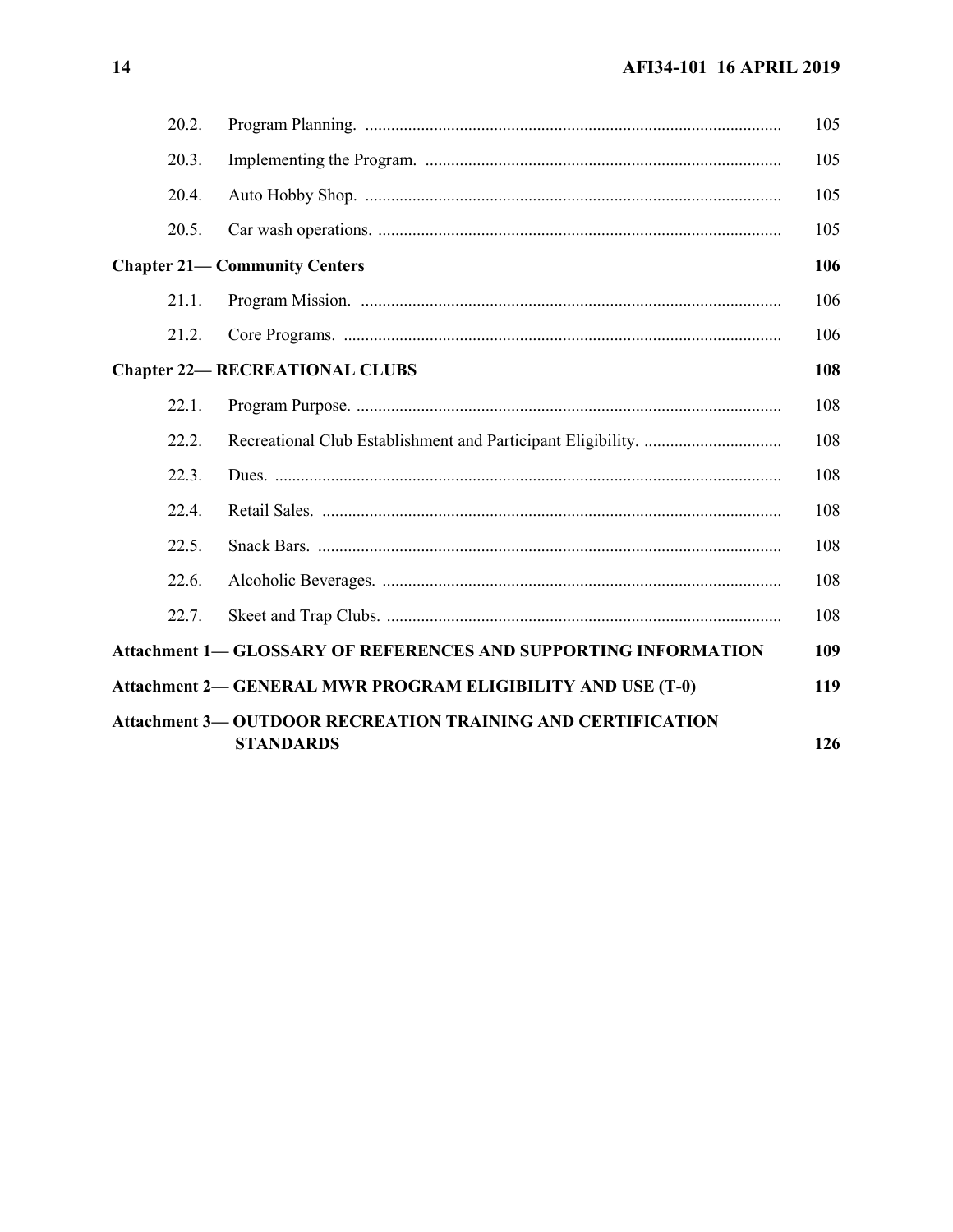#### <span id="page-14-0"></span>**FORCE SUPPORT MORALE, WELFARE, AND RECREATION (MWR) PROGRAM OVERVIEW**

<span id="page-14-1"></span>**1.1. Purpose.** Force Support MWR resiliency and readiness programs provide the necessary building blocks essential to retention, resiliency, squadron readiness, and trust among Airmen. This AFI defines user eligibility (authorized patrons), funding, and AF MWR program guidance. MWR programs included in this AFI are Marketing; Community Center; Outdoor Recreation; Arts and Crafts; Auto Hobby; Golf; Aero Club; Information, Ticket, and Travel; Bowling; Gaming; Library; Clubs; and other membership clubs.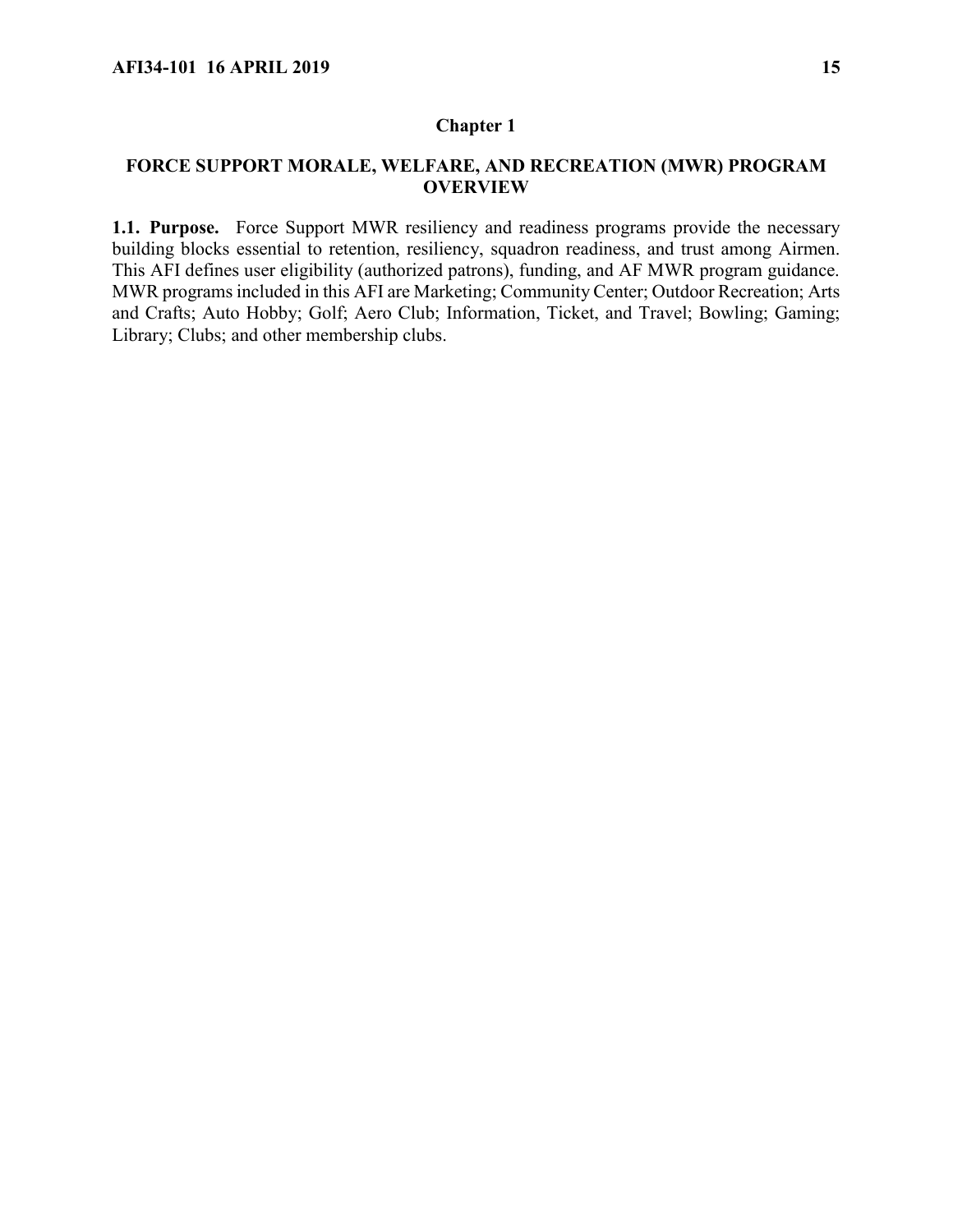# **ROLES AND RESPONSIBLITIES**

## <span id="page-15-1"></span><span id="page-15-0"></span>**2.1. Air Force Director of Services (AF/A1S).**

2.1.1. Establishes and monitors Force Support and MWR capability guidance and enterprise strategy.

2.1.2. Is responsible for guidance on the use of appropriated and nonappropriated funds after coordination with Secretary of the Air Force Financial Management Business Management Division and appropriate Secretary of the Air Force Deputy Assistant Secretary for Budget officials.

2.1.3. Acts on requests for waivers to established policies.

2.1.4. Advocates through the AF corporate structure and the AF Services Council to ensure adequate personnel and financial resources are provided to MWR programs.

2.1.5. Develops and maintains Management Internal Control Toolset (MICT) for MWR programs.

# <span id="page-15-2"></span>**2.2. Air Force Installation and Mission Support Center (AFIMSC).**

2.2.1. Is responsible for Program Objective Memorandum submissions and managing centrally-funded appropriated funds for Force Support MWR programs.

2.2.2. Develops appropriated fund resourcing strategy and consolidates, validates and distributes Force Support MWR appropriated funds support to installations and AFSVA.

2.2.3. Manages Force Support MWR AF Common Output Level Standards.

# <span id="page-15-3"></span>**2.3. Air Force Services Activity (AFSVA).**

2.3.1. Oversees, develops, and publishes current operational guidance and procedures to the installations.

2.3.2. Conducts centrally managed AF-wide program initiatives.

2.3.3. Coordinates on all exception or waiver to policy requests submitted to AF/A1S.

2.3.4. Reviews and programs major nonappropriated construction and renovation projects.

2.3.5. Establishes guidelines for Force Support MWR core and special programs.

2.3.6. Assesses MWR information requirement, deploys and maintains the MWR information systems.

2.3.7. Develops a MWR information technology governance and associated charter for the evaluation, selection, and deployment of all nonappropriated fund information systems.

2.3.8. Centrally manages the AF gaming program.

# <span id="page-15-4"></span>**2.4. Installation Commanders.**

2.4.1. Ensure resiliency and readiness programs comply with policy and guidance.

2.4.2. Approve the use of Force Support authorized patrons. Refer to **[Attachment 2.](#page-118-0)**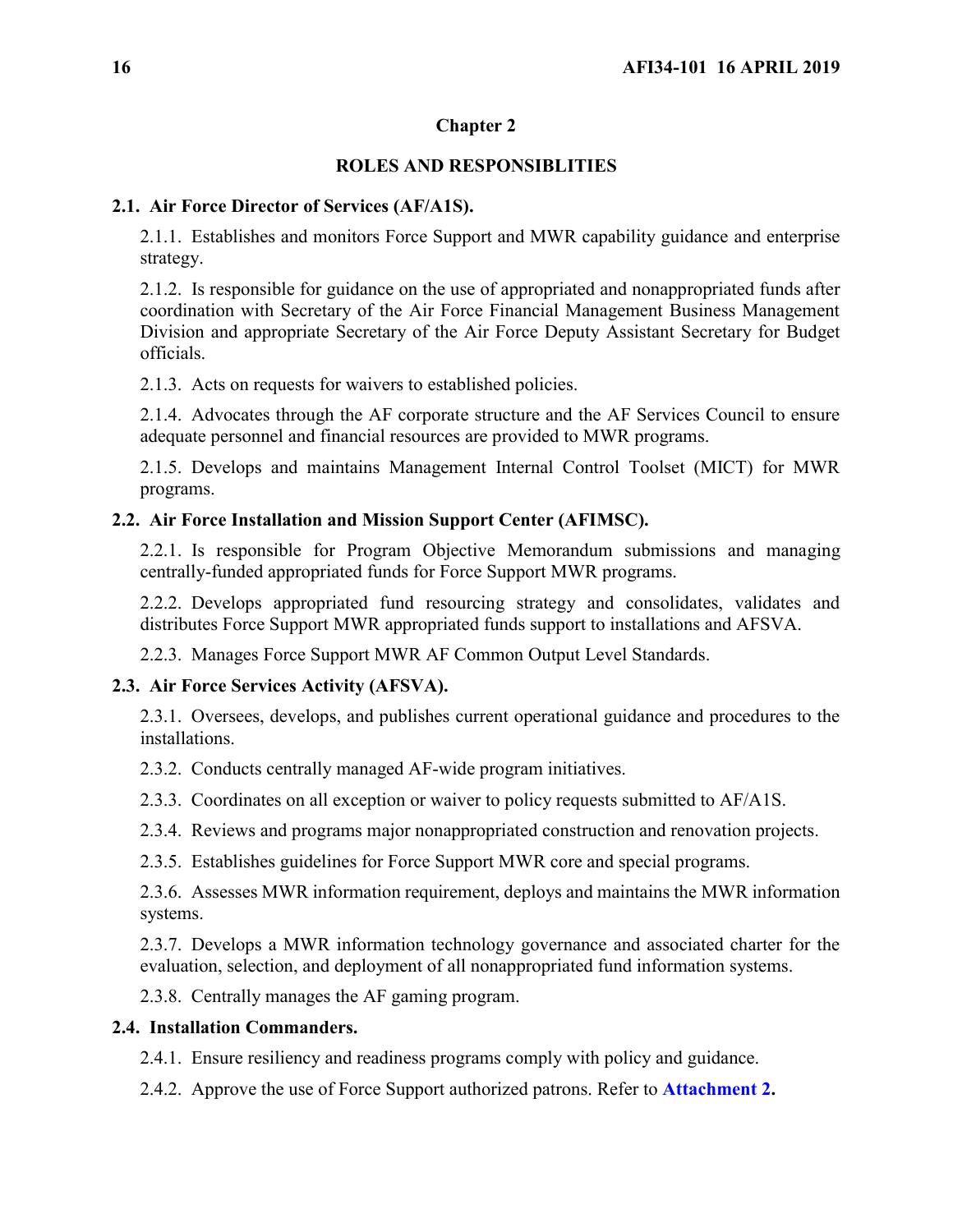2.4.3. Provide adequate facilities, staffing, and resources to conduct Force Support MWR programs.

# <span id="page-16-0"></span>**2.5. The Force Support Commander or Civilian Director.**

2.5.1. Provides resources to accomplish Force Support programs.

2.5.2. Coordinates and schedules inspections.

2.5.3. Provides guidance for use of facilities and Force Support programs.

2.5.4. Ensure compliance with payment card industry standards for programs that process, store, or transmit card data as defined by Payment Card Industry Security Standards Council. Refer to **[paragraph 3.12](#page-19-4)**

## <span id="page-16-1"></span>**2.6. Force Support Flight Chiefs.**

2.6.1. Provide technical and administrative supervision over Force Support programs.

2.6.2. Review and justifies monthly, quarterly, and annual budget estimates for Force Support programs.

2.6.3. Review operating instructions to ensure consistency guidance.

2.6.4. Ensure program training requirements are correctly identified.

2.6.5. Ensure sufficient resources are provided to support requirements.

## <span id="page-16-2"></span>**2.7. Force Support Managers.**

2.7.1. Are responsible for developing and managing a comprehensive MWR program.

2.7.2. Create and administer appropriated fund and nonappropriated fund budgets based on documented short and long-range plans.

2.7.3. Manage program personnel in accordance with (IAW) AF policy and guidance.

2.7.4. Attend and participate in professional recreation conferences and workshops to keep abreast of developments, changes, and advances in the field of recreation.

2.7.5. Collect data per AFSVA operational guidance.

2.7.6. Ensure staff and volunteers are not under the influence of alcohol and both legal and illegal substances that may impair job performance and program safety while on duty.

2.7.7. Establish operating instructions to ensure consistency in policy.

2.7.8. Ensure required training standards are met.

# <span id="page-16-3"></span>**2.8. Funds Custodian (Resource Management Flight Chief).**

2.8.1. Provides direction and assistance for the protection of nonappropriated fund assets.

<span id="page-16-4"></span>2.8.2. The single custodian for all nonappropriated fund assets, unless another individual is appointed in accordance IAW AFMAN 34-201, *Use of Nonappropriated Funds..*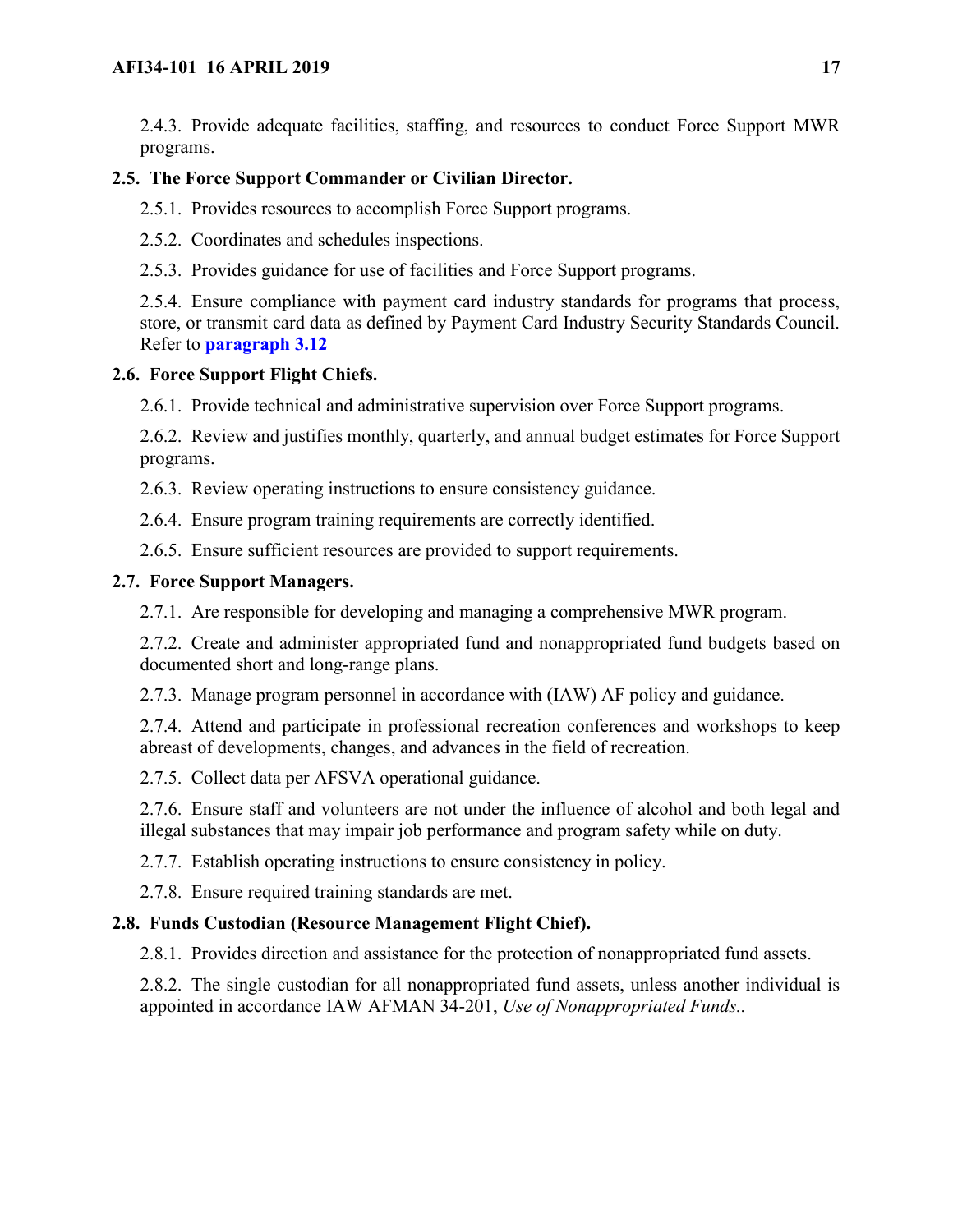#### **2.9. Nonappropriated Funds Analyst.**

2.9.1. Analyzes nonappropriated fund financial statements and appropriated fund expenditure reports of subordinate installations, perform trend and performance analyses, and assess financial viability and profitability as required.

2.9.2. Evaluates the financial ramifications of, and make recommendations on, nonappropriated fund policies.

2.9.3. Review the appropriated fund support percentages for MWR Categories A and B nonappropriated fund activities for each command. Refer to Category A and B definitions in **[Attachment 1.](#page-108-0)**

2.9.4. Review and coordinate on installation-level nonappropriated fund economic analyses and internal needs validation studies on all nonappropriated fund programs.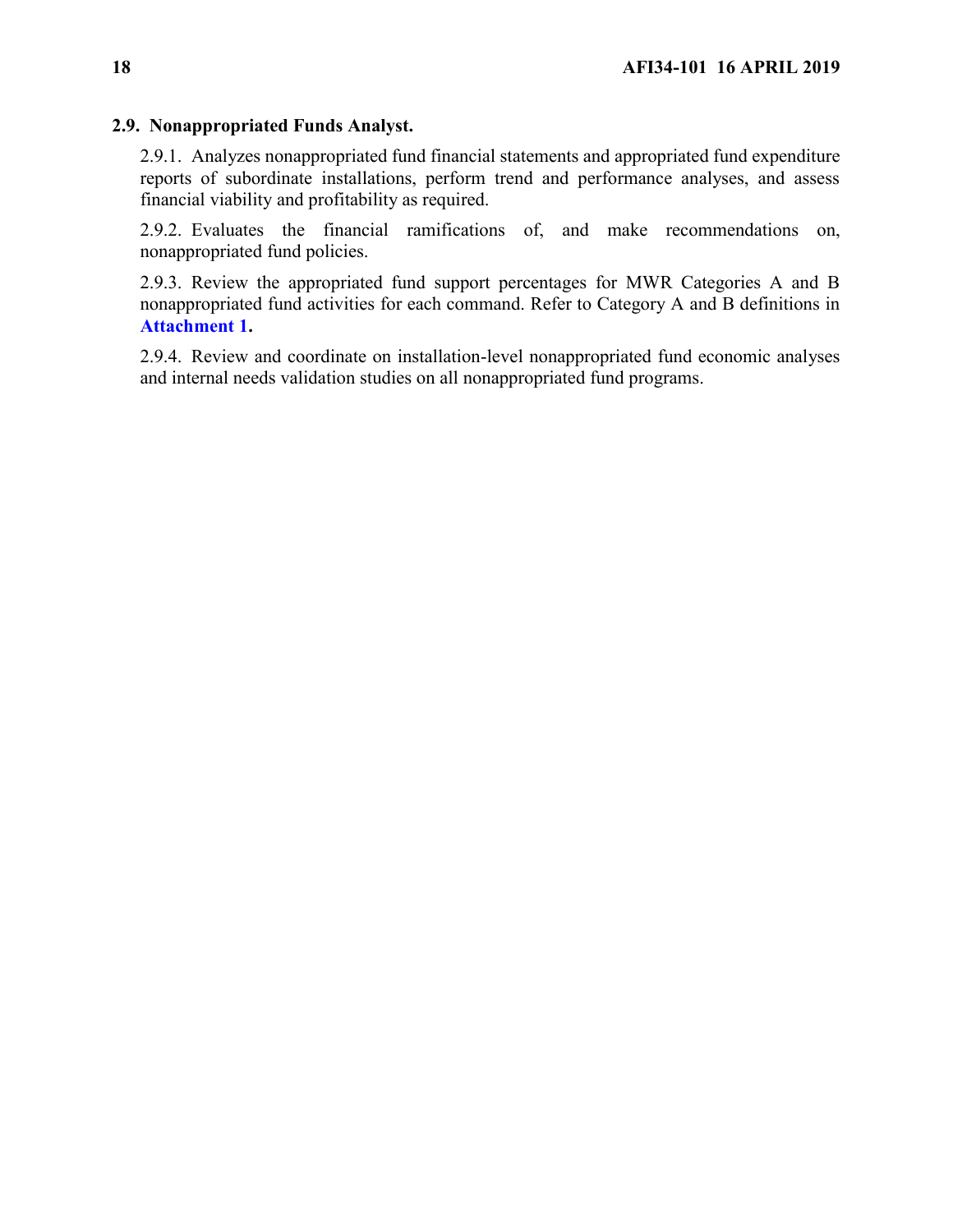### **FORCE SUPPORT MWR PROGRAM**

<span id="page-18-1"></span><span id="page-18-0"></span>**3.1. Authorized Patronage of Force Support Programs.** Refer to **[Attachment 2](#page-118-0)** unless otherwise noted in this AFI.

<span id="page-18-2"></span>**3.2. United States Rehabilitation Act of 1973.** Force Support facilities and programs must be accessible and inclusive for customers with disabilities IAW 29 USC 702 Section 504, *Nondiscrimination Under the Federal Grants and Programs* of the U.S. Rehabilitation Act of 1973 and Department of Defense Directive (DoDD) 1020.1, *Nondiscrimination on the Basis of Handicap in Programs and Activities Assisted or Conducted by the Department of Defense*. **(T-0).**

<span id="page-18-3"></span>**3.3. Accountability Records.** MWR programs maintain property custodian records, requisition and purchase orders, salvage and inventory control documents, written follow-ups and memos in official IAW AFI 33-322, *Records Management Program*, and the AF Records Disposition Schedule. Official file plans are required for all MWR programs. Refer to AFI 23-111, *Management of Government Property in Possession of the Air Force*.

<span id="page-18-4"></span>**3.4. Funding.** Resilience and readiness programs shall be resourced from either appropriated funds or nonappropriated funds or a combination of both as described in Department of Defense Instruction (DoDI) 1015.10, *Military Morale, Welfare, and Recreation (MWR) Programs* Enclosure 3, paragraph 7. **(T-0).** Nonappropriated expenditures for valid resiliency and readiness programs must not be used as an augmentation of appropriations. **(T-0).** Refer to AFI 65-106, *Appropriated Fund Support of Morale*, *Welfare, and Recreation (MWR) and Other Nonappropriated Funds Instrumentalities (NAFIS)*, and AFMAN 34-201. Force Support resilience and readiness programs shall be funded in IAW appropriate AF Common Output Level Standards, and DoD (Department of Defense) standards in DoDI 1015.10. **(T-0).**

<span id="page-18-5"></span>**3.5. Fiduciary Responsibility.** Nonappropriated funds are government funds entitled to the same protection as funds of the US Treasury. These funds are designated for the benefit of authorized patrons and for the purposes of the nonappropriated fund instrumentality. Within the AF, nonappropriated funds come primarily from the sale of goods and services to military and civilian personnel and their family members, and are used to support AF MWR programs. Related guidance is located in Air Force Manual (AFMAN) 34-201 and AFI 65-106.

<span id="page-18-6"></span>**3.6. Misuse or Misappropriation of Nonappropriated Funds.** Force Support leadership is responsible for prompt detection, proper investigation, and appropriate corrective action in matters involving suspected misuse or misappropriation of nonappropriated funds. In cases of a serious criminal infraction, Force Support leadership must refer the matter to the appropriate defense criminal investigative organization and judicial authorities. **(T-3).** Refer to AFMAN 34-201 for unauthorized use of nonappropriated funds.

<span id="page-18-7"></span>**3.7. Excess Nonappropriated Unit Funds.** A healthy MWR fund is essential to providing resiliency and readiness programs to Airmen. Force Support annual nonappropriated fund budgets should identify all of the unit's funding requirements. In accordance with DoDI 1015.10 and AFMAN 34-201, AFSVA/CC may recommend, and with AF/A1S approval, transfer excess nonappropriated installation funds to the AF Central MWR Fund for common cause needs of the AF MWR enterprise.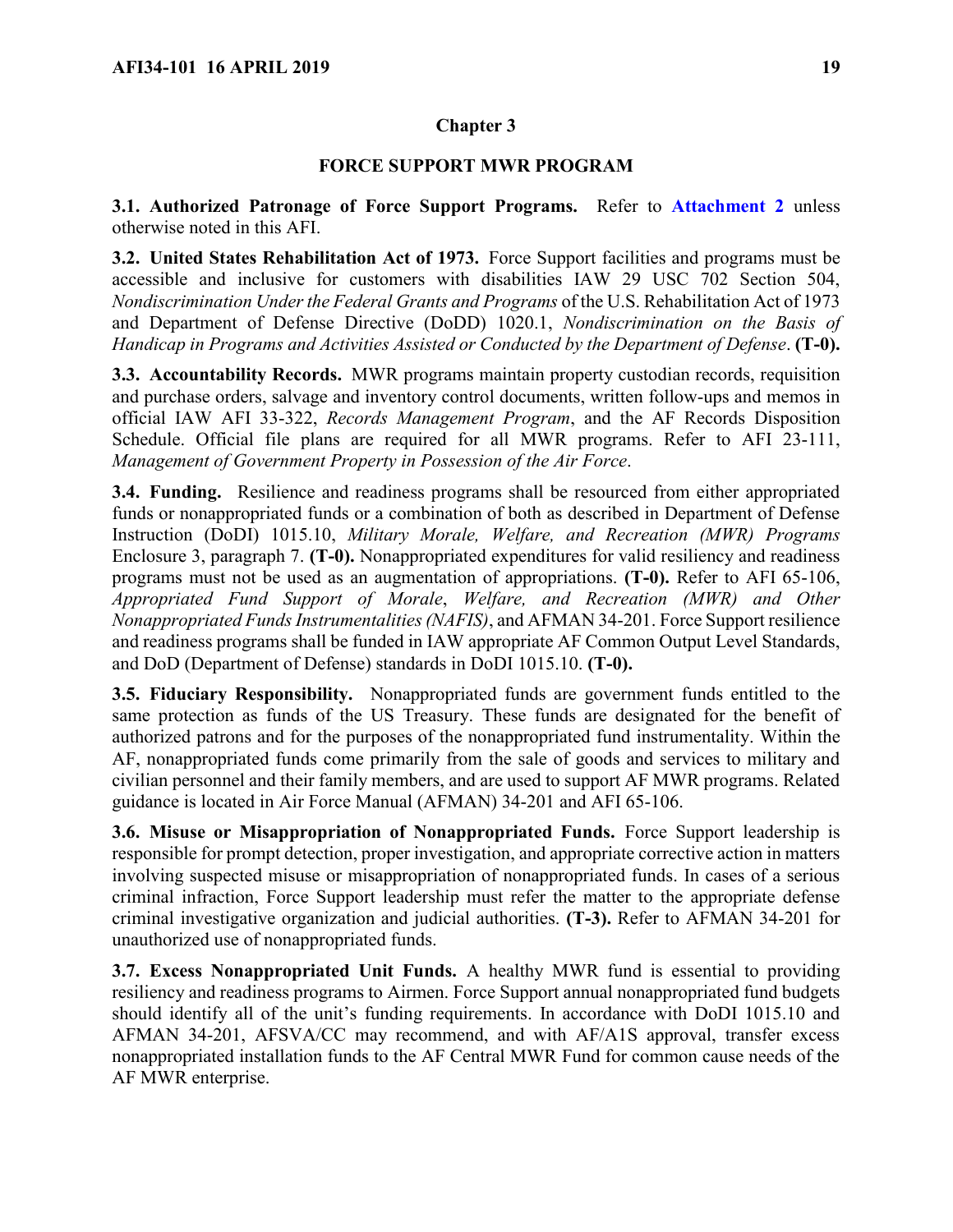<span id="page-19-0"></span>**3.8. Official Command Sponsored Programs.** Official command sponsored programs are normally authorized appropriated fund support. Nonappropriated funds may be used for MWR elements at events such as installation open houses (refer to AFMAN 10-1004, *Conducting Air Force Open Houses*) and installation social events sponsored by Force Support.

<span id="page-19-1"></span>**3.9. Private Organizations Nonappropriated Fund Support.** Force Support resiliency and readiness programs will not provide nonappropriated fund financial assistance to private organizations or individuals, unless reimbursed. **(T-0).** Refer to AFI 35-101, *Public Affairs Responsibilities and Management*, AFI 34-223, *Private Organizations (PO) Program,* and DoDI 1015.10, Enclosure 3, paragraph 10.

<span id="page-19-2"></span>**3.10. Funds Handling.** Proper handling and safeguarding of funds and AF property are responsibilities of every Force Support staff member who handles money. MWR activity managers prepare operational instructions with specific guidance on handling and safeguarding funds. These fund handling operational instructions must be approved by the fund custodian IAW AFI 34-202, *Procedures for Protecting Nonappropriated Funds Assets*. **(T-1).** Moreover, all employees who handle funds must be provided an initial training on internal controls and an annual refresher training. **(T-1).** Training should be adapted to the job the employees is performing. Additionally, the nonappropriated fund financial analyst must review all financial operational instructions to ensure compliance with AFI 34-202 and other nonappropriated fund handling guidance. **(T-1).**

<span id="page-19-3"></span>**3.11. Change and Imprest Funds.** The fund custodian must authorize the establishment and the amount of all change and imprest funds IAW AFI 34-202, Chapter 5. **(T-1).** MWR programs must only use change funds for making change, cashing checks, and with resource manager approval, for making petty cash purchases and other imprest fund requirements. **(T-1).** Imprest funds may be used for designated purpose with special controls and laminations identified in AFI 34-202. MWR programs must have operating instructions approved by the fund custodian establishing procedures for the use, control, and protection of all change and imprest funds. **(T-1).**

<span id="page-19-4"></span>**3.12. Point of Sale Operation.** AFSVA's directed point of sale equipment and supporting software must be utilized for all Force Support operations with transactions processed according to the requirements of AFI 34-202 and local operating instructions. **(T-1).** Additionally, the point of sale system must be configured to Payment Card Industry Data Security Standards (**<https://www.pcisecuritystandards.org/>**). **(T-0).** Payment Card Data Security Standards ensure the security of financial transactions made by credit and debit cards.

<span id="page-19-5"></span>**3.13. Inventories.** Force Support program managers must maintain inventories IAW AFI 34- 209, *Nonappropriated Fund Financial Management and Accounting*. **(T-1).**

<span id="page-19-6"></span>**3.14. Budgeting and Planning.** Budgets play a major role in planning and reaching financial goals. Force Support program managers must prepare budgets using the AF standard nonappropriated fund budget and analysis program. **(T-1).** When preparing the rolling four quarter nonappropriated fund operating budgets, consider historical data, new programs, revised pricing, and operating requirements.

<span id="page-19-7"></span>**3.15. Time Reporting.** The AF standard labor management system must be used by Force Support program managers for the reporting of time and attendance records for all United States (US) nonappropriated fund employees. **(T-1).** Refer to AFMAN 34-214, *Procedures for Nonappropriated Funds Financial Management and Accounting*, for payroll processing procedures.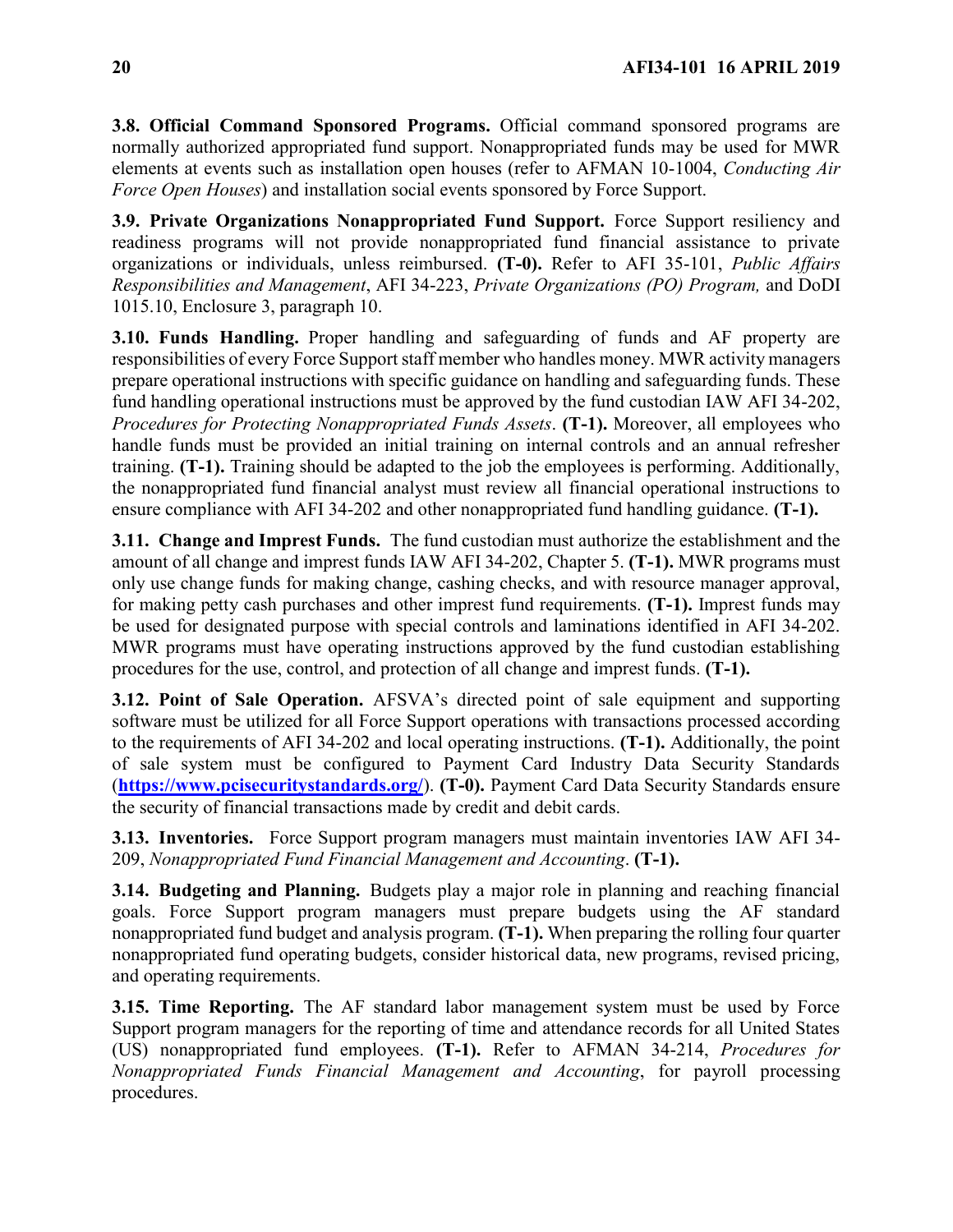<span id="page-20-0"></span>**3.16. Essential Products Program.** When an AFSVA essential products program contract exists for the purchase of Force Support items, use of this program by Force Support program managers is mandatory. **(T-1).**

<span id="page-20-1"></span>**3.17. Commercial Sponsorship.** Commercial sponsorship is when a civilian enterprise provides support to help finance or enhancements for MWR elements of Force Support capabilities. Refer to AFI 34-108, *Commercial Sponsorship* and *Sale of Advertising and* AFMAN 34-201.

<span id="page-20-2"></span>**3.18. Civilian Personnel.** Resiliency and readiness programs are staffed primarily with appropriated or nonappropriated fund civilians. These programs are authorized appropriated fund manpower for executive control and essential command supervision and IAW the appropriate funding category specified in AFI 65-106.

<span id="page-20-3"></span>**3.19. Military Personnel.** Military personnel may be assigned to a MWR program on a temporary basis, to include detail and temporary duty. Temporary assignments must be made by the Force Support commander or director only under the following conditions:

3.19.1. Mobility or deployment requirements occur. **(T-1).**

3.19.2. Training to upgrade and maintain essential skills that cannot be provided through other means. **(T-1).**

<span id="page-20-4"></span>**3.20. Background Checks.** All Force Support military members, civilians, contractors and volunteers who work with minor children must have a background check. Refer to AFI 34-144, *Child and Youth Programs*, Chapter 9. **(T-0).**

<span id="page-20-5"></span>**3.21. Establishment of MWR Programs.** The establishment of a new Force Support MWR program must not negatively impact the MWR Fund. **(T-1).** All requests to establish or reestablish a previously closed Force Support program must be made by the installation commander to the AFSVA commander for approval. **(T-1).** The request should include a comprehensive business case analysis. At a minimum, the business case analysis should include a 5-year performance plan, organizational chart, marketing plan and comprehensive market intelligence supporting the proposed Force Support program. Additionally, the installation must secure appropriated funds IAW AFI 65-106. The Force Support commander or director must notify AFSVA of nonappropriated funds required for initial operation and equipment, and request assistance in submitting any necessary application for appropriate funding requests. **(T-1).**

<span id="page-20-6"></span>**3.22. Closure of MWR Programs.** All requests by the installation commander to close Force Support programs must coordinated with the major command A1, AFSVA commander, and approved by AF/A1S no later than 90 days prior to proposed closure. **(T-1).** This does not apply to library closures which must be approved by DoD IAW DoDI 1015.10. **(T-0).** Refer to **[paragraph 16.6](#page-78-0)** Neither requests nor AF/A1S notifications are necessary for any activity being closed due to an installation closure. Refer to procedures detailed in AFMAN 34-201 for activity closure due to installation closure. Closure requests should include rationale, the alternative to be used in place of the activity, and documentation of approval to use any alternate source. In reviewing whether to continue or discontinue programs or activities, installations should consider the following:

3.22.1. Accessibility and capabilities of existing exchange service, installation, commercial or civilian community alternatives.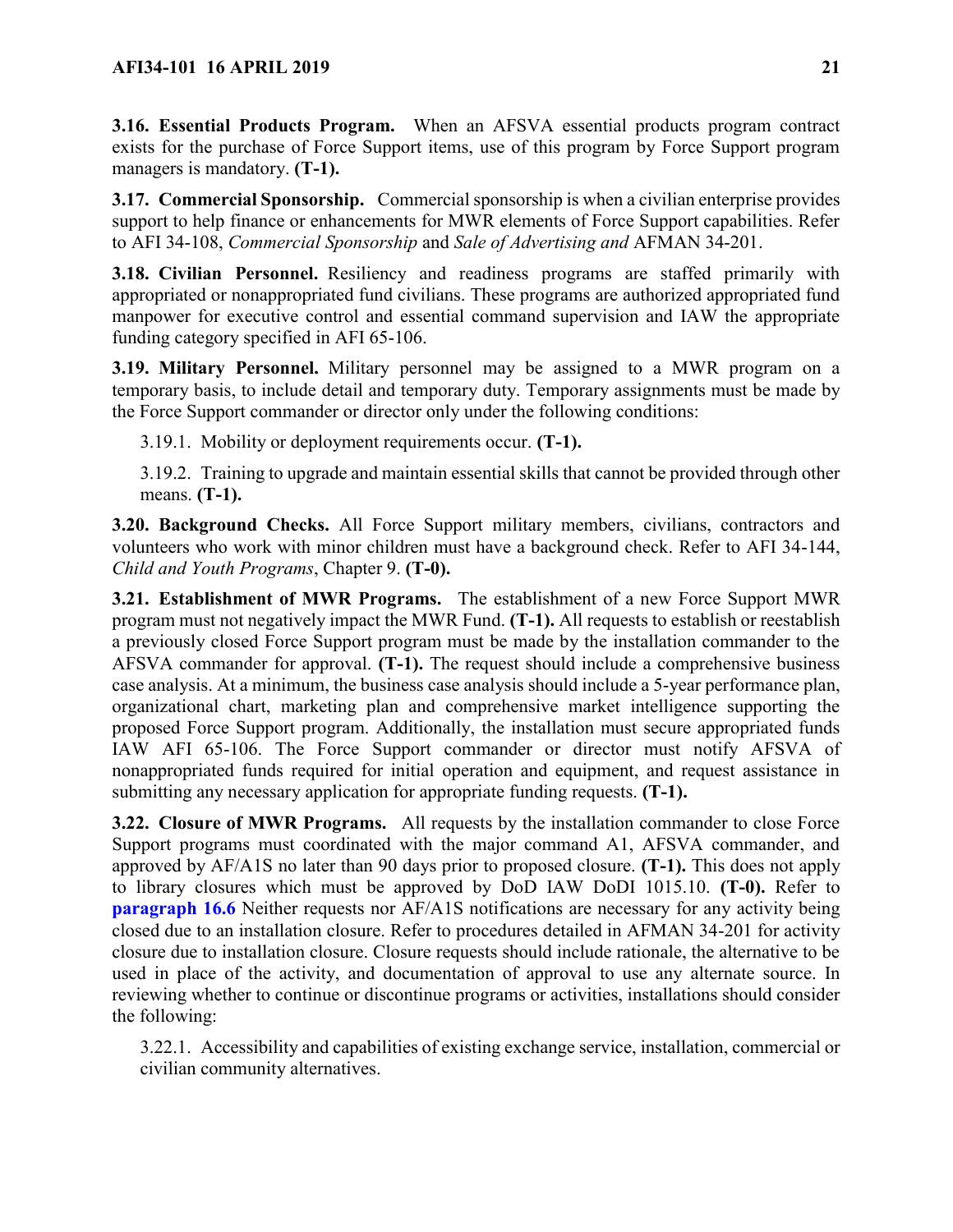3.22.2. Current and planned Force Support resiliency and readiness programs of other DoD installations in the local area.

<span id="page-21-0"></span>**3.23. Contracting-Out Force Support Programs.** To ensure resiliency and readiness, programs adhere to DoDI 1015.10. To ensure resiliency and readiness and compliance with DoDI 1015.10, requests to contract out any portion of Force Support MWR programs must be approved by the AFSVA commander. **(T-1).** Upon approval, AFSVA commander notifies AF/A1S of any portion of contracted-out Force Support MWR programs.

<span id="page-21-1"></span>**3.24. Facility Construction and Improvements.** Refer to AFI 34-205, *Services Nonappropriated Fund Facility Projects*, for guidance.

<span id="page-21-2"></span>**3.25. MWR Program Prohibitions.** Refer to DoDI 1015.10, Enclosure 3, paragraph 13 for program prohibitions. Additionally, Force Support program managers must not:

3.25.1. Continue to offer programs that are not supported by market demand. **(T-0).**

3.25.2. Allow Force Support facilities or equipment to be used for commercial purposes with the exception of contractors entitled to use such government furnished facilities or equipment pursuant to the terms of their contract. **(T-0).**

3.25.3. Provide sales and services discounts that are not available to all eligible participants. **(T-1).**

3.25.4. Show motion pictures, except as allowed in AFI 34-211(I), *Army and Air Force Exchange Service Operations*. **(T-1).**

3.25.5. Provide entertainment that does not meet standards of common decency, decorum, good taste, or is not in keeping with the dignity of the AF, its personnel, and families. **(T-3).**

3.25.6. Operate alcoholic beverage activities except as authorized in AFI 34-219, *Alcoholic Beverage Program*. **(T-1).**

3.25.7. Operate resale activities, except as authorized in **[paragraph 3.26](#page-21-3)** of this instruction. **(T-0).**

3.25.8. Sponsor, conduct, or allow gambling activities. Refer to **[paragraph 15.3](#page-73-0)** of this instruction. **(T-1).**

3.25.9. Conduct fundraising raffles. **(T-1).** See DoDI 1015.10, Enclosure 3, paragraph 3 for more information in conducting raffles.

3.25.10. Sell, rent, loan, or otherwise make available materials (e.g. film or video recordings, or periodicals with visual depiction produced in any medium) that have been determined by the DoD resale activities board of review to be sexually explicit. Refer to AFI 34-211(I). **(T-0).**

<span id="page-21-3"></span>3.25.11. Sell tobacco products in Force Support MWR programs. **(T-0).**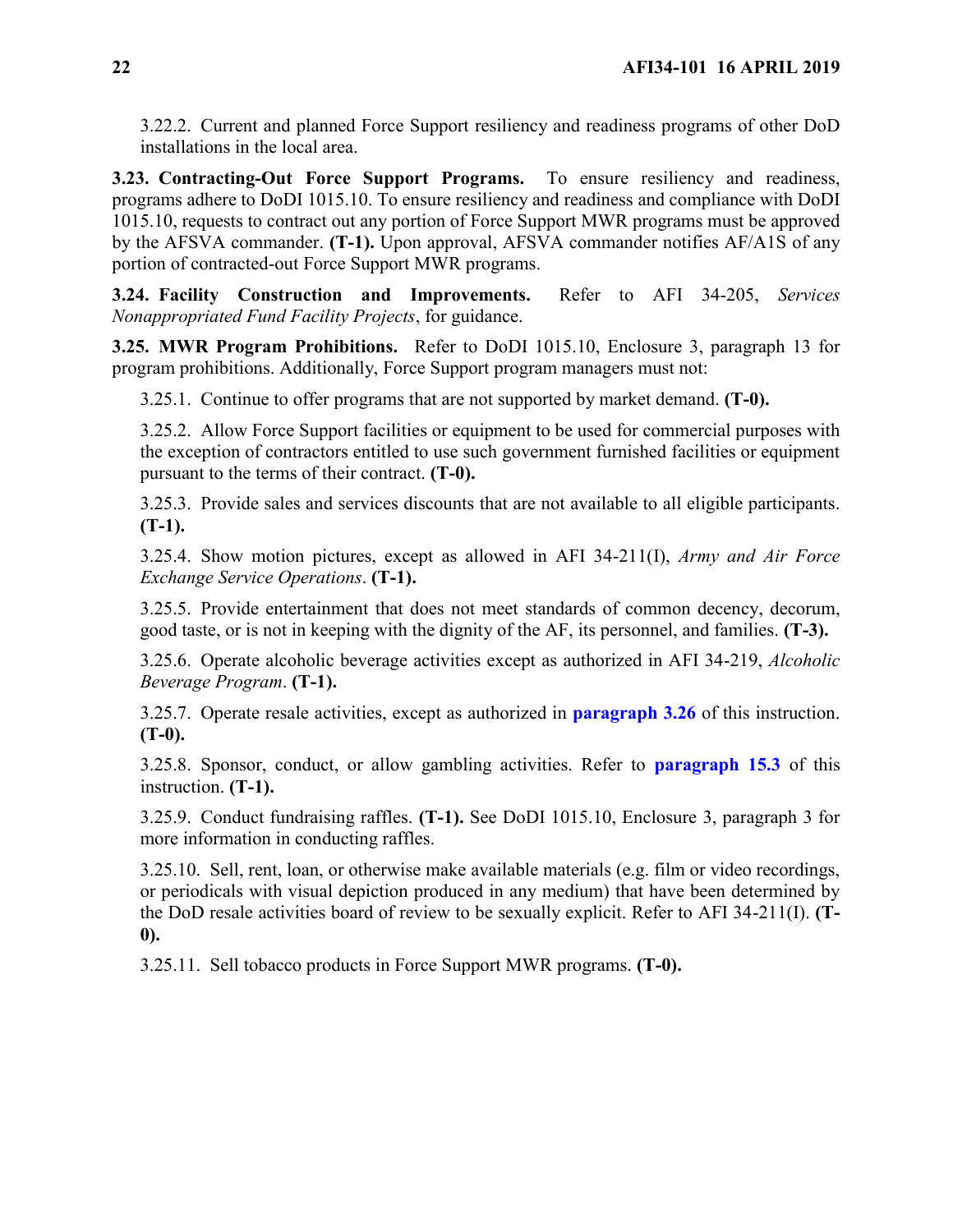**3.26. Merchandise Resale Authorization.** Army and Air Force Exchange Services (AAFES) shall be the primary source of resale merchandise, excluding the Defense Commissary Agency stores and where resale is directly related to MWR programs **(T-0).** MWR programs are the secondary source of resale merchandise and services. MWR programs may engage in resale when the installation commander determines, in coordination with AAFES, that AAFES cannot be responsive to the particular resale requirement. In addition, MWR programs may offer the same products and services offered by AAFES when the installation commander determines it necessary to satisfy customer needs. Refer to AFI 34-211(I).

<span id="page-22-0"></span>**3.27. MWR Merchandise Resale.** Authorized merchandise resale is a convenience to MWR patrons which enhances the MWR patron experience. Resale may occur in all MWR programs. Merchandise should support the program in which it is sold. In overseas locations, audio and photo resale operations, sports stores, and outdoor recreation outfitters may be established by Force Support MWR programs IAW DoDI 1015.10, Enclosure 5. The following applies to MWR merchandise resale:

3.27.1. MWR resale shop may offer consignment sales, as long as the activity has safeguards to limit its liability for the merchandise with the Force Support commander or director approval.

3.27.2. Force Support employees or contractors must not receive direct benefit from sales by or referrals to off-base commercial sources. **(T-1).** This does not preclude special order sales by programs.

3.27.3. Force Support resale shops may own or contract for arcade amusement machines in Force Support facilities. Refer to AFI 34-211(I)*.* AAFES may provide the service through a management fee arrangement.

3.27.4. No merchandise may be given away or sold for less than cost. Merchandise may be marked down for limited promotions. Excess inventory or dead stock can be sold for less than cost if approved by the Force Support commander or director. This includes the actual product cost and associated labor to deliver the finished product or service to the customer. Refer to AFI 34-209.

3.27.5. Force Support programs charge fees to cover nonappropriated fund costs.

3.27.6. Resale policies described above will not apply to:

3.27.6.1. The resale of alcoholic beverages including beer. Refer to AFI 34-219. **(T-1).**

3.27.6.2. Nonappropriated fund Force Support inventory and equipment sale where the sole reason is to reduce dead stock or outdated inventory items. **(T-3).**

3.27.6.3. Participation fees and charges, registration fees, dues, and or assessments that offset all or part of the nonappropriated costs of providing the services. **(T-3).**

3.27.7. Guests of eligible MWR patrons are limited in purchases to only those incidentals required for participation in MWR programs. **(T-0).**

3.27.8. Sales are limited to eligible members who must not resell any items purchased from the club. **(T-0).** For example, a guest at a rod and gun club is permitted to purchase ammunition for use during the visit but is prohibited from purchasing ammunition in excess of what will be used during attendance at the range. **(T-1).**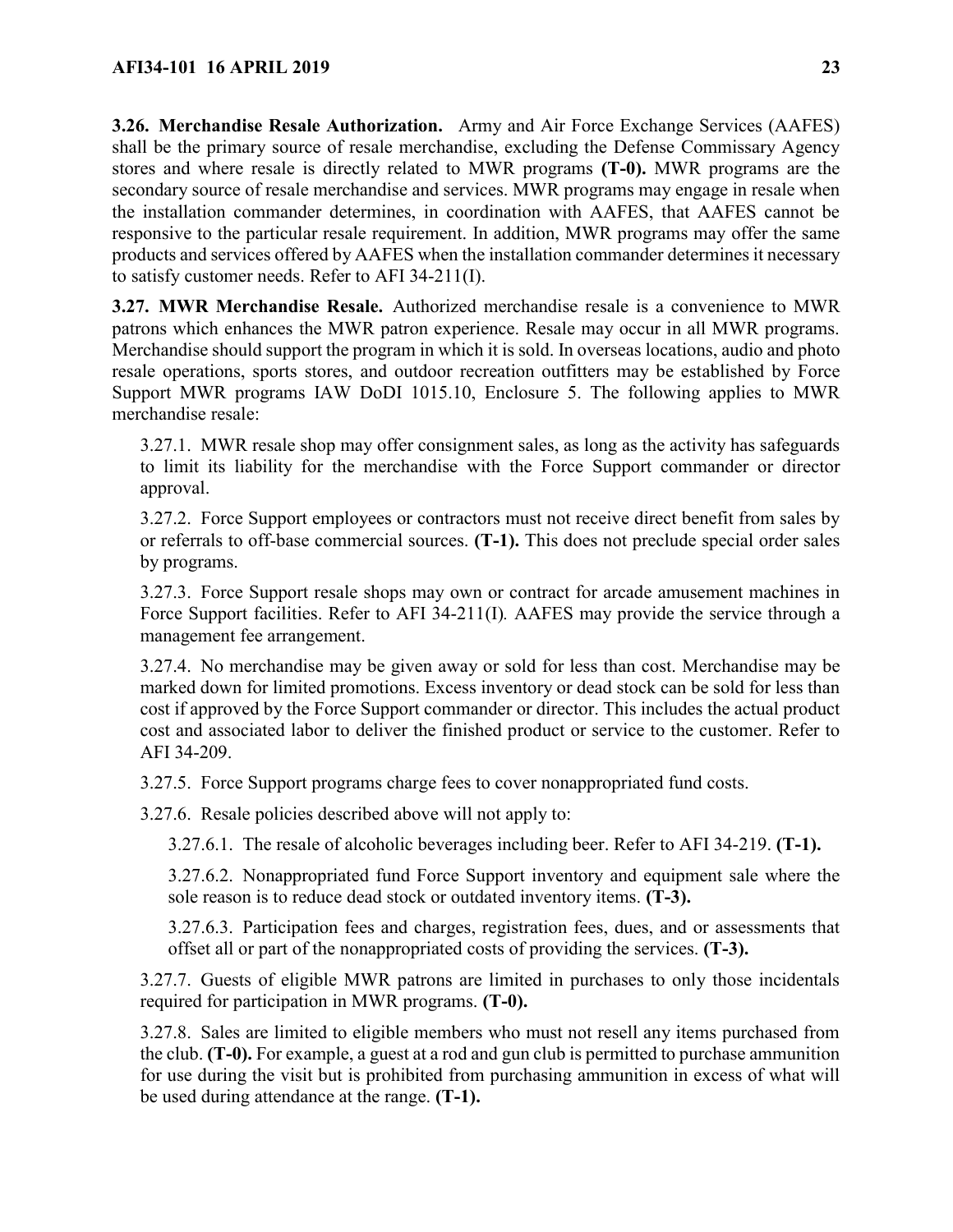#### 3.27.9. Firearms resale: refer to **[paragraph 18.22](#page-92-0)**.

<span id="page-23-0"></span>**3.28. Vehicle Rental, Taxi Services, and Ride Sharing.** Force Support may operate a vehicle rental and taxi services with nonappropriated funds if AAFES declines. In the US, vehicle rental or taxi services will only be authorized through concessionaires. **(T-3).** Concessionaires must provide vehicle and commercial liability insurance to the Force Support contracting officer. **(T-3).** In overseas areas, vehicle rental or taxi services can be operated with nonappropriated fund purchased vehicles or through concessionaires. Appropriated fund vehicles, including vehicles obtained through the Defense Reutilization Marketing Office, will not be used in these types of programs. **(T-0).** In areas outside of the continental United States, use of rental and taxi services must IAW Status of Forces Agreement or other applicable international agreement. **(T-0).** Such programs are self-sustaining**.** The installation commander may authorize ride sharing services to operate on installations in the U.S. Such services utilize privately owned vehicles to provide forhire, short-distance transportation with payments processed through an umbrella licensor. Service members acting as ride sharing service providers must have approved off-duty employment; dependent family members must comply with local regulations regarding operation of on base small businesses. **(T-3).** Ride sharing services do not need to have a concessionaire license or permit. However, ride sharing services on an installation must be coordinated with the installation's Security Forces and have appropriate liability insurance. **(T-3).**

<span id="page-23-1"></span>**3.29. Use Fees.** Fees are posted prominently displayed and have printed fee schedules available.

<span id="page-23-2"></span>**3.30. Tip Jars.** A jar or similar container may be placed near the point of service allowing customers to leave a gratuity if so desired. Force Support leadership must not allow "tip jars" in Force Support programs except in coat rooms, coffee bars, club taxis and for certain entertainers such as piano players. **(T-3).** These tip jars should be in good taste and displayed in a professional manner (e.g. no hand written signs or cracked or plastic jars). The use of tip jars must be approved by the installation's legal office to ensure compliance with 18 United States Code (USC) § 203, *Compensation to Members of Congress, officers, and other in matters affecting the Government*, and 18 USC § 205, *Activities of Officers and Employees in Claims Against and Other Matters Affecting the Government*, confirming the use of tip jars do not inadvertently cause employees to violate Federal criminal laws. **(T-3).** Installations with negotiated collective bargaining agreements must notify the union of the use of tip jars and satisfy any collective bargaining obligations required by the agreement and the Federal Service Labor Management Relations Statute (5 USC § 7101 et seq, *Labor-Management Relations*) prior to announcing and implementing this guidance. **(T-0).**  See AFI 34-209, for additional information on Tip Reporting procedures.

<span id="page-23-3"></span>**3.31. Force Support Gift Cards.** All Force Support programs sell and redeem and accept the Force Support gift card, where capable.

3.31.1. Gift cards can be purchased and reloaded in increments of \$5 up to a maximum of \$1,500.

3.31.2. Gift cards have no expiration date and do not decrease in value over time.

3.31.3. Gift cards are treated the same as cash, but cannot be redeemed for cash and not be replaced if lost or stolen.

<span id="page-23-4"></span>**3.32. Force Support Gift Cards and Certificates.** Force support programs may offer gift certificates for purchase for later redemption of good and services. AFMAN 34-214 outlines procedures for issuance and controlling gift certificates.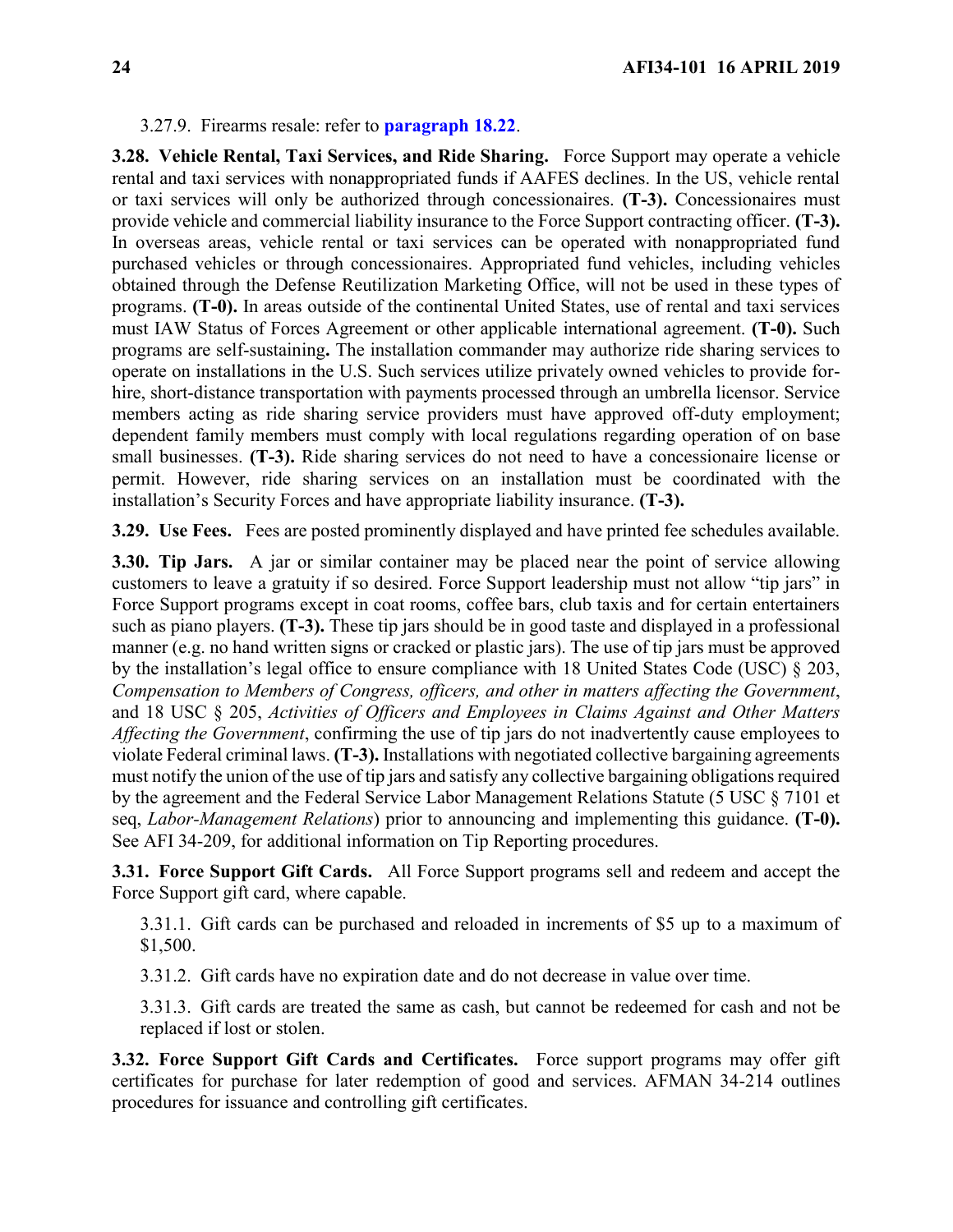<span id="page-24-0"></span>**3.33. Allowable Games of Chance.** Bingo, Monte Carlo, and Texas Hold'em events are authorized IAW DoDI 1015.10, Enclosure 3. These games must have adequate controls in place to ensure the integrity of the games. **(T-1).** Quick-Shot bingo program is part of the authorized bingo program which can be played outside of set bingo hours in Force Support programs.

3.33.1. Small group card games and nominal games of chance conducted by and among MWR customers are permitted. For example, a poker game among four acquaintances where the total winnings do not exceed \$20. Such games must be operated with discretion and conform to local law or custom. **(T-3).** The installation commander, with the advice of the staff judge advocate, must determine which games fit the criteria. **(T-3).**

3.33.2. Entertainment gaming machines with cash payout features are authorized at installations outside the US (outside the 50 states, territories, and possessions). Refer to **[Chapter 15.](#page-72-0)**

<span id="page-24-1"></span>**3.34. Fundraising Events.** Force Support programs can sponsor fundraising events and projects for the benefit of MWR programs that foster quality of life among installation personnel and their family members. These fundraising events must not benefit non-Federal entities, private individuals or installation-recognized private organizations, even if the Force Support nonappropriated fund instrumentalities share in the proceeds. **(T-0).**

3.34.1. The Force Support commander or director ensure Force Support facilities (e.g. golf course, bowling facility, athletic fields, etc.) will only be made available for no-charge use by a non-Federal entity if the event meets the requirements of AFI 34-223, AFI 36-3101, *Fundraising*, and DoD 5500.07-R, *Joint Ethics Regulation*, section 3-210 and 3-211. **(T-0).** Logistical support for authorized fundraising events should have minimal impact on mission and minimal cost to the government.

3.34.2. Per AFI 36-3101 and AFI 34-223, installation-recognized private organizations, may use Force Support facilities. The AFSVA commander must authorize facility use in writing ahead of time for fundraising events on an occasional basis. **(T-1).** Occasional is defined as more than three times a quarter.

<span id="page-24-2"></span>**3.35. Local Community Partnerships and Public Use of MWR Programs and Facilities.** MWR programs are an integral part of the military compensation and benefits package that is designed to recruit and retain professional, ready, resilient Airmen. Congress and DoD exercise close scrutiny over MWR patronage to ensure continued effectiveness of the military's MWR benefit. However, community partnerships are encouraged when it is in the best interest of the AF. These partnership opportunities vary based on the category of the MWR program and community resources available. Category A and B MWR community partnerships are more difficult to achieve than category C but are obtainable. Refer to **[Attachment 1](#page-108-0)** for Category definitions. For category A and B programs, members of the general public who are not otherwise eligible to use MWR programs must only attend infrequent Force Support sponsored MWR events as authorized by the installation commander. **(T-0).** These MWR partnerships must have a defined beginning and end date which does not allow for sustained ongoing use of MWR programs. **(T-0).** In addition, general public attendance must not conflict with federal, state, local laws or Status of Forces Agreements. **(T-0).** Allowing the general public to use MWR programs should be be beneficial to both Airmen and community. Rules governing local procedures on the number of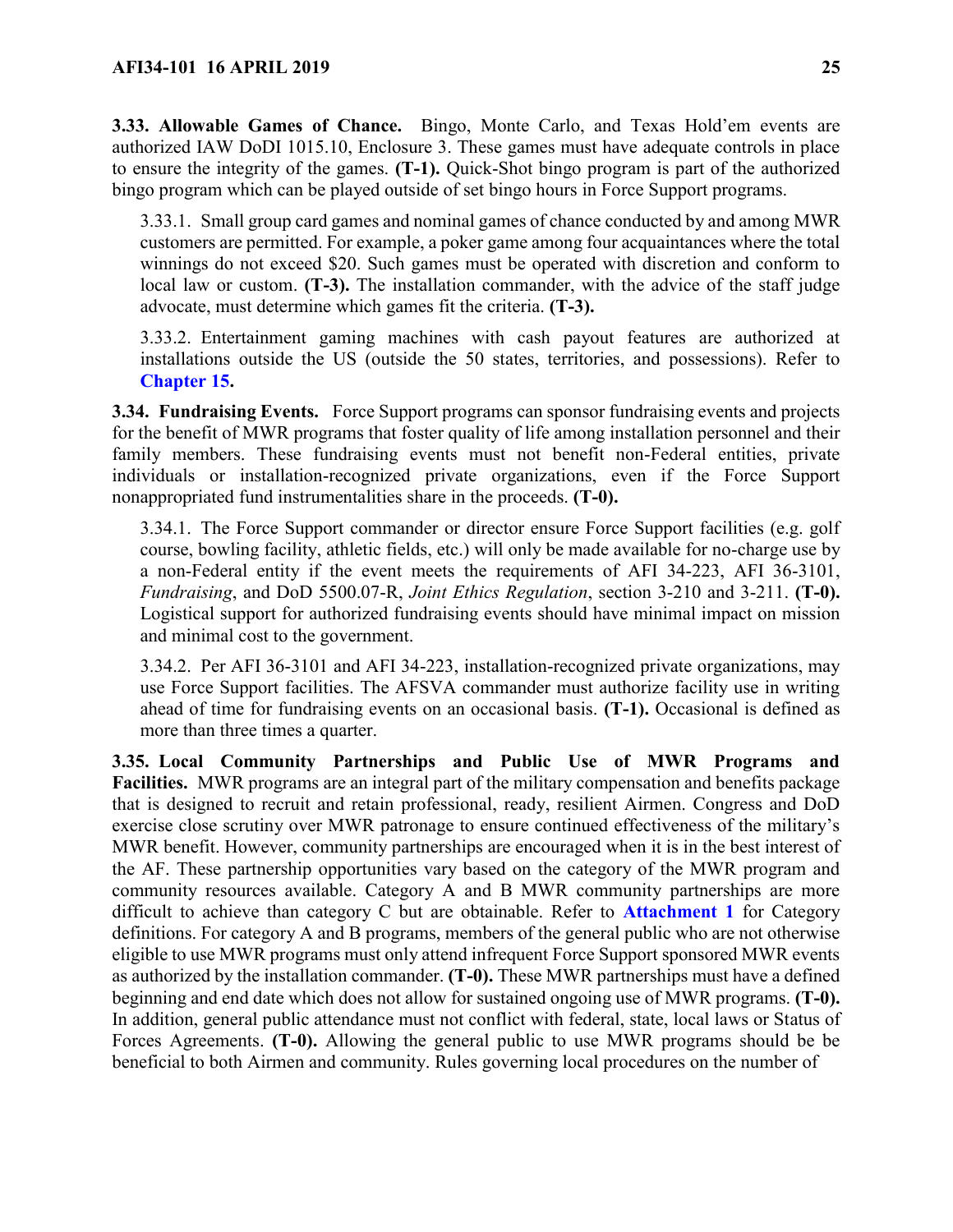guests and frequency of use of MWR programs must be put into an installation policy letter and distributed to impacted MWR program. **(T-1).** Examples of acceptable Category A and B community partnerships include, open houses, bowling leagues, and community appreciation events. Refer to **[Attachment 2](#page-118-0)**, **[Table A2.2](#page-121-0)**, *Limited Program Eligibility and Use Priority*, priority 26.

<span id="page-25-0"></span>**3.36. Suspension, Termination, and Denial of MWR Privileges.** Patronage privileges may be suspended, terminated, or denied by the Force Support commander or director for cause. Patrons may appeal the adverse action through the Mission Support commander with the installation commander being the final review authority. Abuses for which privileges may be suspended or terminated include, but are not limited to, the following:

3.36.1. Using Force Support facilities to make or repair items for personal gain.

3.36.2. Distributing merchandise purchased at a Force Support activity to unauthorized persons, whether or not for profit.

3.36.3. Personally profiting from use of Force Support merchandise and services, stealing merchandise or other assets.

3.36.4. Presenting bad checks intentionally or repeatedly and failing to make restitution on dishonored checks or other indebtedness owed to a Force Support activity.

3.36.5. Engaging in negligent acts, willful misconduct, and inappropriate sexual behavior to include accessing inappropriate websites on Force Support computers and devices or drug or alcohol abuse within a Force Support activity.

<span id="page-25-1"></span>**3.37. Nonappropriated Fund Information Technology Governance.** In coordination with A1X and A1S, AFSVA develops a MWR information technology governance and associated charter for the evaluation, selection, and deployment of all nonappropriated fund information systems. The governance ensures all MWR systems are interoperable and can grow to meet future the dynamic information system needs of AF MWR programs. Specifically, the governance validates the selection of systems are in the best interest of the AF by approving information technology requirements and capabilities, ensures data produced enhance the data analytics capabilities, and approves resourcing strategy.

<span id="page-25-2"></span>**3.38. Blood-borne Pathogen Standard Compliance.** AF Force Support personnel must comply with Occupational Safety and Health Administration (OSHA) Directive 02-02-069, *Enforcement Procedures for Occupational Exposure to Bloodborne Pathogens*. **(T-0)** The medical community, through AFI 44-108, *Infection Prevention and Control Program*, has significant responsibilities for installation-wide efforts to prevent bloodborne pathogen infections. If a Force Support employee, volunteer, or contractor is trained in first aid and identified as responsible for rendering medical assistance as part of his or her duties, the person is covered by the standard. Force Support program managers must engage with the medical community and coordinate efforts to meet the blood-borne pathogen standards. **(T-3).**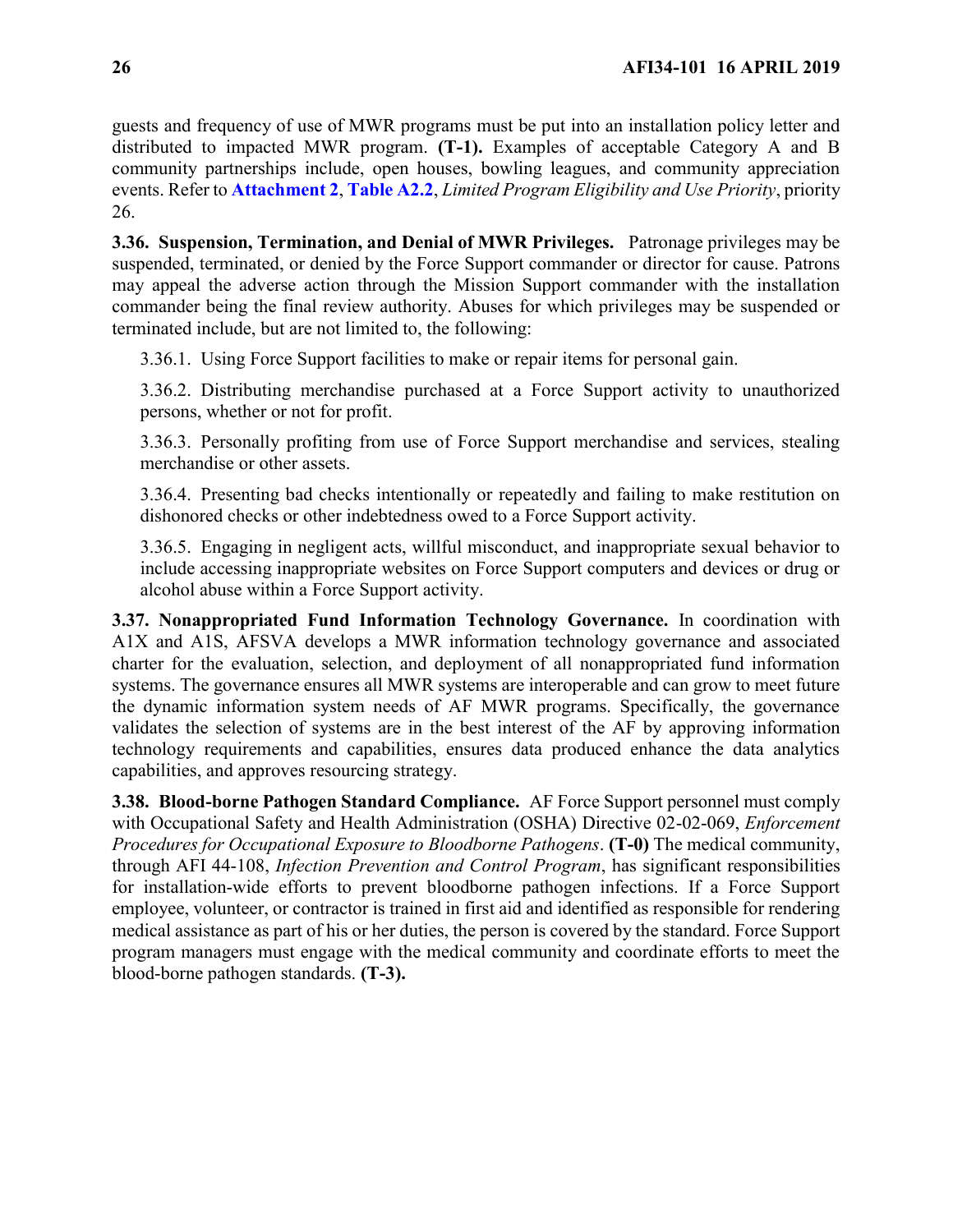### **STRATEGIC PLANNING**

<span id="page-26-1"></span><span id="page-26-0"></span>**4.1. Strategic Planning.** Force Support resiliency and readiness programs must be strategically planned and implemented by Force support program managers using data driven decisions to fulfill local needs, while maintaining the readiness capability to support the wartime mission and to meet quality, fiscal, health and safety standards. **(T-0).** Refer to DoDI 10.15.10, Enclosure 3, paragraph 2. The installation Force Support squadron or division must have annual and long-range plans that identify local program requirements and ensure customer satisfaction, quality, fiscal, health, and safety standards are met. **(T-0).**

<span id="page-26-2"></span>**4.2. Annual Plan.** Annual plans are focused on the short-term (less than 2 years) and identify key measurable goals and strategies that are tied to projections of future customers and their requirements. Plans should be translated into goals that serve as the basis for deploying the plans to the appropriate organizational level. The plan is communicated with everyone in the organization. The plans should be reviewed on a frequent basis (e.g., quarterly) and adjusted as needed to achieve desired outcomes or to realign with changing customer expectations.

<span id="page-26-3"></span>**4.3. Long-Term (3-5 Year) Plan.** Where the annual plan is focused on continuous process improvement to meet and exceed customer expectations, the long-range plan must anticipate future requirements by considering changes in mission, operating environment, customers, and stakeholders. **(T-0).** The long-term plan must provide a listing of projected equipment requirements, facility improvements and construction, and other documented improvements which help meet customer and stakeholder needs. **(T-0).** Refer to AFI 34-205 for guidance on planning capital requirements.

<span id="page-26-4"></span>**4.4. Air Force Support Installation Standards.** The AFSVA will develop Force Support activity standards with AF/A1S coordination for AFSVA commander approval. **(T-0).** Refer to DoDI 10.15.10, Enclosure 3, paragraph 3.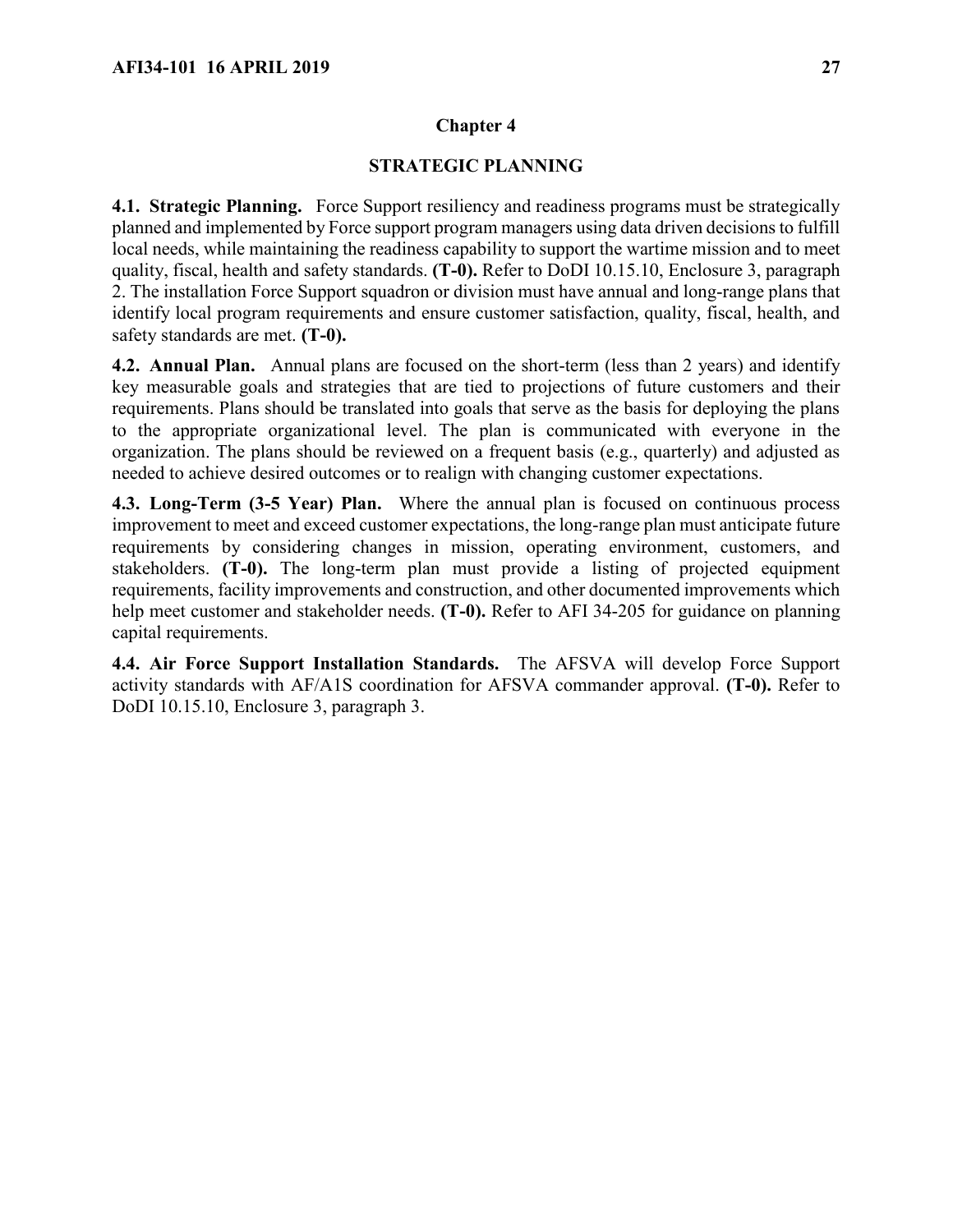#### **MARKETING AND PUUBLICITY**

<span id="page-27-1"></span><span id="page-27-0"></span>**5.1. Overview.** The Force Support marketing and publicity capability supports the MWR elements of Force Support programs. Force Support program managers must use customer-driven marketing practices to determine the needs and expectations of MWR customers and potential customers. **(T-0).** Marketing and publicity may support non-MWR Force Support programs on a reimbursable funding basis. This support must not be prohibited by other AF or DoD guidance, policy or statute and not detract from the office's ability to provide marketing and publicity support for MWR capabilities.

<span id="page-27-2"></span>**5.2. Installation-Level Marketing Planning.** Comprehensive unit planning encourages systematic thinking and enhances the coordination of program, flight, and unit efforts to help ensure the operational success of the activity or program. Force Support marketing and unit leadership must determine the unit's short and long-term marketing goals and identify the steps to accomplish them in the unit marketing plan. **(T-0).**

<span id="page-27-3"></span>**5.3. Market Research.** The Force Support operating environment requires all managers to have accurate, reliable, and timely market information to anticipate customer needs and respond to changes in consumer demand. Marketing uses various market research tools, methodologies, and analytics as the basis for acquiring market information. Research may include software, focus groups, exit polls, and other related research items. If collecting personally identifiable information, the Force Support marketing manager must ensure the marketing office complies with AFI 33-332, *Air Force Privacy and Civil Liberties Program* and coordinate with the installation's privacy office to ensure compliance with current privacy directives. **(T-1).**

<span id="page-27-4"></span>**5.4. Advertising, Promotion, and Publicity.** The Force Support marketing manager determines and implements the appropriate media mix to support Force Support programs including use of the web and social media. For web and social media, the marketing manager must follow local policy and guidance and AFI 35-107, *Public Web and Social Communication* and Air Force Guidance Memorandum 2018-17-02*, Air Force Guidance Memorandum Establishing Enterprise Information Technology Management.* **(T-1).**

<span id="page-27-5"></span>**5.5. Purchasing Advertising.** Force Support program managers must purchase advertising to promote MWR elements of Force Support IAW DoDI 1015.10, Enclosure 12. **(T-0).**

<span id="page-27-6"></span>**5.6. Promotional Materials.** Force Support marketing manager purchases and produces promotional items for institutional advertising and to promote programs and programs to eligible customers.

5.6.1. Force Support programs may participate in coupon-redemption programs offered to the general public or to the military community. The Force Support resource management office must approve any participation in private-sector, national, or local coupon-redemption programs. **(T-3).** Coupon redemption must be controlled IAW AFI 34-202. **(T-1).**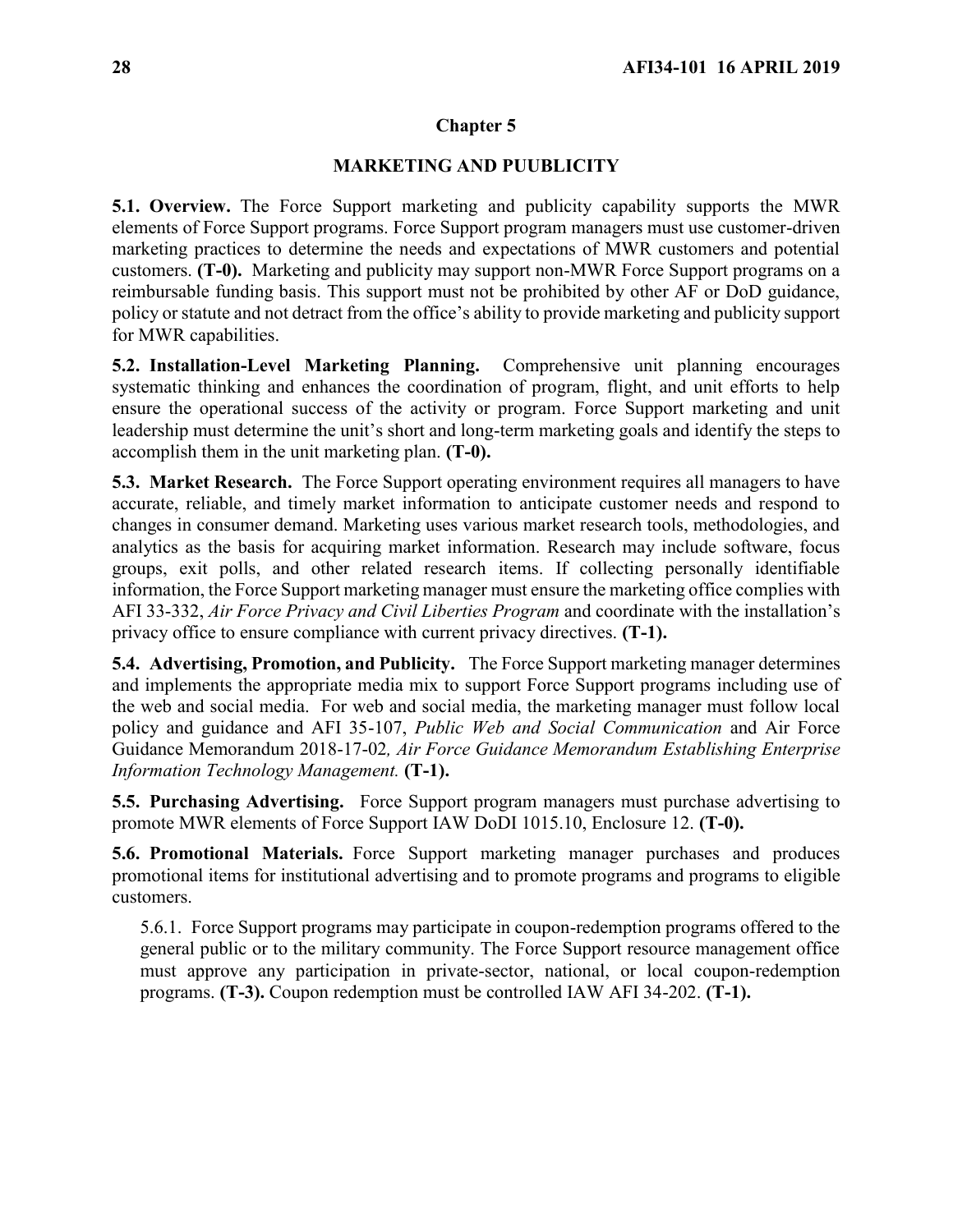5.6.2. Force Support marketing may arrange with the installation public affairs officer to include an insert in the government approved or contracted newspaper promoting Force Support capabilities. The insert may contain commercial advertising sold by the contracted publisher if this condition is part of the contract. Commercial advertising must prominently display a disclaimer stating: "Paid Advertising. No Federal Endorsement of Advertiser(s) Intended." **(T-1).**

<span id="page-28-0"></span>**5.7. Publicity.** Force Support marketing may publicize events and other general interest Force Support programs to eligible and potential customers in any media. Such publicity should be coordinated with the installation public affairs officer. US Armed Forces installation or activity media and Armed Forces Radio and Television Service may carry news stories, announcements, and listings of Force Support programs. Publicity concerning commercially-sponsored events of MWR must follow directive guidance established in AFI 34-108. **(T-1).**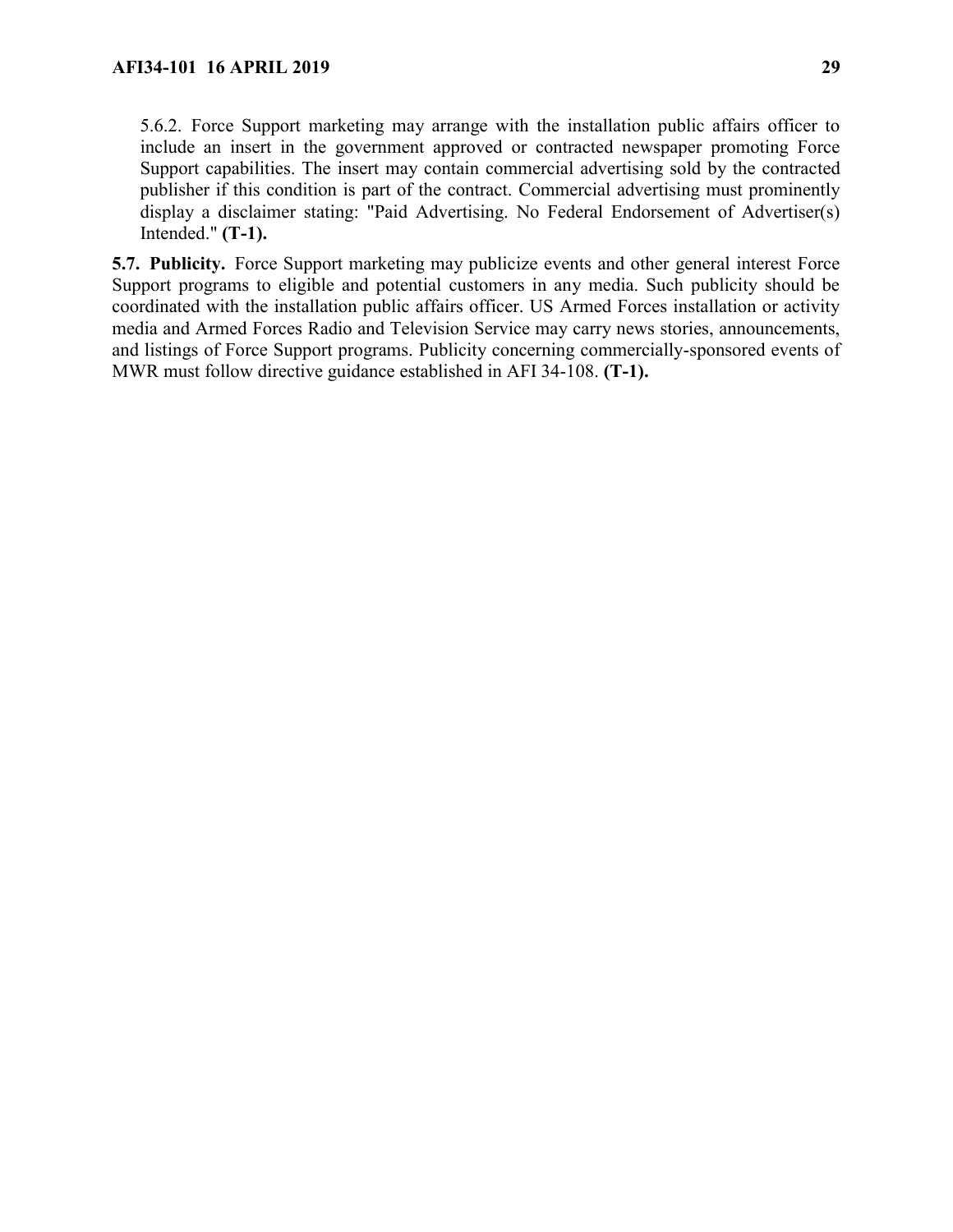## **VOLUNTEER PROGRAM**

<span id="page-29-1"></span><span id="page-29-0"></span>**6.1. Overview.** Volunteers represent a significant resource for the AF. Volunteers improve services by providing program user input, expand efforts of military and civilian staff, and extend service delivery capability. Certain voluntary services must be accepted in Force Support programs providing services to military members and their families IAW DoDI 1100.21, *Volunteer Services in the Department of Defense*. **(T-0).** Additional guidance on volunteers that support Force Support programs is found within AFI 36-3009, *Airman and Family Readiness Centers*, paragraph 3.13.

## <span id="page-29-2"></span>**6.2. Volunteer Services and Restrictions.**

6.2.1. Individuals who volunteer their services are provided tort claims and workers compensation coverage by the government IAW 10 USC § 1588, *Authority to Accept Certain Voluntary Services*. Volunteers give their time without expectation of compensation. Volunteer duties must limited in scope and liability. **(T-0).**

6.2.2. Volunteers cannot supervise government employees or make policy for the government. **(T-0).**

6.2.3. This AFI does not apply to volunteers who donate their services to private organizations or non-Federal entities on the installation even when such services may be in direct support of a program providing services to Airmen and their families. IAW DoDI 1100.21, volunteers are authorized hourly child care at the installation's Child and Youth Programs during their volunteer hours in the course of their duties.

6.2.4. DoD Form 2793, *Volunteer Agreement*, must be completed before volunteer services are accepted. **(T-0).**

6.2.5. The installation commander can limit volunteer services.

6.2.6. Voluntary services should be accepted by the installation or Military Treatment Facility commander on behalf of the AF or on behalf of a nonappropriated fund instrumentality (for volunteer efforts within MWR facilities).

6.2.7. Volunteers will not obligate the government (either appropriated or nonappropriated funds). **(T-0).**

6.2.8. Volunteers supplement rather than replace paid employees.

6.2.9. Volunteers will not receive preferential treatment (free products or services), guaranteed future employment, or other indirect benefits not received by volunteers in other agencies on the installation. **(T-0).**

6.2.10. Volunteers must comply with all Federal laws and regulations and installation policies. **(T-0).**

6.2.11. Volunteers must not perform duties in which the volunteers are susceptible to injury or causing injury to others. **(T-3).**

6.2.12. Volunteers must not use official communications systems without appropriate Information Assurance and Privacy Act protected information (including Personally Identifiable Information (PII)) training. **(T-1).**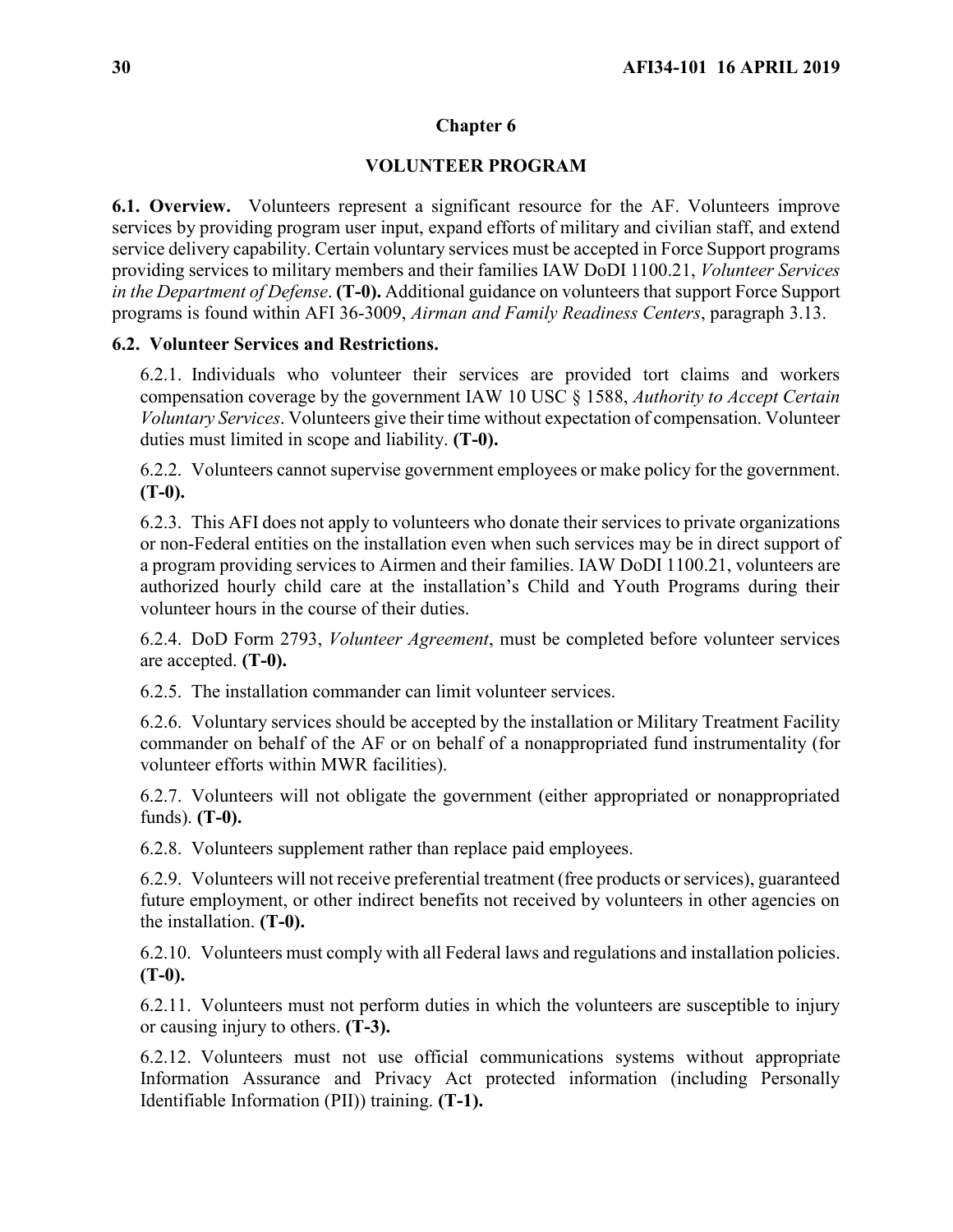6.2.13. Volunteers may use and have access to government facilities, equipment and supplies as needed to accomplish assigned duties. This includes authority to operate government vehicles and leased administrative vehicles (if the volunteer has a valid driver's license), limited to official business only.

6.2.14. Volunteers may be reimbursed for miscellaneous expenses incurred during the course of their officially-assigned duties.

6.2.15. If under 18 years of age, volunteers must provide evidence of parental permission to provide services. **(T-0).**

6.2.16. Volunteers are supervised comparable to compensated employees providing similar services.

6.2.17. Volunteers are not accountable for the management, quality, financial solvency, or health and safety of a program or activity.

6.2.18. Volunteers may accomplish duties requiring limited accountability.

6.2.19. Although volunteers should not expect preferential treatment, Force Support programs may offer support and incentives that promote participation such as child care.

6.2.20. Volunteers may be recognized for services IAW DoDI 1400.25, v451, *DoD Civilian Personnel Management System: Awards* and AFI 36-1004, *The Air Force Civilian Recognition Program*.

6.2.21. Volunteers may be required to have a background investigation. Refer to **[Chapter](#page-18-0)  [3.](#page-18-0)20**.

<span id="page-30-0"></span>**6.3. Volunteer Recruitment.** Force Support programs may recruit volunteers. The Airman and Family Readiness Center provides volunteer resource services*.* These officially sanctioned volunteers will be considered to be employees of the Federal Government for the purposes relating to compensation for work-related injuries relating to tort claims. **(T-0).**

<span id="page-30-1"></span>**6.4. Volunteer Training and Management.** Force Support program manager and staff trains volunteers to adequately handle the responsibilities assigned to them. As a minimum, volunteers should receive an employee orientation, a description of what is expected of the volunteer, and what the volunteer can expect from the Force Support MWR program. Training will include confidentiality, ethics and avoidance of conflicts of interest, Dram Shop liability and Bystander Intervention training if applicable. **(T-0).** Refer to AFI 34-219, for details on alcohol service. At the completion of a volunteer's service, the volunteer's supervisor records the amount of time donated by the volunteer on the DoD Form 2793.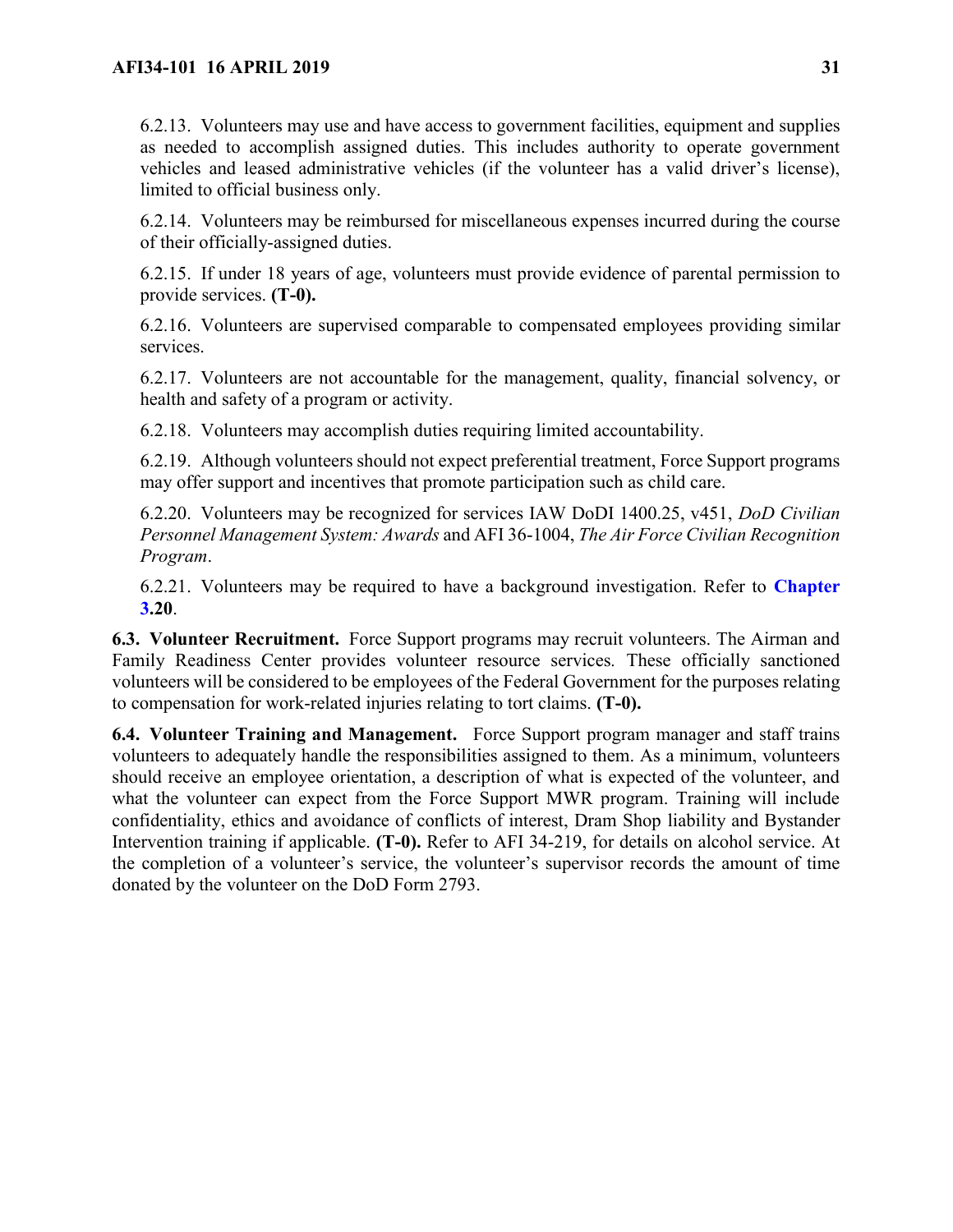### **GENERAL SAFETY**

<span id="page-31-1"></span><span id="page-31-0"></span>**7.1. Overview.** AFMAN 91-203, *Air Force Occupational Safety, Fire, and Health Standards*, Chapter 4, *Services Operations,* is dedicated to safety requirements for Force Support operations and must be observed. **(T-1).** For other safety-related issues, AFMAN 91-203 provides other applicable chapters and references to Occupational Safety and Health Administration standards (e.g., 29 Code of Federal Regulations (CFR) 1910, *Occupational Safety and Health Standards*, and other national consensus safety standards for additional guidance). For safety issues not addressed by AFI or CFR consult with installation safety office for guidance. In cooperation with installation safety and environmental offices, Force Support activity managers must ensure:

7.1.1. Equipment, facilities and operating procedures meet all applicable AF Occupational Safety and Health and Occupational Safety Health Act Standards. **(T-0).**

7.1.2. Machines and equipment should be inspected daily for safe operating conditions. **(T-3).**

7.1.3. Out-of-order signs are placed on non-operational equipment, and electrical sources are isolated. **(T-3).**

7.1.4. Equipment is disposed of that has deteriorated beyond safe operating limits. **(T-3).**

7.1.5. A proper maintenance schedule established for all equipment. **(T-3).**

7.1.6. All hand tools, power tools, electrical cords and plugs are organized with a check-out system and inspected before use. **(T-3).**

7.1.7. Customers using hazardous equipment or operating machinery must be qualified to do so prior to use. **(T-0).** Due to unique and specific machinery employed by Force Support, as well as local installation requirements, personnel with a permanent change of station or temporary duty on the installation must be certified or recertified at the new location before utilizing equipment or machinery requiring certification as determined by the installation safety office. **(T-3).** 

7.1.8. Customers must demonstrate safe operation of machines before certification is granted. **(T-3).**

7.1.9. Safety checks are conducted when issuing or renewing equipment operator cards. **(T-3).**

7.1.10. In coordination with the installation safety office, set guidelines for minors using hazardous equipment or materials and conditions.

7.1.11. All users must know what protective equipment is needed and how to use it. **(T-3).**  Where additional protection of the operator is necessary, ensure the equipment (i.e., goggles at the grinder, face shield at the circular ripsaw, lathe, etc.) is present and used by the operator.

7.1.12. Gloves, proper eye protection, and head gear must be used when necessary, for grinding, buffing, sawing with table saws, lathe work, welding, soldering, etc. **(T-1).** Refer to AFMAN 91-203, Chapter 14 and AFI 48-137, *Respiratory Protection Program*.

7.1.13. Only trained and experienced personnel operate kilns. **(T-3).**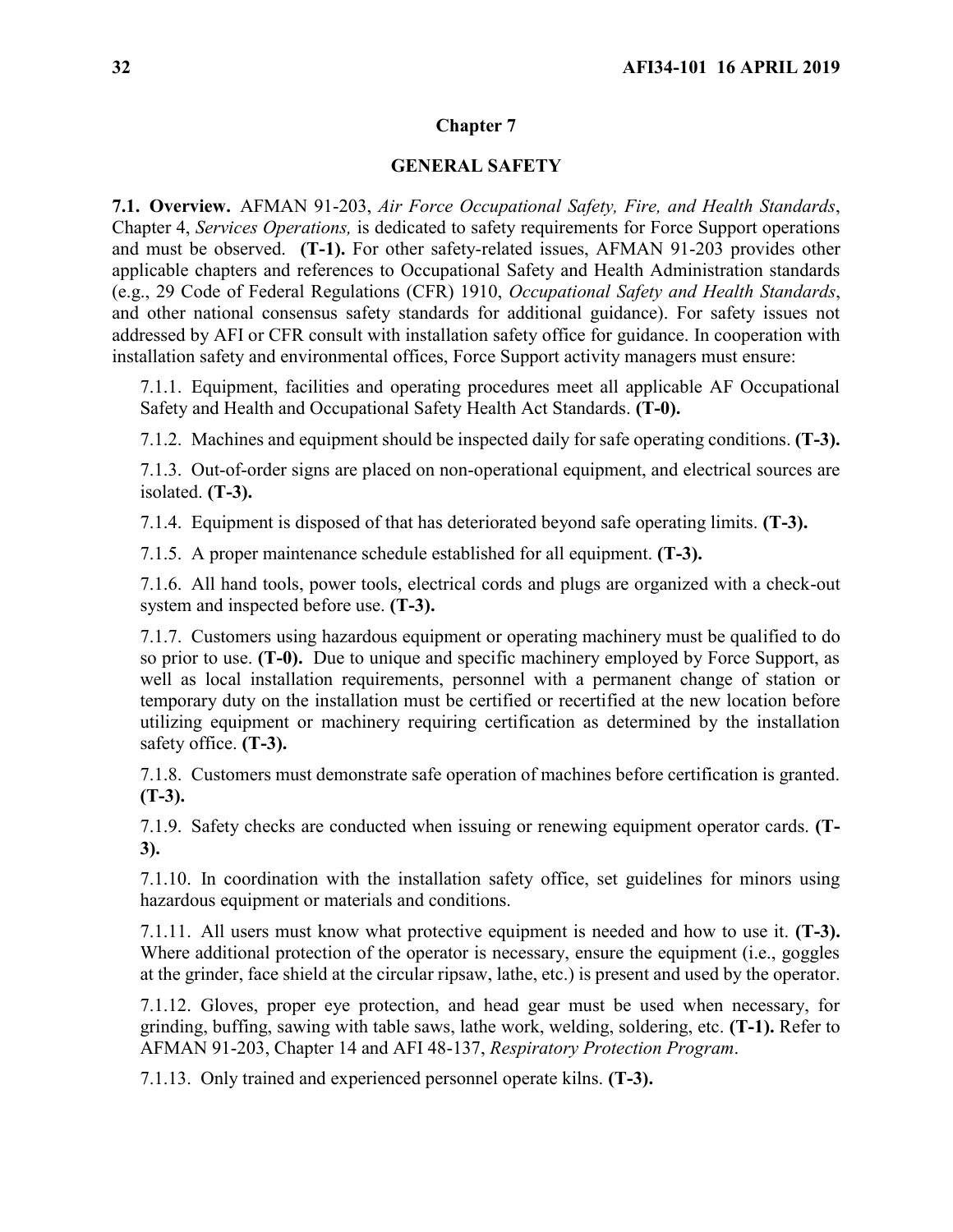7.1.14. Materials and supplies should be stored correctly. **(T-3).** Paints, thinners, rubber cement, acids, and other hazardous materials, as determined by the local safety office, are stored in approved metal containers with proper documentation annotated on the material safety data sheet.

7.1.15. Where necessary (e.g., Hobby shops), floors should covered with an antiskid material at all machinery operational points. **(T-1).** Consult the installation safety office to determine what areas require antiskid material.

7.1.16. Continuous safety education programs should be conducted for staff and customers in coordination with the installation safety office. **(T-3).**

7.1.17. After review by supporting legal office of tort liability principles and standards, establish safe age limits in the operating instruction for children using the arts and crafts and auto hobby facilities and equipment. **(T-3).**

7.1.18. Customers should immediately report injuries of any sort to Force Support personnel. **(T-3).**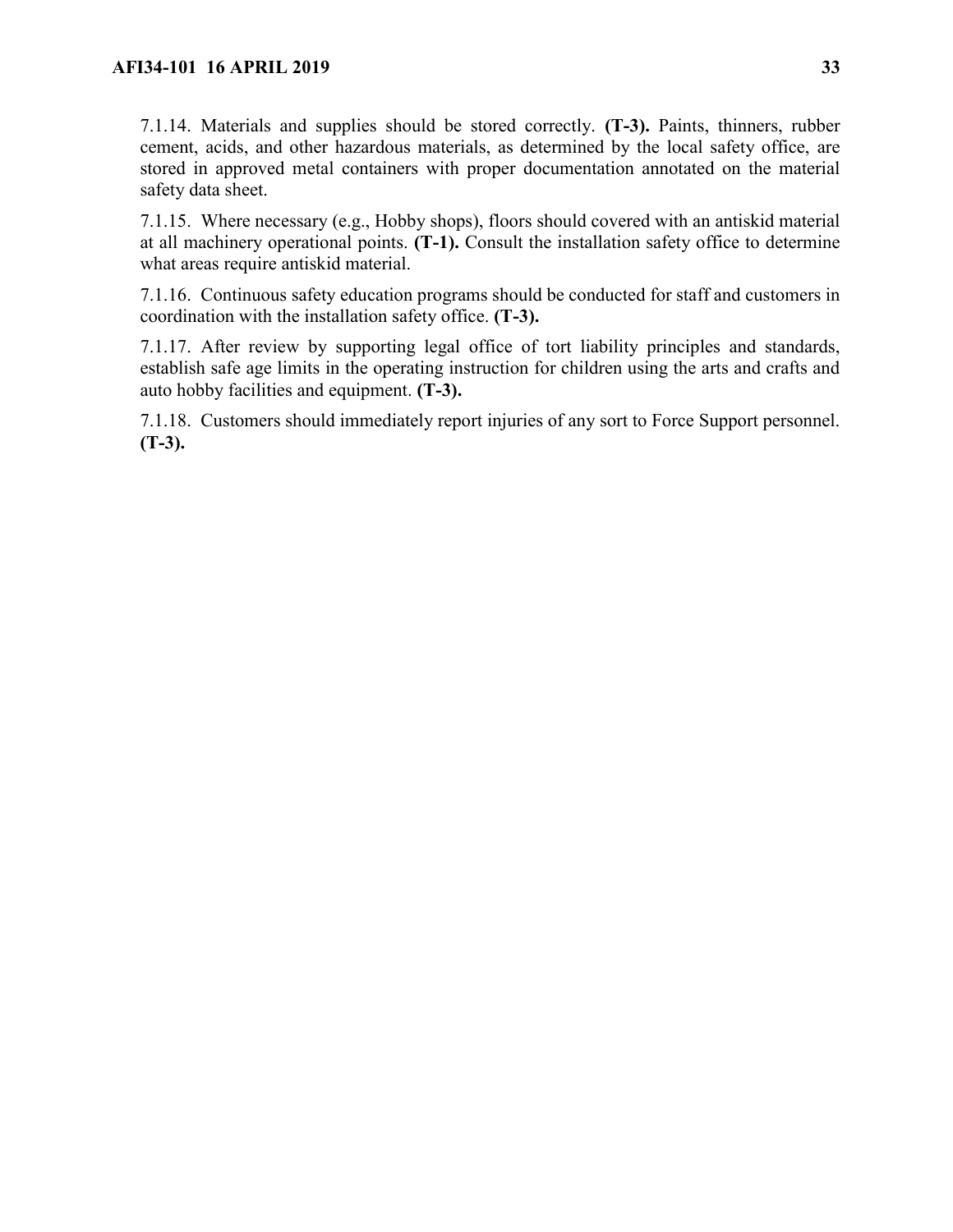# **AIR FORCE ENTERTAINMENT**

<span id="page-33-1"></span><span id="page-33-0"></span>**8.1. Overview.** The AF entertainment program provides quality entertainment to the military community through music, theater, commercial entertainment, and touring shows. Directing, musical arranging, staging, etc., are integral parts of this program. The program is centrally managed by AFSVA. This program is not part of the Secretary of Defense's Armed Forces Entertainment which provides free live professional entertainment to US armed forces personnel and their families stationed overseas. See also DoDI 1330.13, *Armed Forces Entertainment Program* and AFI 34-126*, Armed Forces Entertainment Program*. Personnel assigned to Force Support conduct this program although other military and civilian agencies may provide support and assistance.

<span id="page-33-2"></span>**8.2. Financial Guidance.** Refer questions regarding use of nonappropriated funds to the installation nonappropriated fund accounting office or AFSVA financial management office. Refer questions regarding use of appropriated funds to the installation comptroller.

<span id="page-33-3"></span>**8.3. Transportation.** Military transportation is authorized for civilian entertainers, celebrities, military members, and civilian contractors supporting entertainer units. Military airlift transportation is permitted on Defense Business Operating Fund flights according to DoDI 4515.13, *Air Transportation Eligibility*. The installation commander may authorize commercial or interagency transportation in lieu of military-owned motor vehicles.

<span id="page-33-4"></span>**8.4. Shipment of Property.** Equipment and supplies used for this program are authorized official military transport IAW AFI 65-106.

<span id="page-33-5"></span>**8.5. Contest Awards.** Awards are authorized for contestants competing in entertainment program activities IAW AFMAN 34-201.

<span id="page-33-6"></span>**8.6. Off-Installation Performances and Employment.** Installation commanders may authorize presentation of entertainment programs in the local civilian community or at nearby military installations if the performances are in the best interest of the AF.

8.6.1. Every effort should be made to use authorized appropriated funds to pay rental or other fees associated with securing the use of off-installation facilities for this purpose.

8.6.2. Since the AF is self-insured, commercial insurance is not necessary when appropriated funds are used for rental of the facility. If appropriated funds are unavailable, the use of nonappropriated funds is approved in advance per AFMAN 34-201.

8.6.3. The off-duty employment or use of personnel for off-installation entertainment, with or without remuneration, is governed by DoD 5500.07-R.

8.6.4. AF entertainment participation in any public will only be authorized if admission, seating, and other accommodations and facilities connected with the event or activity are available to all IAW the current Secretary of the Air Force Equal Opportunity Guidance (**<http://www.af.mil/Equal-Opportunity/>**). **(T-1).** The event will not be authorized if it would benefit or favor a commercial venture (e.g., through supporting advertising, publicity, promotional activities, or events). **(T-1).**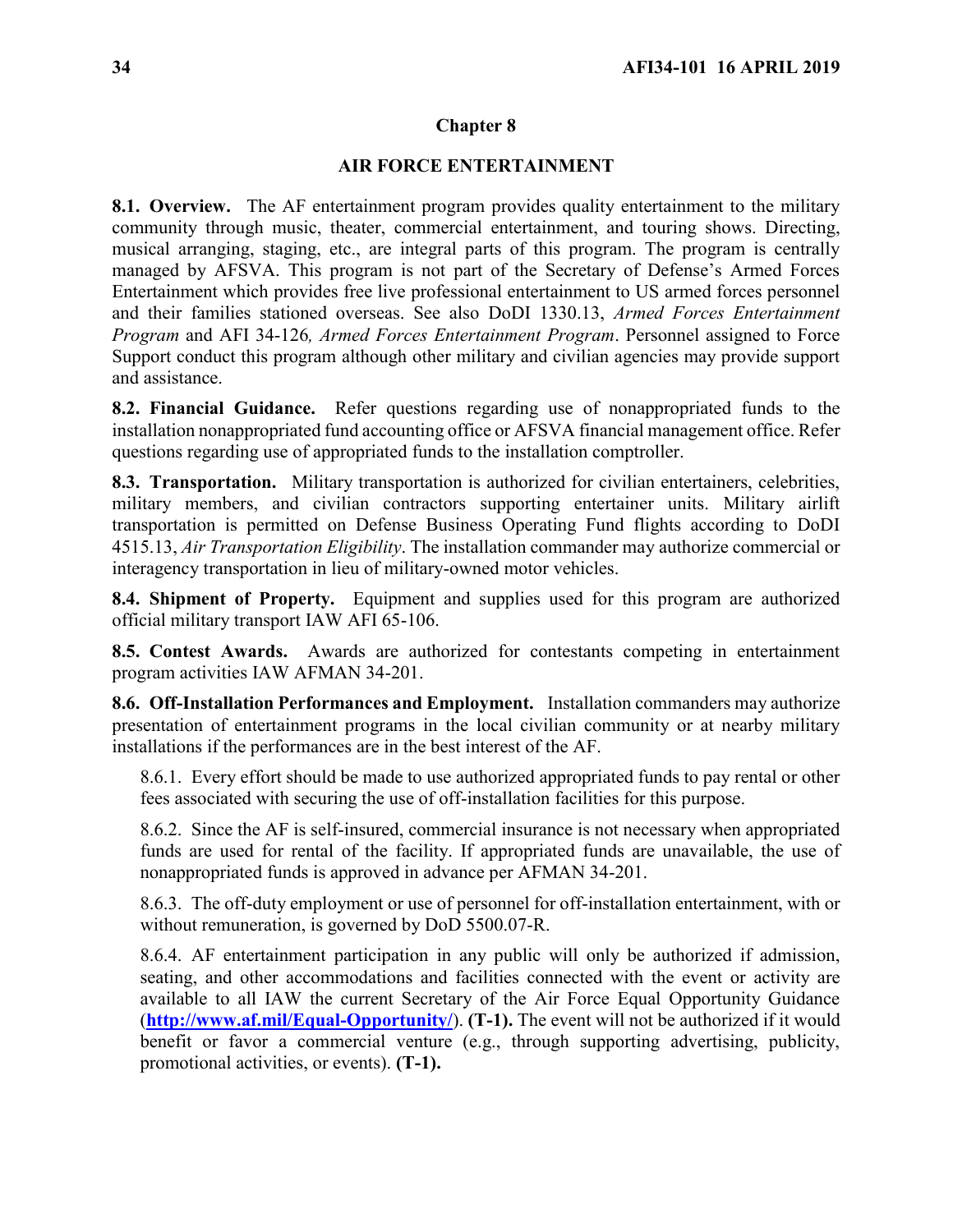<span id="page-34-0"></span>**8.7. Performing Arts Copyrights.** Almost all theatrical stage presentations, music, sound recordings, films, or videos have copyright protection under the law in regard to use, duplication, or presentation of the material. These copyrights must be observed by AFSVA and the installation commanders. **(T-0).**

8.7.1. Force Support commanders must obtain performance releases or licenses as necessary for presentation of literary material (musical or non-musical) by an amateur theater, dinner theater, or community theater project. **(T-0).** No other performance releases or licenses will be requested or obtained from copyright holders without prior approval of AFSVA Programs Directorate and AFSVA Judge Advocate. **(T-1).**

8.7.2. Force Support commanders and the commander's staff must not make any contract or commitment on behalf of a private organization. **(T-1).**

8.7.3. Only nonappropriated funds will be used to pay for licenses for nonappropriated fund instrumentalities. (**T-1).**

8.7.4. A sponsoring activity verifies that performance licenses exist when professional entertainment groups are contracted for performances on an installation. The performance license certification is attached to the contract.

8.7.5. Admission may be charged for locally produced musical or dramatic performances. Said admission fee must be limited to that reasonably calculated to cover the cost of conducting the event, unless the event is an approved fundraiser, pursuant to AFI 36-3101 and AFI 34-223. **(T-1).**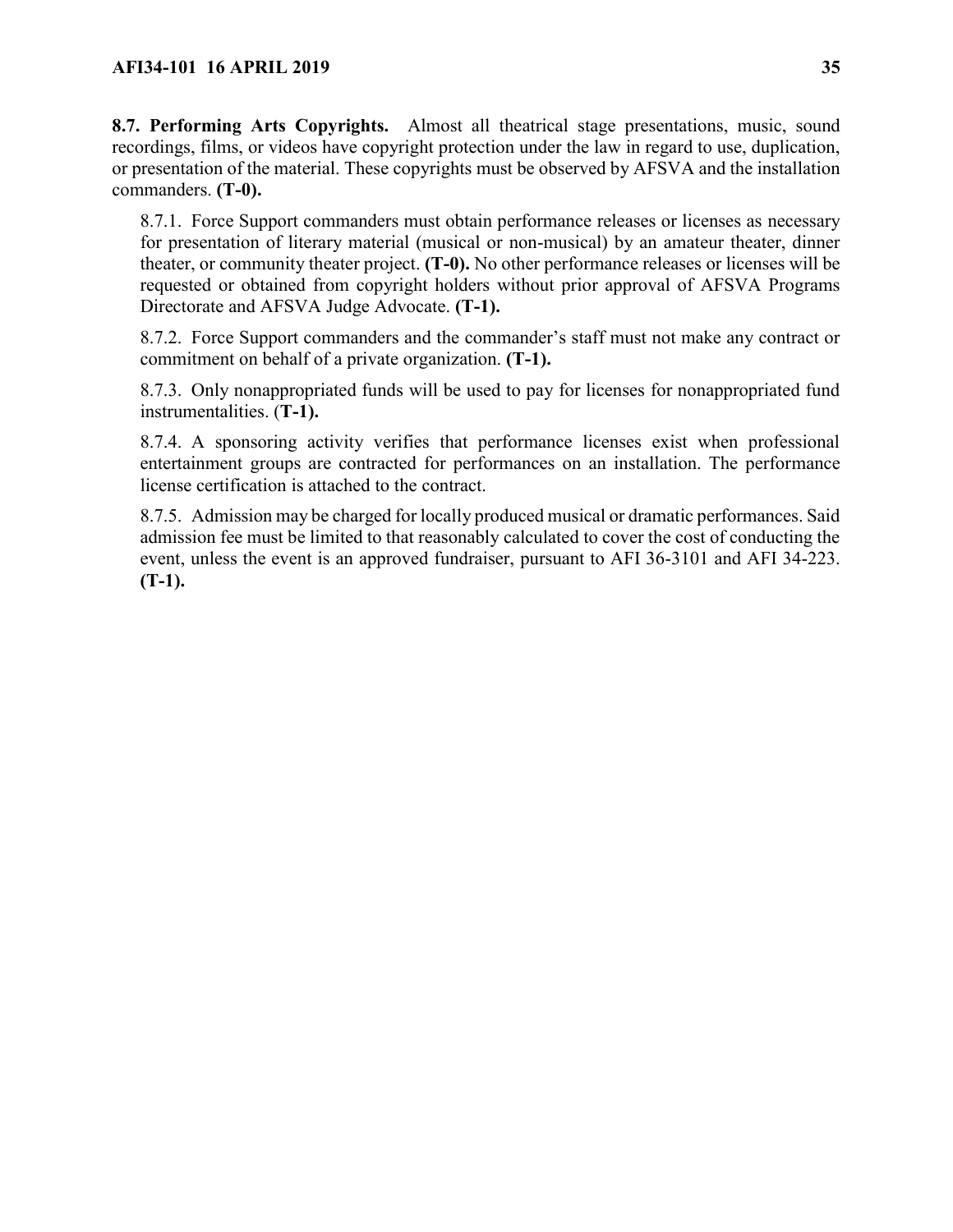### **INFORMATION TICKETS AND TRAVEL**

<span id="page-35-1"></span><span id="page-35-0"></span>**9.1. Overview.** The information, tickets and travel program strives to provide eligible MWR patrons the lowest possible pricing in travel arrangements and entertainment ticket venues as patrons plan their leisure time activities. Information, tickets and travel has locations on installations and also includes a DoD managed e-commerce website. Both the installation locations and e-commerce website offer a variety of travel services, to include but not limited to airline reservations, cruises, tours, hotels and rental cars, entertainment and amusement venues.

<span id="page-35-2"></span>**9.2. Travel Information.** Each information, tickets and travel installation location provide information on local venues such as vicinity maps, transportation assistance, dining, entertainment, customs and cultures.

<span id="page-35-3"></span>**9.3. Staff Travel.** Travel vendors may arrange trips for program staff to familiarize them with new destinations and tour services. This may be authorized official travel.

<span id="page-35-4"></span>**9.4. Air Force Central Ticket Program.** Central ticket purchasing allows the AF the opportunity to procure discount theme park and entertainment tickets through a consignment purchase program that is otherwise unavailable to installations. The installation's information, ticket, and travel program manager and staff must use the AF central ticket program. **(T-1).** The program manager obtains AF central program tickets by using the methods described in the AFSVA AF central ticket program Training Aid IT-1.

9.4.1. AFSVA ensures vendors participating in the AF central ticket program do not sell tickets directly to installations. **(T-2).** Installations requesting tickets not offered by AF central ticket program may purchase tickets from other sources if unavailable through the AF central ticket program.

9.4.2. Ticket markups exceeding mandated vendor's pricing and centrally set prices jeopardizes the central ticket program and are not allowed. Therefore, installation information, ticket and travel office sets their retail prices as established by the AF central ticket program. All other tickets obtained outside of AF central ticket program should not exceed a 10% markup. A range of 5-10% is recommended. Some centrally purchased tickets may be priced according to the contracted vendor rates.

<span id="page-35-5"></span>**9.5. Refund Policy.** AFSVA does not issue, nor is it responsible for, refunds. Refund policies should be established by the installation.

<span id="page-35-7"></span><span id="page-35-6"></span>**9.6. Local Tours.** Local tours should be determined by customer demand and include local recreation and entertainment attractions and sites within a 250-mile radius of the installation. Staff members escorting tours is considered official travel and will be authorized on temporary duty orders. **(T-1).** Local tour services and non-staff escorts may be contracted. Refer to AFMAN 64- 302, *Nonappropriated Fund* (*NAF) Contracting Procedures*. Volunteers may be used to accompany tours and trips. Refer to **[paragraph 6.1](#page-29-1)**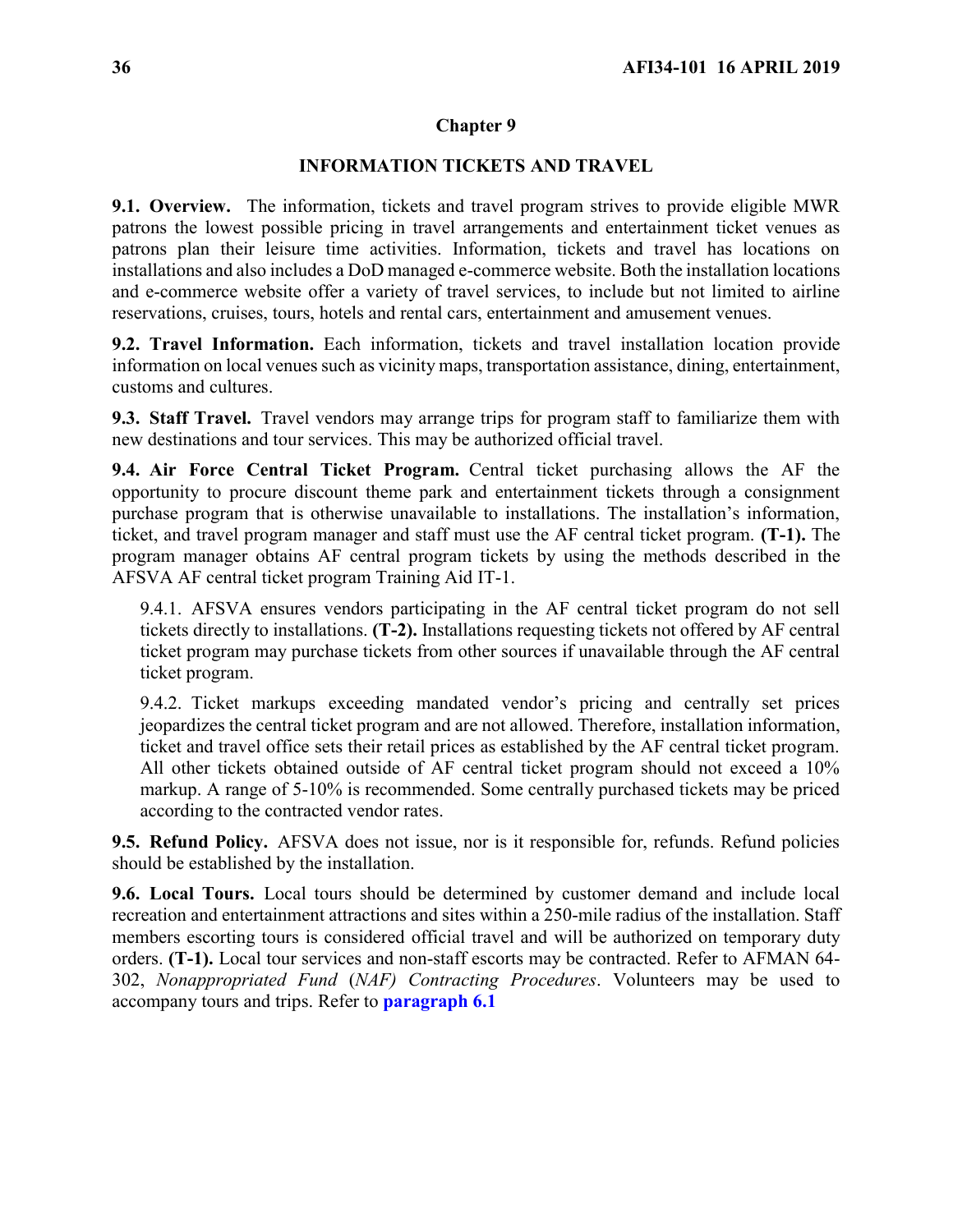**9.7. Leisure Travel.** The leisure travel section of information, tickets, and travel is a full service installation travel office and DoD e-commerce website for reserving air travel, hotels, rental cars, travel packages, tours and cruises for customers.

9.7.1. Brick and mortar leisure travel offices are opened and operated at the discretion of the installation. These travel offices' reservation systems must carry the required vendor licensing. **(T-0).**

9.7.2. The e-commerce website has the potential to reach MWR eligible patrons not located near an installation offering leisure travel services resulting in increased MWR leisure travel sales. Additionally, many patrons prefer to make their travel arrangements on the internet forgoing the installation's physical leisure travel office. Therefore, all AF installations should actively market the DoD e-commerce leisure travel website.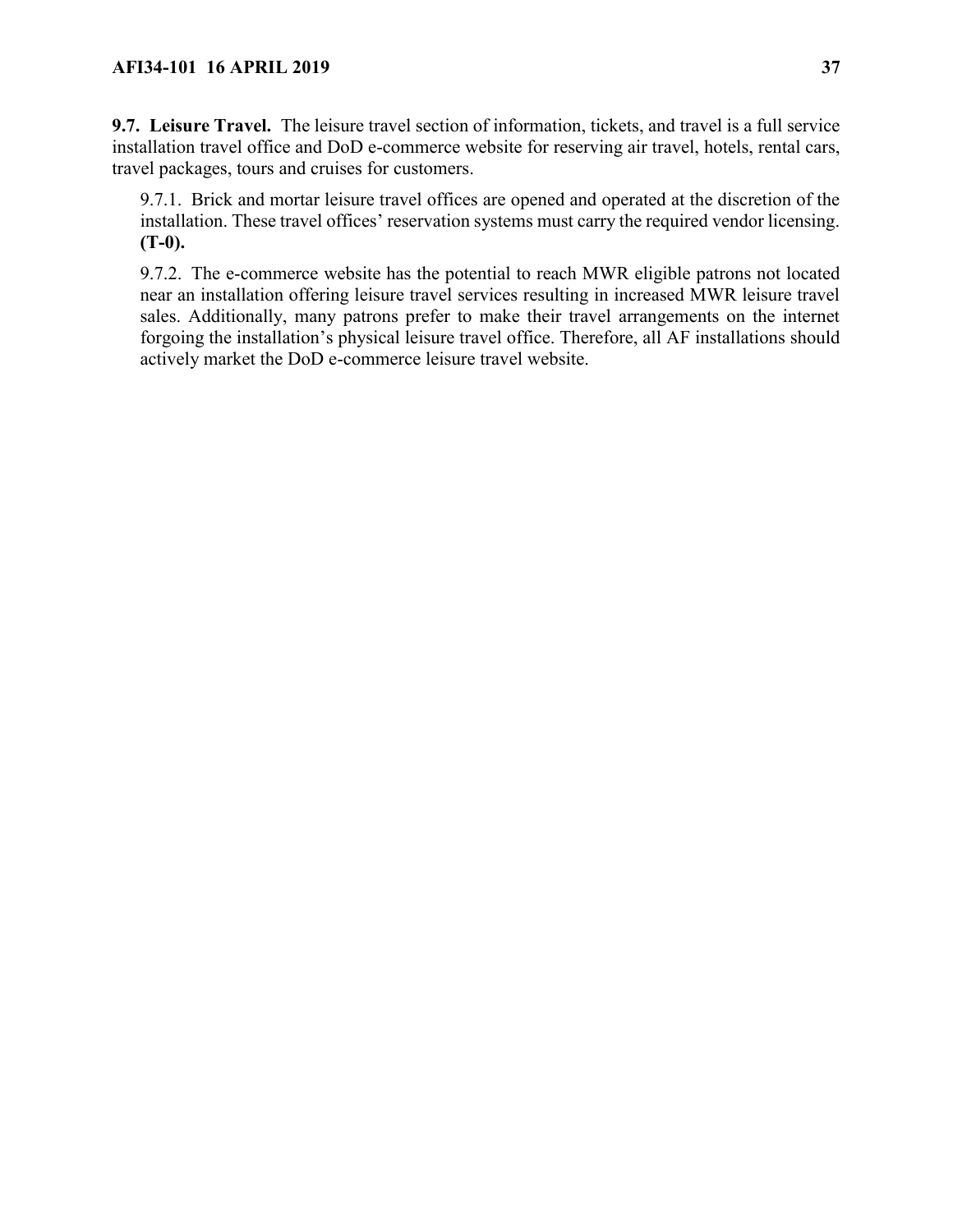#### **Chapter 10**

#### **AERO CLUB**

**10.1. Overview.** Aero clubs are recreational aviation clubs provided on AF installations to promote readiness and resiliency of Airmen. Aero clubs provide Airmen an opportunity to support the AF mission; participate in professional aviation training programs and safe, low cost aircraft operations; develop and maintain aeronautical skills; and develop awareness and appreciation of aviation. In addition, aero clubs support the United States Air Force Survival, Recovery, and Reconstruction Plan, search and recovery operations and other operational missions. Survival, recovery and reconstitution or contingency missions, are a priority. All club assists and personnel support these missions when required.

**10.2. Appropriated fund reimbursement.** Use of appropriated funds are authorized according to AFMAN 64-302*.*

**10.3. Nonappropriated fund insurance liability program.** Club managers must ensure the club has insurance coverage for liability, hull, club assets, contractors, employees and customers as described in AFMAN 34-208, *Nonappropriated Fund Property and Liability Program*. **(T-1).**  When clubs participate in AF operational missions, their aircraft perform an appropriated fund function and the nonappropriated funds insurance liability program does not apply. Any claims arising out of such missions must be filed by the program manager IAW AFI 51-501, *Tort Claims*. **(T-1).**

**10.4. Use of Aero Club Planes for Temporary Duty.** Members are permitted to use aero club aircraft as a method of temporary duty travel. Joint Travel Regulations, vI, and AFI 24-602V1, *Passenger Movement*, authorizes the use of aero club aircraft for this purpose.

**10.5. New Aircraft.** Club managers must receive permission from AFSVA before their club may operate a newly acquired aircraft. **(T-1).**

**10.6. Membership Fees, Dues and Responsibilities.** Clubs may charge members an initial membership fee to cover the administrative costs of establishing membership. If a member transfers to another aero club, an initiation fee should not be charged if the member presents a letter of good standing from the previous club. Managers accepts a letter of good standing from any other military aero club. Visiting members are not charged initiation fees or monthly dues unless the visit exceeds one billing period at their home club, then members pay dues either their home or the visiting club. Club managers must ensure members:

10.6.1. Pay established dues. **(T-3).**

10.6.2. Assist club staff in daily club operations when requested. **(T-3).**

10.6.3. Present their logbooks, pilot certificate, and medical certificate to the manager, chief flight instructor, or clearing authority for examination upon request. **(T-3).**

10.6.4. Attend scheduled flight safety meetings. **(T-3).**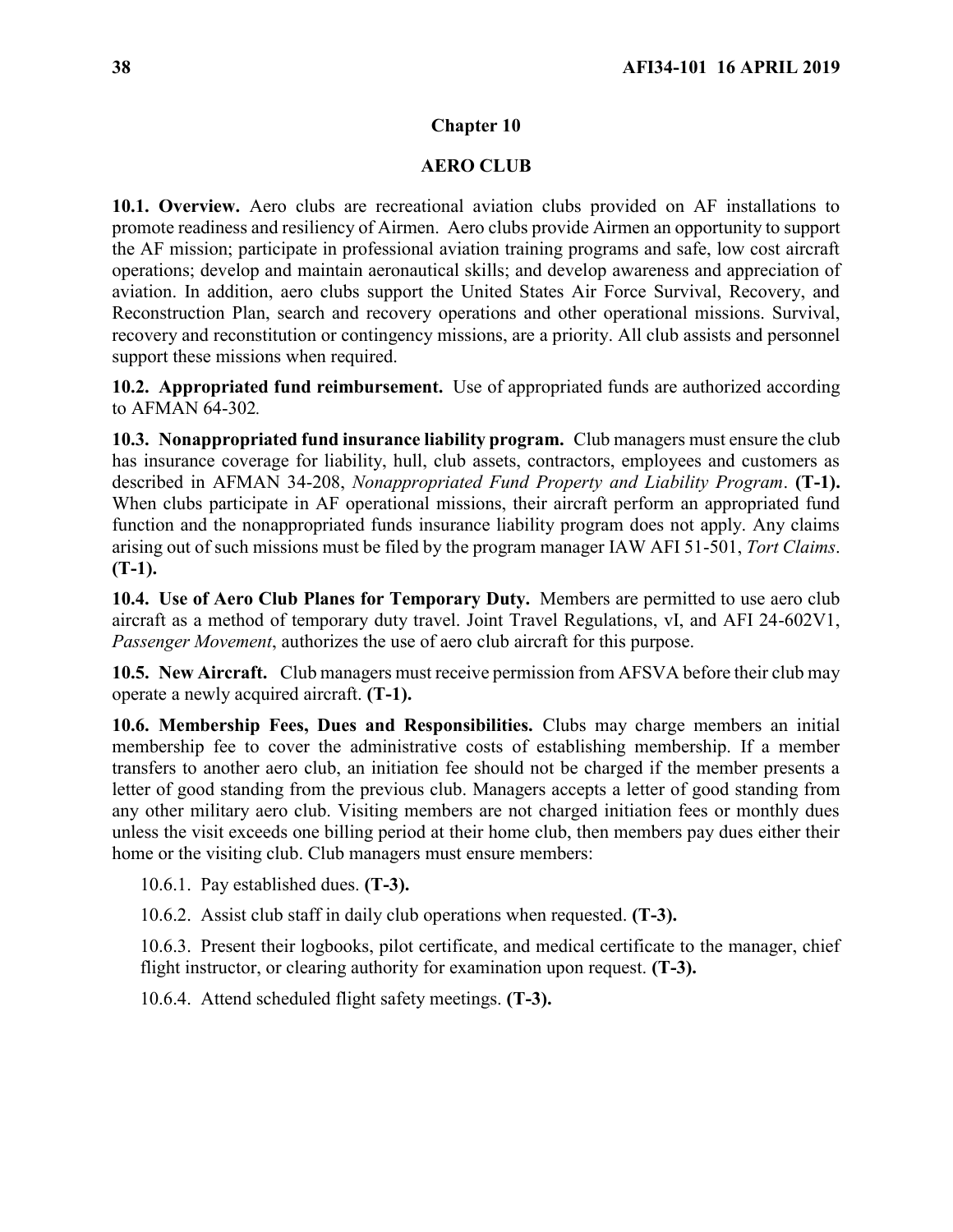**10.7. Pilot-in-Command privileges.** The club manager will authorize Members to exercise pilot-in-command privileges in an aircraft belonging to another AF aero club if each of the following requirements is met:

10.7.1. The visiting pilot complies with all host club regulations and pilot qualification requirements. **(T-3).**

10.7.2. Membership and currency is validated prior to the visitor flying at aero club. **(T-3).** 

10.7.3. Visiting pilots must present a paper copy of their membership record and training folder to the club where the member is requesting flying privileges. **(T-3).**

10.7.4. The visiting pilot must receive a complete local area briefing by a host club instructor. **(T-3).** The club standard operation procedures may require a local area checkout flight.

**10.8. Member Records and Training Folders.** Club managers maintain a membership record on each member. Managers must maintain a training folder IAW the AF aero club instructor standardization guide standardization guide standardization guide standardization guide guide guide guide guide

(**<https://cs2.eis.af.mil/sites/10042/Pages/AeroClubs/SupportingStandards.aspx>**) on members who are currently enrolled in a flight-training course leading to the issuance of a Federal Aviation Administration (FAA) certificate or rating. **(T-1).**

**10.9. Registering Aircraft.** Program managers must ensure all aircraft owned or operated by aero clubs be registered IAW FAA Regulations. **(T-0).** Obtain registration information from the local FAA office or **[http://www.faa.gov](http://www.faa.gov/)**.

**10.10. Purchasing and Leasing Aircraft.** Program managers may acquire aircraft by purchase or exclusive-use lease through AFSVA. Managers must approve leases according to AFMAN 34- 201 and AFMAN 64-302. **(T-1).** The nonappropriated funds council and the installation commander must approve any purchase. **(T-3).**

**10.11. DoD Loaned Aircraft.** Clubs may borrow excess DoD aircraft. AF/A4LM, Aerospace Vehicle Disposition Office, screens excess DoD aircraft and offers to loan aircraft compatible with aero club operations. AFSVA manages annual attestation of all AF owned aero club aircraft per AFI 16-402, *Aerospace Vehicle Programming, Assignment, Distribution, Accounting, and Termination*, and distributes the aircraft to clubs with appropriate membership needs, financial stability, and Force Support commander or director approval.

**10.12. AFSVA Loaned Aircraft.** Clubs may borrow excess aircraft obtained from the General Services Administration or Civil Air Patrol. AFSVA screens these aircraft and offers to loan those compatible with aero club operations and then distributes the aircraft to clubs with appropriate membership needs and financial stability. Gaining clubs are responsible for all acquisition costs and needed repairs. The club manager must ensure the loaned is registered and maintained in an airworthy condition according to FAA regulations and engine logbooks maintained according to FAA regulations. **(T-0).**

**10.13. Aircraft Disposal. Program managers** must dispose of Aircraft when damaged or worn beyond economical repair Aircraft disposal is approved by AFSVA. **(T-1).**

**10.14. Selling Fuel, Oil, and Other Aviation Related Items.** Club managers must sell fuel, oil, and other items according to **[paragraph 3.26](#page-21-0)** to eligible MWR patrons. **(T-1).** In addition, clubs may sell fuel, oil, and other aviation related items for government and official mission aircraft and other US military aero club members for use in other aero club aircraft.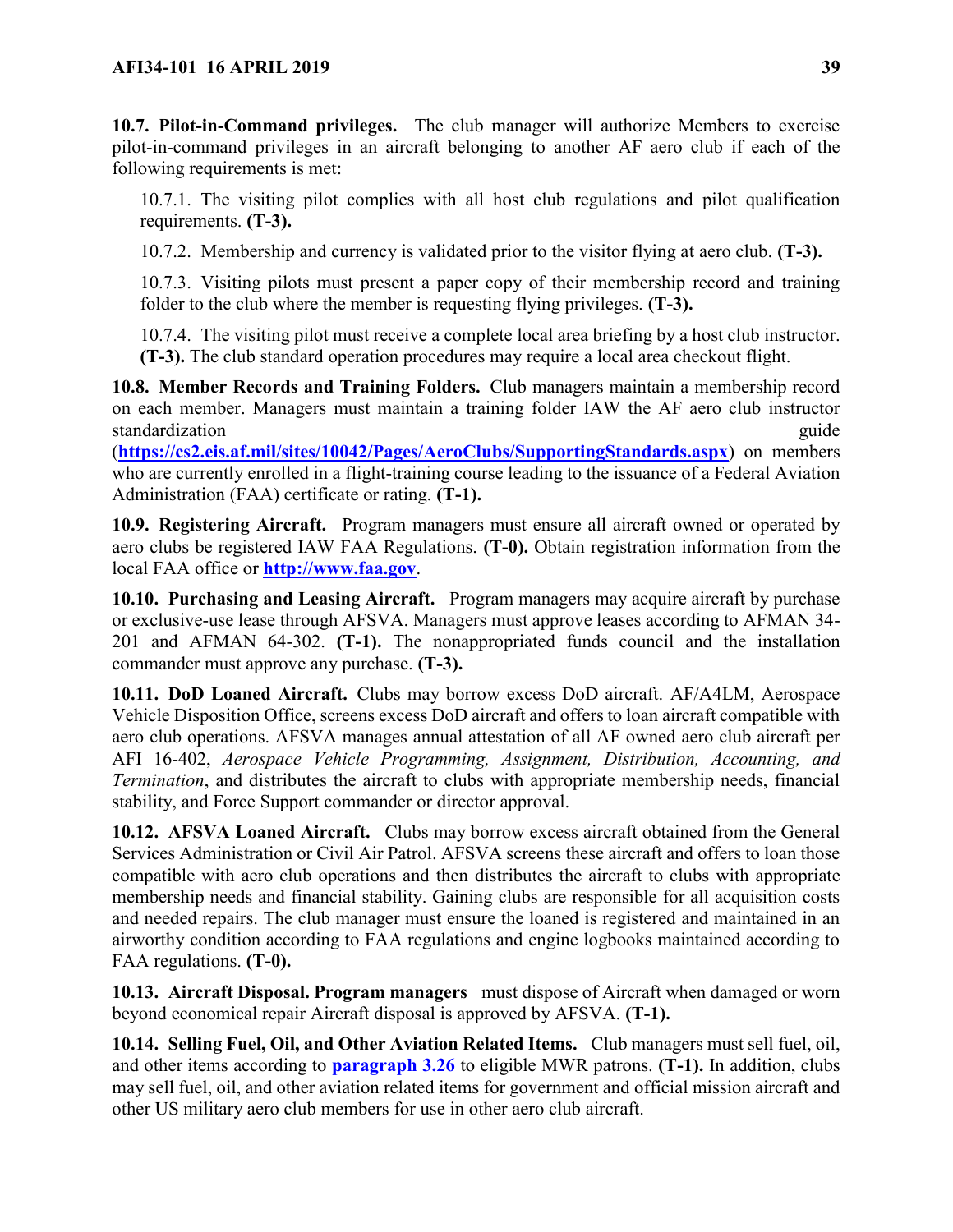**10.15. Maintaining Inventories.** Clubs may maintain a centralized inventory of aviation related merchandise and a decentralized storeroom inventory of aviation petroleum, oil, lubricants and aircraft spare parts. Refer to AFI 34-202 for guidance on establishing, maintaining and controlling these inventories. It is recommended clubs maintain a stock of spare parts to minimize aircraft downtime.

**10.16. Aero Club Safety.** Safety is every aero club member's responsibility. Club managers must develop and implement an aggressive mishap prevention program which includes a flight, aircraft servicing, ground handling, and maintenance activities. **(T-1)**. Additionally, club managers and his or her staff must comply with applicable portions of Air Force Occupational Safety and Health Standards. **(T-1).** Club managers must hold a safety meeting for the membership at least once a month with attendance documented. **(T-3)**.

10.16.1. Any member or flight instructor who fails to attend a mandatory safety meeting will be denied pilot-in-command privileges by the club manager until the member or flight instructor accomplishes one of the following: **(T-3).**

10.16.1.1. If authorized by the installation commander, reviews videotapes of the missed safety meeting(s).

10.16.1.2. Reviews meeting minutes from the missed safety meeting(s).

10.16.1.3. Receives a briefing from the manager, club safety officer, or designated representative on subjects covered during the missed safety meeting(s).

10.16.2. Any member or flight instructor who misses three consecutive meetings will lose flying privileges. **(T-3).** These members must attend a safety meeting and review the minutes from the missed safety meetings prior to aero club manager restoring the member's flying privileges. **(T-3).**

10.16.3. Members may attend another military aero club's safety meeting, if authorized by the local club.

10.16.4. Safety meeting format is at the discretion of the club; however, the following topics are recommended for periodic discussion:

10.16.4.1. AF and major command policies and directives.

10.16.4.2. FAA regulations.

10.16.4.3. Local flying area, including briefings by safety specialists or representatives from the FAA.

10.16.4.4. Midair collision avoidance and prevention.

10.16.4.5. Light aircraft maintenance and potential problem areas.

10.16.4.6. Light aircraft accident briefs.

10.16.4.7. Wake turbulence, flight planning, and fuel management.

10.16.4.8. Lost and emergency procedures.

10.16.4.9. Spatial disorientation, survival, hypoxia, and effects of medication.

10.16.4.10. Mountain flying.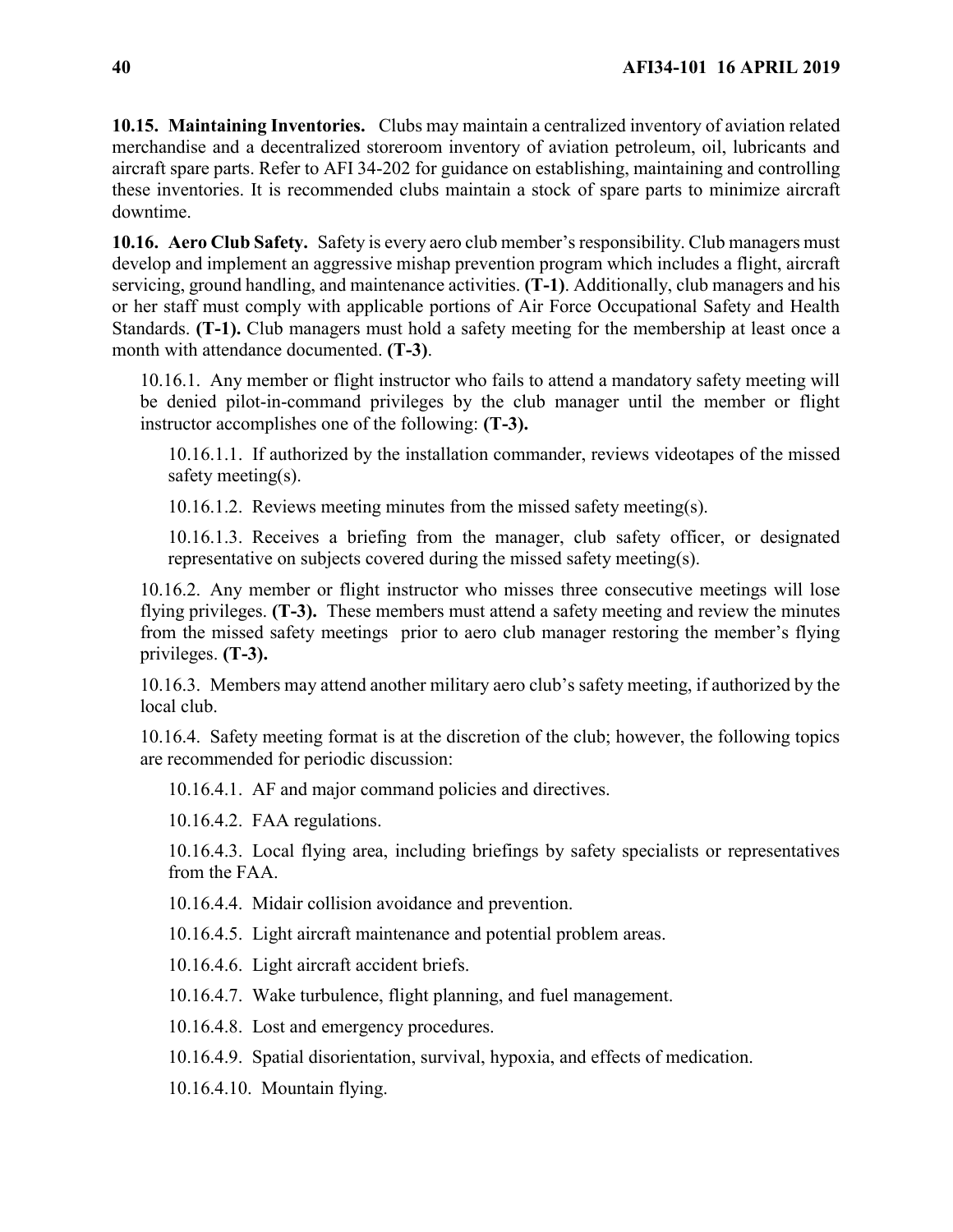10.16.4.11. Seasonal flying hazards, including weather.

10.16.5. Club managers must ensure fire extinguishers are readily accessible during engine starts, aircraft maintenance, and aircraft refueling. **(T-1).** Local fire protection authorities determine the amount, locations, and types of fire extinguishers to be used. Fireguards are not required for aero club operations.

**10.17. Disciplinary Action and Retraining.** The club manager will deny flying privileges to any pilot(s) involved in a flying accident, incident, unusual occurrence, or in actions which may be perceived as a violation of established directives, until a reasonable determination of the facts can be made and the pilot's aero club privileges are reinstated by the installation commander. **(T-1).** Student pilots involved in any of the above-mentioned actions may continue the dual portion of their flight training. However, student pilots will not solo until the investigation is completed and the installation commander reinstates their solo flight privileges. **(T-1).**

10.17.1. The club manager and staff member he or she designates must investigate the event to determine if the pilot(s) knowingly violated established guidance, or whether the pilot(s) should receive additional training. **(T-1).** The club manager presents its findings to the standardization board. The standardization board will make recommendations to ensure this event does not reoccur and forward those recommendations to the installation commander for approval. **(T-1).**

10.17.2. If the installation commander determines the pilot(s) knowingly violated established guidance; the pilot(s) must be removed from the club. **(T-3).** "Knowingly" is interpreted to mean a similarly experienced pilot, in a similar situation, would have known the actions were in violation of established directives. The pilot(s) will not be eligible to reapply to any AF aero club for a period of at least one year. **(T-3).** Club managers must forward a copy of the report of investigation of the events that led to the member's dismissal and approved recommendations to AFSVA. **(T-1).**

**10.18. Investigating Mishaps.** An AF flight safety officer must conduct an official investigation on each reportable aero club mishap according to AFI 91-204, *Safety Investigations and Reports*. **(T-1).** The flight safety officer works closely with applicable ground safety, National Transportation Safety Board, FAA or host country investigators. The flight safety officer must retain all applicable training and membership records, as well as any applicable aircraft or aircraft component, until a reasonable determination of the facts can be made. **(T-1).** In addition the flight safety officer contacts AFSVA to determine the source and extent of material analysis needed to determine the cause of the mishap.

**10.19. Classifying Mishaps.** The installation commander classifies mishaps according to AFI 91-204*.* **(T-1).**

**10.20. Reporting Mishaps.** The club manager must immediately notify the installation safety office of any mishap. **(T-3).** The safety office and club manager will report club mishaps according to AFI 91-204 and if required by the National Transportation Safety Board statutes, notifies the National Transportation Safety Board. **(T-0).** The Air Force Safety Center renders the final evaluation on all mishaps involving injury to personnel. AFSVA renders the final evaluation on all others.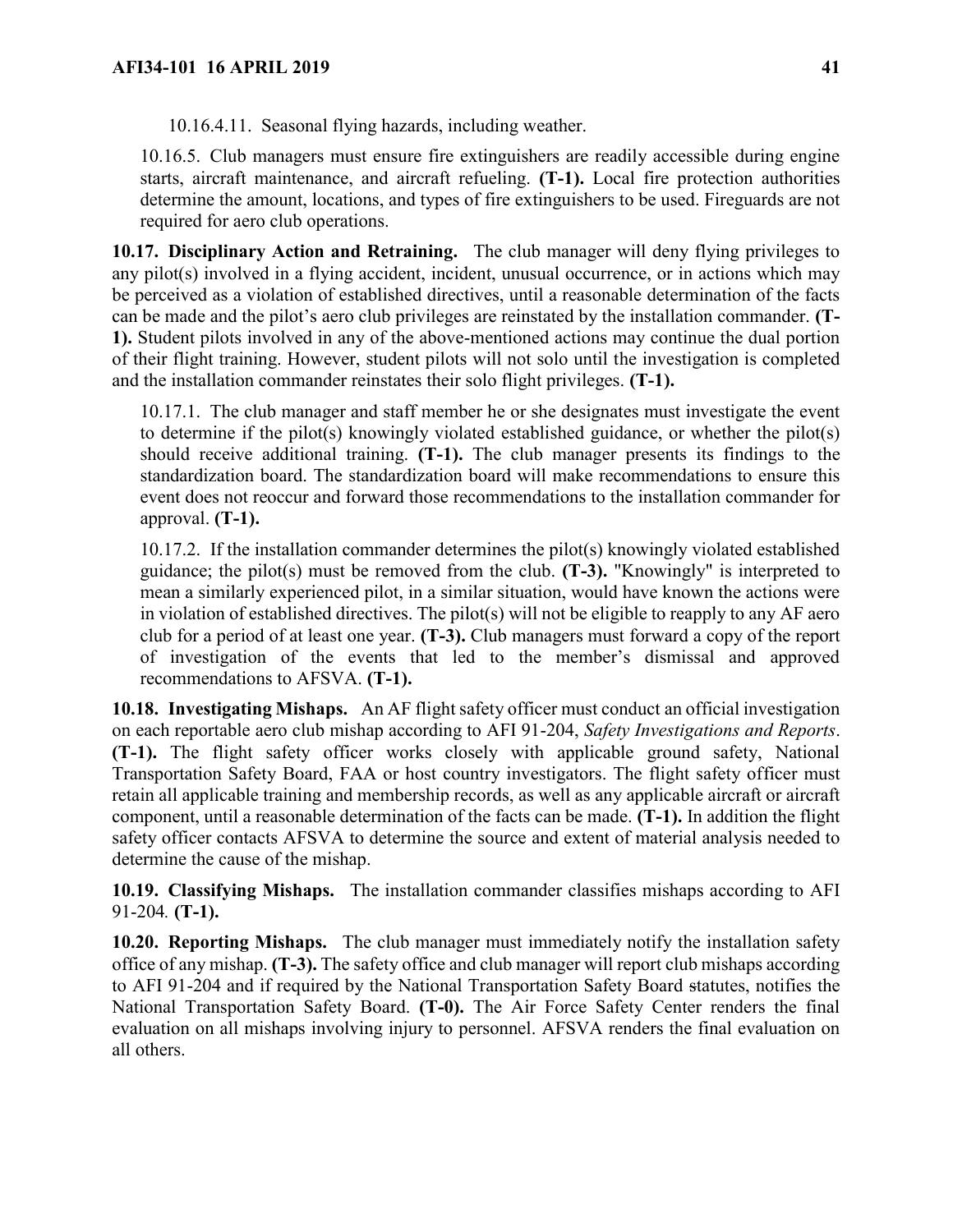**10.21. Using or Releasing Mishap Reports without Authorization.** Mishap investigations determine causes of mishaps and identify steps to keep them from recurring. Reports coming from a Safety Investigation Board are for official use only and may not be used as evidence to support a disciplinary action or to determine pecuniary liability. The mishap investigator advises the witnesses there is no guarantee of confidentiality because the report is not protected by claim or privilege. The releasing authority for aero club mishap reports is the Director, Air Force Safety Center. Non-injury related reports are maintained at AFSVA.

**10.22. Investigating Pecuniary Liability.** The Force Support commander or director investigates pecuniary liability for mishaps according to AFI 34-202. Although this investigation is separate from the mishap Safety Investigation Board, the investigator may use factual data and recall witnesses from the mishap investigation.

**10.23. Standard Operation Procedures.** The purpose of the standard operation procedures is to consolidate information on membership responsibilities, local airfield procedures, and operational restrictions and requirements. The standard operation procedures are detailed enough that a pilot with adequate knowledge of FAA regulations and applicable AF publications can read the standard operation procedures and pilot information file and have the information required to safely operate club aircraft at that location. FAA regulations and AF guidance should not be reiterated unless needed for clarification purposes. Club manager will coordinate with the applicable installation operations staff on items impacting flight operations. **(T-3).** 

10.23.1. The aero club manager must develop and publish standard operation procedures. **(T-3).** The manager makes available an electronic file of standard operation procedures to all club certified flight instructors and members and provides a paper copy if requested. The club manager must update standard operation procedures as required to maintain currency. **(T-3).** Standard operation procedures include the following:

10.23.2. **Chapter 1** - Administration.

10.23.2.1. Membership application, resignation, and expulsion procedures.

10.23.2.2. Quorums and meetings.

10.23.2.3. Aircraft scheduling procedures.

10.23.3. **Chapter 2** - Pilot currency requirements.

10.23.4. **Chapter 3** - Operational restrictions and local area procedures.

10.23.4.1. Restrictions and requirements.

10.23.4.2. Clearing authority and clearance procedures.

10.23.4.3. Lost communications procedures.

10.23.4.4. Lost and alternate airfield procedures.

10.23.4.5. Weather recall and aircraft evacuation procedures.

10.23.5. **Chapter 4** - Student pilot procedures. This chapter should is limited to restrictions and requirements applicable to student pilots.

10.23.6. **Chapter 5** - Safety.

10.23.6.1. Accident and incident reporting procedures.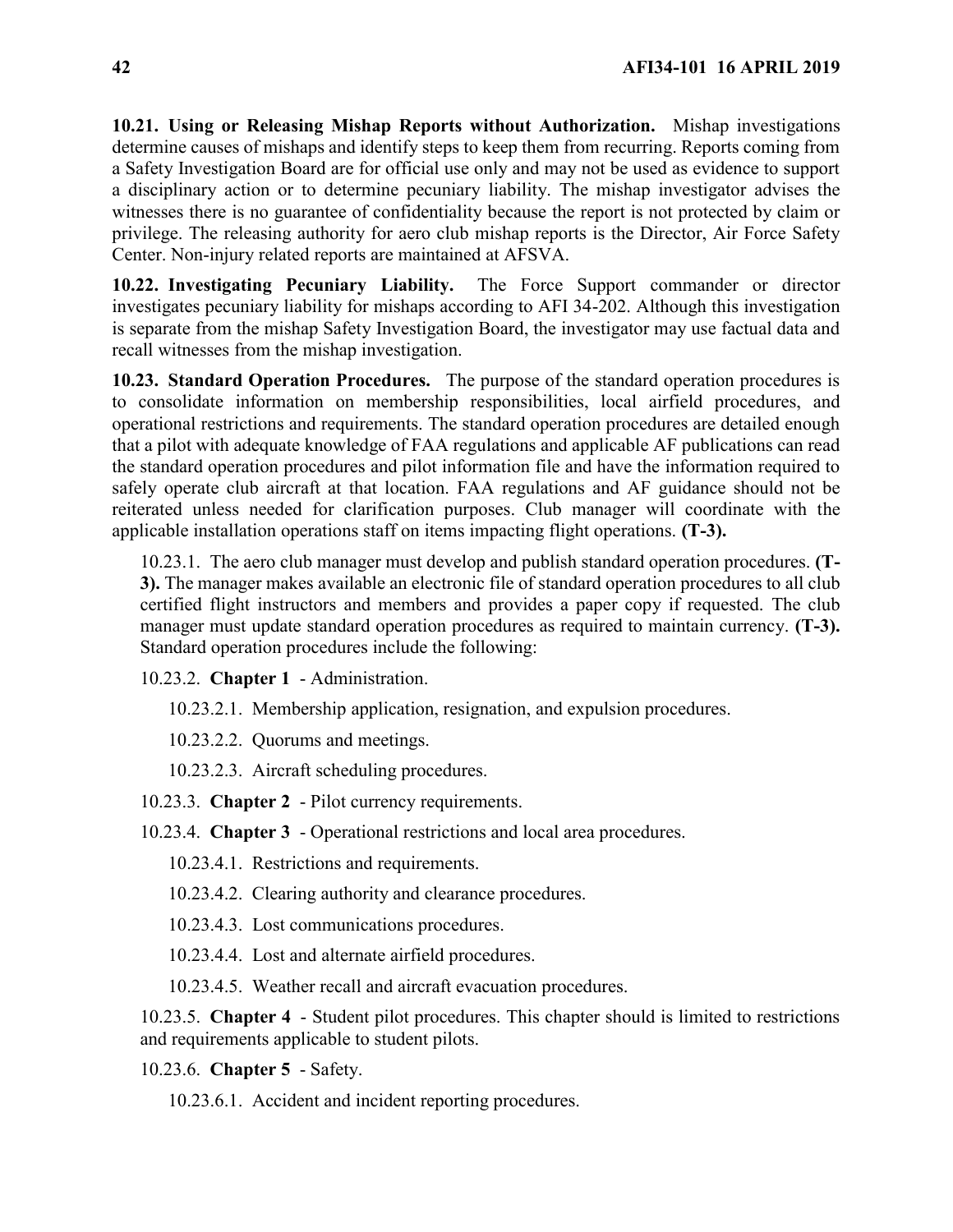10.23.6.2. Ground safety.

10.23.7. **Chapter 6** - Maintenance procedures.

10.23.8. **Chapter 7** - Flight instructor responsibilities.

10.23.9. Attachments - As needed.

**10.24. Pilot Information File.** The purpose of the pilot information file is necessary to make information pertinent for safe flight, but not yet covered in the standard operation procedures, available to pilots. The pilot information file is in a single binder, maintained in an accessible location. Each pilot information file item is sequentially numbered by calendar year (03-1, 03-2, etc.) and items of a permanent nature are included in the standard operation procedures. Members desiring to exercise pilot-in-command privileges must have read and formally acknowledged in writing all current pilot information file items before flight. **(T-3).** The club manager will ensure the following items are included in the pilot information file:

10.24.1. Items affecting flight operations or safety. **(T-3).**

10.24.2. Applicable local interest items. **(T-3).**

10.24.3. Initial and final aero club mishap message reports, including AFSVA or Air Force Safety Center reviews for the previous 12 months. **(T-3).**

10.24.4. Information items directed by higher headquarters. **(T-3).**

10.24.5. Current flying safety meeting minutes (not required if meeting is videotaped). **(T-3).**

10.24.6. Latest standardization board meeting minutes. **(T-3).**

10.24.7. Current version of the standard operation procedures and status page indicating date of latest edition and changes. **(T-3).**

**10.25. Club Instructor Standardization Guide.** The purpose of the club instructor standardization guide is to describe club pilot checkout requirements and standards, private pilot training requirements, and proper documentation of pilot training and checkouts. The club manager must ensure all certified flight instructors adhere to the guidance provided in this guide. **(T-1).**

**10.26. Documents and Publications.** Club managers must maintain a reference library of flight planning documents and publications suited to the club's scope of operations, applicable maintenance manuals, and aircraft handbooks or flight manuals for each make and model aircraft operated. **(T-3).** Managers may offer for sale copies of the manufacturer's information handbooks for each make and model aircraft operated.

10.26.1. Reference material should include the FAA *Aeronautical Information Manual (AIM);*  14 CFR Part 1: *General Definitions*; 14 CFR Part 61, *Certification: Pilots, Flight Instructors, and Ground Instructors*; 14 CFR Part 91, *General Operating and Flight Rules*; 14 CFR Part 141, *Pilot Schools*; and National Transportation Safety Board Part 48 CFR Part 830, *Notification and reporting of Aircraft Accidents or Incidents and Overdue Aircraft, and Preservation of Aircraft Wreckage, Mail, Cargo, and Records*. Additionally, the club manager must make the following publications available for flight planning purposes; Airport/Facility Directories*,* DoD Flight Information Publication, Enroute Low Altitude Charts, Low Altitude Instrument Approach Procedures, Class B Airspace Charts, and Sectional Charts*.* **(T-3).**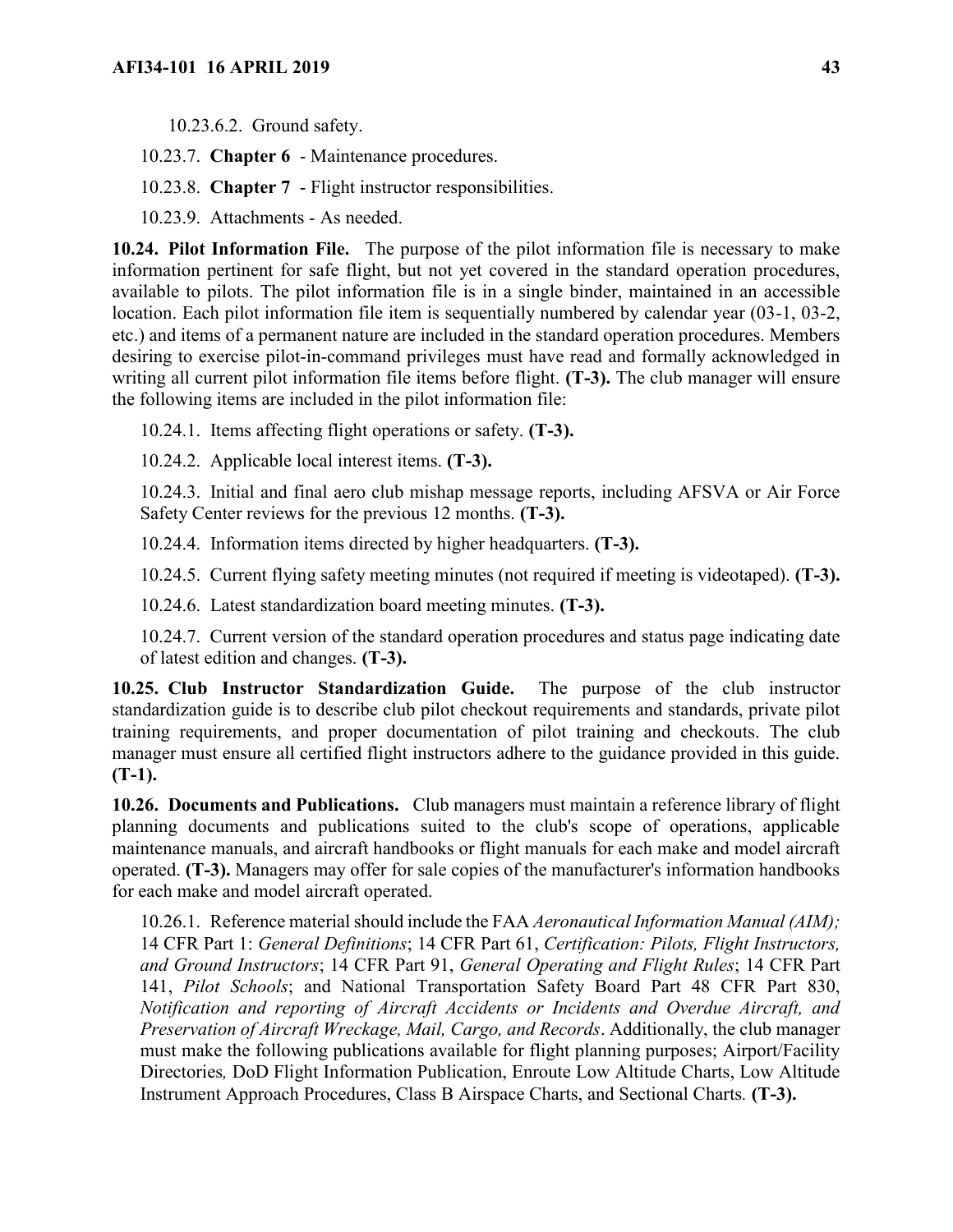10.26.2. Base supply should make available to the club the supply publications and documents needed to identify desired AF items. The base publications distribution office should provide the club with AF technical orders for maintaining and using government-loaned aircraft and equipment when these publications are available in the AF publishing system.

**10.27. Local Flying Area.** The installation commander must determine the boundaries of the local flying area based on terrain, special use airspace, and available airports. **(T-3).** A 50 nautical mile radius is recommended. The local area for solo student pilots must be defined according to FAA regulations or the installation commander, whichever is more restrictive. **(T-0).** Club managers must develop a prominently displayed local area map depicting local area limits, training areas, ingress and egress routes, local traffic patterns, and hazards to air navigation. **(T-3).**

**10.28. Pilot-In-Command.** The club manager ensures only club members, employees, or club contractors possessing a valid FAA pilot certificate, valid medical certification and who have successfully completed the applicable checkout requirements will pilot club aircraft. **(T-0).** The AFSVA aero club program manager may act as pilot-in-command of any club aircraft in which currency is maintained without a local checkout.

10.28.1. Club manager ensure members possessing only a valid recreational pilot certificate will not act as pilot-in-command of club aircraft except when enrolled in a course of training for a private, commercial, or airline transport pilot certificate. **(T-0).** In this instance, a member holding a recreational pilot certificate will comply with all restrictions in the FAA regulations and AFSVA operational guidance pertaining to student pilots. **(T-0).**

10.28.2. The club manager ensures members possessing only a valid sport pilot certificate will only operate light sport aircraft (refer to 14 CFR Part 1.1) as pilot-in-command after successfully completing the applicable club checkout requirements. **(T-0).** Members must not act as pilot-in-command of other club aircraft except when enrolled in a course of training for a private, commercial, or airline transport pilot certificate. **(T-0).** In this instance, a member holding a sport pilot certificate must comply with all restrictions in the FAA regulations and this instruction pertaining to student pilots. **(T-0).**

10.28.3. The club manager ensures the pilot-in-command will occupy the left front seat in side-by-side aircraft or the front seat in tandem aircraft **(T-0)** except in any of the following circumstances:

10.28.3.1. When prohibited by the flight manual.

10.28.3.2. When weight and balance considerations dictate otherwise.

10.28.3.3. When a pilot is enrolled in an instructor pilot training program and has been endorsed by a flight instructor for solo flight in either seat, flying under visual flight rules in the local training area.

10.28.3.4. When the pilot is a flight instructor flying under visual flight rules in the local training area.

10.28.3.5. When the pilot is a flight instructor conducting flight instruction or receiving or administering flight checks.

10.28.4. The Force Support commander or division chief may authorize a one-time flight for a prospective buyer of a club aircraft; however, a qualified instructor shall act as pilot-incommand. **(T-0).**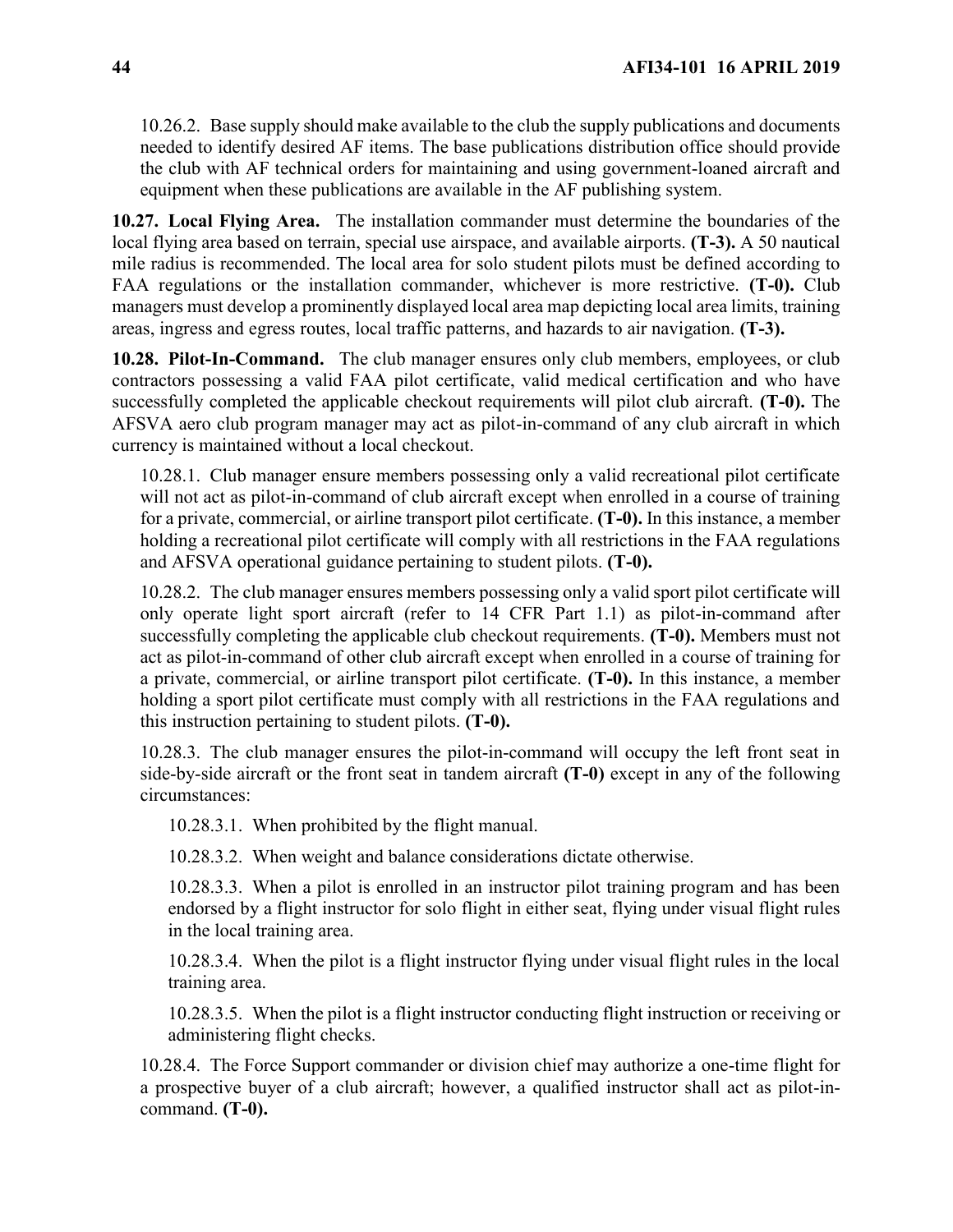**10.29. Covenant Not to Sue and Indemnity Agreement.** The club manager ensures no person will operate or occupy a club aircraft unless he or she has executed an AF Form 1585, *Covenant Not to Sue and Indemnity Agreement*, within the previous 12 months. **(T-1).** This requirement does not apply to FAA Inspectors performing official flight examinations. When conducting a practical test, a FAA inspector or designated examiner may act as pilot-in-command without meeting the requirements specified in this AFI.

**10.30. Passengers.** The pilot-in-command is responsible for the safety and actions of the pilot's aircraft passengers. AFSVA club chief flight instructors, managers, and installation advisors are not considered passengers when conducting training, standardization, or evaluation flights. Moreover, FAA inspectors are not considered passengers when performing official flight examinations.

**10.31. Aircraft Scheduling.** Scheduling should be on a first come, first served, basis for daily flying. Managers establish cross-country scheduling and approval procedures, and include those procedures in the standard operation procedures.

**10.32. Required Equipment.** The club manager and pilot-in-command must ensure appropriate survival and safety equipment for the intended operation area is onboard the aircraft. **(T-0).**  Equipment must include a FAA approved flotation device for each occupant is onboard the aircraft and readily accessible if the aircraft is operated over water, beyond gliding distance from land. **(T-0).** Base life support units must issue survival equipment if immediate operational needs do not preclude such use, and shall establish appropriate safety procedures for issued equipment. **(T-3).** The club manager or his or her staff will ensure tie-down equipment is onboard aircraft if landing at an airport without tie-down equipment. **(T-0).**

**10.33. Checklists.** Club managers must supply a consolidated aircraft checklist with prenumbered pages and revision date for each aircraft operated. **(T-0).** Use of the checklist by pilots must be mandatory. **(T-0).** The checklist shall include the applicable items contained in the manufacturer's owner's manual; however, if the owner's manual does not adequately cover the items below, club managers shall supplement procedures and include them in the checklist. **(T-0).**  As a minimum, the checklist shall include each of the following:

10.33.1. Normal procedures. **(T-3).**

10.33.2. Emergency procedures. **(T-3).**

- 10.33.3. Takeoff, climb, and landing data. **(T-3).**
- 10.33.4. Crosswind component chart (including locally established crosswind limits). **(T-3).**
- 10.33.5. Cruise performance and fuel consumption. **(T-3).**

10.33.6. Applicable alternate airfield procedures, unless contained in a local in-flight guide. **(T-3).**

10.33.7. A *Warning* that reads, "Improper leaning procedures will greatly reduce endurance" in the cruise section of the normal procedures checklist. **(T-3).**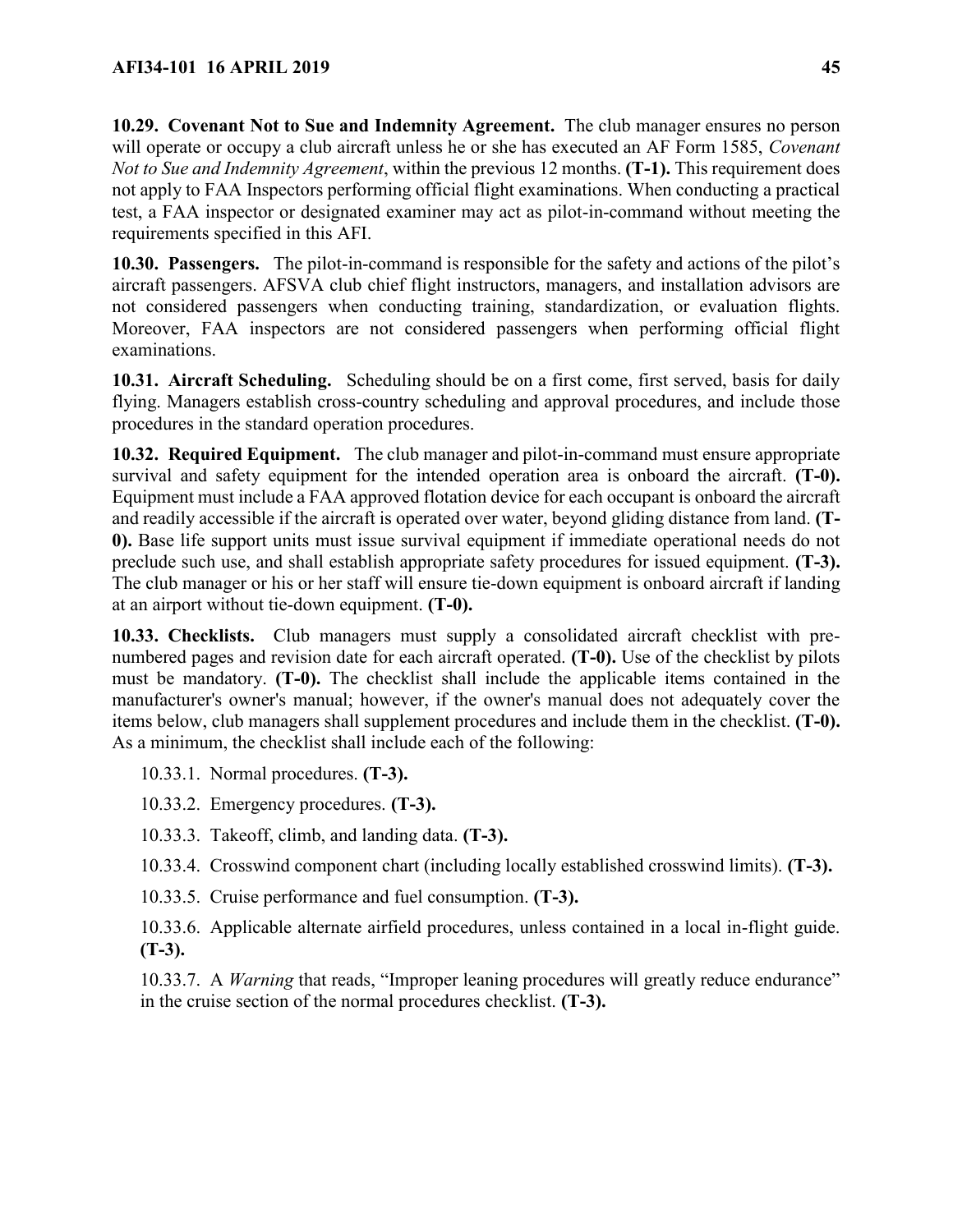**10.34. Clearance.** Club managers will use the latest version of the automatic dispatch system populated with current data to check pilot-in-command currencies. **(T-3).** Members authorized self-clearing privileges and clearing authorities will clear all flights originating at the home station using automatic dispatch system. **(T-1).** The pilot-in-command is the clearing authority for all flights originating off-station. All flights where a student pilot is flying solo must be cleared by a flight instructor who is familiar with the student's capabilities. **(T-1).**

**10.35. Pilot Currency.** Pilots must record all applicable currency items in their personal logbook and provide the data to the manager for entry into automatic dispatch system. **(T-0).** Computerized logbooks are authorized in lieu of handwritten logbook entries, provided the logbook contains all applicable currency information.

10.35.1. Managers or chief flight instructors may credit pilot activities performed in other than club aircraft to satisfy currency requirements if activity is in the same make and similar model aircraft (e.g. Cessna 182RG could count toward aero club Cessna 182 currency; but Boeing KC-135 will not count toward Piper Seneca currency).

10.35.2. Club manages must ensure pilots fly with and receive a logbook endorsement from a flight instructor to regain any currency. **(T-0).** 

10.35.3. To act as pilot-in-command, pilots with less than 200 pilot hours must have accomplished three takeoffs and landings within the preceding 60 days in each make and model aircraft the pilot desires to fly. **(T-0).** Pilots with at least 200 pilot hours will have accomplished three takeoffs and landings within the preceding 90 days in each category and class aircraft the pilot requests to fly. **(T-0).**

10.35.4. Pilots who have not made three takeoffs and landings in a particular make and model aircraft within the preceding 180 days must successfully complete a flight check and closed book exam for that make and model aircraft to establish currency. **(T-0).**

10.35.5. To exercise pilot-in-command privileges in club aircraft at night, pilots must have accomplished at least three takeoffs and three landings to a full stop, at night, within the preceding 90 days, in each aircraft category and class the pilot desires to fly. **(T-0).** If night currency is lost, the pilot must make three takeoffs and landings to a full stop, at night, in each aircraft category and class the pilot desires to fly, with a current and qualified club certified flight instructor. **(T-0).**

**10.36. Pilot Training.** Club managers must prepare and use a ground school and flight training curriculum certificated by the FAA under 14 CFR 141 for training leading to the issuance of an initial private or commercial pilot certificate, or an instrument rating. **(T-0).** All members training for the initial issuance of a private or commercial pilot certificate, or an instrument rating must be enrolled in, and complete training under, a 14 CFR 141 curriculum. **(T-0).** Club mangers must have AFSVA approval on all other flight and ground training courses not certificated under 14 CFR 141 before implementation. **(T-1).**

**10.37. Aircraft Checkouts.** Pilots must satisfactorily complete a separate flight checkout, given by an aero club certified flight instructor, for each make and model aircraft the member desires to exercise pilot-in-command privileges in. **(T-0).** Pilots must complete all checkouts in an aero club aircraft and demonstrate performance to the applicable standards specified in the *USAF Aero Club Instructor Standardization Guide.* **(T-2).**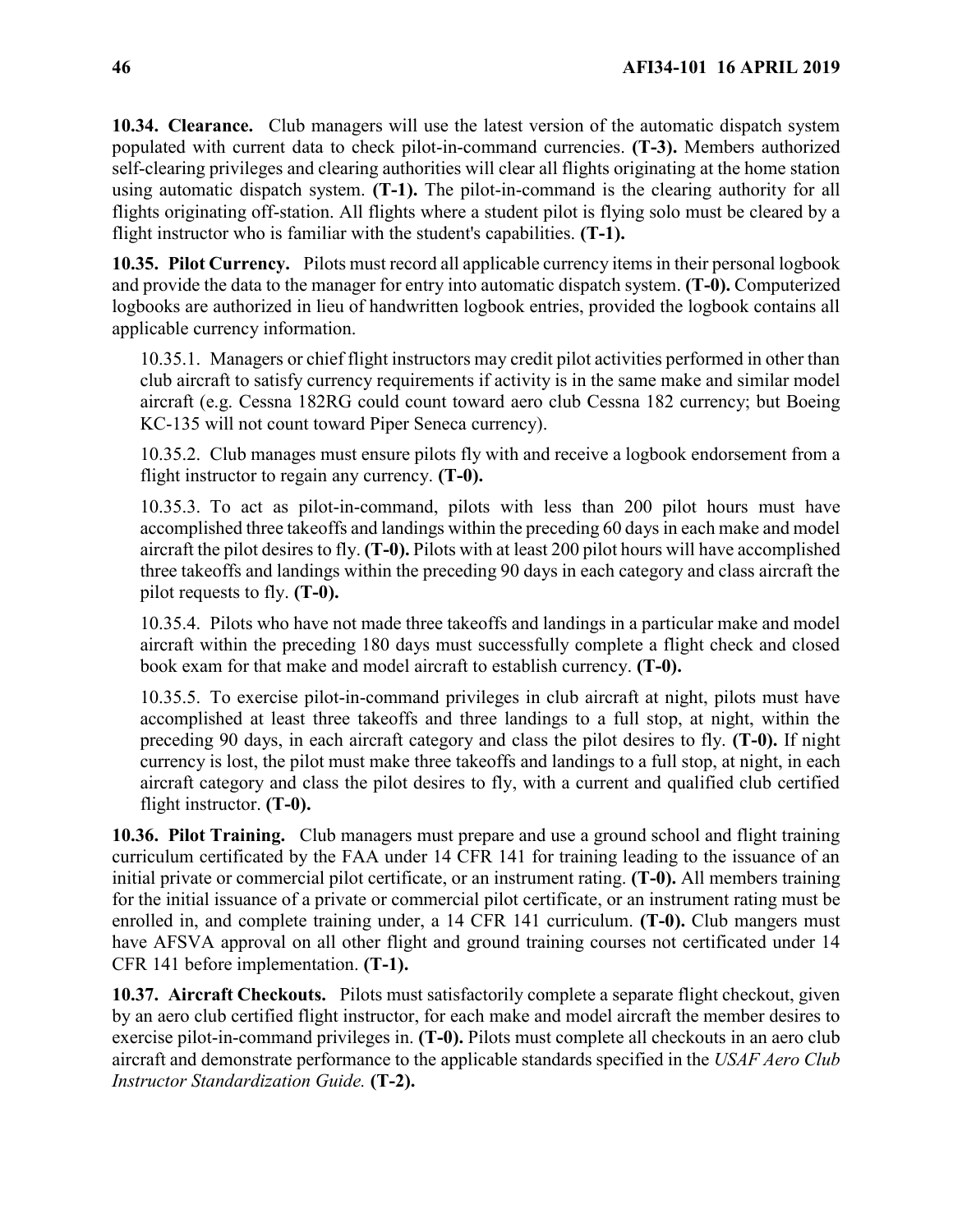10.37.1. Club managers will ensure pilots do not fly over mountainous terrain until mountain training has been satisfactorily completed and documented the in automatic dispatch system. **(T-1).**

10.37.2. Club managers will ensure there are documented flight checks included in all applicable tasks listed in the *USAF Aero Club Instructor Standardization Guide.* **(T-1).**

10.37.3. A successful flight check administered by a FAA inspector or pilot examiner may be credited for applicable annual requirements if properly documented on the AF Form 1584, *USAF Aero Club Standardization Record*, and approved by the club manager. **(T-2).**

10.37.4. The chief flight instructor must administer all initial flight instructor proficiency checks IAW 14 CFR 141. **(T-0).** Additionally, the chief flight instructor should administer all annual flight instructor proficiency checks; however, the chief flight instructor may be delegated to the assistant chief flight instructor or check instructor.

10.37.5. A FAA inspector must administer all annual flight checks required by this manual to the chief flight instructor. **(T-0).** Annual requirements will only be credited if the FAA inspector completes the tasks prescribed in the *USAF Aero Club Instructor Standardization Guide* and documents completion on AF Form 1584. **(T-1).** Automatic dispatch system is updated to reflect successful completion of the annual check. If a FAA inspector cannot accomplish the required evaluations, a chief flight instructor from another AF aero club, or AFSVA may accomplish the required evaluations.

10.37.6. The club manager will ensure the following flight checks are required of each member desiring to obtain and maintain pilot-in-command privileges, and will be administered by an aero club certified flight instructor:

10.37.6.1. Initial check in each make and model aircraft. **(T-2).**

10.37.6.2. Initial night visual flight rules local check in aircraft category and class. **(T-2).**

10.37.6.3. Initial and annual instrument flight check for members desiring instrument flight rules privileges. **(T-2).**

10.37.6.4. Initial and annual standardization flight check in the most complex aircraft in which the pilot desires to maintain currency. **(T-2).**

10.37.6.5. Initial formation flight check for those members desiring to fly aero club aircraft in formation. **(T-2).**

10.37.6.6. Initial aerobatic flight check for those members desiring to fly aero club aircraft acrobatically. **(T-2).**

<span id="page-46-0"></span>**10.38. Flight Restrictions.** The club manager will ensure the following restrictions and requirements apply to all members operating club aircraft as pilot-in-command. **(T-0).**

10.38.1. Weather Minimums.

10.38.1.1. Day visual flight rule minimums are 1,500-foot ceiling and 3 statute miles (refer to terms in **[Attachment 1](#page-108-0)**) visibility. **(T-0).**

10.38.1.2. Night visual flight rule minimums are 2,500-foot ceiling and 5 statute miles visibility. **(T-0).**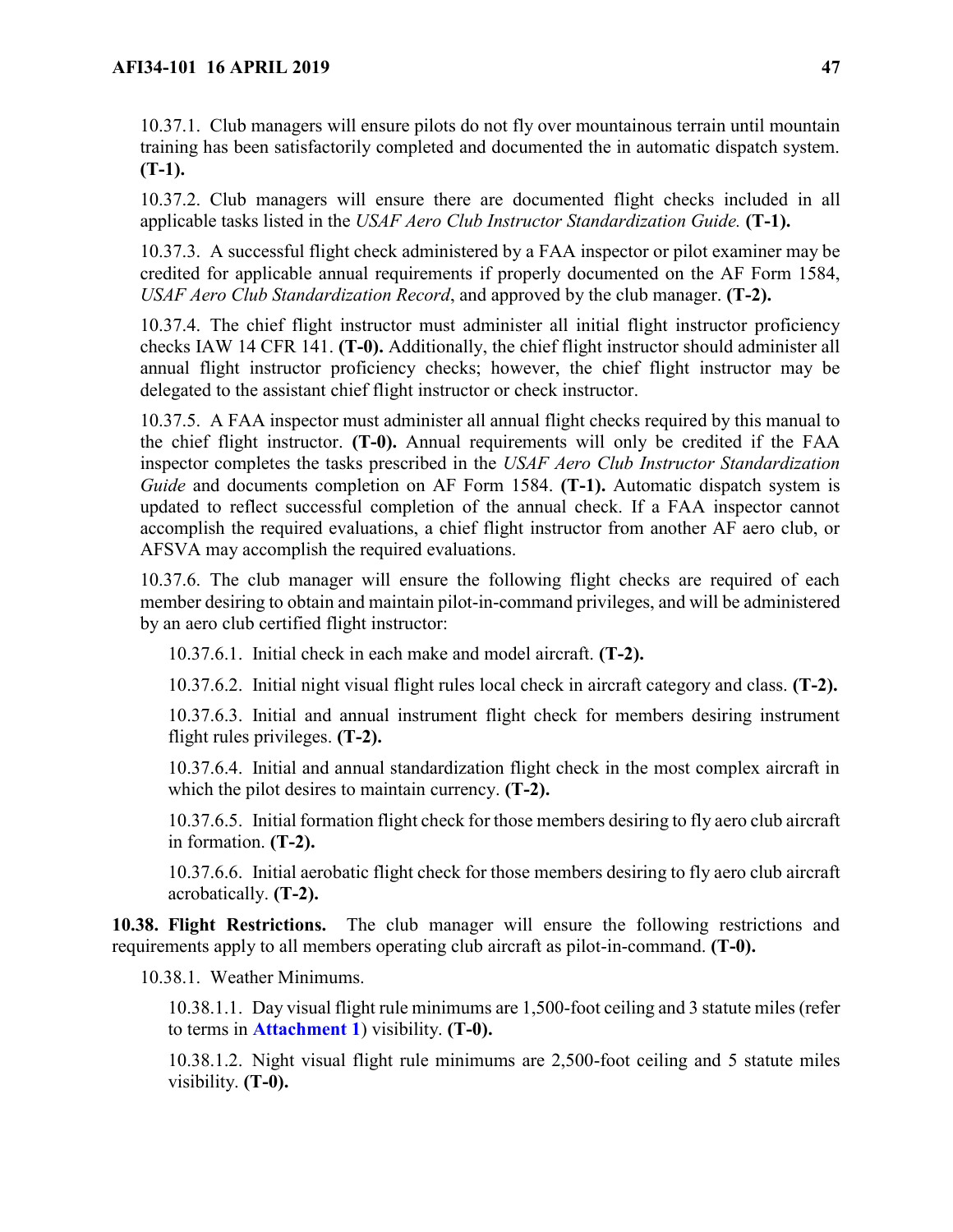10.38.1.3. Weather minimums for instrument flight rules takeoff must be no lower than the lowest compatible circling minimums, both ceiling and visibility, at the departure airport or the takeoff minimums listed in the Terminal Flight Information publication for the airport, whichever are greater. **(T-0). Note:** Pilots with over 100 hours actual instrument time logged as pilot in command may takeoff when the weather is at or above the lowest compatible approach minimums at the departure airport or the takeoff minimums listed in the Terminal Flight Information publication for the airport, whichever are greater.

10.38.1.4. Pilots must comply with maximum crosswind components for each pilot rating and make and model aircraft posted in the aircraft checklist. **(T-0).**

10.38.1.5. Flight will not be initiated if surface winds are forecast to be greater than 30 knots, and flights will be terminated as soon as practicable if surface winds exceed 30 knots. **(T-0).**

10.38.1.6. Flight under special visual flight rules, as defined in 14 CFR Part 91, is limited to pilots with a current instrument rating, in an aircraft certified for instrument flight, and only at an altitude that assures terrain and obstacle clearance established in **[paragraph](#page-46-0)  [10.38](#page-46-0)** of this manual. **(T-0).**

10.38.1.7. Simulated emergency training is limited to visual meteorological conditions. **(T-0).**

10.38.1.8. Aero clubs must establish minimum runway condition reading criteria for aircraft, to include maintenance ground run operations. **(T-0).**

10.38.2. The following must not be performed at night:

10.38.2.1. Aerobatics. **(T-1).**

10.38.2.2. Unusual attitudes, stalls, approach to stalls, or flight at minimum controllable airspeed, except as required by a 14 CFR Part 141 approved syllabus of instruction, with an instructor onboard that is qualified to act as pilot-in-command under instrument conditions in the aircraft used for the flight. **(T-0).**

10.38.2.3. Except for takeoff or landing, visual flight rules fly below 2,000 feet above ground level. **(T-0).**

10.38.2.4. Operations at airports without runway lighting. **(T-3).**

10.38.2.5. Visual or non-precision approaches to runways outside the local training area without visual glide path guidance.

10.38.2.6. Simulated emergency training, to include forced landings, except to lighted runways. **(T-0).**

10.38.2.7. Power-off approaches, unless there is an aero club instructor onboard. The instructor must be qualified to act as pilot-in-command under instrument conditions in the aircraft used for flight. **(T-0).**

10.38.2.8. Power-off approaches, unless conducted as 90-degree or 180-degree power-off approach. **(T-0).** Guidance found in the FAA *Airplane Flying Handbook FAA-H-8083-3B*, Third Edition must be followed. **(T-0).**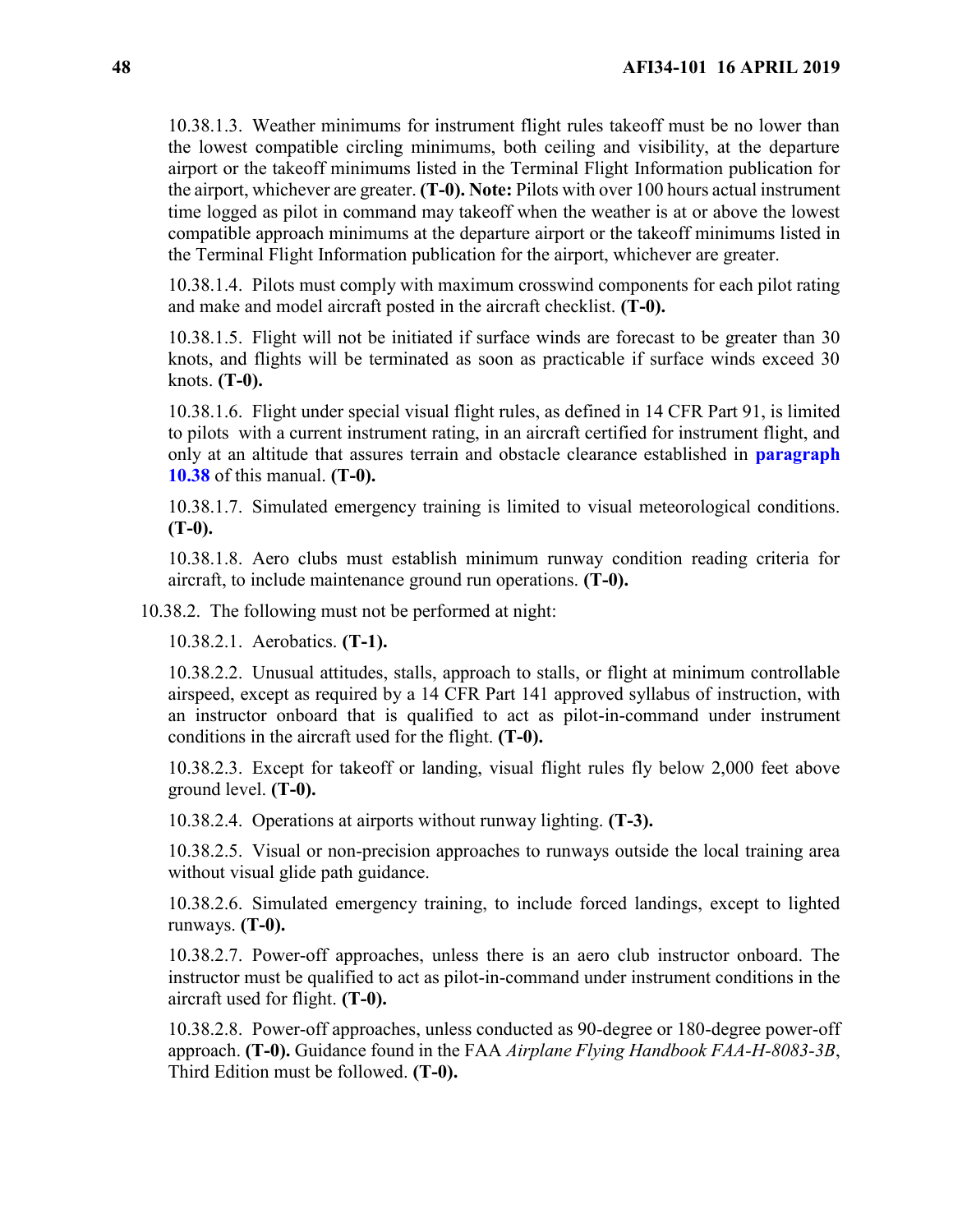10.38.2.9. Flight outside the local area unless the flight is operated under instrument flight rules, or the flight is required to be conducted under visual flight rules by an approved syllabus of instruction, and the instructor onboard is qualified to act as pilot-in-command under instrument conditions in the aircraft used for the flight. **(T-0).**

10.38.2.10. Local visual flight rules, unless the pilot has logged at least 50 hours as pilotin-command and maintains visual contact with an airport approved for night operations, or is a current and qualified instrument rated pilot. **(T-0).**

10.38.2.11. Simulated night instrument practice in the local area unless a second pilot, with night currency in the aircraft being flown, is onboard as a safety observer and has access to the flight controls. **(T-0).**

10.38.3. The club manager will ensure the pilot-in-command not allow passengers onboard the aircraft unless the passengers have completed an AF Form 1585. **(T-3).** Executed forms must not be carried onboard the aircraft, and the club manager will ensure the form be reexecuted at least every 12 months. **(T-3).**

10.38.3.1. A parent or legal guardian shall execute the AF Form 1585 on behalf of any person under 18 years of age. If the individual is an emancipated minor, the sponsoring member must execute the document. **(T-0).** 

10.38.3.2. The club manager will ensure passengers are not on training flights except when approved by the club manager or chief flight instructor and an instructor is occupying one of the pilot positions. **(T-3).**

10.38.3.3. The club manager ensures passengers are not on check flights. **(T-3).**

10.38.3.4. Simulated emergency procedures are not permitted on any passenger flight except when an instructor occupies a pilot's position, the passengers are applicants enrolled in the same training course, and the chief flight instructor determines the training will benefit all applicants onboard the aircraft. **(T-3).**

10.38.3.5. Each passenger occupies a seat with an individual seat belt. The club manager and pilot-in-command must ensure children under four years old or less than 40 pounds will occupy a Department of Transportation approved infant or child seat restrained by an individual seat belt. **(T-0).**

10.38.4. Aero club duty day is 12 hours for a single pilot or 16 hours for two qualified pilots in an aircraft with dual flight controls. Flight duty day begins when the pilot(s) reports to the aero club for the first flight, or to the duty location (place of employment) for the first duty (work) of the day, whichever occurs first. Minimum crew rest between duty days is 10 hours after 8 hours or less of duty time, 12 hours for more than 8 hours duty time.

**10.39. Flight Plans.** Club managers must ensure pilots file a flight plan for all flights outside the local area. **(T-0).** Before flying to a military field, contact the destination base operations and aero club (if applicable) to ensure military field can accept the aircraft, and obtain a "prior permission required" number, if required. Enter the statement "USAF aero club aircraft, please advise base operations" in the remarks section of the flight plan. When departing a military base from other than home station, the pilot must file a flight plan with the local base operations. **(T-0).**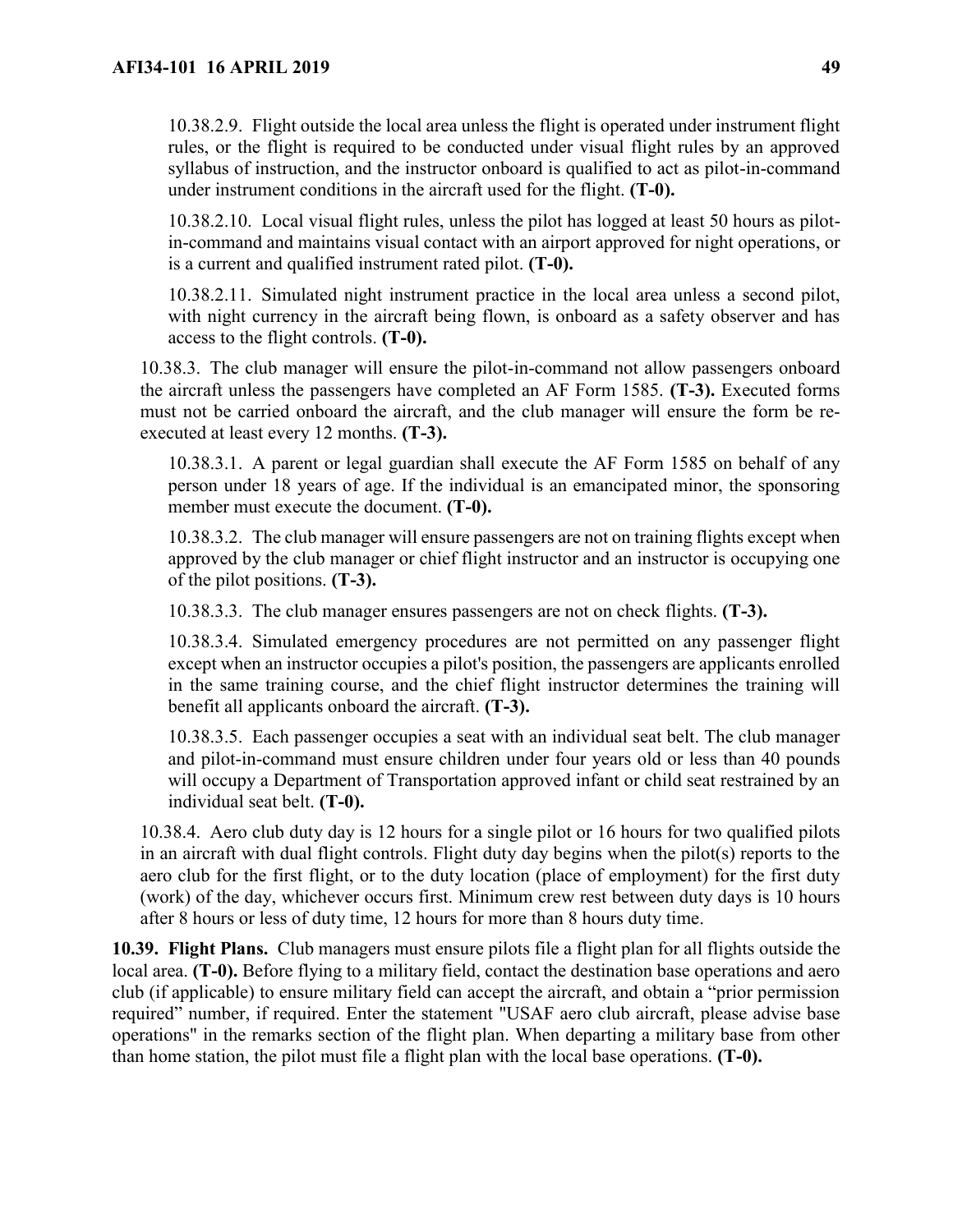**10.40. Approved Airports, Runways, and Taxi Procedures.** The club manager ensures guidance is provided to pilots that will prohibit performing straight-in visual flight instruments approaches to non-towered airports. **(T-0).** This does not apply to practice instrument approaches being flown under radar control when the safety pilot is able to simultaneously monitor approach control and the common traffic advisory frequency and make appropriate position calls on the common traffic advisory frequency.

10.43.1. Pilots self-announce pattern position on downwind, base, and final leg using the phraseology recommended in the FAA.

10.43.2. Pilots only land at active airports listed in FAA (or host nation equivalent at overseas locations) or DoD flight information publications, or those designated by the installation commander. If an emergency or precautionary landing is made at an unauthorized location, the pilot should not take off without the club manager's approval. (T-3).

10.43.3. Pilots must not takeoff or land on runways less than 2,000 feet long, or the sum of the aircraft takeoff and landing ground roll, whichever is greater. **(T-3).**

10.43.4. Pilots shall not takeoff or land on runways less than 50 feet wide. **(T-3).**

10.43.5. When approaching a non-towered airfield with unknown runway surface or approach conditions, pilots must make a low approach to the landing runway to determine surface conditions before making an approach to landing. **(T-3).** This may not be applicable to actual instrument approaches.

10.43.6. Pilots must not accomplish takeoff or landing rolls across raised arresting cables and must use minimum speed if the aircraft must taxi over arresting cables. **(T-0).**

10.43.7. Pilots must not taxi within 10 feet of an obstacle unless wing walkers or designated taxi lines, suitable for the make and model aircraft being operated, are used. **(T-0).**

10.43.8. Unless a higher taxi speed is required to prevent delay of traffic flow, pilots must not exceed a slow walk while taxiing in congested areas, or a brisk walk in all other areas. **(T-0).**

10.43.9. Pilots must not perform touch and go landings in complex aircraft. **(T-3)** Touch and go landings in complex aircraft are permitted when a pilot is accompanied by an instructor, qualified in the make and model being flown, and approved by the manager.

## **10.41. Minimum Altitude Single-Engine Aircraft.**

10.44.1. Club mangers must ensure guidance is provide that prohibits pilots prohibiting pilots from flying below 1000 feet above ground level (2000 feet in designated mountainous terrain) unless required by specific regulation, airspace restriction, for takeoff or landing, or when accomplishing requirements directed by an approved syllabus of instruction. **(T-0).**

10.44.2. Pilots shall not descend below 500 feet above ground level during simulated forced landings, except to approved runways. **(T-1).**

10.44.3. Pilots must ensure proper engine operation at least every 500 feet when performing simulated engine failures in single engine aircraft. **(T-0).**

10.44.4. Pilots must not conduct aerobatic maneuvers below 2,500 feet above ground level. **(T-0).**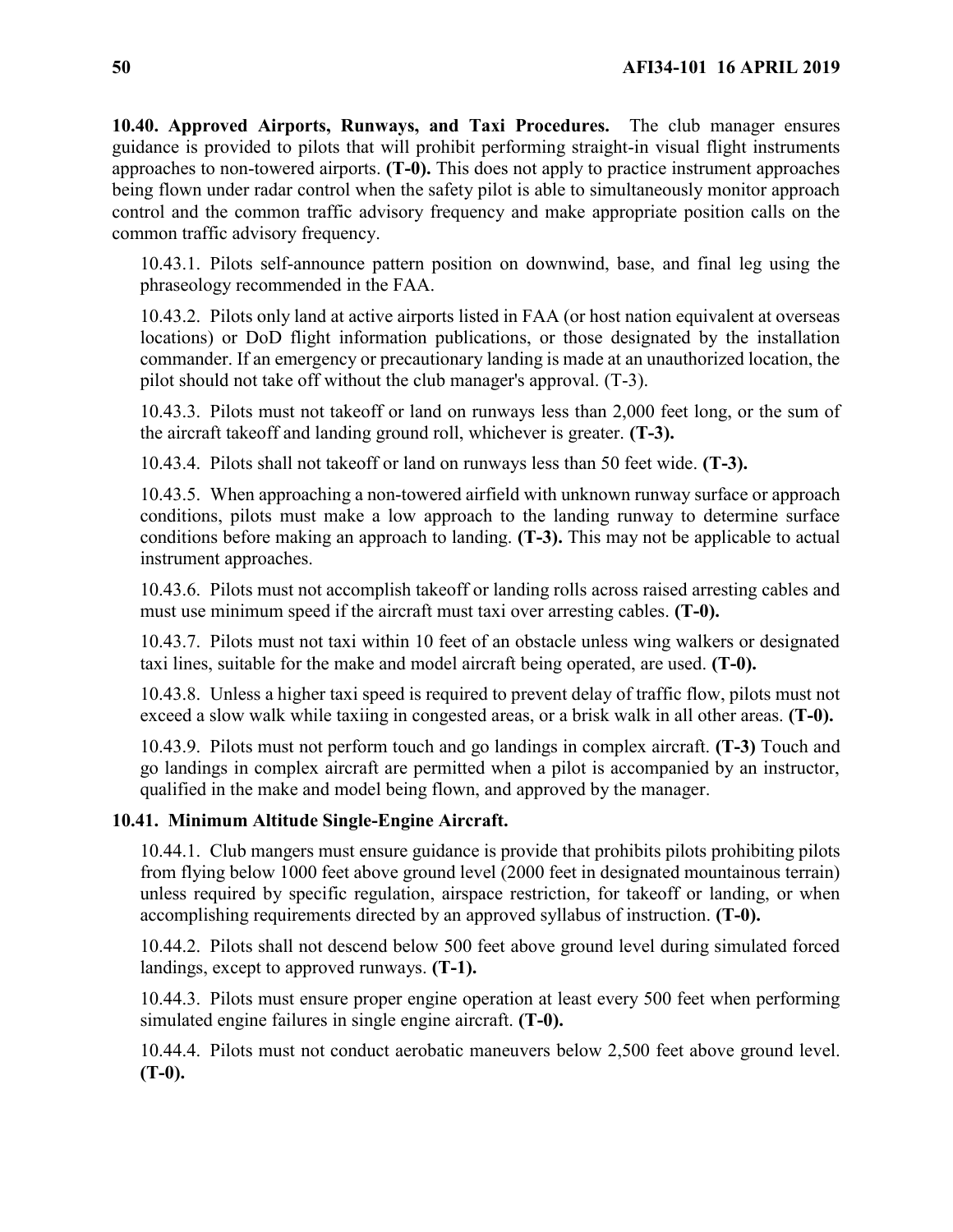10.44.5. During the day, pilots must not descend below 1,500 feet above ground level when performing stalls, turns over 45 degrees of bank, slow flight, or unusual attitudes in single engine aircraft. **(T-0).**

10.44.6. At night, pilots must not descend below 2,000 feet above ground level when performing stalls, turns over 45 degrees of bank, slow flight, or unusual attitudes in single engine aircraft. **(T-0).**

# **10.42. Minimum Altitude Multi-Engine Aircraft.**

10.45.1. Pilots shall not descend below 3,000 feet above ground level when performing stalls, turns over 45 degrees of bank, slow flight, or unusual attitudes. **(T-0).**

10.45.2. Engine failures must not be simulated on the runway at an airspeed greater than onehalf minimum control airspeed, and only if the aircraft is still on the runway with sufficient runway remaining for a normal stop. **(T-0).**

10.45.3. Flight instructors may accomplish a simulated engine failure during climb-out in multi-engine aircraft by retarding a throttle, but not below 500 feet above ground level, nor below recommended Vsse or Vyse, whichever is greater. **(T-0).** Vsse is the safe, intentional one-engine inoperative speed. Originally known as "Safe Single-Engine Speed" as defined in 14 CFR Part 23. Vyse is the best single-engine rate-of-climb speed "blue line" (multiengine, 12,500 pounds or less).

10.45.4. Feathering of one propeller during a simulated engine failure must only be demonstrated above 3,000 feet above ground level and in a position where a safe landing can be accomplished on an approved runway, should difficulty be encountered in unfeathering the propeller. **(T-0).**

10.45.5. While airborne, a simulated engine failure below 3,000 feet above ground level must only be performed by initially retarding the throttle of the selected engine to the minimum power setting authorized, then setting zero thrust. **(T-0).**

10.45.6. Simulated single engine go-arounds shall not be initiated or continued below 500 feet above ground level. **(T-0).**

10.45.7. Minimal control speed demonstrations will not be performed below 3,000 feet above ground level. **(T-0).** Recovery is made at the first indication of loss of directional control, stall warning, or buffet, whichever occurs first.

10.45.8. No smoking is prohibited in or within 50 feet of club aircraft. **(T-3).**

**10.43. Formation Flight.** Pilots must not conduct formation flights without the installation commander's approval and must have satisfactorily completed a formation checkout. **(T-3).** The installation commander may delegate this authority to the club manager, and a copy of this delegation authority must be maintained in the standard operation procedures. **(T-3).**

## **10.44. Student Pilots.**

10.47.1. Club managers must ensure solo student pilots not fly when the actual or forecast crosswind component for takeoff or landing exceeds 10 knots. **(T-0).**

10.47.2. Club managers must ensure solo student pilots not fly when the actual or forecast surface winds exceed 20 knots. **(T-0).**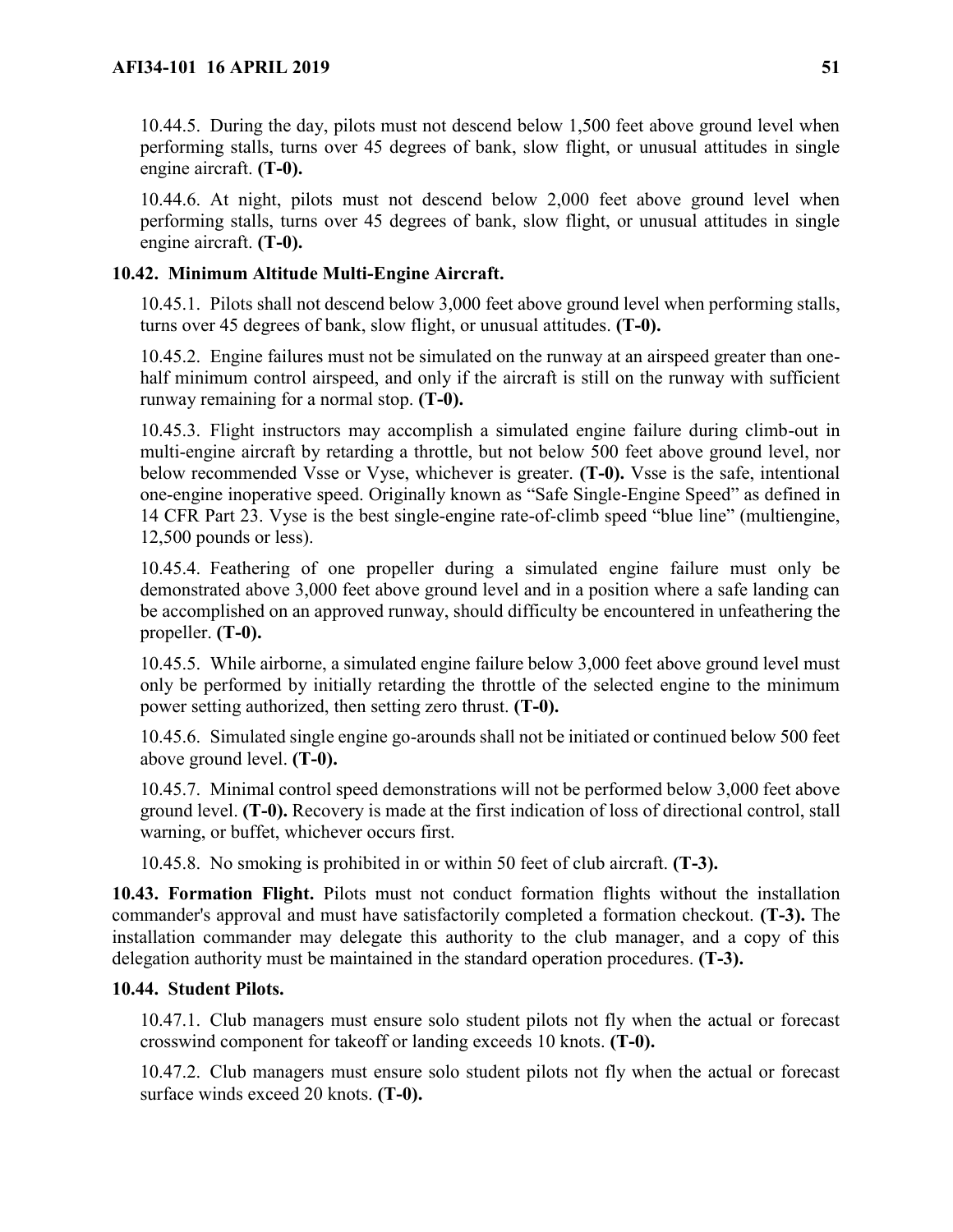10.47.3. Club managers must ensure solo student pilots not perform touch-and-go landings. **(T-0).**

10.47.4. Club manager must ensure student pilots not fly more than 10 hours solo or exceed 30 days without a dual proficiency flight. **(T-0).** The flight must include all items listed in 14 CFR Part 61.87 (d) and (e). **(T-0).**

10.47.5. Club managers must ensure student pilots do not fly solo at night. **(T-0).**

10.47.6. Club managers must ensure solo student pilots will not conduct simulated emergency procedures, to include simulated forced landings. **(T-0).**

10.47.7. The chief flight instructor must develop standard training cross-country routes for student pilots. **(T-0).** Only the chief flight instructor may authorize the use of other routes. **(T-3).**

10.47.8. Club managers must ensure all dual portions of supervised solo flights will include three student landings and one go-around at the airfield where the student will solo. **(T-3).**  Flight instructors must ensure adequate student proficiency and be present at the airport during the solo portion of the flight. **(T-0).** Prior to a student pilot's first unsupervised solo flight, the student pilot must have completed a satisfactory flight check with the chief or assistant chief flight instructor. **(T-0).**

10.47.9. On the first two solo cross-country flights, club managers must ensure students fly to airfields where the students have previously demonstrated satisfactory traffic patterns to a flight instructor. **(T-3).** Students may then fly the remainder of the solo cross-country requirements to other airports approved by the chief flight instructor.

10.47.10. Unless restricted by local area procedures, solo student pilots will use the student pilot radio identification procedure as specified in the FAA *Aeronautical Information Manual*.

**10.45. Aerobatic Flight.** Club managers must ensure pilots not conduct aerobatic flight unless the pilot have satisfactorily completed an aerobatic checkout. **(T-3).**

### **10.46. Fuel Reserves.**

10.46.1. Club managers must ensure pilots not begin a flight unless there is sufficient fuel to complete the flight to the point of intended landing, fly from that airport to an alternate (if an alternate is required), and then fly after that for at least 1 hour at normal cruise consumption. **(T-3).**

10.46.2. If a flight extends to a point where less than 1 hour of fuel remains, the pilot-incommand will land at the nearest suitable airport to obtain additional fuel. **(T-3).**

10.46.3. For flight planning purposes, club managers must ensure the pilot-in-command will calculate fuel consumption using the aircraft or engine manufacturer's data, whichever is greater. **(T-0).**

### **10.47. Other Restrictions the Club Manager Enforces.**

10.47.1. Pilots will not use club aircraft for towing gliders or sail planes. **(T-2).**

10.47.2. Pilots will not use club aircraft for parachuting or skydiving. **(T-2).**

10.47.3. Club members will not use club aircraft for commercial purposes. **(T-1).**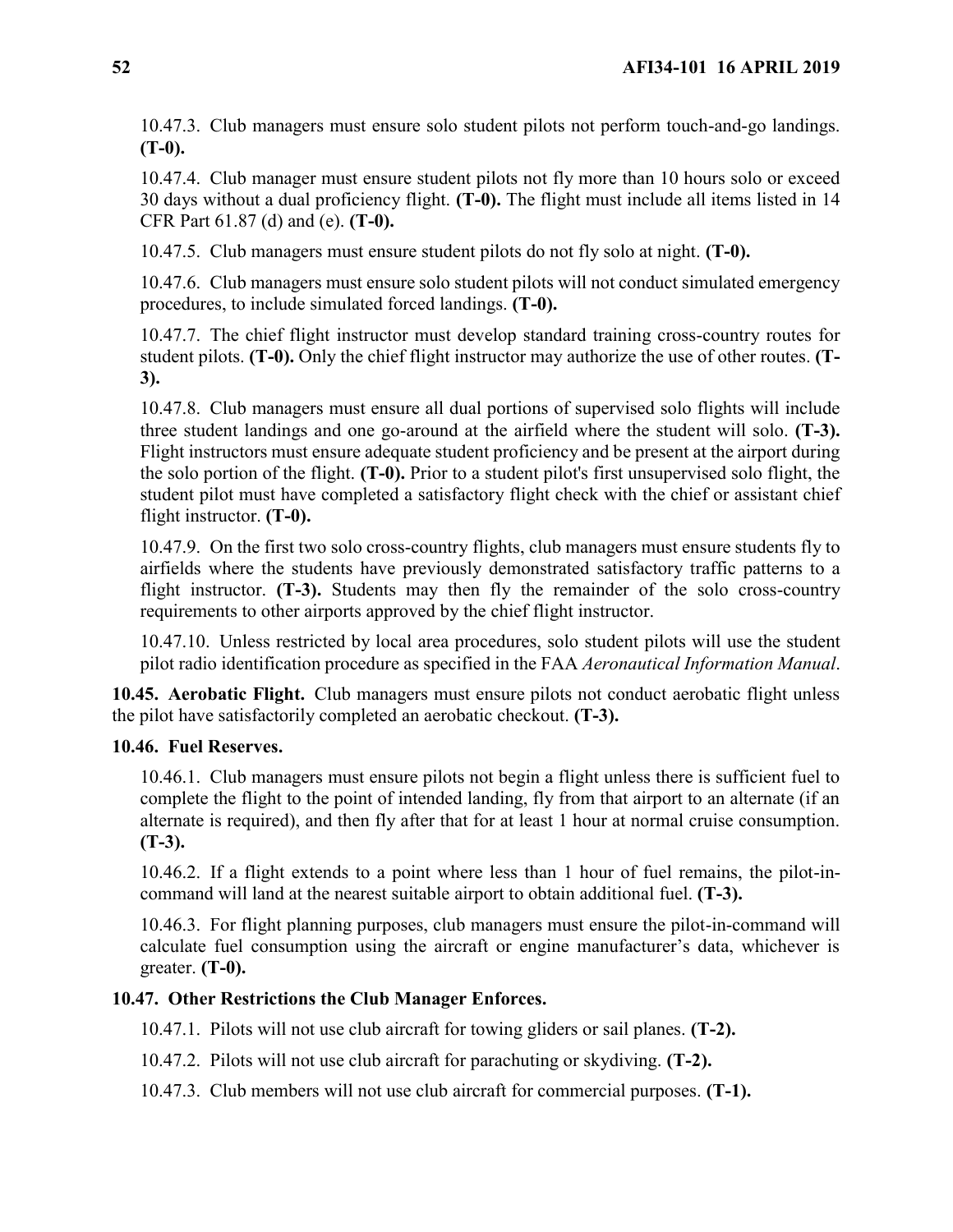10.47.4. For all flights, pilots will compute takeoff and landing performance for each airport of intended use based on actual or forecast conditions. **(T-0).** In addition, pilots will check actual aircraft takeoff performance against computed data, and abort the takeoff if aircraft performance is inadequate. **(T-0).**

10.47.5. Pilots will calculate weight and balance data for each flight. **(T-0).**

10.47.6. Pilots will not takeoff with snow or frost on the aircraft. **(T-0).**

10.47.7. Pilots will not hand prop aero club aircraft certified to operate with an electrically driven starter. **(T-1).**

10.47.8. Pilots will not taxi an aero club aircraft until each person onboard has properly fastened their seat belt. **(T-0).**

10.47.9. Pilots will comply with established bird condition procedures. **(T-0).**

**10.48. Grounding an Aircraft.** Any aero club pilot, airframe and power plant mechanic, or manager will ground an aircraft if, in their opinion, the aircraft is not in an airworthy condition. **(T-0).** The club manager and member must be familiar with AFTO 781A, *Maintenance Discrepancy and Work Document* (or equivalent), which is used to document discrepancies, which caused the grounding action. **(T-1).** When an aircraft is grounded, club managers must ensure aircraft not be operated until released by a club airframe and power plant mechanic with appropriate documentation. **(T-3).**

**10.49. Maintenance Status.** The club manager must ensure the current maintenance status of each club aircraft is available to the pilot (automatic dispatch system may be used to provide inspection status). **(T-3).**

**10.50. Precision Measuring Equipment.** The club manager must ensure all precision measurement tools are labeled calibrated at least annually according to requirements listed in 14 CFR Part 43, manufacturer's instructions, and AF guidance. **(T-0).**

**10.51. Functional Check Flight.** Club managers must ensure a functional check flight is required for aircraft being returned to service after having undergone alterations or repairs, which in the opinion of the chief mechanic could alter the flight characteristics of the aircraft, affect the navigation systems of the aircraft, or adversely affect the operability of aircraft systems that cannot be adequately ground tested. **(T-0).**

**10.52. Deferred Maintenance.** The club manager will be the final authority for approving those discrepancies the chief mechanic has determined may safely be deferred until the next scheduled inspection. **(T-3).** Discrepancies the chief mechanic does not wish to defer shall be grounding items. **(T-3).**

**10.53. Tool Control Program.** The club manager will develop procedures to ensure tools are not inadvertently left inside aircraft during maintenance. **(T-3).**

**10.54. Maintenance Training.** The club manager will develop, conduct, and document initial training for all employed aero club mechanics and require documentation that contract aero club mechanics have received such training. **(T-3).**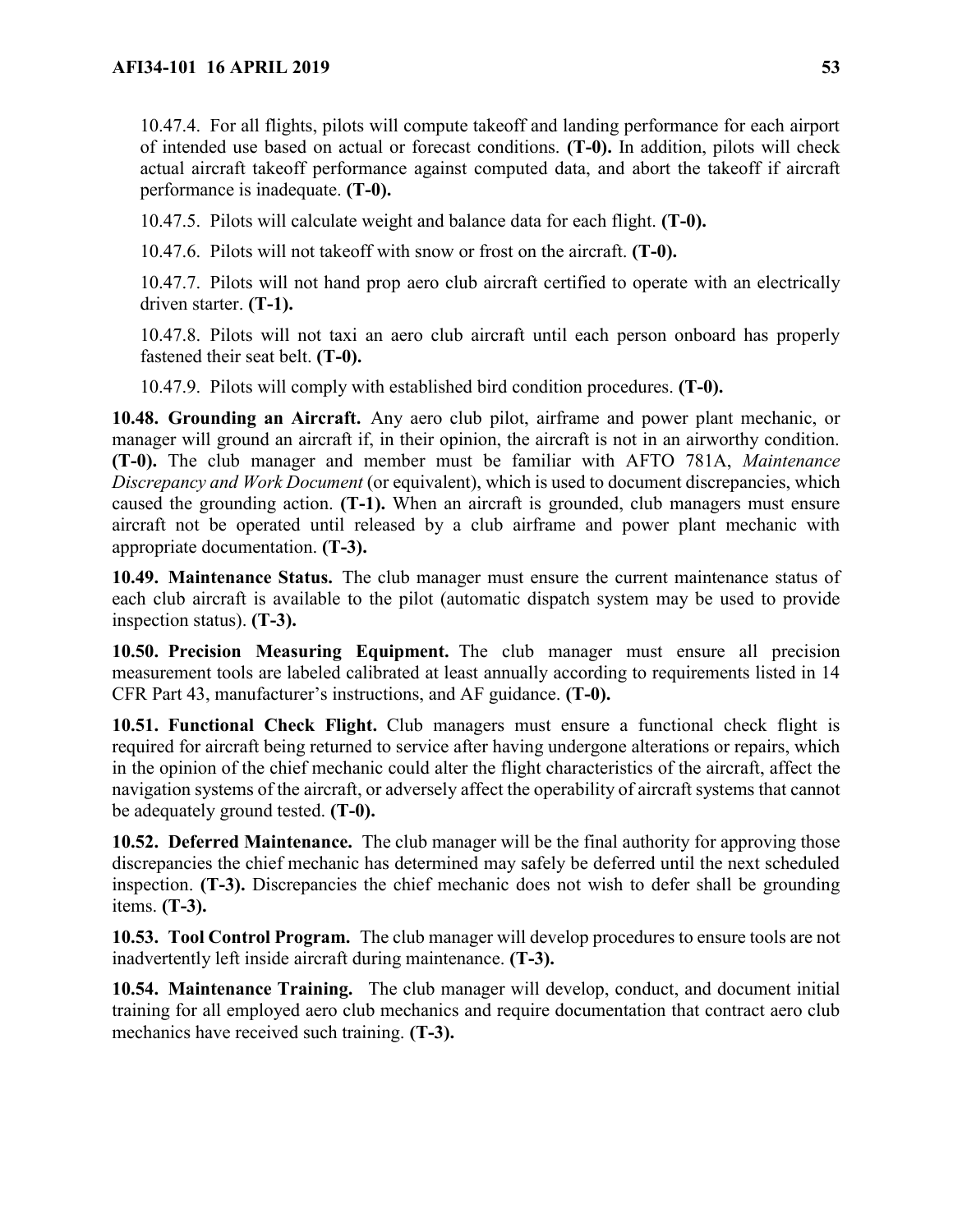**10.55. Corrosion Control.** Club managers must ensure aircraft are treated for corrosion according to Advisory Circular (AC) 43-4B, *Corrosion Control for Aircraft*. **(T-0).** As a minimum, the club manager ensures all flight control, trim surfaces, brackets, and mounting hardware shall be free of corrosion. **(T-0).**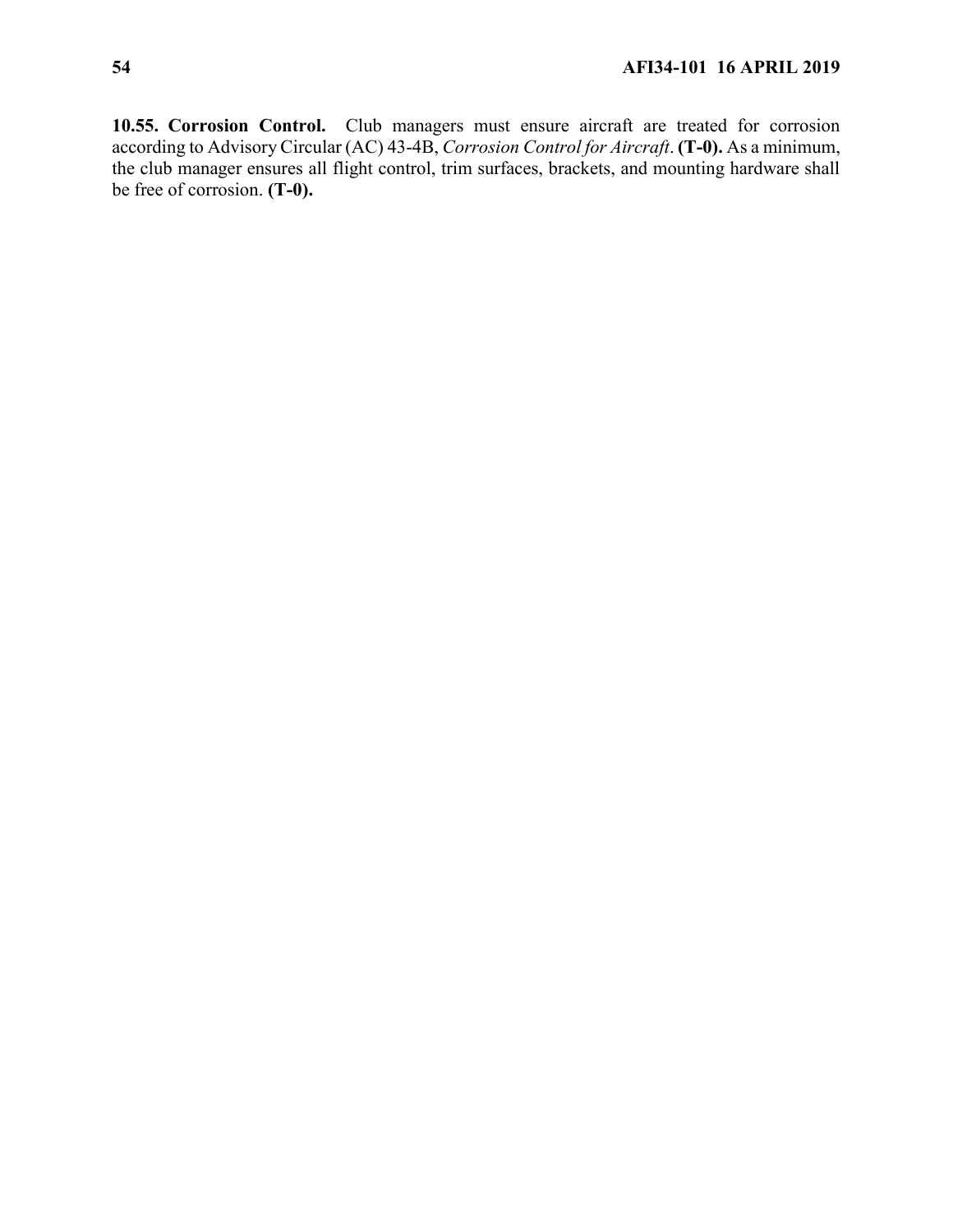## **Chapter 11**

### **MWR FOOD PROGRAM**

<span id="page-54-1"></span>**11.1. Nonappropriated Fund Operations under Food 2.0 (Formerly Food Transformation Initiative)** . Food 2.0 is a strategic initiative that integrates Force Support nonappropriated fund food and beverage operations on an installation into a single nonappropriated fund food and beverage operation to leverage economies and efficiencies. Installations entering into Food 2.0 contracts that incorporate nonappropriated fund food and beverage operations need not apply to contract out their nonappropriated fund food and beverage operations. The Food 2.0 contract operator must be responsible for executing their food and beverage program IAW this instruction and AFI 34-219. **(T-1).**

**11.2. Food Safety.** Compliance with the 2005 *FDA Foodborne Illness Risk Factors and Public Health Interventions* is required and is the responsibility of all employees. **(T-0).** In addition, food handlers must be trained using the standard AFSVA approved food safety training and certification program (**<https://www.servsafe.com/access/ss/userprofile/userlogin>**). **(T-1).** This training is documented in employee's official personnel file. Food contractors must maintain documentation according to the contractor's contract. **(T-1).** Per AFI 48-116, *Food Safety Program,* the frequency of food service facility inspections is determined by the Aerospace Medicine Council, or equivalent.

<span id="page-54-0"></span>**11.3. Community Center Food and Beverage Operations.** Installation club managers oversee Community Center food and lounge operations and other similar business activities. Community Centers are authorized to sell prepackaged foods, snacks, sodas, or similar items on their own.

**11.4. Air Force Signature Brands.** AF signature brands brand are proprietary food concepts centrally managed by AFSVA. JR Rockers and Rickenbacker's are examples of AF signature brands. To ensure product standardization, consistency, and customer service, installation commanders must comply with AF signature branded operational guidance standards **(T-1).**

**11.5. Name Brand Operations.** AFSVA, through the AF Nonappropriated Fund Purchasing Office, is the sole non-AAFES contracting authority for name brands on AF installations. Installations should contact AFSVA to verify if AFSVA has plans for the base or other name brands in the portfolio. Installations will not solicit nor with any contract nationally recognized, franchise-licensing entities (e.g., Happy Monday's Bar and Grill). **(T-1).** The installation commander must comply with Name brand AF operations guidance unless specific exceptions are listed in the contract and approved by AFSVA. **(T-1).**

**11.6. Snack Bars.** Snack bars are operated by the MWR program except as noted in **[paragraph](#page-54-0)  [11.3](#page-54-0)**

**11.7. Use of Prime Vendor.** The prime vendor program leverages corporate AF purchasing to reduce the cost of food and related supplies to MWR programs. To maintain prime vendor program integrity and cost leverage, Force Support program managers ensue eighty percent (80%) of all food purchases must be from the designated AF prime vendor. **(T-2).**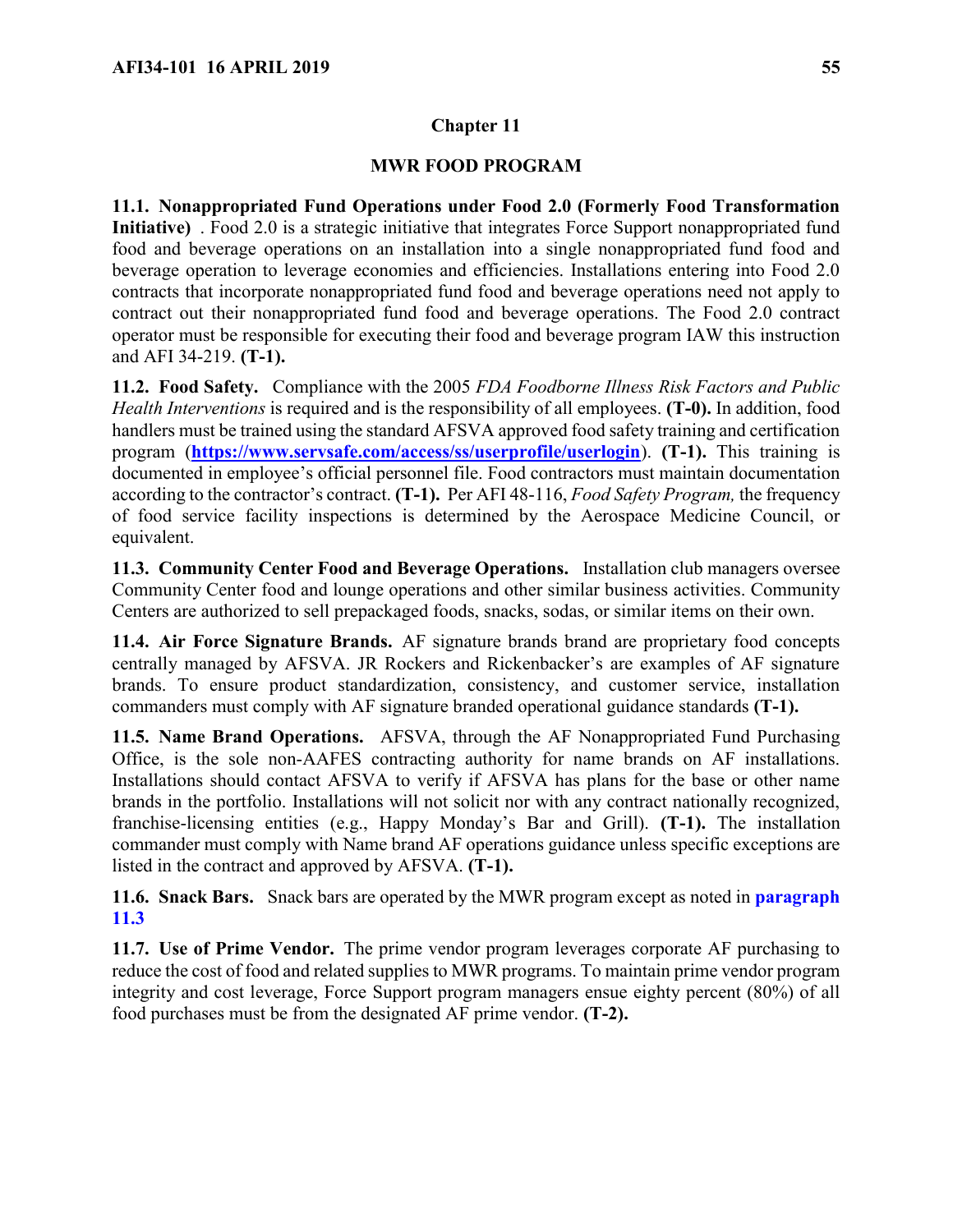**11.8. Employee Meals.** To encourage employee familiarization with food offerings and enhance customer service, activity managers determine if employees may purchase meals and items at normal or reduced prices but not less than the cost of the meal to the activity. **(T-2).** Reduced price meals for employees requires an operating instruction, developed by the program manager, providing details of the discounts allowed. **(T-1).** The operating instruction should include:

11.8.1. Outside continental United States. Employee eligibility for purchase of reduced price meals must be IAW local host country agreements or the Status of Forces Agreements. **(T-0).**

11.8.2. Continental United States. Employees can purchase reduced price meals if it is determined to be in the best interest of the center. For accounting instructions, refer to AFSVA Financial Program Training Aid NA-16, *Recording Cost of Employee Meals,* and AFMAN 34- 214.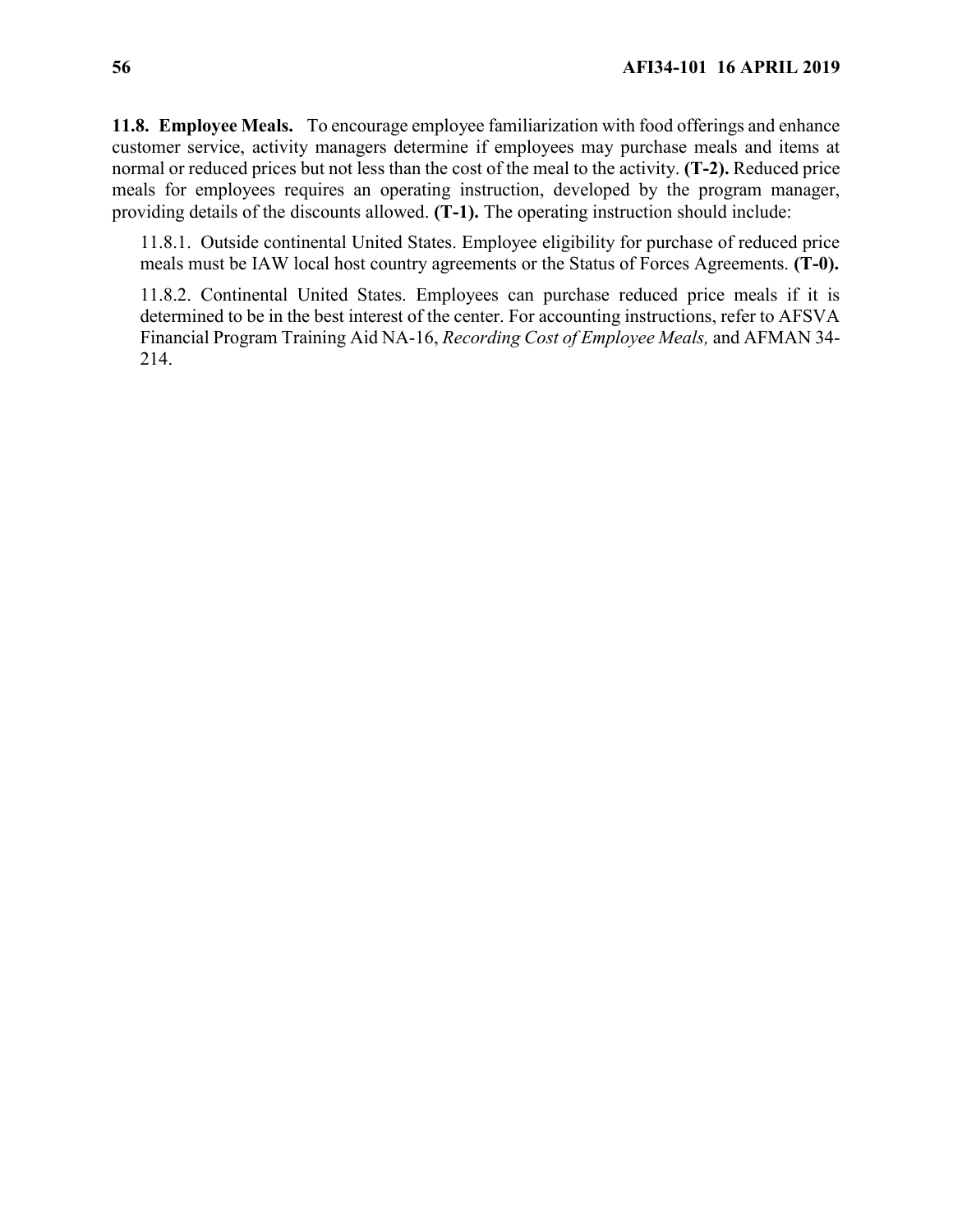#### **Chapter 12**

### **CLUB PROGRAM**

**12.1. Overview.** Clubs provide customer-driven food, beverage, entertainment, and other membership programs to meet the social recreation needs of members and their authorized guests. Club programs and capabilities contribute to the retention, resiliency and readiness of the Force. Clubs serve as the primary location for commanders to host official social functions and community relations events. Clubs also provide a formal and informal location for leaders, supervisors, and Airmen of all levels to create an environment that fosters and promotes AF institutional values, culture, and heritage which contributes to teambuilding, unit cohesion and trust among Airmen. The AF catering program is an essential part of membership benefits (community support) and is the primary source for on-installation catering.

<span id="page-56-0"></span>**12.2. Club Configurations.** There are four AF club configurations: officers' club, enlisted club, collocated club, and consolidated club. Installation commanders must obtain AFSVA commander approval prior to implementing changes to club configuration. **(T-1).**

12.2.1. In collocated Clubs, all services are available for use by all members but remain physically separated by rank. Separate bars for officers and enlisted members must be maintained. **(T-3).** Dining services may be combined when market demand does not support separate dining areas. When a single building is not adequate to accommodate the entire collocated club market, an annex may be used but the annex must be approved by the AFSVA commander. **(T-1).**

12.2.2. Consolidated Clubs does not physically separate club services by rank. The consolidated club configuration is used when the market demand or unit size does not support separate bar activities.

**12.3. Transformational Hybrid Configurations.** Transformational hybrid configurations may be used when the traditional club model does not meet the needs of the installation. Hybrid configurations collocate multiple MWR programs in one physical location to achieve efficiencies. Hybrid configurations include event centers and community commons (community centers). Installation commanders must obtain AFSVA commander approval prior to implementing changes. **(T-1).** AFSVA coordinates the request with AF/A1S Operations Division (AF/A1SO) prior to request approval. Moreover, an after-action report must be forwarded by the Force Support commander or director, to AF/A1SO annually for 3 years post conversion to ensure policy supports the transformation. **(T-1).** The after-action report is required so AF/A1S can effectually communicate transformation status to senior AF leaders and for inclusion in the Office of the Secretary of Defense's MWR annual report.

12.3.1. The event center is a multi-purpose facility allowing the planning and execution of official and private special functions with food service capabilities. The event center facility has a variety of formal and informal spaces. This includes, but is not limited to: casual meeting spaces (indoors and outdoors) multi-functional programmable spaces, and dedicated group spaces.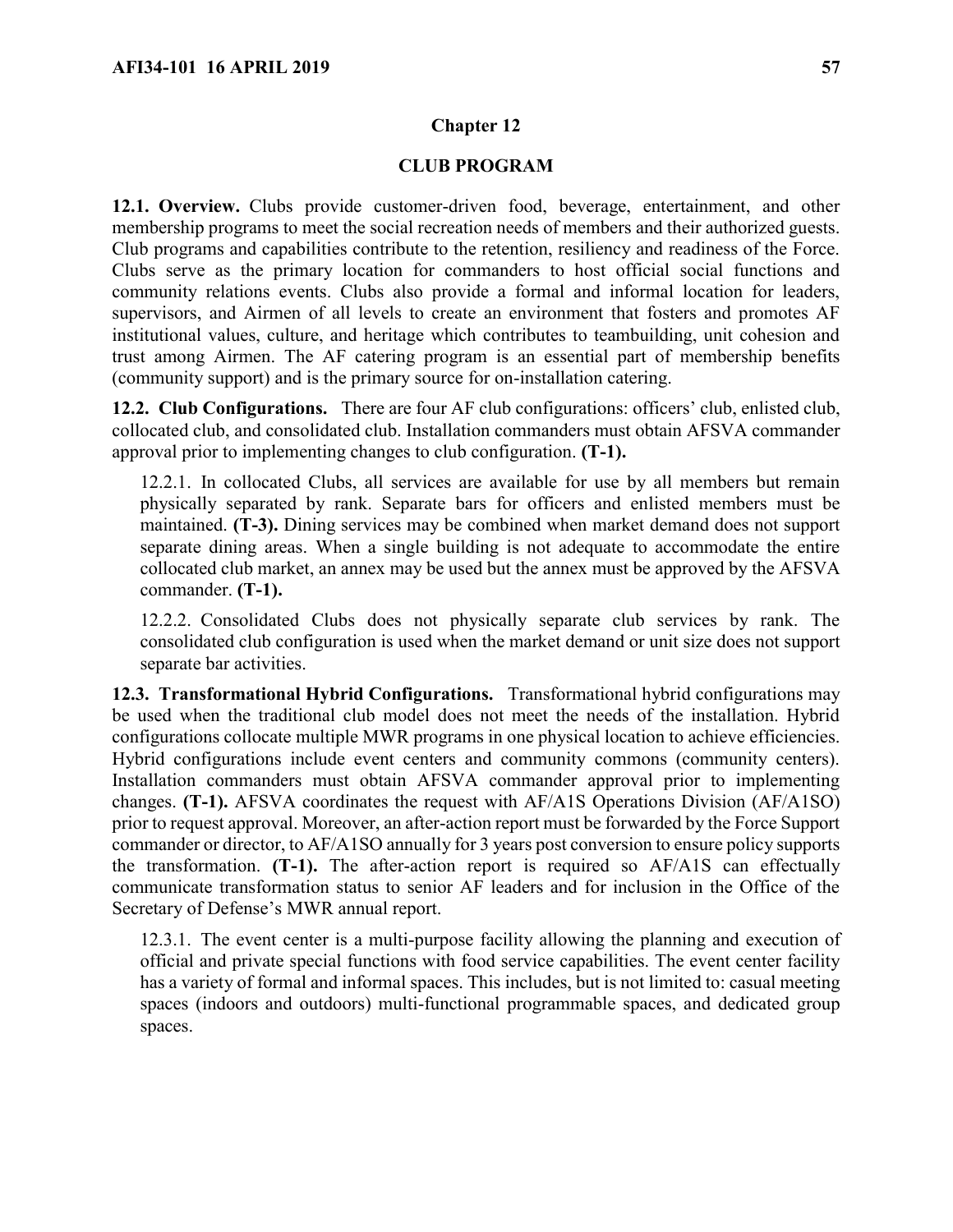12.3.2. The community commons is a multi-function, multi-purpose facility centrally located on the installation. This configuration integrates key services and is the location for multiple Force Support operations such as, but not limited to: community programs, outdoor recreation, library, food and beverage, media center, information, tickets, and travel, arts and crafts, and other like installation activities. The community commons has a variety of formal and informal spaces for socializing, networking, and recreating with considerations for privacy and noise control. This includes, but is not limited to: classrooms, meeting space, study areas, multifunctional programmable spaces and banquet halls. Outside patio space and natural lighting are recommended.

**12.4. External Food and Beverage Sales.** Club operations and food and beverage concepts may be located in other Force Support programs outside the club facility with a validated market demand. The AFSVA commander must approve these external club operations. **(T-1).**

**12.5. Membership Categories.** Membership eligibility is prioritized. Club managers must ensure eligible personnel join the club using the AFSVA web based membership management system which produces a virtual identification card. **(T-1).**

12.5.1. The installation commander ensure persons eligible for membership who decline to join the club will not be guests of members. **(T-3).** 

12.5.2. Membership categories are as follows:

12.5.2.1. All active duty military members and active duty Total Force personnel of the United States Armed Forces assigned to or directly supported by the installation.

12.5.2.2. Current, retired and family members of the DoD and United States Coast Guard civilians (appropriated fund and nonappropriated fund). Civilian members in grade scale General Schedule 7 or Nonappropriated Fund III and above, or equivalent, are eligible for and will be treated as officers if membership in an AF club is desired. General Schedule 6 and below or nonappropriated fund equivalent are eligible for the enlisted club membership.

12.5.2.3. Members of United States Reserve Components and National Guard units.

12.5.2.4. Cadets of Service Academies.

12.5.2.5. Members of Commissioned Corps of the Public Health Service, and Commissioned Corps of the National Oceanic and Atmospheric Administration on active duty.

12.5.2.6. Scholarship and contract Reserve Officer Training Corp Cadets.

12.5.2.7. Delayed entry personnel and their family members: officers and enlisted personnel who join the Armed Service that elect to delay entry into active duty.

12.5.2.8. Honorably discharged veterans with 100 percent Service-connected disability. These members are not charged dues.

12.5.2.9. Medal of Honor recipients. These members are not charged dues.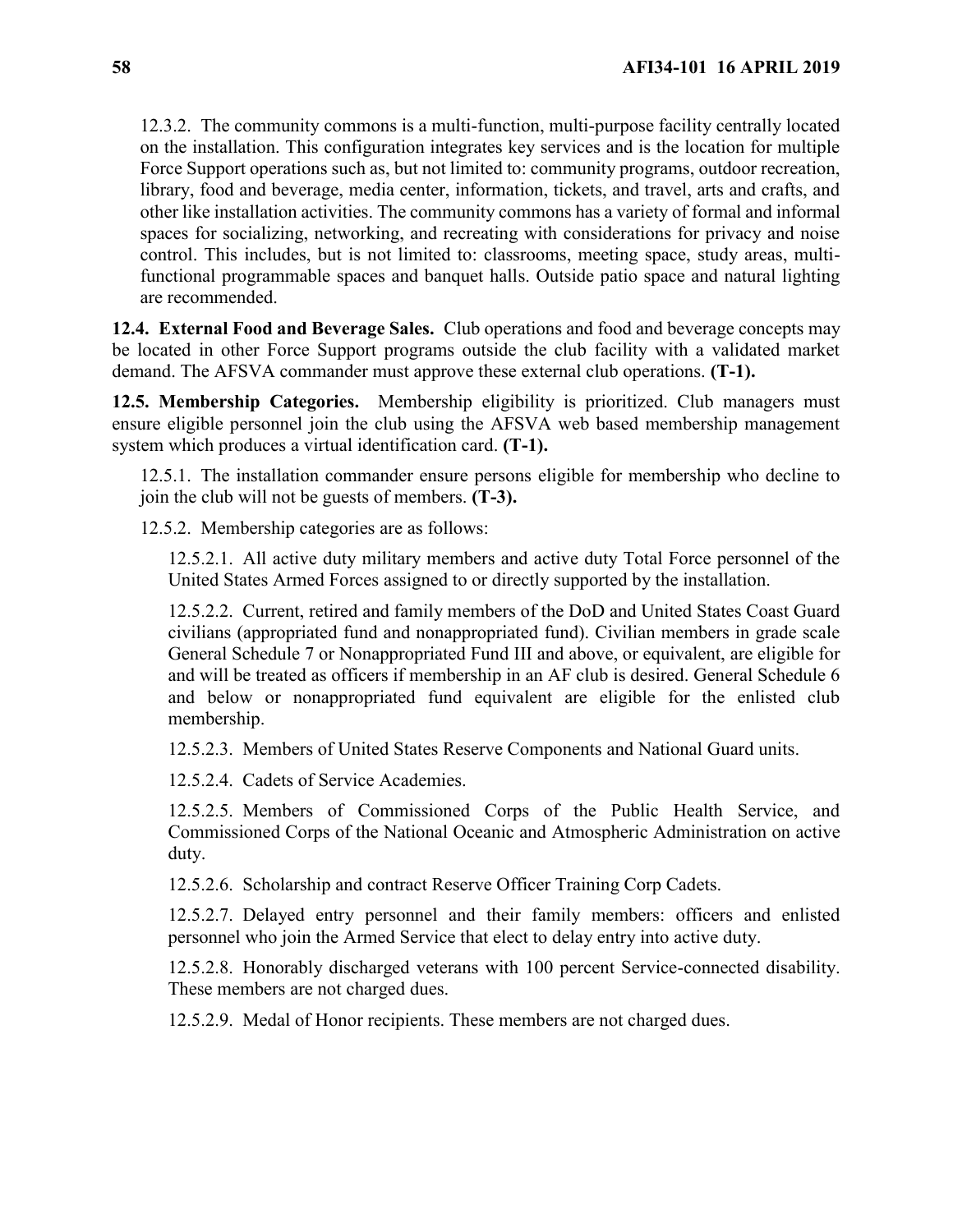12.5.2.10. Un-remarried surviving spouses of personnel who died while on active duty or while in retired status. Uniformed Services Identification and Privilege Card is sufficient documentation of this status. These members may be charged dues at not more than half the normal dues rate, as determined locally (membership in the club is commensurate with the grade of the former spouse or sponsor).

12.5.2.11. Un-remarried former spouses who were married to military members for at least 20 years while the military member was on active duty to the Armed Forces. (Membership in the club is commensurate with the grade of the former spouse.)

12.5.2.12. Orphans of military members, when not adopted by new parents, and under 21 years old (can be over 21 if the orphans are incapable of supporting themselves, or up to 23 years old if the orphans are a full-time student)

12.5.2.13. Medical personnel under contract to the military DoD component during periods when personnel are residing on the installation.

12.5.2.14. Military personnel of foreign nations when on orders from the United States Armed Forces, or in overseas areas when the major command commander grants privileges in the best interest of the United States foreign warrant officers without officer status in their native country are not eligible for membership in officers' clubs.

12.5.2.15. Paid members of the American Red Cross, Young Men's Christian Association, United Service Organization, and United Seamen's Service when assigned with United States Armed Forces outside the United States.

12.5.2.16. US employees of firms under contract to DoD working on an installation when assigned in areas outside the United States. The club manager must ensure these memberships are compliant to applicable Status of Forces Agreements and other international agreements. **(T-0).**

12.5.2.17. DoD contractor personnel and technical representatives working full time on the installation.

12.5.2.18. Reserve Officer Training Corps cadets when participating in field training.

12.5.2.19. Former prisoners of war and spouses of prisoners of war or service members missing in action. These members are not charged dues.

12.5.2.20. Gold Star Families members. Gold Star families include immediate relatives of U.S. Armed Forces members who died in combat or in support of certain military activities (Gold Star Lapel Button Families) or who died on Active Duty (Gold Star Next of Kin Families). These relatives can be parents, sons, daughters, brothers, and sisters as defined in DoDI 1348.36, *Gold Star Lapel Button, Service Flag, and Service Lapel Button.*

12.5.2.21. Other United States Federal employees within the United States. The installation commander must recertify the memberships annually. **(T-3).** These are Federal employees who are not US DoD and US Coast Guard civilians (appropriated fund and nonappropriated fund).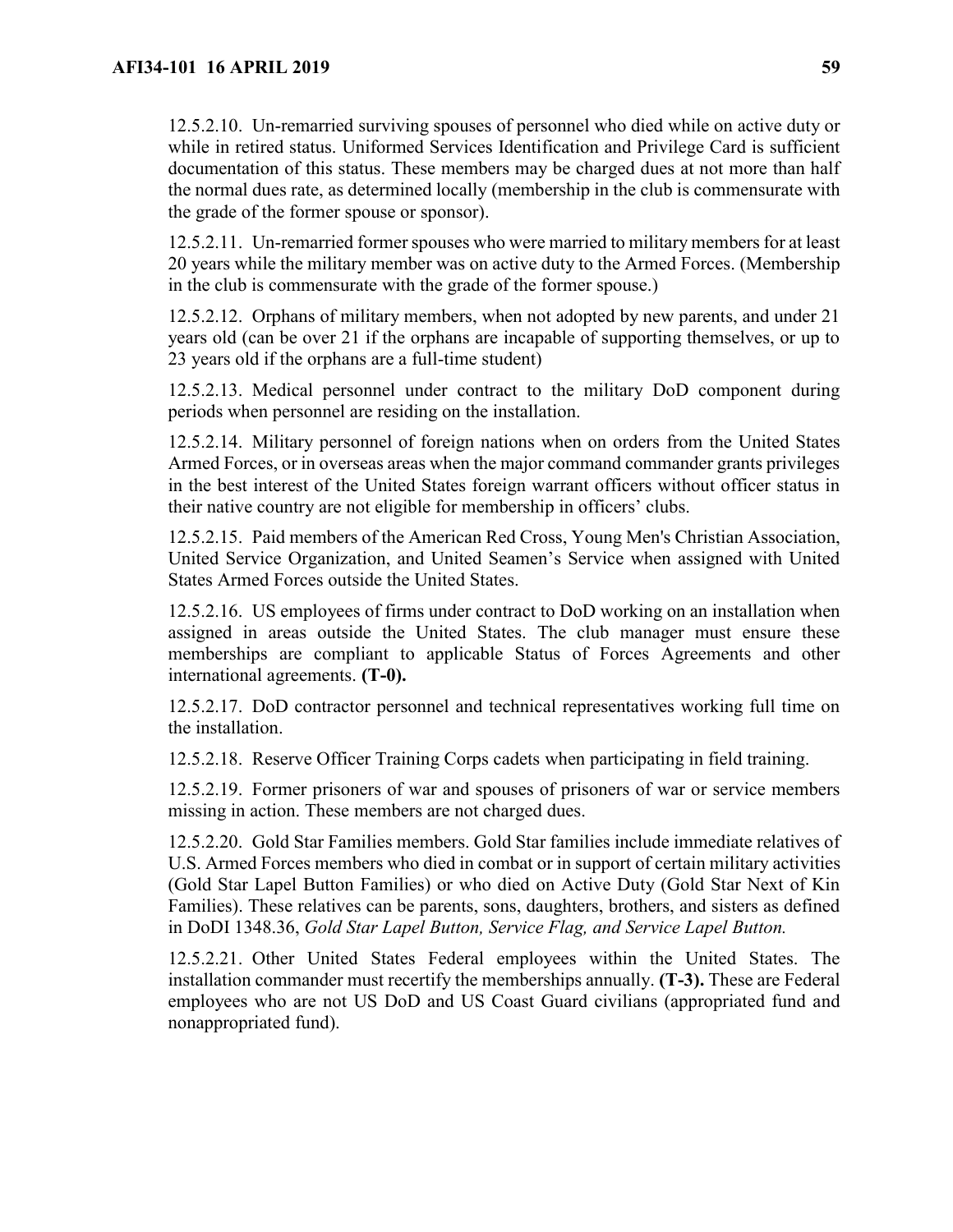12.5.2.22. Leaders in the local community designated by the installation commander. These memberships will subject to applicable Status of Forces Agreements and other international agreements. **(T-0).** These members may be charged dues. Installation commander must recertified these members annually. **(T-3).**

12.5.2.23. Local national employees working full time on the installation. These members are charged dues. These members must be recertified annually by the installation commander and are subject to applicable Status of Forces Agreements and other international agreements. **(T-0).**

**12.6. Guest Procedures.** The member assumes full responsibility for the guest's conduct and any indebtedness to the club. The installation commander ensures Non-members and their families who are eligible for membership in the club will not attend as guests. **(T-3).** A former club member whose membership was terminated for cause is ineligible to be a guest.

### **12.7. General Membership Policies.**

12.7.1. The installation commander ensures that only members, their family members and guests, persons with reciprocal or temporary club privileges, and others authorized in this AFI will receive club membership privileges and benefits. **(T-3).**

12.7.2. Eligible active duty and civilian personnel who elect to join a club become a member on the installation which permanently assigned. Retirees who elect to join a club become a member of the club closest to their domicile.

12.7.3. Personnel permanently assigned to one installation and residing on another installation may choose membership at either installation.

12.7.4. When both spouses are eligible for club membership, the higher-ranking spouse may join the club at the installation of assignment and the other spouse receives spouse privileges, even if assigned to a different installation. Alternatively, spouses may elect to obtain separate individual memberships.

12.7.4.1. If one spouse is eligible for the officers' club and the other is eligible for the enlisted club, each joins and pays dues in the appropriate club if they elect to be members.

12.7.4.2. If spouses are not eligible for membership in the same club, the non-eligible spouse may only use the other club when accompanied by the member spouse. Observing military tradition, the non-eligible spouse, if military, does not wear uniform on unofficial occasions.

12.7.5. Individuals eligible for membership in both the officers' and enlisted clubs may join either or both clubs. For example, a retired enlisted member may be eligible for membership in both clubs if their Federal employee rank entitles them to membership in the Officers' Club.

## **12.8. Other Types of Authorized Patrons, Privileges, and Limitations.**

12.8.1. Civic and other non-Federal entries that are civilian nonprofit organizations, may use a club for an event that contributes positively to community relations and the AF as determined on a case-by-case basis by the installation commander.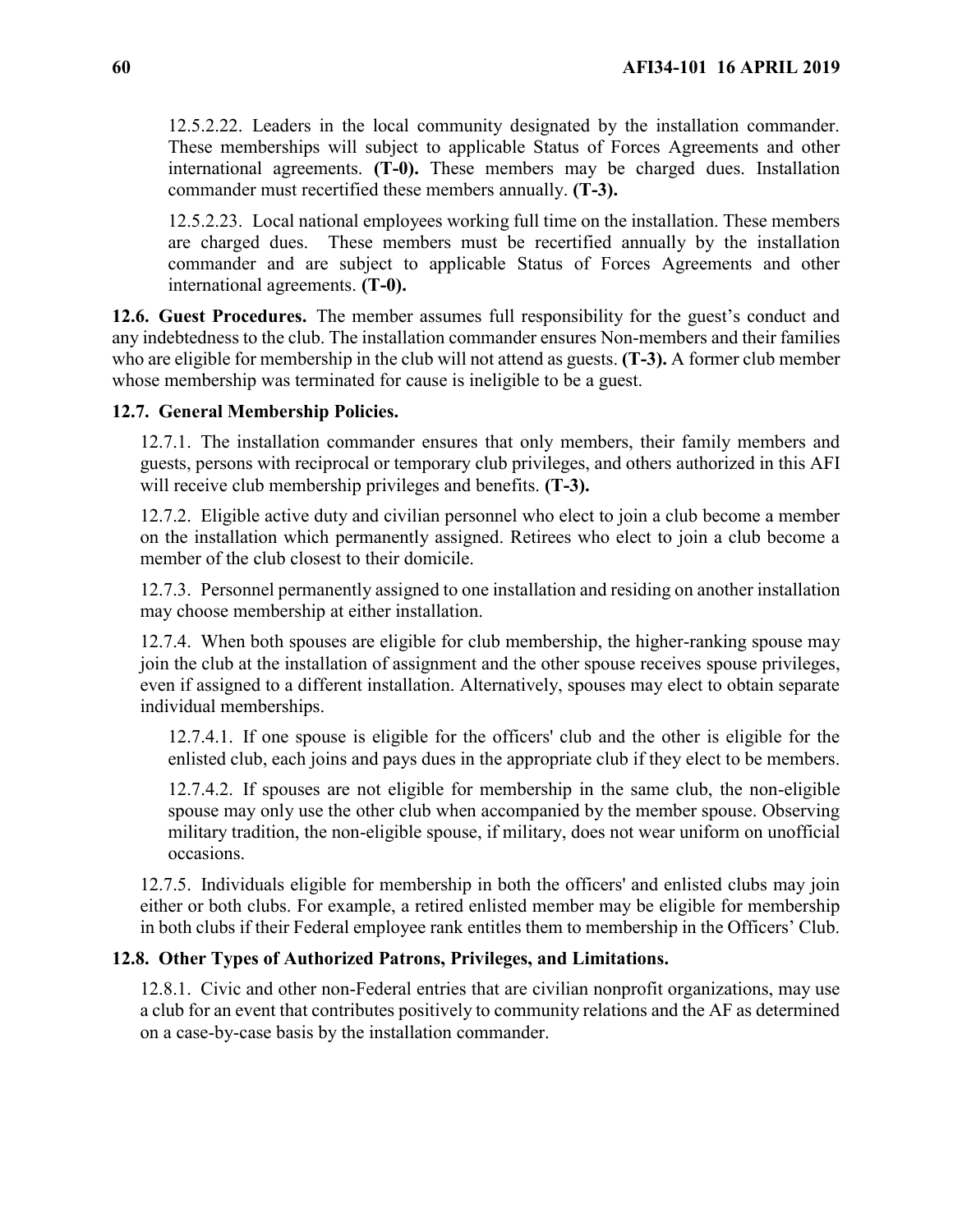12.8.2. Members may not schedule or sponsor functions for or in the name of non-members or non-Federal entities in order to secure member pricing as described in **[paragraph 12.2](#page-56-0)** Nonmembers and non-Federal entities (when sponsored) may schedule functions at non-member pricing.

12.8.3. A member of a private organization, recognized by the installation pursuant to AFI 34- 223 may reserve club facilities for noncommercial, nonpolitical functions, provided that he or she is a club member. Member pricing applies to these member sponsored organizations. Events where a principal purpose of the event is fundraising or to promote membership enrollment must be approved by the installation commander. **(T-3).** The club manager ensures the member or the organization will pay any applicable room set-up fee or service charge. **(T-3).** A member of the private organization, who is not a member of the club, will only use the club to attend the organization's function with the installation commander's approval. **(T-3).**

12.8.4. The installation commander must ensure Force Support facilities will not be used by "for profit" job fair companies and seminar groups. **(T-3)**. Club members must not sublet Force Support facility space to others without installation commander approval. **(T-3)**.

**12.9. Reciprocal Privileges.** Upon presentation of a valid membership identification, club managers must provide members of any AF club reciprocal member privilege (at no additional fee), commensurate with the member's grade and rank. **(T-3).** Reciprocal privileges afford members all local member benefits and pricing.

12.9.1. In locations with other United States Armed Force installations nearby, the installation commander will determine what privileges to extend to members of other local military service clubs (Army, Navy, Marine Corps). **(T-3).** A written agreement with the managers of the other local military service clubs covering reciprocal privileges is used. The agreement is subject to the installation commander's approval.

12.9.2. Club managers must ensure National Guard members possess a valid AF club membership, not a National Guard club membership, to receive reciprocal privileges. **(T-3)**.

**12.10. Temporary Privileges.** The installation commander will grant temporary club use to visiting temporary duty Service Academy Cadets. **(T-3).** No dues are charged for these privileges, but a small one-time or monthly administrative fee may be assessed to cover any nonappropriated fund overhead costs.

## **12.11. General Membership Policies.**

12.11.1. The installation commander must ensure only members, their family members and guests, persons with reciprocal or temporary club privileges, and others authorized in this AFI receive club membership privileges and benefits. **(T-3).**

12.11.2. Eligible active duty and civilian personnel who elect to join a club, join the club on the installation to which permanently assigned. Retirees who elect to join a club join the club closest to their domicile.

12.11.3. Personnel permanently assigned to one installation and residing on another installation may choose membership at either installation.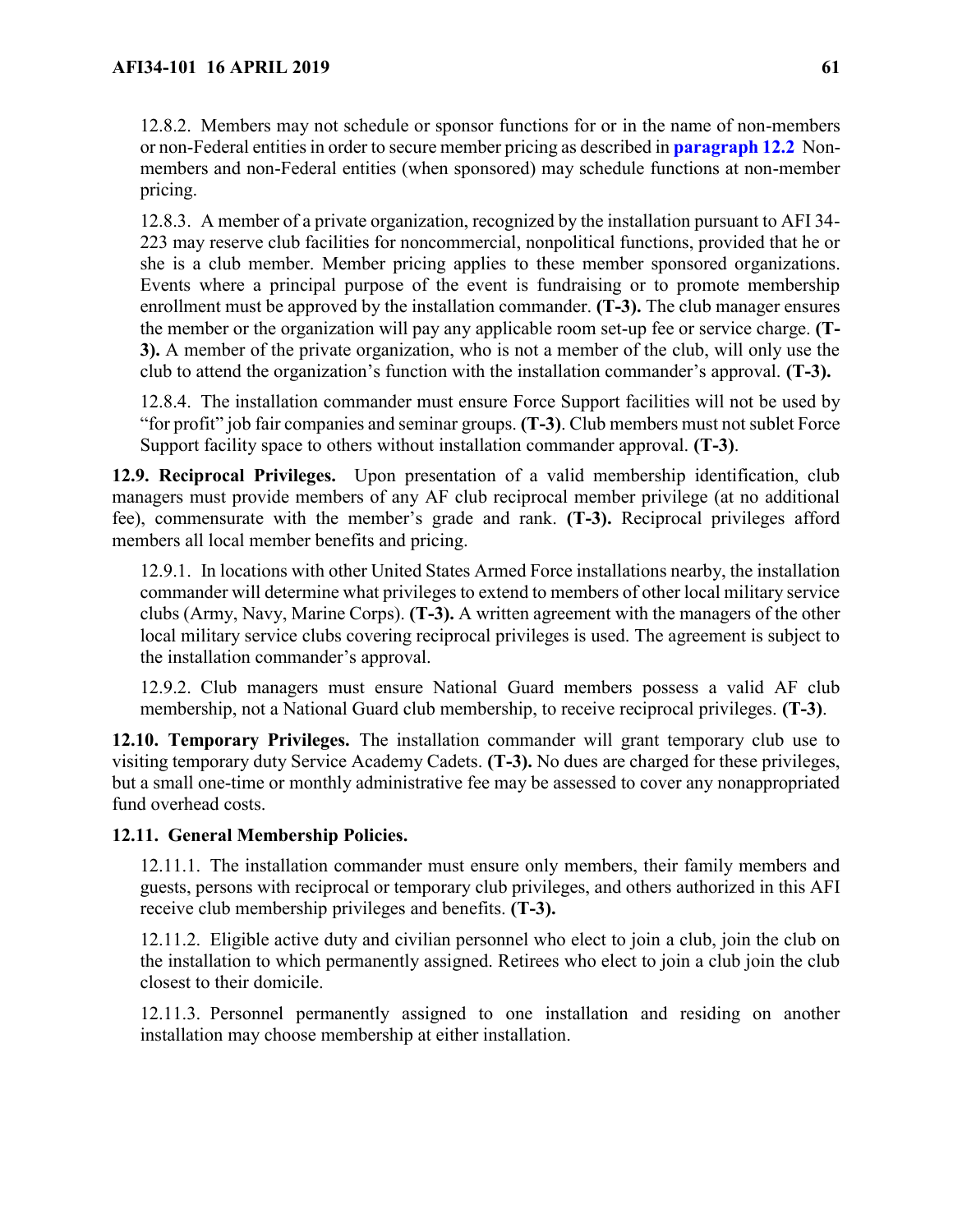12.11.4. When both spouses are eligible for club membership, the higher-ranking spouse joins the club at the installation of assignment and the other spouse receives spouse privileges, even if assigned to a different installation. Spouses may elect to obtain separate individual memberships.

12.11.5. If one spouse is eligible for the officers' club and the other is eligible for the enlisted club, each joins and pays dues in the appropriate club if the spouse elects to be a member. If spouses are not eligible for membership in the same club, the non-eligible spouse may only use the other club when accompanied by the member spouse. The non-eligible spouse, if military, does not wear uniform on unofficial occasions.

**12.12. Use of Clubs by Non-members.** Eligible non-members who decline club membership will not be authorized to be guests of members. **(T-3).**

12.12.1. A guest is a person or persons not eligible for club membership (e.g., a visiting family member not affiliated with the military or other eligible category) in any way, whom a member personally and specifically invites to accompany the member or the member's group to the club.

12.12.2. Non-member military personnel and DoD civilians in an official travel status, and their family members traveling with them, may use club facilities and pay non-member rates upon presentation of their Department of the Air Force Civilian Common Access Card.

**12.13. Membership Dues.** Installation commanders must ensue clubs charge dues to all active club members unless specifically identified in this AFI. **(T-3).**

12.13.1. Clubs should offer a 180-day complimentary membership to all retiring AF active duty, Reserve, DoD civilian employees, and nonappropriated fund employees. The retiree obtains the complimentary membership within 90 calendar days after his or her retirement date. If the retiree resigns his or her club membership on or before the end of the 180 days, club managers will not charge retiree dues.

12.13.2. Installation commanders must ensure the dues rate for members outside a 50-mile radius from the closest AF installation will not exceed 50 percent of the dues rate for their active duty counterparts. **(T-3).**

12.13.3. Club managers should waive club membership dues for personnel during deployment to a contingency location for 30 days or more when there is no AF club at the deployed location.

12.13.4. Clubs may offer personnel eligible for membership in both the enlisted and officers' clubs a reduced rate if the eligible person joins both clubs.

12.13.5. Clubs may consider offering a first month free membership, not to exceed 30 days, to non-club members.

12.13.6. Clubs may offer a reduced rate for dual military couples if both parties of the duel military couple is eligible for club membership.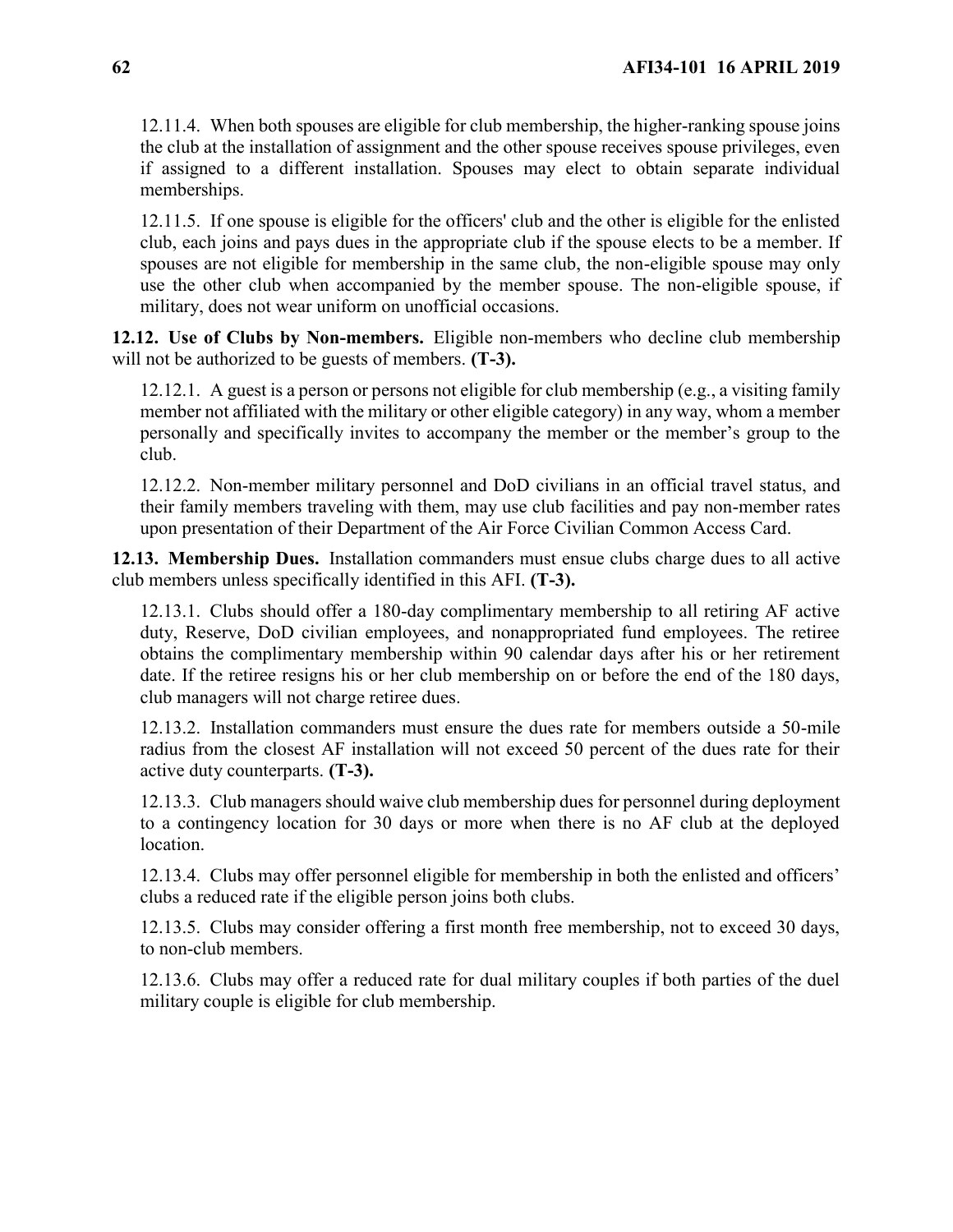**12.14. Members First.** Club managers must establish a Members First program, which promotes the benefits of club membership with service and product discounts for club members. **(T-3).** Certain programs are designated as "members only" functions and limit access to club members, their families, and bona fide guests at least once per month in addition to "social hours" featuring reduced price food and beverage. Entertainment is generally free for members, when equitable. The club manager must charge Non-members at least \$5.00 to participate in all club sponsored entertainment events. **(T-3).** IAW AFI 34-219, club managers will not discount alcoholic beverages under the Members First program **(T-0)**; however, the Members First rewards can apply to lounge food offerings.

**12.15. Club Payments and Check Cashing.** Club members are authorized to cash checks as a membership benefit. The club manager must ensure check cashing and currency exchange services are not available for non-members. **(T-3).** The cashier accepting a check must ensure all applicable information is annotated on the check IAW AFI 34-202. **(T-1).**

**12.16. Club Advisory Committee.** This committee is optional. The purpose of the advisory committee is to make recommendations with the goal of improving the club operation for all players. The advisory committee advises club management on the degree of member satisfaction with club programs, products and services; advises management on the desires of members for specific programs, products and services; recommends house rules and changes; recommends hours of operation; recommends local rules governing guest privileges; assists the club manager in conducting membership drives; assists the club manager in sponsoring and conducting special programs or events; and assists the club manager in conducting membership surveys to make sure the club provides programs of interest. Committee membership is determined by the Force Support commander or director. Committee members should be familiar with the contents of this instruction and cannot engage directly in club management. It is recommended the advisory committee have a charter.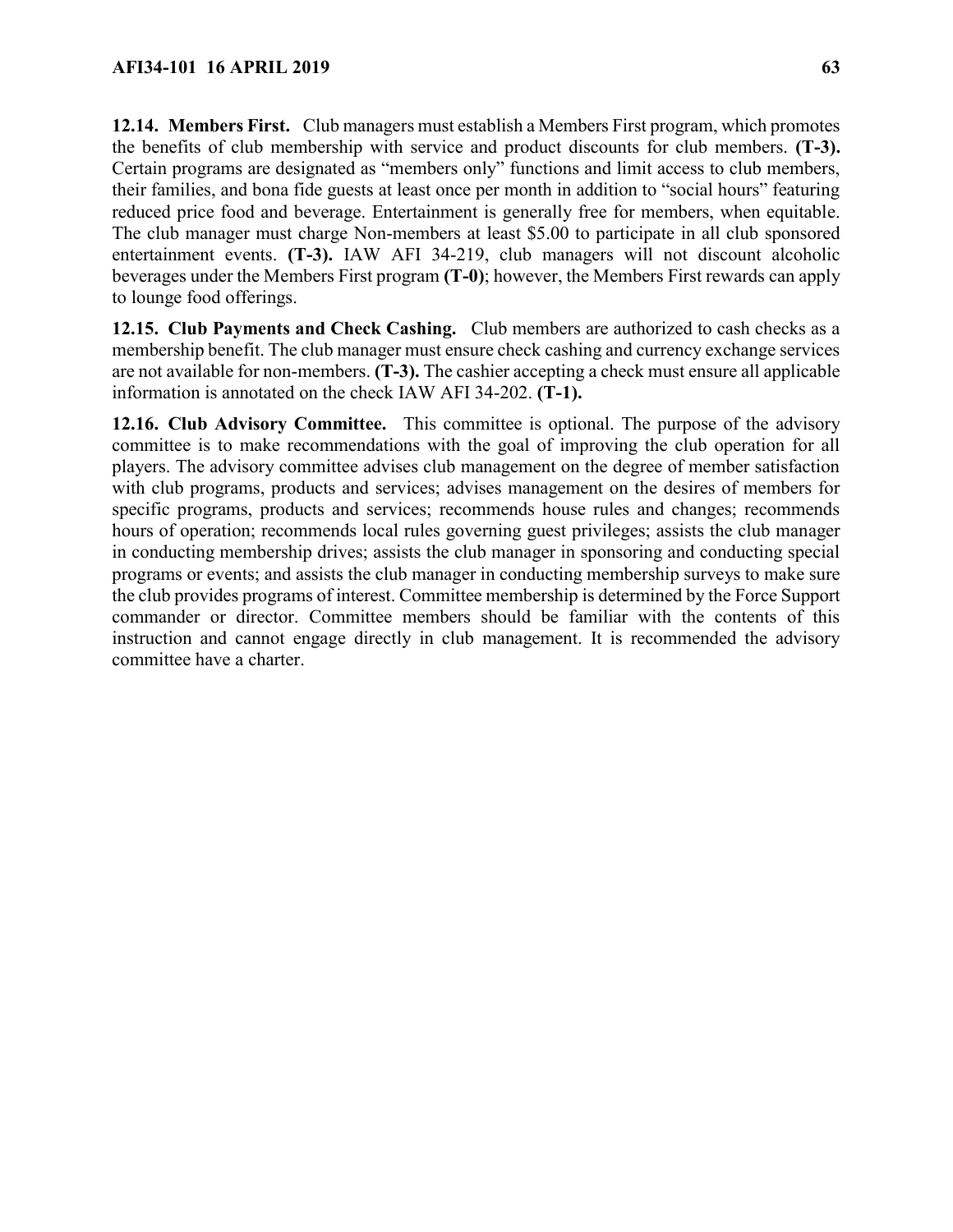### **Chapter 13**

### **GOLF PROGRAM**

**13.1. Program Overview.** AF golf program provides a recreational outlet to enhance the mental and physical well-being of its patrons, and supports the readiness and resiliency of Airmen and their families.

**13.2. Funding.** Nonappropriated funds are the primary funding source for AF golf courses and are supported according to AFMAN 34-201*.* Appropriated fund support is authorized in AFI 65- 106, for certain indirect appropriated fund support to all locations and some direct appropriated fund support to those locations classified as remote and isolated by AFI 65-106.

13.2.1. IAW AFI 65-106, limited appropriated fund support for supplies (i.e., fertilizer, herbicides, pesticides, etc.), equipment, management salaries, utilities, and civil engineer contractor application (on a reimbursable basis) are authorized at approved remote and isolated locations.

13.2.2. IAW AFI 32-1022, *Planning and Programming Nonappropriated Fund Facility Construction Projects*, at all AF golf courses, maintenance costs for perimeter roads or other roadways next to or within the boundaries of the golf courses that would exist if the courses were not there are charged to appropriated funds. This also applies to drainage ditches, culverts, fences, structures, or accessories (power lines, runway approach lights, etc.).

13.2.3. Appropriated funds are authorized for repair and restoration of facilities damaged or destroyed by acts of God, terrorism, and fire. Refer to AFI 32-1022 and AFI 65-106 for further guidance.

**13.3. Program eligibility.** Refer to **[Attachment 2](#page-118-0)**.

**13.4. Golf Advisory Committee.** This committee is optional. The purpose of the advisory committee is to make recommendations with the goal of improving the golf operation for all players. Membership is determined by the Force Support commander or director. Committee members should be familiar with the contents of this instruction and cannot engage directly in golf program management. It is recommended the advisory committee have a charter.

**13.5. Non-Department of Defense Tournaments.** The club manager must ensure tournaments or events sponsored by non-DoD organizations are not permitted without advanced approval of the installation commander IAW **[Attachment 2](#page-118-0)**. **(T-0).** Such usage is approved only if it is determined each event or program benefits the AF by contributing to overall community relations. If the event is conducted as a fund raising event, it must meet the requirements of AFI 36-3101 and AFI 34-223*.* **(T-1).** The following public use programs are authorized, provided the programs meet the above criteria:

13.5.1. Annual base open house where all base facilities are open to the public.

13.5.2. Base-hosted or co-hosted events connected with national, state, city, or local tournaments sponsored by non-DoD organizations with which AF personnel are affiliated. Refer to **[paragraph 13.21](#page-67-0)**

13.5.3. Events to support on and off base schools.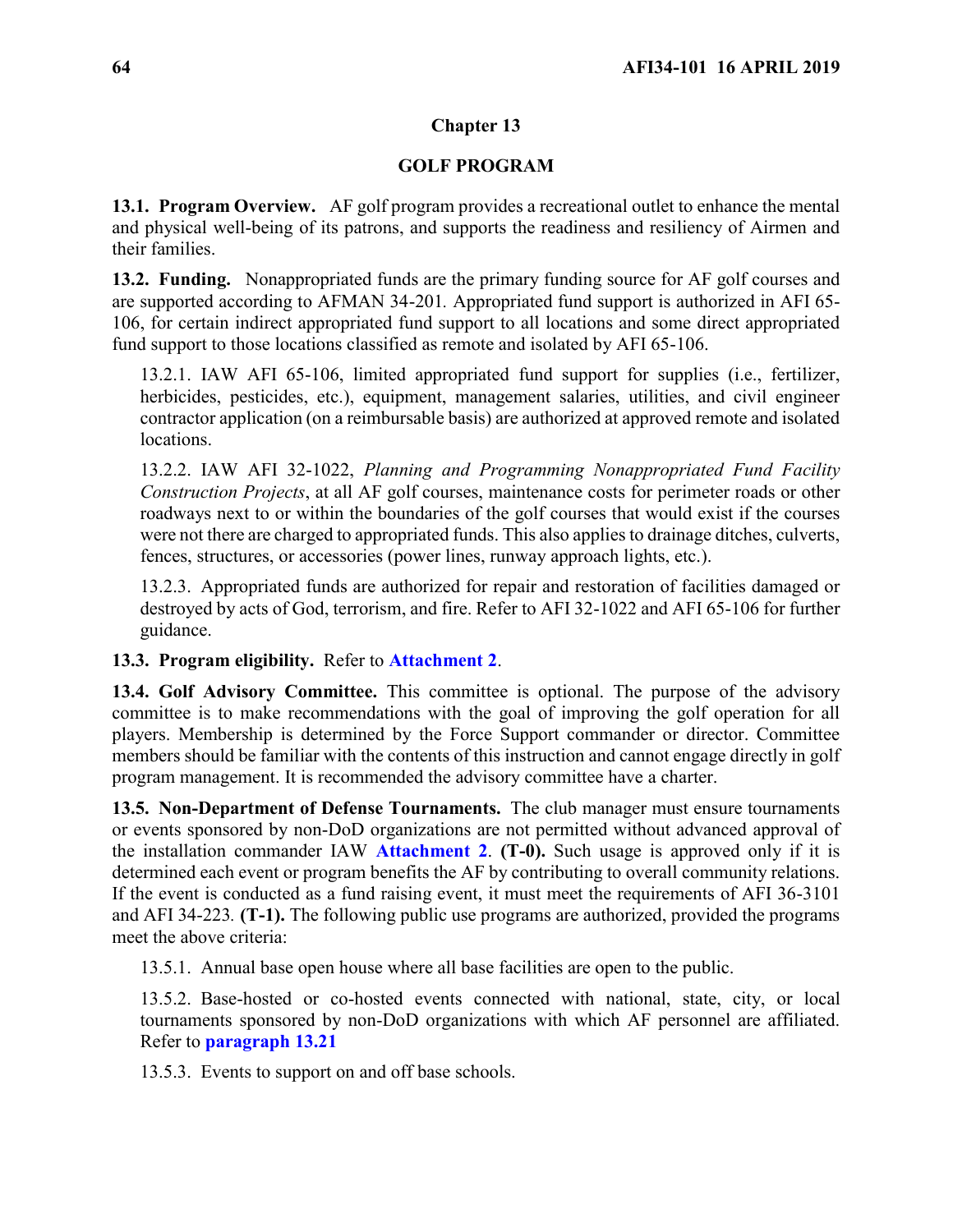13.5.4. Base sponsored invitational golf events involving both eligible DoD personnel and non-DoD civilians.

**13.6. Non-DoD Tournaments Restrictions.** The following must be observed for non-DoD tournaments:

13.6.1. Nonappropriated funds will not be used to subsidize the programs listed above. **(T-0).**

13.6.2. Free use of golf facilities or the purchase of trophies or other related items with appropriated and nonappropriated funds is prohibited. **(T-0). Exception**: when holding reciprocal rotational events with civilian golf programs. The installation commander must approve these events. **(T-3).**

13.6.3. The club manager must not use income generation for Force Support programs supported by the base MWR fund as justification to conduct these programs. **(T-1).**

13.6.4. Golf tournaments and prizes for golf tournaments follow United States Golf Association guidelines and rules.

**13.7. Community Endorsement of Non-DoD Tournaments.** Use of AF golf courses for each public non-DoD tournament will require the club manager to receive written statements from the owners or operators of local civilian golf facilities within a 10-mile driving distance stating the owners do not object to the AF golf course hosting the tournament. **(T-1).**

**13.8. Gambling or Lottery-Like Tournaments.** The installation commander must ensure events or programs involving gambling or lotteries, like "Calcutta" tournaments (auction pool wagering where participants bid on a contestant.), are prohibited at the installation's golf course. **(T-0).**

**13.9. Lessons and Clinics.** The club manager must offer the following instructional programs:

13.9.1. Junior golf (up to age 17) lessons must be offered on an annual basis. **(T-3).**

13.9.2. Intramural play and coordinated with the fitness center. **(T-3).**

13.9.3. Professional golf instruction which must monitored by a Professional Golfers Association registered professional. **(T-3).**

13.9.4. Senior citizen and retiree golf lessons. **(T-3).**

13.9.5. Family golf lessons. **(T-3).**

**13.10. Standardized AF Golf Programing and Events.** Golf program managers establish consistent and ongoing programs to assure a viable golf program which meets patron needs. The following programming and events must be offered by all golf managers at AF golf courses:

13.10.1. At least six special pro shop sales are held annually. **(T-3).**

13.10.2. One organized tournament will be held monthly during the golf season. **(T-3).**

13.10.3. Family golf program. **(T-3).**

13.10.4. Annual golf club equipment day. **(T-3).**

13.10.5. Develop and conduct one new golf program annually. **(T-3).**

**13.11. Golf Pro Shop Operation.** Golf pro shops offer a selection of golf clubs, apparel and equipment. Refer to **paragraphs [3.25](#page-21-1)**, **[3.26](#page-21-0)**, and **[3.27](#page-22-0)**.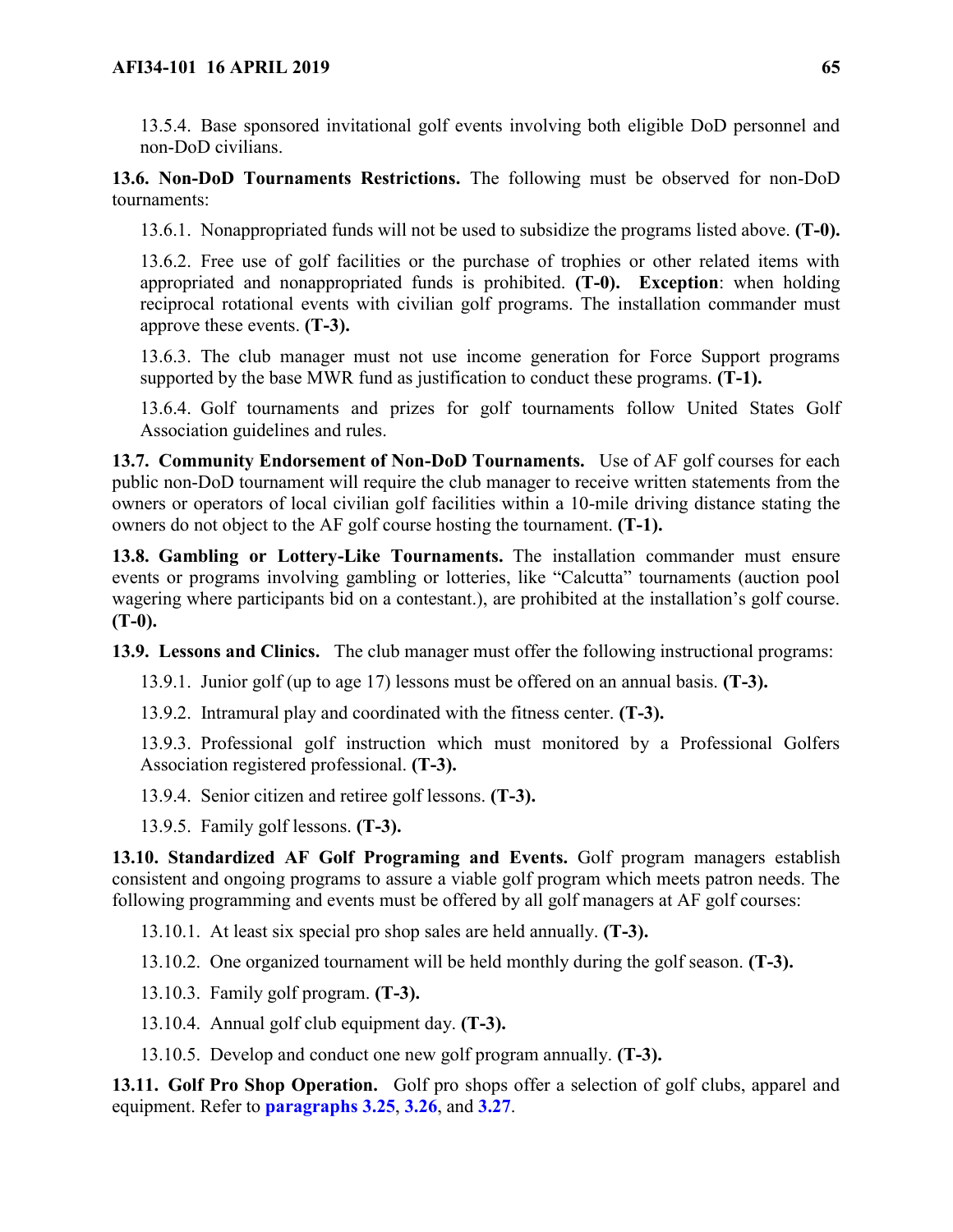**13.12. Gift Certificates.** Gift certificates won at installation tournaments may be redeemed in the golf shop for merchandise, range balls, green fees (the charge for playing one round or session on a golf course), and golf car rentals. In conjunction with US Golf Association Rules of amateur status, the golf program manager ensure gift certificates are not redeemed for cash or previously purchased merchandise. Refer to **[paragraph 3.32](#page-23-0)**.

**13.13. Green Fees for Eligible Golf Patrons.** The golf program manager must ensure eligible golf patrons pay established green fees before utilizing the golf course, facility and equipment except as noted in this AFI. **(T-3).** Discounted green fees are prohibited. The golf manager is responsible for establishing a green fee structure IAW the below guidance. Fees for eligible patrons are as established based on status as an active duty military member, DoD civilian, DoD contractor, military dependent, retiree, spouse, family member or guest.

13.13.1. A three tier fee structures accompany is used except for the guest fee. The golf program manager must ensure guests pay higher green fees than the highest fee charged to eligible users. **(T-3).**

13.13.1.1. Tier 1: E1-E4 rate must be set at 75% or less than tier 2 than the lowest green fee charged in Tier 2. **(T-3).**

13.13.1.2. Tier 2: All other authorized users as defined in **[Attachment 2.](#page-118-0) (T-3).** This tier may include different green fees based on military and civilian rank and authorized user group in **[Table A2.1](#page-118-1)** and **[Table A2.2](#page-121-0)**

13.13.1.3. Tier 3: Guest green fee (this green fee is charged to non-eligible users of AF golf courses when accompanied by an eligible user). Non-authorized users of AF golf facilities must pay the established daily guest rate. **(T-3).** Guests must not permitted to pay advance green fees. **(T-3).**

13.13.2. The golf course operations chief, assistant manager, superintendent, and assistant superintendent are exempt from paying green fees when playing on a non-recurring basis for the purpose of reviewing the course and turf conditions. Recurring and frequent course reviews are coordinated and approved by the flight chief.

13.13.3. As customary for golf industry professionals, any registered Professional Golfers Association professional or Golf Course Superintendents Association of America member may play an AF course on a space available basis without paying green fees.

13.13.4. Free rounds of golf may be given for promotional or customer satisfaction purposes but must be identified in an approved operating instruction, annotated in a log, and properly accounted. **(T-3).**

13.13.5. Fees are established in the following categories:

13.13.5.1. 9 hole (green fee charged for playing 9 golf holes).

13.13.5.2. 18 hole (green fee charged for playing 18 golf holes).

13.13.5.3. Advance green fees (green fee paid in advance which may be at a discount). Refer to **[paragraph 13.14](#page-66-0)**

13.13.5.4. Twilight (discounted green fee often offered in the afternoon).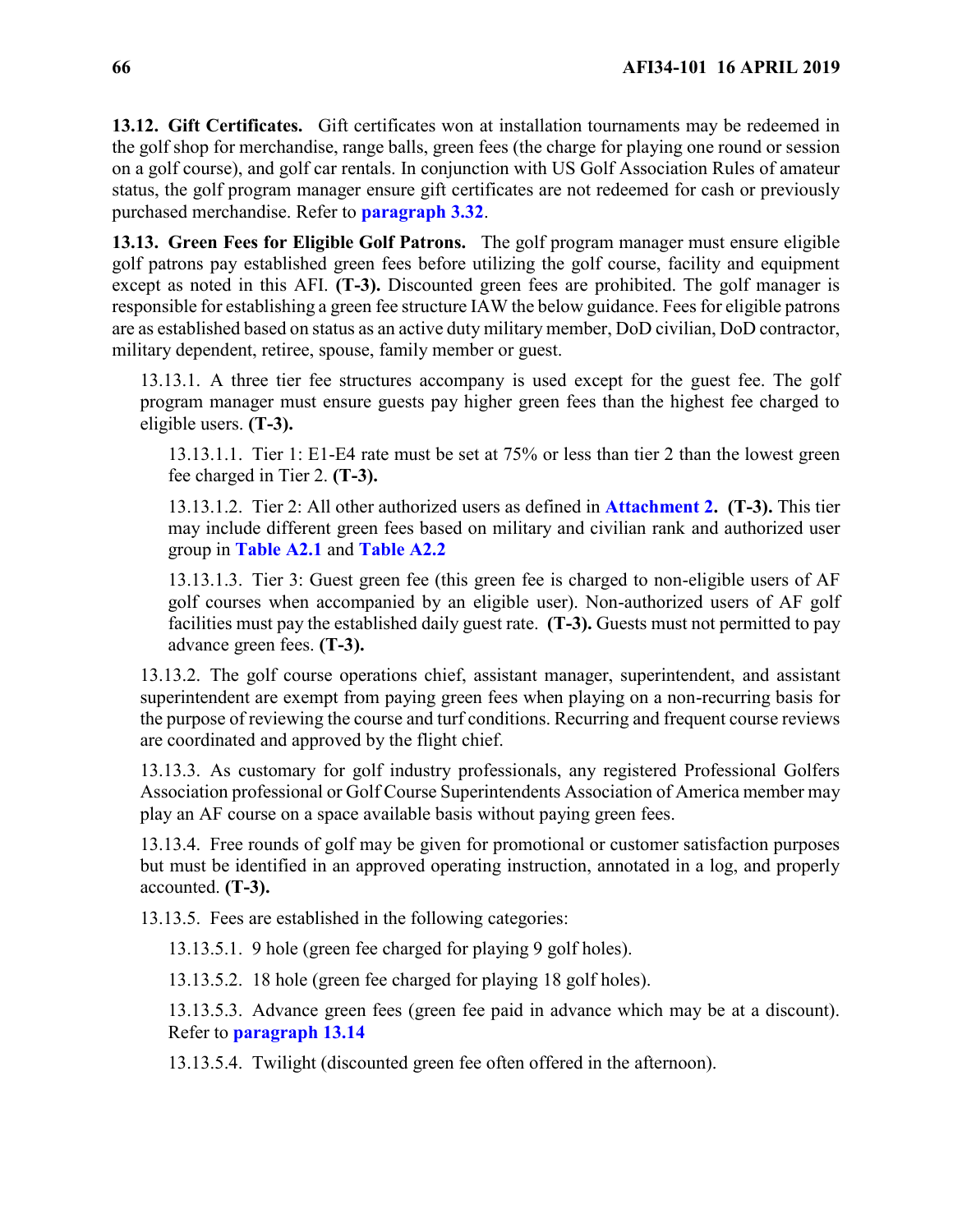13.13.5.5. Punch cards (cards sold to eligible golf program patrons offering a set number of rounds of golf often at a discount).

<span id="page-66-0"></span>**13.14. Advance Green Fees.** Advance green fees are permitted. Advance green fees may be paid in their entirety or as a monthly charge. The golf program manager must ensure the monthly payment option will be charged at 1/12 of the advance fee for annual green fees plus a minimum of 5%. **(T-3).** The golf program manager must ensure patrons electing monthly charges for green fees sign an agreement outlining the payment policies. **(T-3).**

13.14.1. Because MWR programs are considered an important and exclusive military benefit, the installation commander and his or her staff will not extend advance green fee privileges or discounted fees to community leaders or other non-eligible civilians (includes guests of eligible patrons). **(T-0).**

13.14.2. The prorated portion of an advance greens fees may be refunded to the patron upon the golf course manager receiving permanent change of station orders, official separation documents, or retirement orders; medical reasons: official notification of death: or when clearing the installation when DoD affiliation is terminated.

13.14.3. For permanent change of station refunds, the annual fee card may be retained and used enroute to the new duty station as a full reciprocal privilege when showing orders; however, it will not be valid at the new home duty station to obtain reciprocal green fees. **(T**-**3).**

13.14.4. Deployed personnel may have advance green fee payment requirements waived or refunded if deployed for 30 days or more to a contingency location where a golf course is not available. Fees are waived or refunded covering the duration of the deployment.

13.14.5. Patrons who elect to purchase advanced green fees are issued an "advance green fee card." The card clearly indicates the name of the course where the card is valid, patron's name, and expiration date. Also, the golf program manager must ensure the card be non-transferable and require a second military official identification card accompany the card when used for golf play. **(T-3).** If a second military identification card is not presented the advance green fee card is not valid. The card is not valid for use if patron is deployed and advance green fees are waived or refunded. Refer to paragraph 13.15.4.

**13.15. Spouse and Family Members Fees.** Spouses and other relatives designated as eligible family members (refer to **[Attachment 2](#page-118-0)**) pay according to their sponsor's rate. Eligible family members are charged an annual fee at the sponsor's rate.

**13.16. Reciprocal Play.** Individuals with a valid advanced green fee card on official temporary duty orders are granted full reciprocal green fee privileges when playing an AF golf course other than their home golf course. When advance green fee card holder is visiting an AF golf course, which is not the course which issues their advance green fee card and not on temporary duty orders, the card holder is given at least a 25 percent discount off the established per round green fee rate after showing proper identification. The golf program manager must ensure punch cards are used for reciprocal play. **(T-3).** In locations with more than one AF golf facility (e.g., San Antonio TX; Colorado Springs CO; Ft. Walton Beach FL), local policies for reciprocal play are permitted as long as the policies are consistent with the MWR eligibility priorities in **[Attachment 2](#page-118-0)**.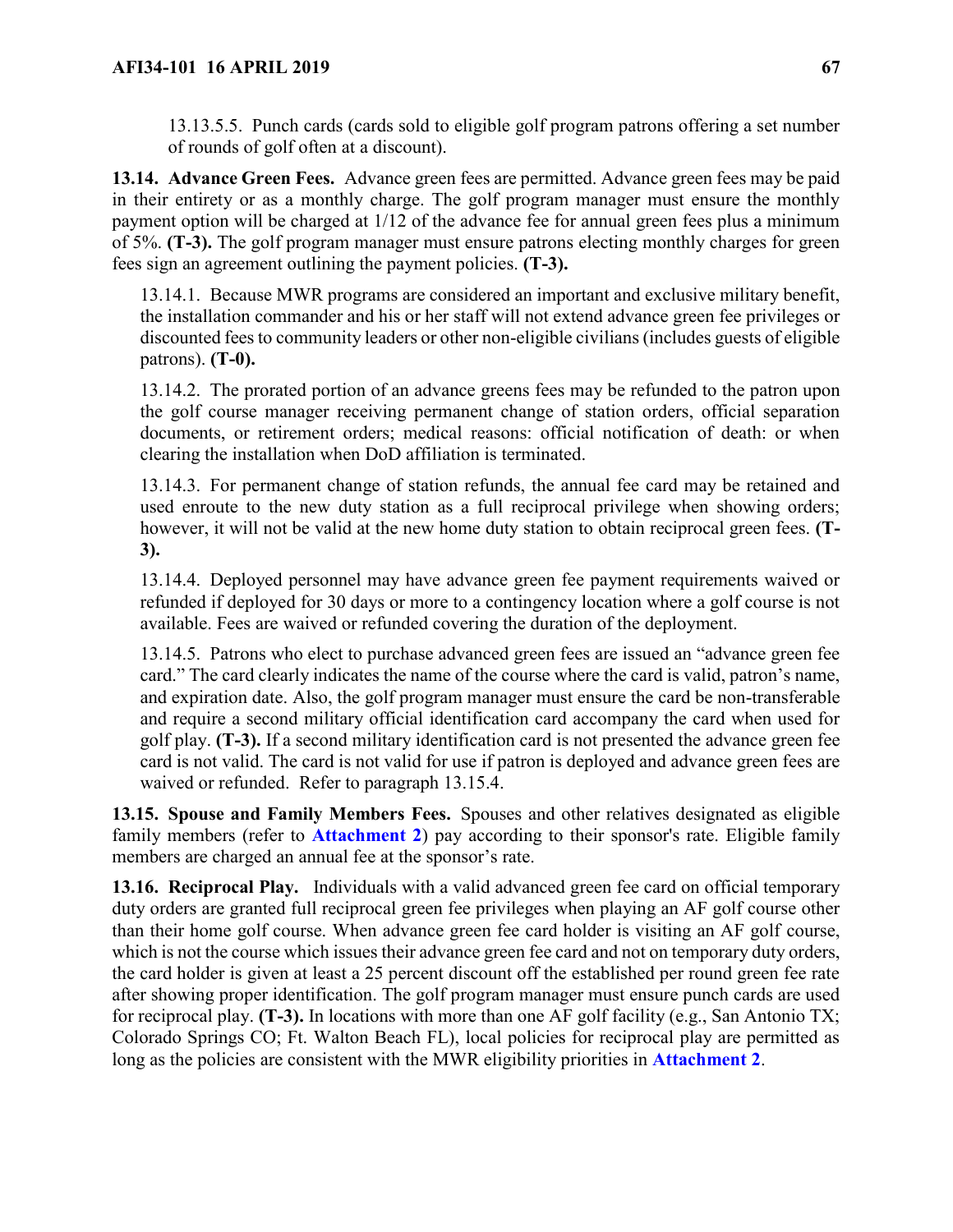**13.17. Tee-Time Policies.** The course tee-time priorities are in accordance **[Attachment 2](#page-118-0)**, **[Table](#page-118-1)  [A2.1](#page-118-1)**. and **[Table A2.2](#page-121-0)**.

**13.18. Private Golf Carts and Trail Fees.** The use of private golf carts and storage of private golf carts may be allowed if it is in the best interest of the installation golf program. The club program manager must charge a fee for use and storage of private golf carts. **(T-3).** The fees are similar to the fees charged by local public golf courses within a 10 mile driving distance from the AF golf course. **(T-3).** Moreover, the golf program manager must verify private golf carts have liability insurance. **(T-3).**

**13.19. Severe Weather Conditions.** The golf course manager must establish written procedures for advising players of weather watches and warnings. **(T-3).** Refer to AFMAN 91-203.

**13.20. Professional Memberships.** Golf course personnel find it beneficial to have memberships in organizations like the Professional Golfers' Association or Golf Course Superintendents Association of America. However, neither appropriated nor nonappropriated funds will be used for personal memberships in these organizations. **(T-0).** One "desk" membership is authorized as prescribed in AFMAN 34-201*,* for each professional organization.

<span id="page-67-0"></span>**13.21. Food and Beverage.** Refer to **[Chapter 11.](#page-54-1)**

**13.22. Equipment Maintenance.** The course maintains an equipment log containing a description of each piece of equipment, date acquired, maintenance, cleaning schedules, and agency responsible for maintenance. Cleaning and preventive maintenance schedules are developed IAW manufacturer's maintenance schedules.

**13.23. Driving Ranges.** The key to a successful driving range is to maintain high standards. The minimum driving range standards are as follows:

- 13.23.1. Range clubs available for use or rent.
- 13.23.2. Yardage signs, flags, or target greens.
- 13.23.3. Provide clean range balls free of cuts or worn dimples.
- 13.23.4. Post range safety, operational policies, and hours of operation.
- 13.23.5. Use protective screening on equipment provided for employees when collecting balls.
- 13.23.6. Provide a private area for golf instruction.
- 13.23.7. Offer ball dispensers with multi-payment options such as coins, bills, debit/credit cards, or tokens.
- 13.23.8. Provide a bill-changing machine.

**13.24. Course Maintenance.** The superintendent is responsible for every facet of the day-to-day and long-term management of the course's greens and fairways. Therefore, it is recommended the course superintendent be a member of the Golf Course Superintendents Association of America. Procedural guidance for course maintenance is found in the following instructions: AFI 32-1053, *Integrated Pest Management Program*; AFI 32-1022; AFI 32-7064, *Integrated Natural Resources Management;* and DoDI 4150.07, *DoD Pest Management Program.*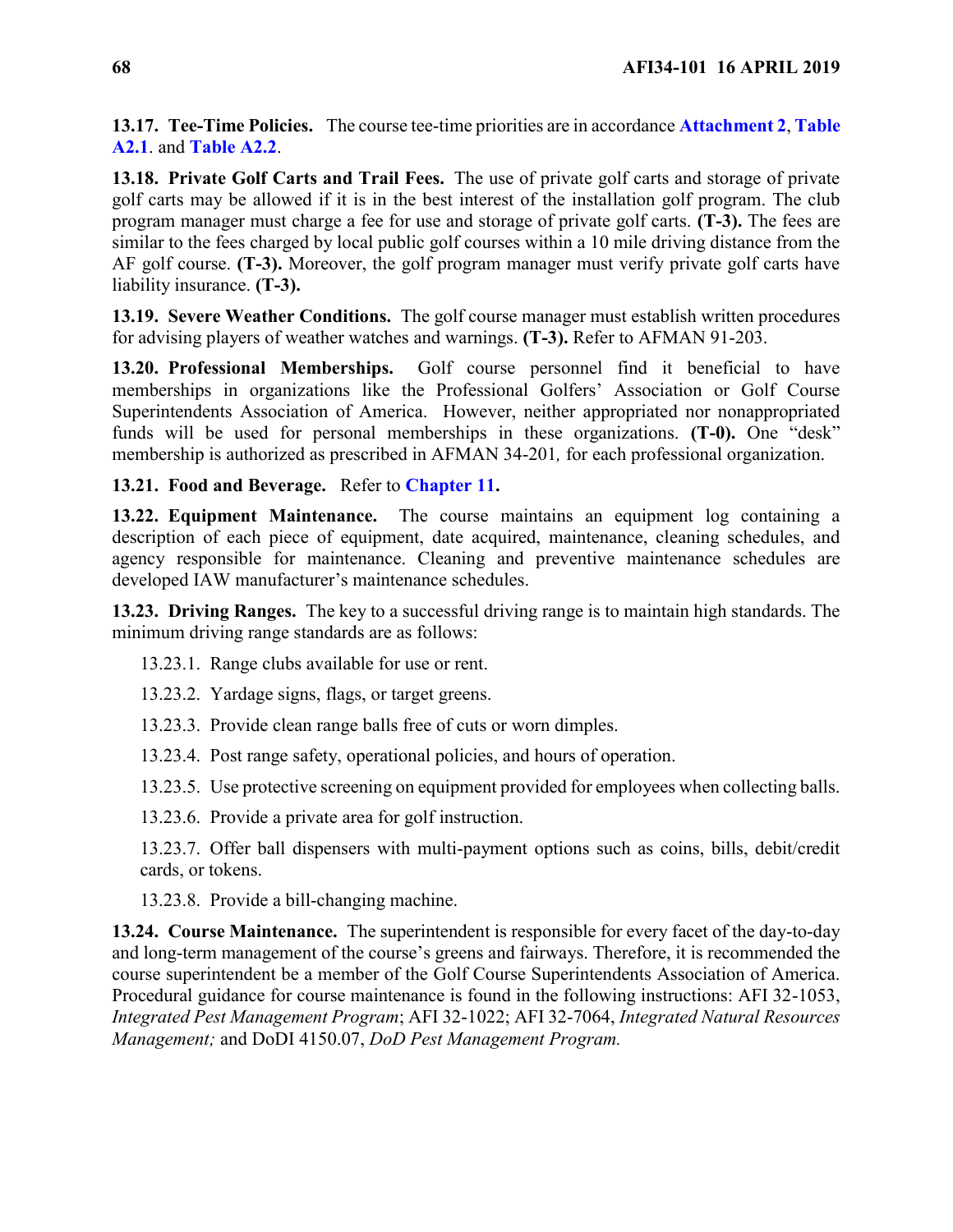**13.25. Turf Grass Maintenance.** AFSVA is one source to assist with turf management issues. However, the services and guidance of organizations such as the Golf Course Superintendents of America Association, the United States Golf Association Green Section, the Professional Golfers' Association, and colleges and universities can be used. A turf assistance visit with AFSVA or the United States Golf Association should be scheduled every 5 years.

**13.26. Chemicals and Pesticides.** The course superintendent keeps copies of and follows guidance in DoDI 4150.07 and AFI 32-1053 for pest control procedures.

**13.27. Pest Management Contracting.** Golf course pest maintenance contracts may be used when cost-effective. Contractors shall comply with state regulatory requirements in the state where the work is performed. **(T-0).**

13.27.1. The golf program manager must ensure contract pesticide applicators be certified in the state where work will be performed. **(T-0).**

13.27.2. Major command pest management consultants shall review and approve golf course maintenance contract documents, including augmentation contracts, to ensure appropriate integrated pest management methods are specified. **(T-2).**

13.27.3. Contracting offices shall award augmentation contracts only when the major command pest management consultant has verified the contract will provide necessary services beyond the capability of any golf program staff. **(T-2).**

13.27.4. Installations lacking expertise in pest management contracts should request the services of the major command pest management consultant to develop the technical portions of golf course maintenance contract IAW DoD and AF Pest Management Board guidance for contract pest management.

13.27.5. Installation commanders must ensure quality assurance evaluators, who inspect the performance of contractor provided golf course maintenance services, are trained in pest management as required in DoDI 4150.07. **(T-0).**

**13.28. Golf Course Operational Ratio Comparison Analysis Data.** Operational data is needed to determine the demographics of the golf course customer base and the financial relationship compared to rounds of golf. This serves as a barometer for AF golf operations worldwide in order to determine the health and progress of the AF golf program. The operational ratio comparison analysis reporting process is internet based. Data should be submitted electronically to AFSVA no later than the 9th day of each month.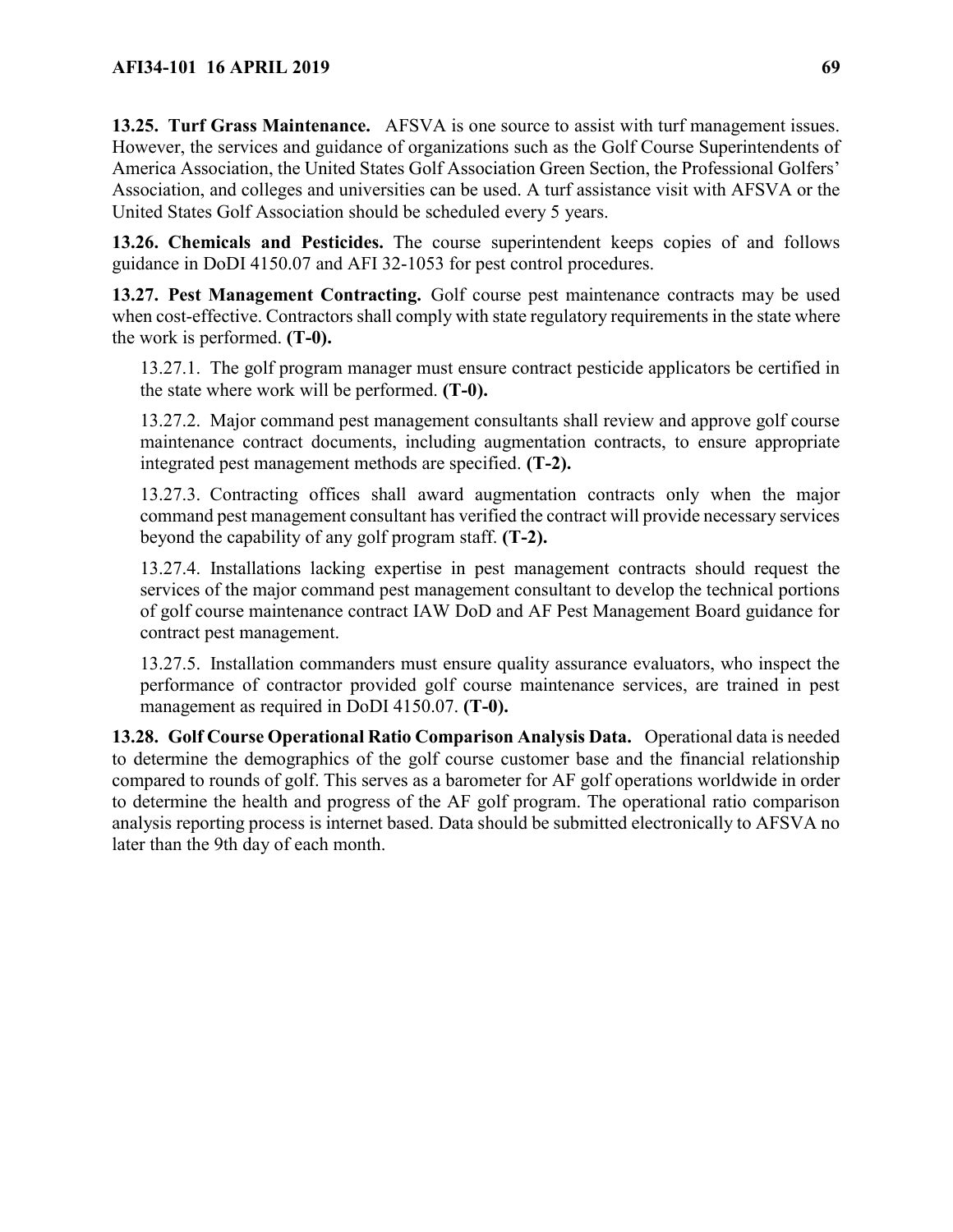## **Chapter 14**

## **BOWLING PROGRAM**

**14.1. Program.** AF bowling centers provide a comfortable environment for squadrons, Airmen, and their families to participate in competitive and recreational bowling in an environment that improves fitness, unit cohesion, Airmen trust, and readiness. Bowling centers offer services such as pro shops, bowling instructional programs, food operations, special functions, arcades, and complementary programs.

**14.2. Category B Bowling Centers.** The majority of AF bowling centers are Category C although AFI 65-106 allows bowling centers with 16 lanes or less or at approved remote and isolated locations to be treated as MWR Category B program. AFSVA/CC approves all requests to change MWR Category by reducing or adding lanes. **(T-1).**

**14.3. Bowling Center Program Manager Training.** AF bowling program managers should complete a bowling certification program which provides the basis for skill and career progression. The program consists of three levels: Basic level, Advanced level, and Master level. Training is available at the Armed Forces Bowling Managers Conference held in conjunction with Bowling Proprietors Association of America International Bowl Expo.

**14.4. Armed Forces Bowling Managers Training.** Managers should attend annually but are required to attend at least every other year.

**14.5. Core Programs.** AF bowling centers are full-service recreational program which are an important part of unit cohesion, Airman resiliency and readiness. Centers provide leagues, ball fitting and tournaments as core programs.

14.5.1. Leagues should be sanctioned by the United States Bowling Congress Unsanctioned leagues (fun leagues) are encouraged to build squadron vitality, Airman resilience, and readiness.

14.5.2. Bowling centers with a pro shop or special order ball sales should offer ball fitting programs to include ball drilling.

14.5.3. Bowling centers should provide a tournament program which meets the needs of their patrons and provides opportunities for competition at all levels (beginner, intermediate, and advanced).

**14.6. Core Promotions.** Bowling centers participate AFSVA corporate AF promotions which enhance and establish uniformity of promotions from one AF bowling center to another.

**14.7. Bowler Instruction.** Bowling centers offer bowling instruction designed to improve the skills of bowlers at all levels, from child to adult and from novice to advance. Bowling instructors should be certified by the United States Bowling Congress or a contractor from a recognized professional bowling association.

**14.8. Bidding for Events.** Bowling centers are frequently solicited to host events for organizations not associated with the DoD. The following rules should be followed when hosting these kinds of events:

14.8.1. Bowling center management and staff will not provide non-Federal entities or individuals with preferential treatment to host an event. **(T-0).**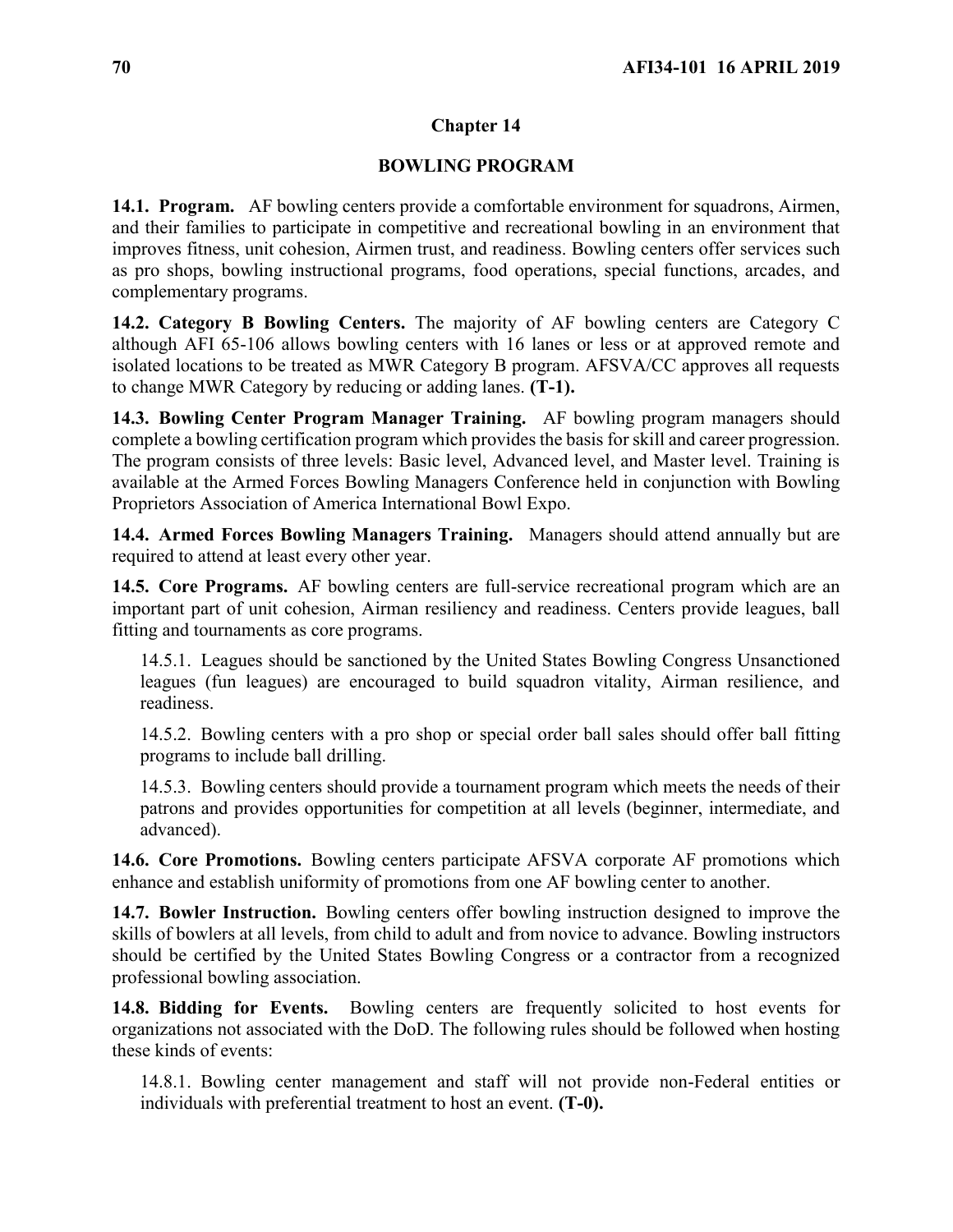14.8.2. If the association rotates its tournaments among local bowling centers and mandates this practice in its by-laws or charter, statements of non-objection are not required from offinstallation bowling centers within a 30 mile radius.

14.8.3. Non-Federal entities may sponsor installation-hosted or co-hosted national, state, city, or local tournaments and events in which AF personnel participate. Refer to AFI 34-108 for the guidance for sponsorship.

14.8.4. United States Bowling Congress events are allowed.

**14.9. Locker Services.** When lockers are provided as a service to bowlers requiring storage for their bowling equipment, the following requirements apply:

14.9.1. Bowling center staff maintains locker rental records in the AF standard lane operations system which issues messages daily notifying when a patron's locker use has expired.

14.9.2. Locker disposition records should be maintained and a current list of available lockers for patrons is made available by the bowling center manager.

**14.10. Core Products.** Core products are established for sale in the pro shop to provide customers with like products in bowling centers throughout the AF. It is mandatory that bowling programing managers carry these products, but this does not restrict programs from offering other products of a similar nature. **(T-3).** The core products are:

14.10.1. Shoe Covers. **(T-3).**

14.10.2. Men's and women's socks. **(T-3).**

14.10.3. Ball polish. **(T-3).**

14.10.4. Ball cleaner. **(T-3).**

14.10.5. Rosin. **(T-3).**

14.10.6. Wrist aids. **(T-3).**

- 14.10.7. Skin patch. **(T-3).**
- 14.10.8. Shoe slide. **(T-3).**

14.10.9. Finger grips. **(T-3).**

14.10.10. Hand conditioner. **(T-3).**

- 14.10.11. Hand towels. **(T-3).**
- 14.10.12. Balls (only for full-service pro shops). **(T-3).**
- 14.10.13. Shoes (only for full-service pro shops). **(T-3).**

**14.11. Food and Beverage.** Refer to **[Chapter 11.](#page-54-1)**

**14.12. Preventive Maintenance Plans.** A preventive maintenance plan must be established for equipment based on guidelines provided by bowling equipment manufacturers by the bowling center manager. **(T-3).**

**14.13. Lane Maintenance.** The bowling center manager ensures lanes, approaches, decks and gutters will meet United States Bowling Congress specifications. **(T-0).**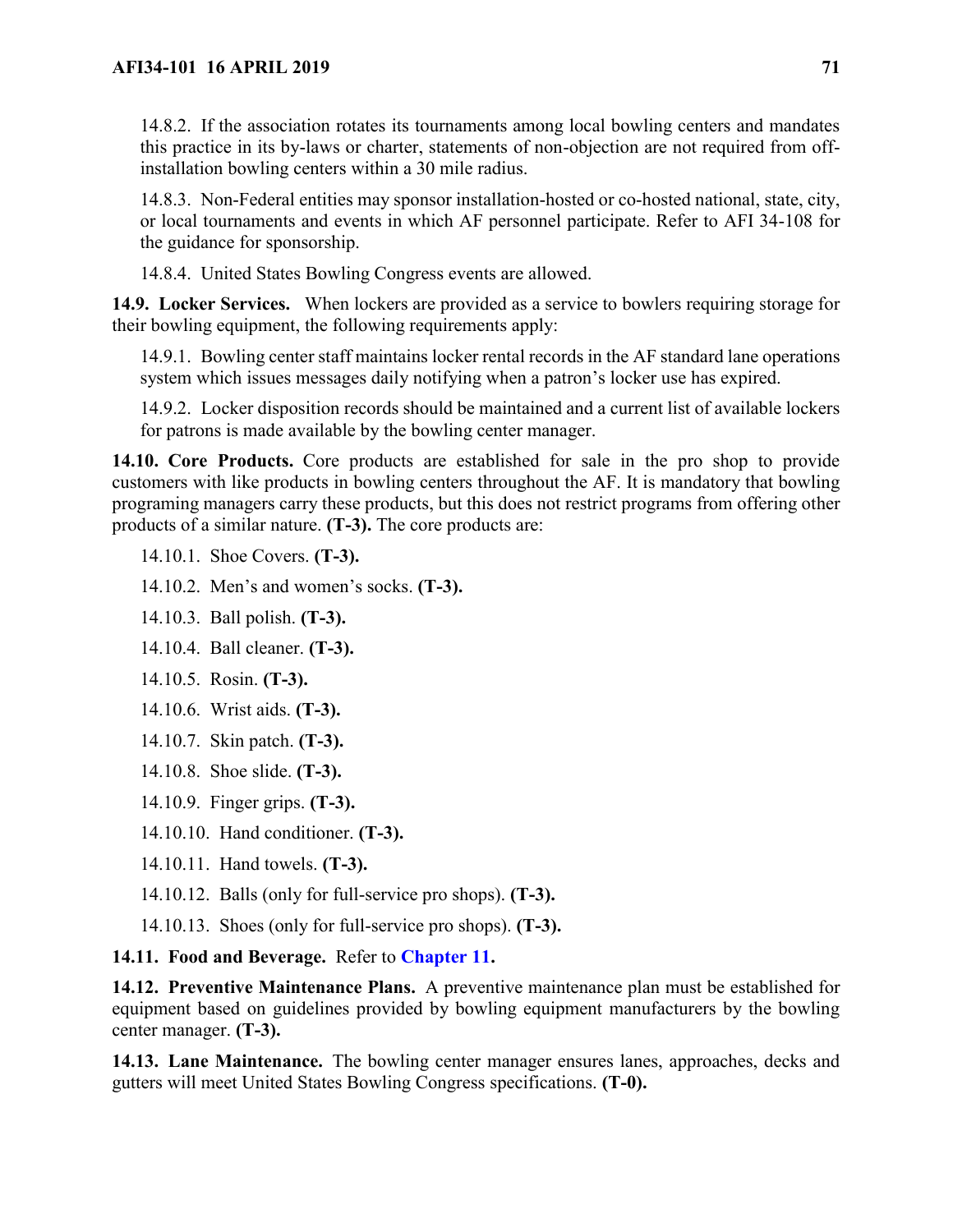**14.14. Parts Inventory and Control.** Guidance on inventory controls can be found in AFMAN 34-204, *Property Management*.

**14.15. Pinsetter maintenance area.** In noise hazard areas (as determined by the installation bioenvironmental engineer), maintenance personnel will wear ear defenders or other approved noise-suppression devices provided to them. **(T-3).**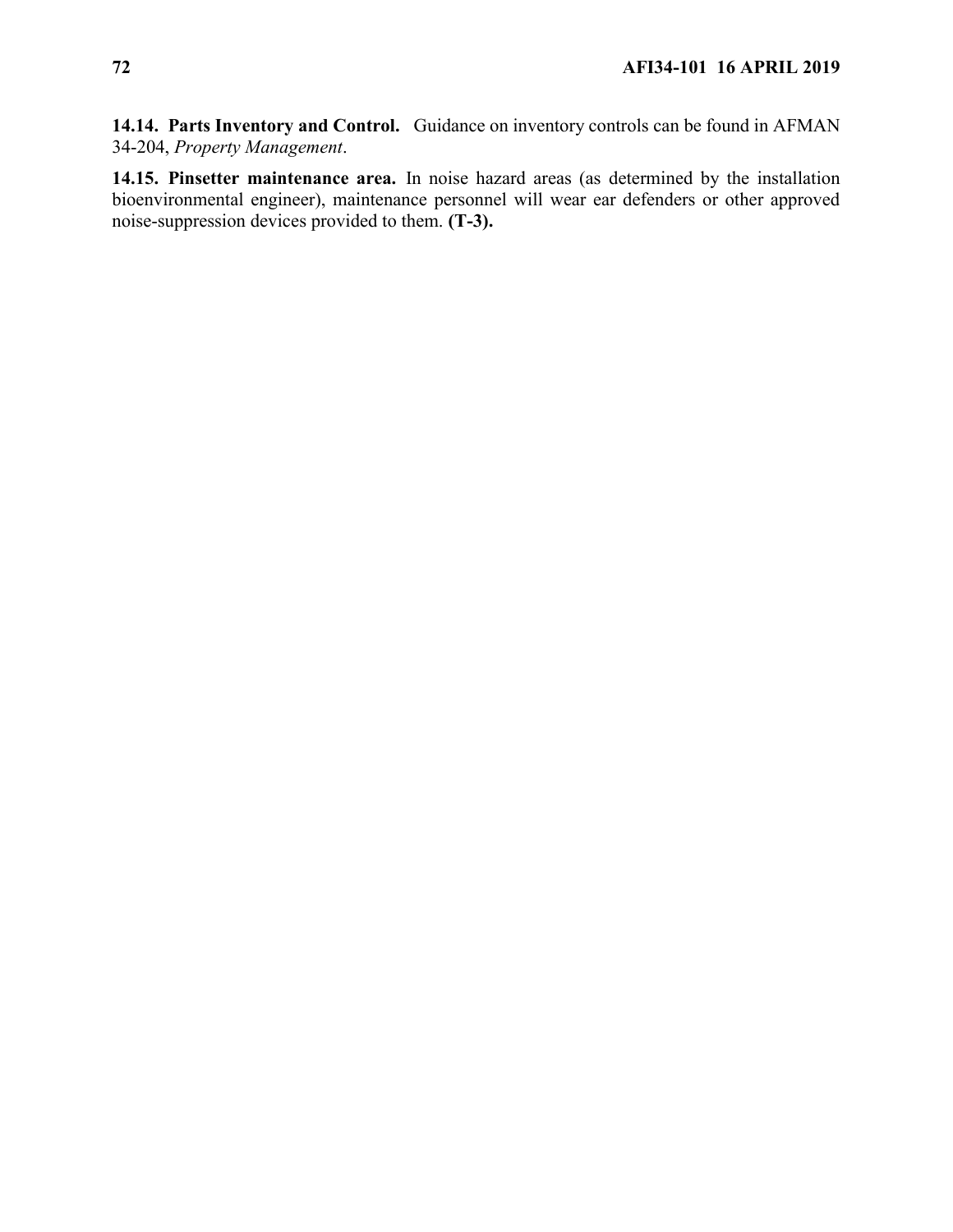## **GAMING PROGRAM**

**15.1. Overview.** The AF gaming program provides a recreational opportunity to Service members and adult family members (21 years old and older) at overseas locations and is an important source of revenue to maintain and improve AF MWR resiliency and readiness programs at all AF installations. The program is authorized by DoDI 1015.10 and is centrally managed by AFSVA. Gaming programs are only lawfully authorized at overseas installations (excluding Alaska, Hawaii, US territories, and its possessions and not prohibited by US law, foreign law, Status of Forces Agreements, or other country-to-country agreements) in MWR recreational programs. **(T-0).** MWR programs which may include gaming include clubs (officers', enlisted, consolidated, or collocated), recreation lounges or activities, bowling centers, golf clubhouses, event centers, community commons, and recreation lodging (e.g., Tama Lodge). The AF gaming program is not considered a stand-alone recreation program but, rather, part of other MWR recreation programs. The AF gaming program is self-funded, supported through the revenues generated.

**15.2. Operating Parameters.** To ensure the program complies with applicable laws and AF policy, and meets local needs and financial objectives, AFSVA will centrally manages the AF gaming program. **(T-0).** To accomplish this, AFSVA maintains field offices in the United States Air Forces in Europe and Pacific Air Forces theaters and works closely with the respective Major Command and installation Force Support unit. The installation commander must operate the AF gaming program under the following guidelines:

15.2.1. All gaming devices must be approved by AFSVA. **(T-1).**

15.2.2. Installations are not authorized to purchase gaming machines, parts, or related items. **(T-1).**

15.2.3. All gaming program property remains on the central property records at AFSVA and will not be posted on local property records. **(T-1).**

15.2.4. Locally developed operating instructions that would preclude machine and gaming control system managed payments are prohibited. **(T-1).**

15.2.5. Payout percentages will range from 90 percent to 98 percent (actual). **(T-1).**

15.2.6. Game denominations are in increments of 1 cent (\$.01), 5 cents (\$.05), and 25 cents (\$.25). **(T-1).**

15.2.7. Maximum wager does not exceed \$2.50. **(T-1).**

15.2.8. Machines accept US currency notes (\$1 to \$100). **(T-1).**

15.2.9. Machines are operated in both stand-alone and progressive configurations. **(T-1).**  Progressive machines are a group of many gaming machines linked together by a network. The jackpot continues to grow on the networked gaming machines as more people play the machine until somebody hits the winning symbols for the top award.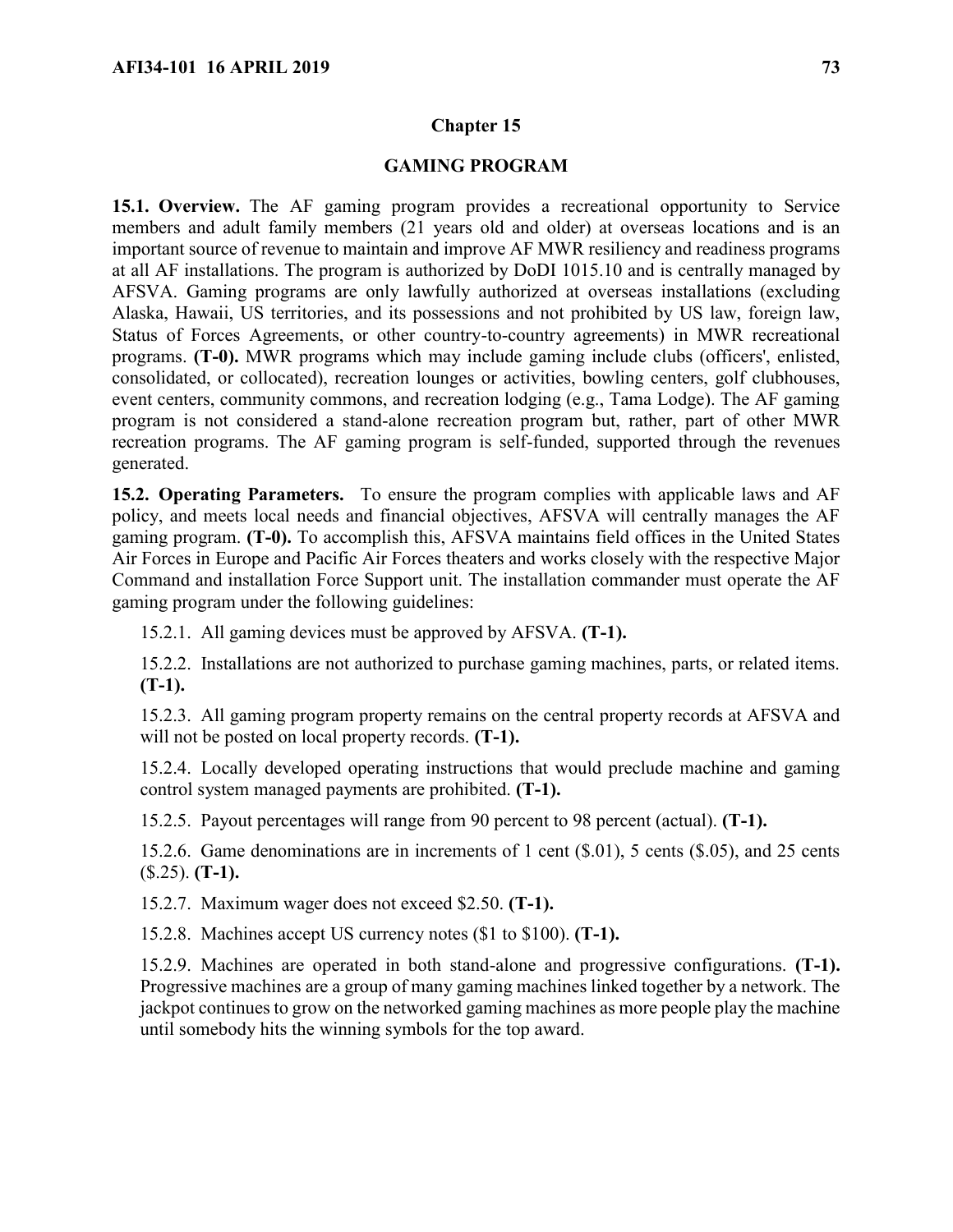15.2.10. Adjusted gross revenue will be split between the installation Force Support MWR fund and the AF MWR fund. **(T-1).** Adjusted gross revenue split will be 53 percent to Force Support MWR fund and 47 percent to the installation Force Support MWR fund. **(T-1).** Adjusted gross revenue shall be defined as gross revenue, less installation's regional expense fee. **(T-1).**

15.2.11. Force Support programs with gaming machines will not offer bonus jackpots, cash incentives, or prizes in addition to machine paid awards and jackpots. **(T-1).**

15.2.12. AFSVA is the only agency authorized to operate gaming devices on AF installations. **(T-1).**

15.2.13. AFSVA is the only organization authorized to repair and move AF gaming machines and equipment. **(T-1).**

15.2.14. Marketing and encouraging gaming machine use is prohibited. **(T-1).**

**15.3. Gaming Locations.** Gaming programs are only lawfully authorized at overseas installations (excluding Alaska, Hawaii, US territories, and its possessions when not prohibited by US law, foreign law, Status of Forces Agreements, or other country-to-country agreements) in recreational programs designed to provide traditional MWR programming. **(T-0).** MWR programs which may include gaming include clubs (officers', enlisted, consolidated, or collocated), recreation lounges or activities, bowling centers, golf clubhouses and recreation lodging (e.g., Tama Lodge).

**15.4. Operating Procedures.** All AF installation commanders must comply with most current AF gaming program operating procedures which are available from AFSVA. **(T-2).**

**15.5. Memorandum of Agreement.** For an installation to provide gaming, a memorandum of agreement must be signed between the mission support group and AFSVA commander detailing specific responsibilities in the management of the installation's gaming program. **(T-1).**

**15.6. Participation and Access.** The installation commander must ensure all categories of personnel authorized patronage privileges in facilities covered by **[Attachment 2](#page-118-0)** only participate in the gaming machine program. **(T-0).** Sponsors are responsible for presenting proper identification for their guests. The Force Support staff must verify gaming participants be at least 18 years of age to play or to be in game area. **(T-0).** Host country personnel who qualify under [Attachment 2](#page-118-0) are authorized to play gaming machines, unless prohibited by Status of Forces Agreement or other country-to-country agreements, applicable local law, major command, numbered AF, or local installation supplements to this instruction. **(T-0).** Military identification card or an equivalent form of civilian identification is required to play gaming machines. Player eligibility requirements are verified by performing random identification checks. To preclude a real or perceived conflict of interest, the following individuals are precluded from playing gaming machines in AF programs:

15.6.1. All AF gaming program employees and their immediate family members. Family members are defined as a spouse; child by blood, adoption, or marriage, and relatives living with the employee (e.g. parent, sibling, grandparent, or grandchild).

15.6.2. All employees directly involved in the operation of the gaming program and their immediate family members in the activity where the employees are employed and work. **(T-1).**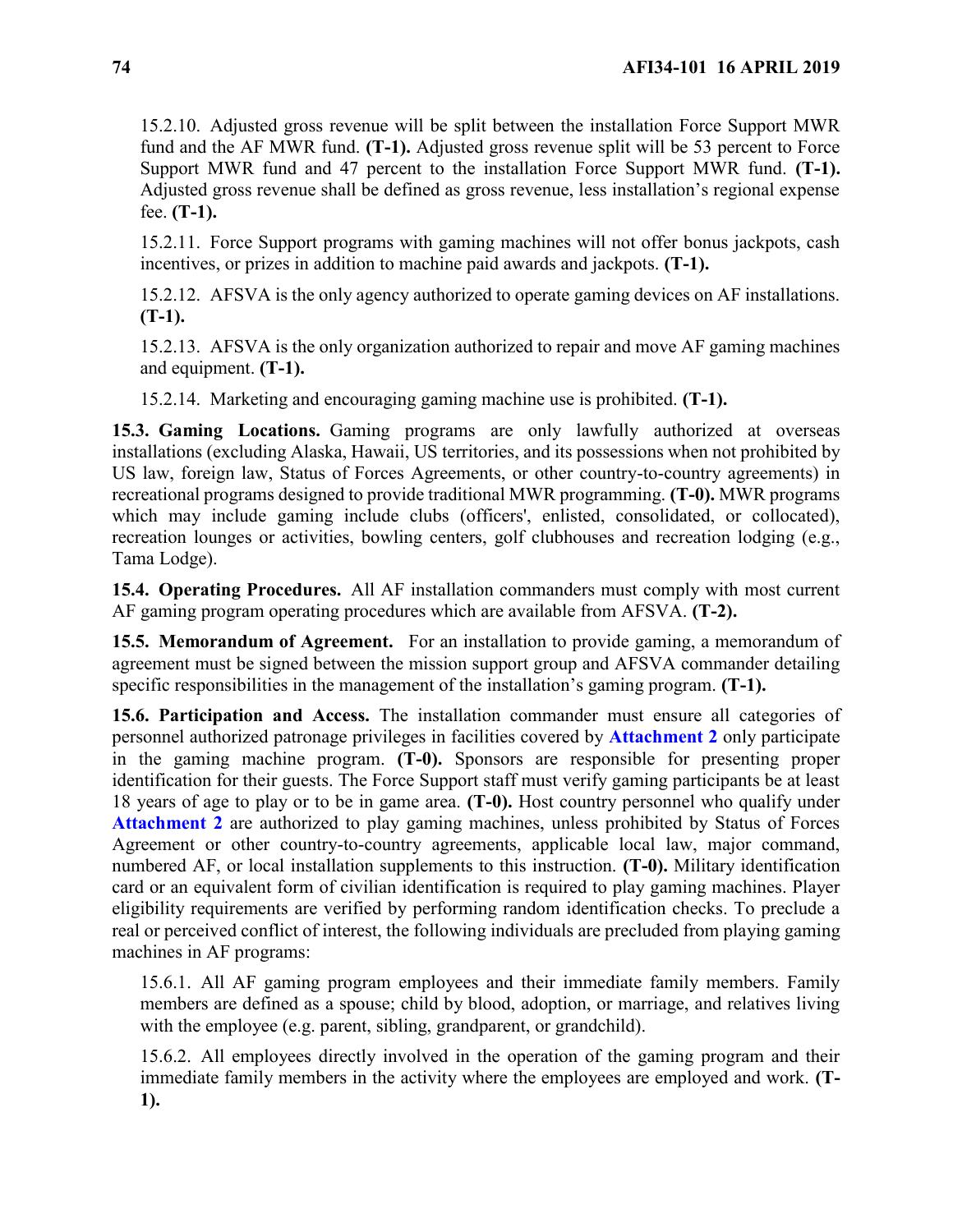15.6.3. Any other installation or activity personnel directly involved in the operation of the gaming program with access to the gaming control system and program keys. **(T-1).**

15.6.4. When determined by the installation commander, mission support group commander, or Force Support commander or director, individuals protected from excessive and unaffordable participation via military protective order or suspension of privileges. **(T-3).**

**15.7. Gaming Employee Requirements.** Both nonappropriated fund and appropriated fund employees must have a completed national agency check as determined by AFSVA and gaming program operating procedures training prior to being given enrollment in the gaming control system, program keys and performance of gaming duties. **(T-1).** Refer to DoDI 5200.2-R, *Personnel Security Program*, and DODI 1400.25, v73, *DoD Civilian Personnel Management System: Suitability and Fitness Adjudication for Civilian Employees*. Employees failing to comply with gaming program rules, regulations, and operating standards are removed from access to the gaming control system and key control systems. The Force Support Human Resource Manager must immediately notify the gaming regional manager when an individual is no longer employed, or their gaming program duties and responsibilities have changed. **(T-1).**

**15.8. Forms.** The Force Support commander or director must ensure that his or her staff not develop any local or use AF Forms other than the forms authorized by AFSVA. **(T-1).** AFSVA Directorate of Programs maintains the current approved forms.

**15.9. Internal Revenue Service reporting.** The nonappropriated fund accounting office must ensure IRS reporting on all single game winnings of \$1,200 and above. **(T-0).** Instructions for the IRS reporting are included in the AFSVA Financial Management Training Aid NA-14, *Bingo and Slot Machine Reporting*, **[https://cs2.eis.af.mil/sites/10042/FinancialManagementDocs/NA-](https://cs2.eis.af.mil/sites/10042/FinancialManagementDocs/NA-14%20Bingo%20and%20Slot%20Machine%20Reporting.pdf)[14%20Bingo%20and%20Slot%20Machine%20Reporting.pdf](https://cs2.eis.af.mil/sites/10042/FinancialManagementDocs/NA-14%20Bingo%20and%20Slot%20Machine%20Reporting.pdf)**.

**15.10. Transport of Gaming Machine Cash.** It is necessary to move large amounts of cash between the central cashier and gaming locations. The safeguarding of this cash must not be compromised. **(T-3).**To ensure the security of moving cash, the Force Support resource manager must work with Security Forces personnel to develop instructions for cash transport procedures. **(T-3).**

**15.11. Physical Safeguards.** In addition to leveraging standard internal controls as outlined in AFI 34-202, the gaming program uses additional physical safeguards to protect cash and assets, and deter wrongful behavior. These safeguards include a network based bio-feedback key control access system, industry approved security locks, and video surveillance of game rooms, automated cash machines, cash count areas, gaming control system servers, workstations, and cashier cages.

**15.12. Bio-feedback Key Control.** All gaming program keys must be maintained in network based bio-feedback key control boxes know as Security Asset Managers™. **(T-1).**

**15.13. Manual Key Control.** Manual key control procedures must be used in those instances when the Security Asset Manager<sup>™</sup> is temporarily out of service due to a system failure or other emergency situation. **(T-1).**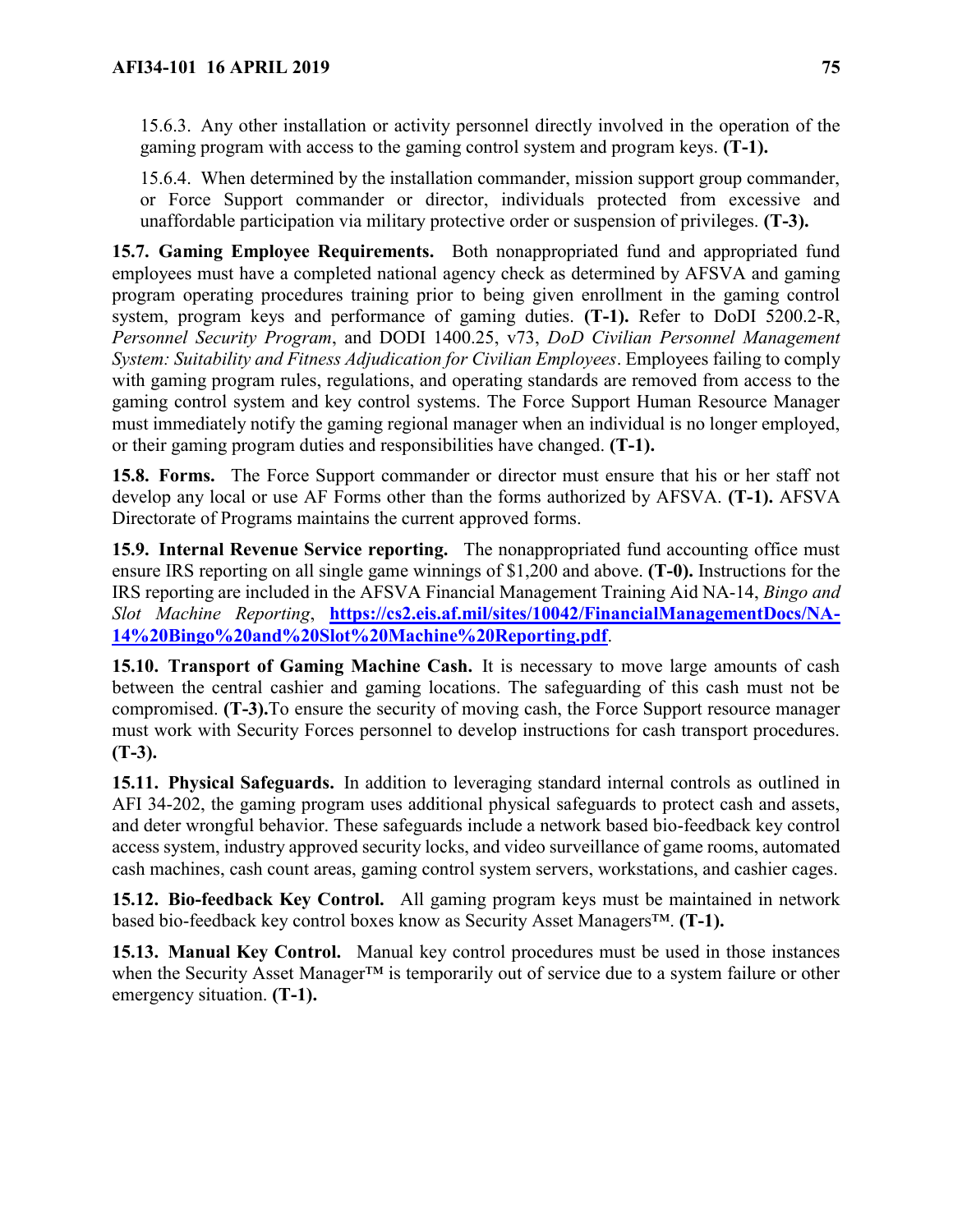15.13.1. Activity keys that are compromised could result in related locks and keys being replaced at the expense of the activity or local Force Support MWR fund. Gaming program keys are considered to be compromised if a key is not returned to the Security Asset Manager<sup>™</sup> within 12 hours of it being removed from the Security Asset Manager™ or if keys are lost or checked out by an authorized employee and surrendered to another employee.

15.13.2. In an emergency situation, the field technician must request and sign for the emergency Security Asset Manager™ key from the resource manager. **(T-1).** When an emergency occurs that requires manual access, the field technician must send an email to the regional manager within 24 hours identifying the reason, keys accessed, and current status. **(T-1).**

15.13.3. When an emergency occurs where the keys cannot be manually secured with the Security Asset Manager<sup>™</sup>, the keys must be securely stored in the nonappropriated fund accounting office. **(T-1).**

15.13.4. The Force Support's central cashier cage must meet Integrated Defense Council requirements and be capable of meeting overnight funds storage requirements based on local security needs and AFSVA commander recommended gaming program change fund levels. **(T-3).** The Integrated Defense addresses processes to maintain the best possible installation security through a set of programs that enable operational capability to continue performing the mission with limited or no impact to execution created an installation integrated defense plan.

**15.14. Intrusion Alarms and Video Surveillance.** The responsible flight chief must ensure intrusion alarms and surveillance cameras be installed in programs with gaming devices whenever security risk assessments identify the need or the dollar thresholds dictate. **(T-1).** Lawful surveillance systems are video only; audio surveillance is prohibited. Recorded data is only accessed to investigate machine malfunctions, system anomalies, and in response to written requests by Security Forces or Office of Special Investigations in the performance of their official duties. The program manger must place surveillance cameras and signs advising patrons of the surveillance in all areas that contain gaming program machines, materials, or equipment. **(T-1).** 

15.14.1. Cameras are placed to observe the following:

15.14.1.1. Gaming machines.

15.14.1.2. Security Asset Manager™.

15.14.1.3. Servers.

15.14.1.4. Cashier work stations.

15.14.1.5. Cash count area.

15.14.1.6. Automated cash machines.

15.14.1.7. Game room access and egress points.

15.14.1.8. Gaming areas and rooms.

15.14.2. Only AFSVA personnel will move or reposition security cameras for gaming operations. **(T-1)**.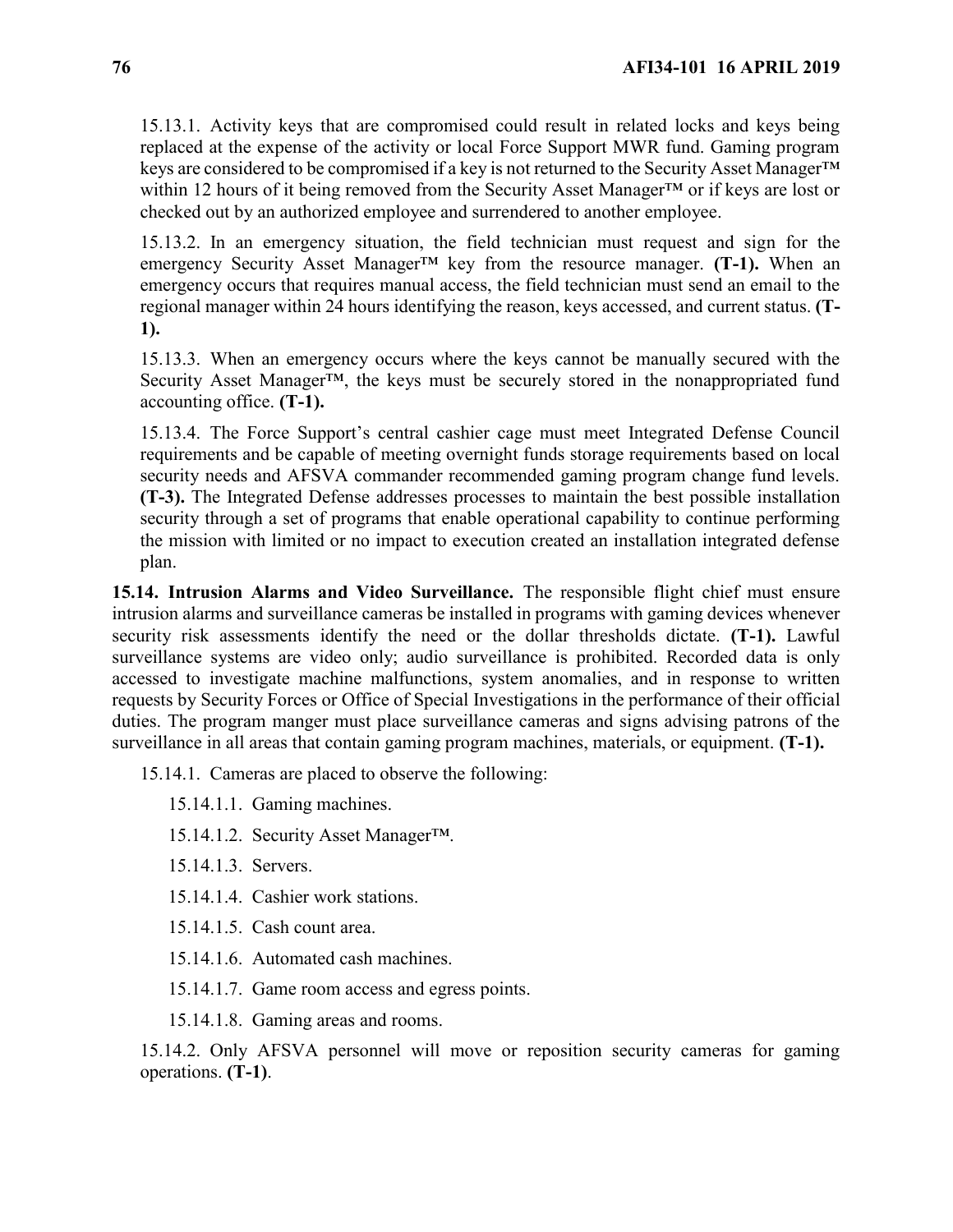15.14.3. The program manager must file by date and keep video surveillance up to 30 days unless there a request from law enforcement. **(T-1)**. Only AF Security Forces or Office of Special Investigations may request to view or have copies of video surveillance. The requests must be written and sent to AFSVA unless a law enforcement exigency exists. **(T-1).** In special circumstances involving an internal Force Support investigation, a written request may be submitted from the Force Support commander or director.

**15.15. Transfer and Disposal of Gaming Machines and Gaming Equipment.** AFSVA will purchase, regulate, and control all gaming machines and related program gaming equipment **(T-2).** Gaming machines and related program gaming equipment is exempt from the nonappropriated fund property transfer and disposal rules outlined in AFMAN 34-204, chapter 5.

**15.16. Gambling Abuse.** Controlling access to machines, limiting the amounts of money played, and limiting potential winnings helps reduce the risk of excessive and unaffordable participation.

15.16.1. Force Support program managers will not advertise or offer incentives that promote play. **(T-1).**

15.16.2. Force Support program managers will not allow tournaments, contests or other competitive events involving slot machine. **(T-1).**

15.16.3. Should excessive play be observed from a military member who had checks returned for insufficient funds or other known financial difficulties within other Force Support programs, the individual's unit first sergeant should be informed by the Force Support commander or director. If the person is a dependent, the sponsor should be informed.

15.16.4. The installation commander should restrict individuals identified as having a gambling abuse problem from playing gaming machines.

15.16.5. Individuals with gambling abuse problems should be referred to the installation medical facility or other resources for counseling and treatment by the individual's commander.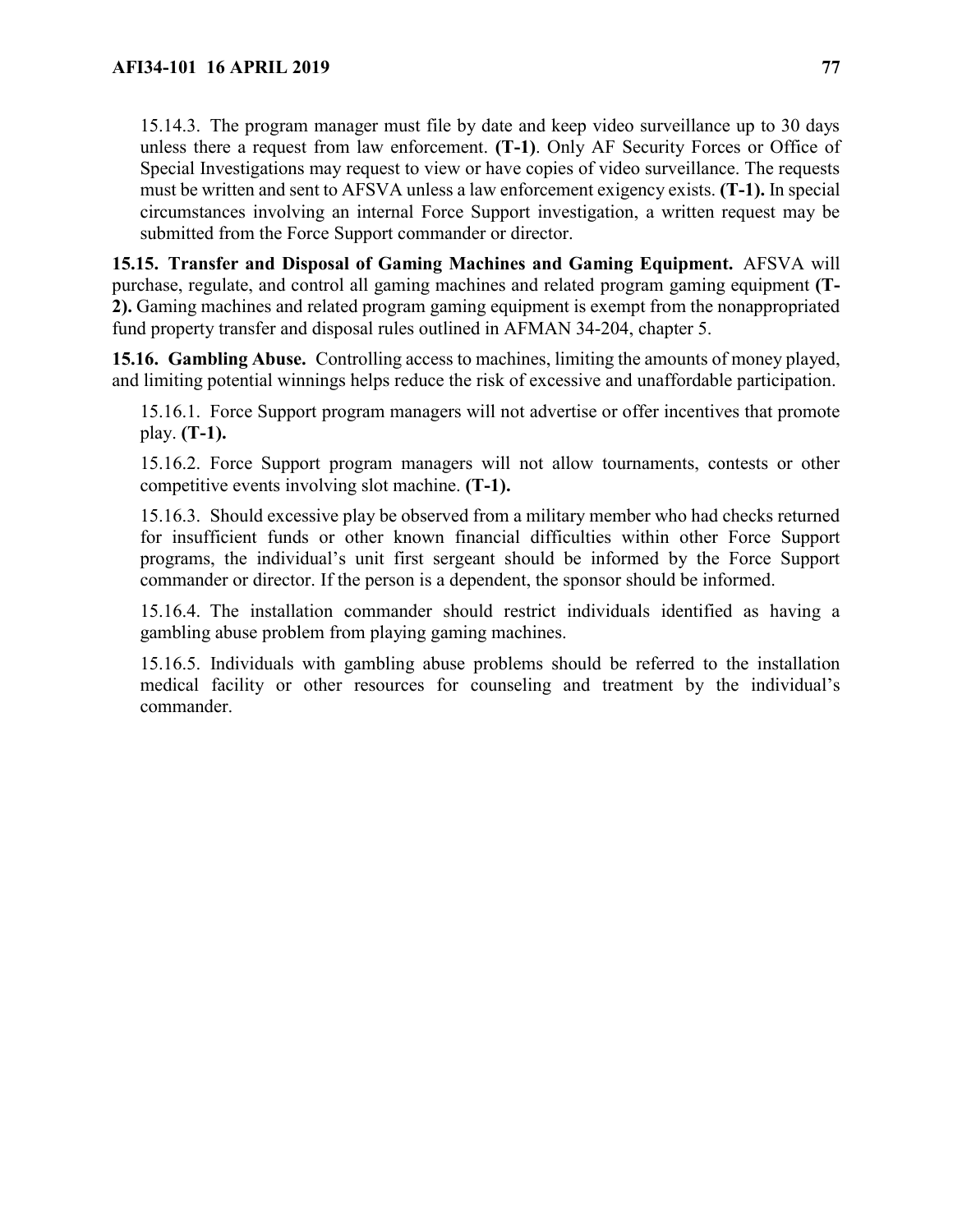## **LIBRARY PROGRAM**

**16.1. Program Overview.** AF libraries are a MWR program providing information resources, technical services, and meeting space to military installations. AF libraries provide the military community with social support that fosters military institutional values, culture and heritage. AF libraries also contribute to teambuilding, unit cohesion, trust, resiliency and readiness of Airmen. AF libraries also support military personnel assigned to contingency operations and remote sites. Finally, AF libraries provide services and support to Airmen pursuing professional military and voluntary education as well as to military families who choose to homeschool their children. All Regular AF installations must have a library capability supporting one of the approved AF models. **(T-0).**

**16.2. Designated Funding Category.** DoDI 1015.10 designates general libraries as MWR Category A, mission-sustaining programs funded primarily with appropriated funds. Library program managers may not use nonappropriated funds except as specified in AFMAN 34-201. **(T-1).** As a Category A activity, library program managers must ensure all non-revenue generating equipment and supplies must be purchased and maintained with appropriated funds. **(T-0).**  Revenue generating equipment for customer use such as copiers and data fax machines, and supplies for such equipment, must be procured or leased with nonappropriated funds by library program managers. **(T-1).** Central appropriated funds are to procure mission essential and technical publications IAW AFMAN 65-605, v1, *Budget Guidance and Procedures*.

**16.3. Other Income Sources.** Donations and gifts are not solicited from any individual or organization. However, library program managers, if asked, may identify special materials or services needed by the library to those who inquire or express an interest in wanting to support the installation library. Donations and gifts that are offered may be accepted and processed as gifts to the AF IAW guidance in AFI 51-601, *Gifts to the Department of the Air Force,* and gifts to the nonappropriated fund instrumentality IAW guidance in AFMAN 34-201. Consult the local legal office for assistance in processing all donations. The library manager must report this income in the narrative section and the external funds section of the Office of the Secretary of Defense (OSD) library annual report. **(T-0).**

**16.4. Educational Funds.** Colleges and universities that offer courses on installations may provide materials, equipment, supplies and services of comparable value to home campus service, and reference materials to support their curriculum. A local memorandum of understanding between the education services office and the college or university reflects support levels. Refer to AFI 36-2649, *Voluntary Education Program*.

**16.5. Library Service Delivery Models.** Each Regular AF installation commander must provide the library capability through one of the three AF Library service delivery models. **(T-1).** The installation commander must ensure all library models are compliant with DoD MWR library and information service standards standards (**[https://cr.xservices.com/ACRRO/Web/Utility/HelpDocuments/20160713%20DoD%20MW](https://cr.xservices.com/ACRRO/Web/Utility/HelpDocuments/20160713%20DoD%20MWR%20Library%20Standards%20with%20Memo.pdf) [R%20Library%20Standards%20with%20Memo.pdf](https://cr.xservices.com/ACRRO/Web/Utility/HelpDocuments/20160713%20DoD%20MWR%20Library%20Standards%20with%20Memo.pdf)**). **(T-0).** Before the modified and digital model is adopted by Force Support, the installation commander must determine community-based library services will be readily available and accessible by Airmen. **(T-3).** The AF Library models are: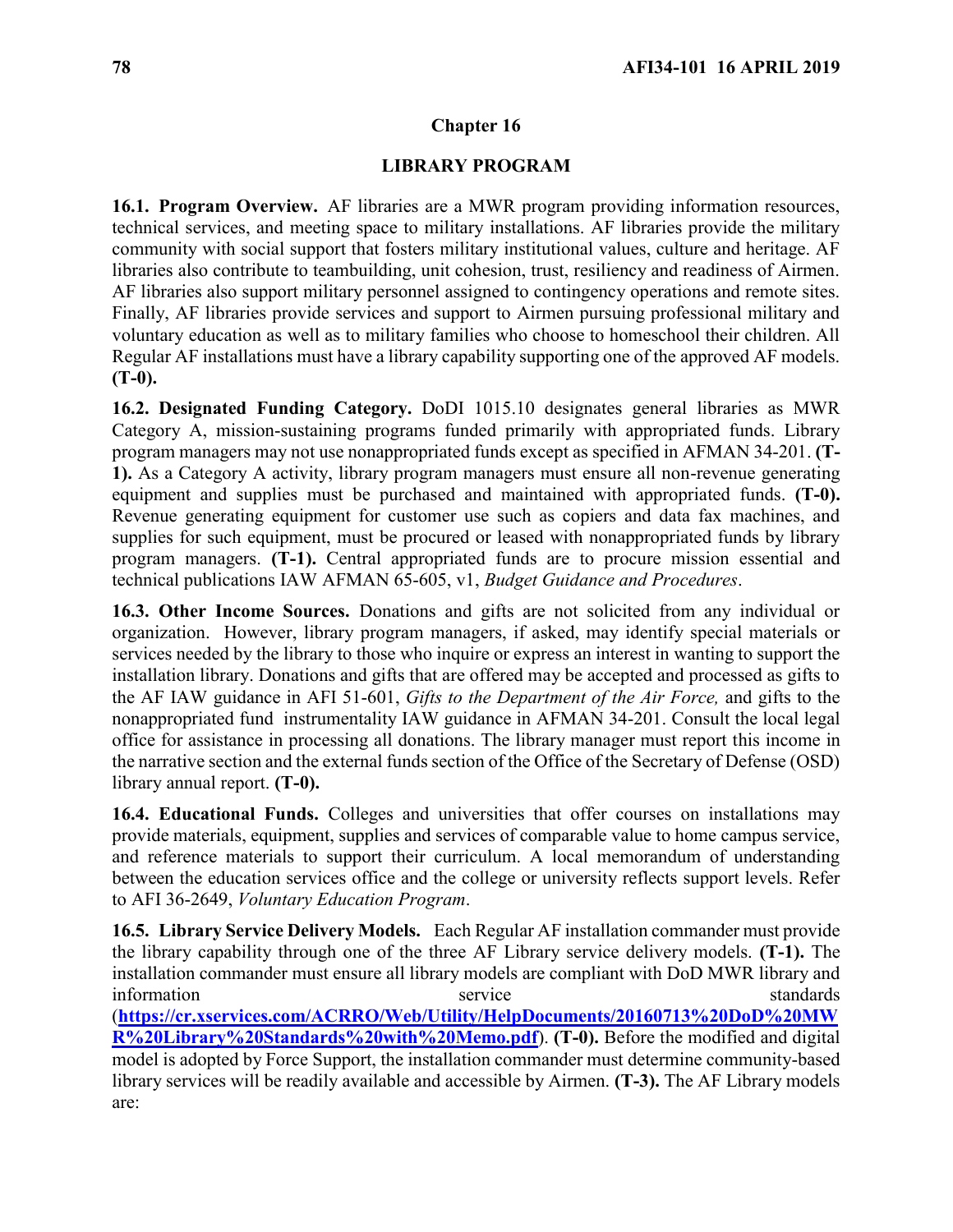16.5.1. *Traditional Library*. Ideal for a location with minimal library service in the community or a large on-base population with limited access to off-base resources (the on-base population is made up largely of students or transient populations or the installation is located outside the United States). The traditional library provides mission, education, and quality of life support material in multiple formats. Collections should be current, relevant, and meet customer needs.

16.5.2. *Modified Library*. The modified library has a reduced physical footprint and the necessity for a full staff. This model offers a high level of service with small physical inventory, with a focus on supporting the mission, transition assistance, exceptional family members, testing, Professional Military Education, and off-duty education. A modified library should provide electronic devices to patrons so that they may access digital media and online resources.

16.5.3. *Digital Library*. The installation provides spaces for private study, meeting rooms, and access to digital services and databases as well as a small print collection for educational, senior leaders reading lists, and mission publications. A digital library should primarily provide electronic devices to patrons so that they may access digital media and online resources.

**16.6. Library Closure.** The permanent closure of a library must be approved by the Principal Deputy Under Secretary of Defense (Personnel and Readiness), (OUSD(P&R)). **(T-0).** Refer to DoDI 1015.10. Closure due to mission change (e.g. installation closure) is phased in during the twelve months prior to effective date and comply with the AFSVA library closure guidance issued to the installation closing the AF library. Closure requests should include the rationale for closure, the alternative to be used in place of the closed activity, how the alternative complies with AF and DoD MWR library and information service standards, and documentation of approval to use an alternate source.

**16.7. Customer Eligibility.** Refer to **[Attachment 2](#page-118-0)**. Eligible patrons register at their installation library in order to access the network, receive services, and use databases. Eligible temporary duty personnel and personnel on leave may register and use AF libraries at their temporary duty or travel locations. Non-DoD personnel enrolled in an AF or DoD sponsored education program may use library services when agreed to and approved by a memorandum of understanding between the installation and educational institution and when showing proof of current enrollment.

**16.8. Staffing.** Key personnel include a full-time professional librarian, library technical information specialist, and lead library technician. Contract and nonappropriated fund library staff may include professional librarians and sufficient numbers of support staff to meet contract requirements. New and changing technologies may require professional technical support on-site.

# **16.9. Volunteers.** Refer to **[Chapter 6](#page-29-0)**.

**16.10. Training.** The Force Support commander or director must ensure new library program managers attend the library activity management course held at AFSVA within one year of assuming the director's position. **(T-1).**

**16.11. Service hours.** Library customer service hours per week are determined by customer need and category of service. Installation mission, remote and isolated status, on-base population and other factors such as student load should be considered when setting hours of operation. The library program manager must ensure the installation library is open at least one evening per week after 1800 hours and one Saturday or Sunday. **(T-0).**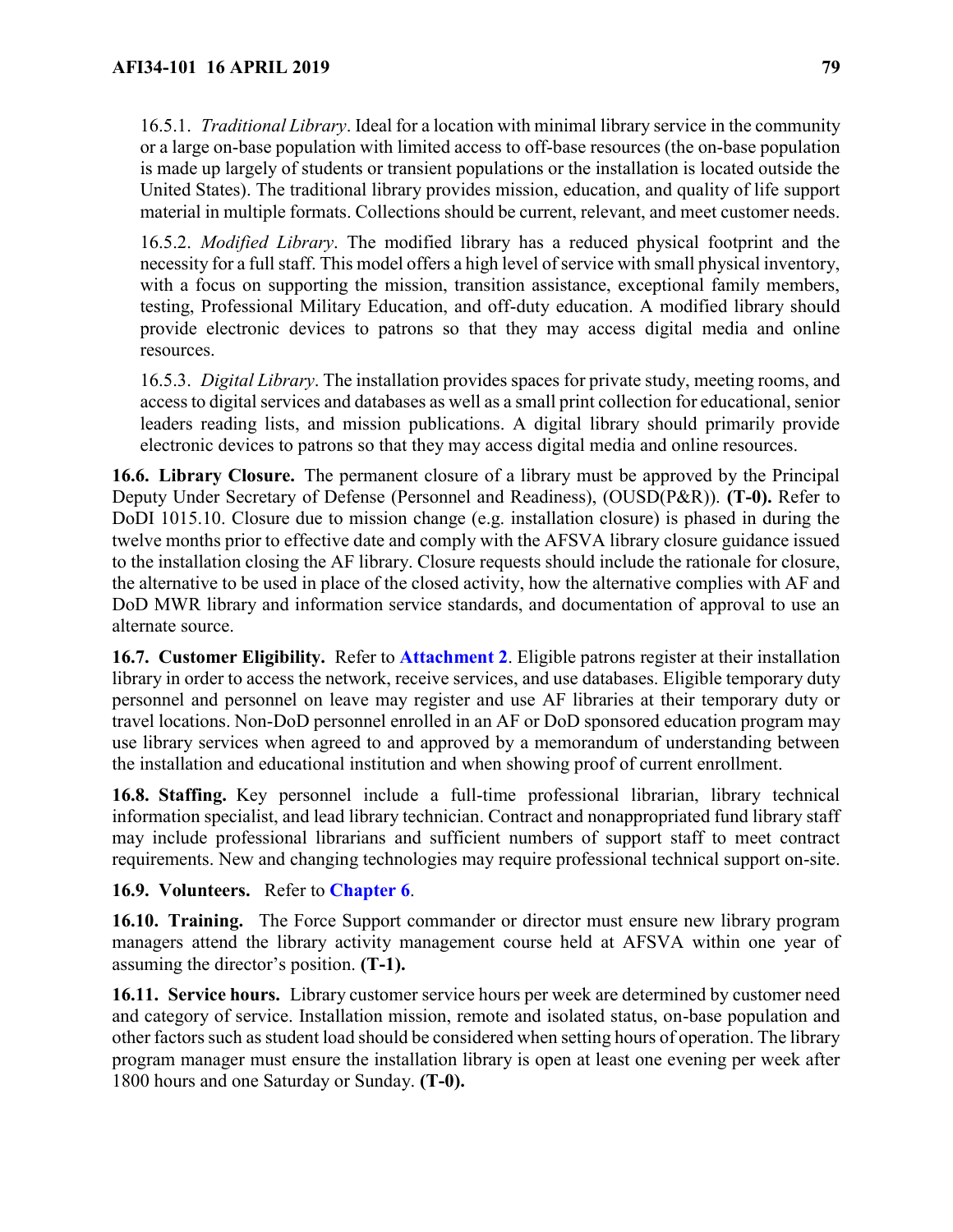**16.12. Library Services.** Libraries provide the following services:

16.12.1. *Interlibrary Loan Services.* Libraries may participate in local, state, regional and national interlibrary loan services networks to improve the quality of library and information service to customers and increase cost-effectiveness. Library program managers who participate must adhere to the interlibrary loan services' code for the United States and charge costs to the AF library centrally funded account. **(T-0).** 

16.12.2. *Document Delivery Services.* Libraries should utilize document delivery services for articles not available in the collection or databases. Libraries may use AF library centrally funded document delivery accounts when available.

16.12.3. *Internet and Digital Services.* Libraries may provide customers and staff access to commercial and military networks, professional databases and other web-based resources. Personal use of digital services for eligible patrons includes but is not limited to Common Access Card enabled computers with productivity software, printers, copiers, fax machines, scanners, audio and video equipment, electronic book readers, and other media devices. Library program managers must follow guidelines IAW AFI 16-1404, *Air Force Information Security Program*; DoD 5500.07-R*,* and AFI 17-130, *Air Force Cybersecurity Program Management*. **(T-0).** The library works with the local installation network control center for applicable instructions.

16.12.4. *Contingency operations and remote site support.* Libraries may provide materials and resources to contingency operations, including pre-departure needs and support to remote sites. These materials may include, but are not limited to, paperbacks, periodicals and audiovisual media, depending on customer needs at the site.

16.12.5. *Education support services.* Libraries provide academic support IAW AFI 36-2649, to include research skill and orientation classes, reference assistance and coordination of offcampus library support. Librarians meet with the Education and Training Section Chief to ensure continuing communication with academic institutions, the installation education office and leadership in support of the voluntary education program. Libraries also provide support for professional military education courses, including but not limited to reserve materials, supplemental readings, reference assistance, testing support, and research support.

16.12.6. *Youth resiliency and readiness support services.* Libraries provides services to children and youth, including story hours and summer reading programs.

**16.13. Prohibited Library Use.** Library facilities may not be used to provide office, work or storage space for functions not specifically related to library services. This includes information technology assets which cannot be used for uses prohibited by AFI 17-130 including for commercial or home businesses. **(T-1).**

**16.14. Collection Management.** Library program managers determine the size and scope of their collections by assessing the physical space, quality, relevancy, customer requirements, and usage metrics. Libras follow these guidelines: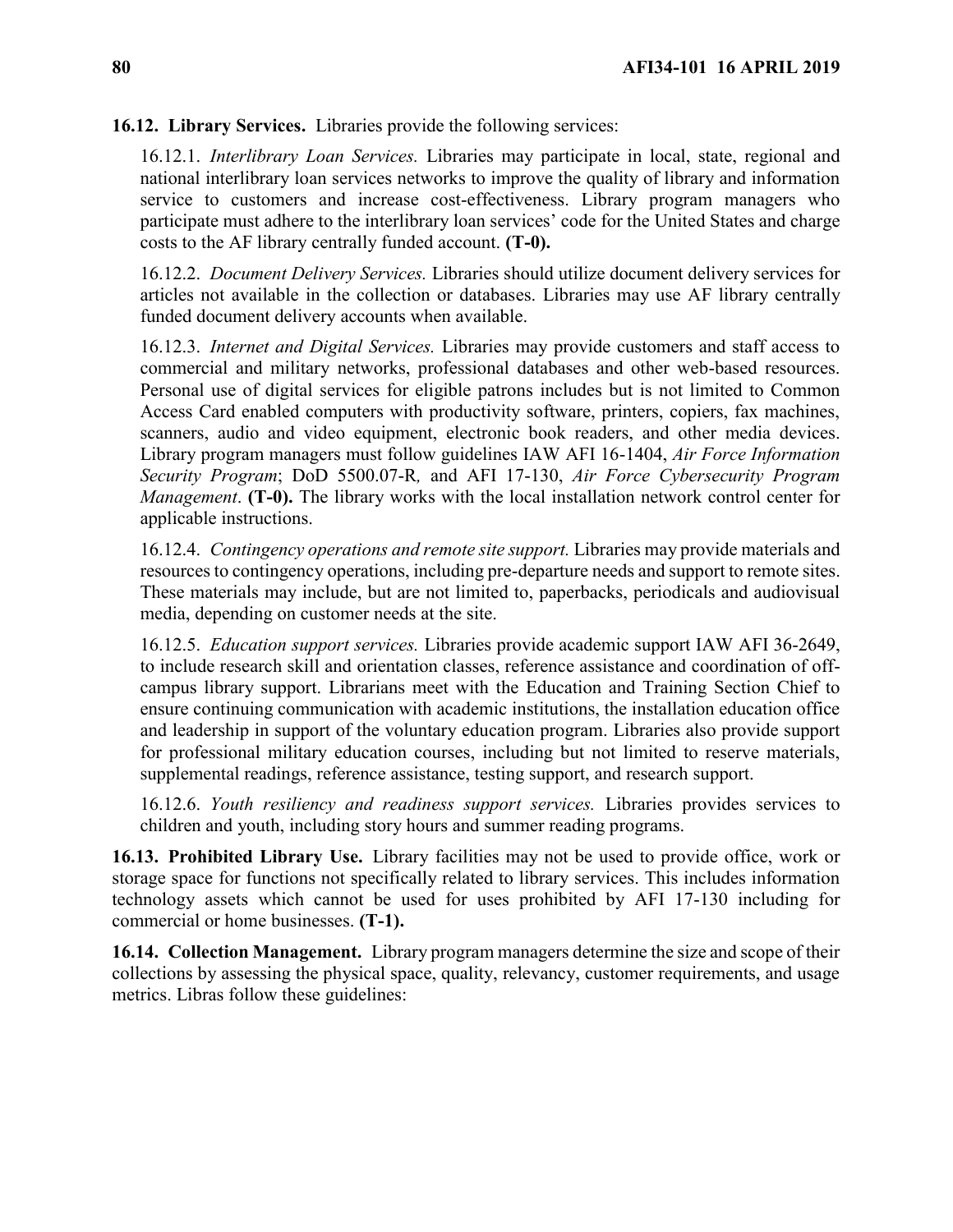16.14.1. The library program manager must ensure collections include materials to support AF initiatives, organizational mission and technical requirements, professional military and voluntary education programs, lifelong learning and quality of life for adults, teens and children. **(T-1).** Lease and purchase plans which provide multiple copies of newly published items to meet customer demand may be utilized.

16.14.2. Select materials using subject specialist input, professional journals, bibliographic tools and collection analysis. Also, use interlibrary loan indicators, customer requests, and market surveys for collection development.

16.14.3. Provide information in print, non-print, and electronic formats; utilize new technologies to maximize information access. Ensure customers have convenient access to information in online databases and other online library products.

16.14.4. Library program managers must follow the current American Library Association Bill of Rights (**<http://www.ala.org/advocacy/intfreedom/librarybill>**) to ensure that the selection process is free from censorship. **(T-3).** Apply the principles of intellectual freedom, not only in selection, but also in all aspects of service, by implementing the Interpretations of the Library Bill of Rights, the Privacy Act, and the procedures for handling complaints set forth in the current addition American Library Association's Intellectual *Freedom Manual*. Adherence to federal regulations takes precedence.

16.14.5. The library program manager establishes a written collection management plan which is updated annually to ensure collections meet customer needs. The plan includes subject areas needed, collection strengths and weaknesses, and collection goals. The plan ensures collections are evaluated regularly to eliminate old, obsolete and worn materials and replaced. At a minimum, the plan must analyze the number of holdings, turnover rates and publication dates for each Dewey decimal classification. **(T-2).**

**16.15. Loaning Materials.** Libraries may loan all materials for a predetermined length of time (usually two or three weeks) except commercial operating systems and application software which is copyrighted or registered to a specific computer. To loan office reference collection materials to units, units provide written justification detailing the need for mission essential materials. The library program director will create and maintain account records for all units and offices on the installation that receive library materials. **(T-3).** To maintain accountability, materials issued to offices are renewed and inventoried each year. Office collection custodians sign an inventory report to verify holdings.

**16.16. Overdue Loaned Materials.** Libraries should not charge fines for overdue materials. However, libraries should establish a notification system for enforcing the timely return of borrowed materials.

**16.17. Replacing or paying for lost, damaged or destroyed materials.** The library program manager must ensure borrowers replace or reimburse the library for all lost, damaged or destroyed materials. **(T-3).** Lost, damaged or destroyed materials are replaced with a new copy of the same title or a title selected and approved by the librarian. The patron reimburses the library for lost or damaged materials IAW the standard payment procedures outlined in Defense Finance and Accounting Service (DFAS) 7010.1-R, *General Accounting and Finance Systems at Base Level*.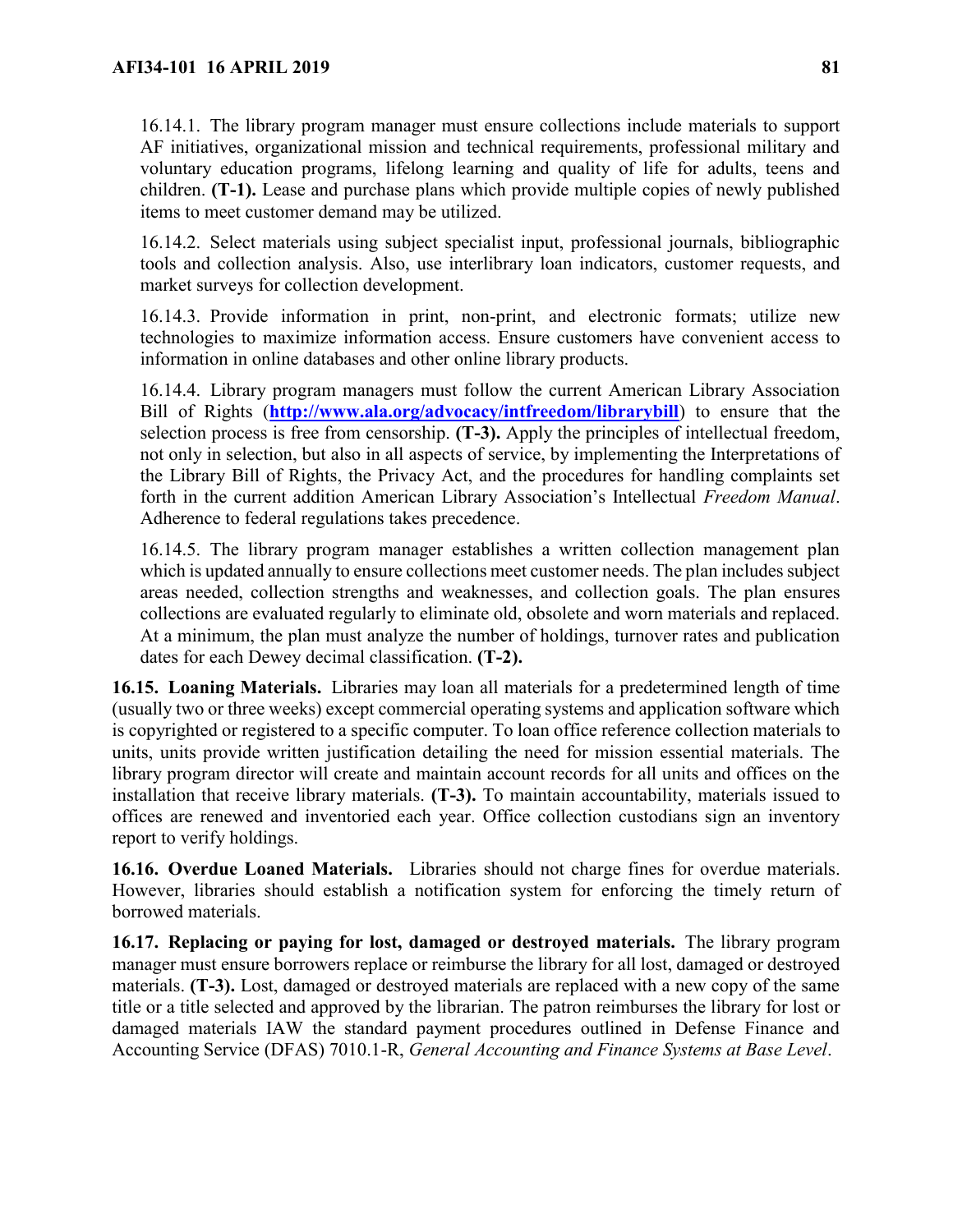**16.18. Property marking of library materials.** All library materials are AF property and the library program manager must ensure these material are marked as so regardless of the fund or procurement source. **(T-3).** Property markings are removed when withdrawing materials from the collection.

**16.19. Inventory management.** Each newly assigned general library program manager run an automated shelf-list report verifying the total holdings as of their appointment. In addition, a shelflist inventory of all materials an inventory of total holdings occurs at least once every 5 years. Rolling inventories may be conducted over 5 years, with a minimum of one-fifth of the collection inventoried annually. If an item has been missing for one complete year, remove it from inventory and adjust balance records. Also, remove missing item record from the integrated library system and online computer library center or other similar union catalogs as required. Maintain statistics of withdrawn items for the OSD library annual report.

**16.20. Disposal of Materials.** Librarians coordinate with local defense reutilization and marketing office for turn-in of obsolete or irreparably worn library materials. Item records are removed from the integrated library system, card catalog, and online computer library center or other similar union catalogs as required.

16.20.1. Libraries list excess materials as well as library-specific supply items that are in usable condition on the AF library information system (**<https://www.rbdigital.com/aflis/service/magazines/landing>**) message center for redistribution. Surplus materials not claimed from the list may be sent to other DoD or Federal libraries, Library of Congress acquisitions, or fiscal and support office.

16.20.2. Libraries may not sell any materials, furnishings or equipment purchased with appropriated funds. **(T-0).**

16.20.3. Libraries coordinate with the state National Association of State Agencies for Surplus Property to match donations with requests for material.

16.20.4. Disposing of obsolete, superseded, irreparably worn, torn, damaged, broken, soiled, or moldy library materials through recycle or disposal must be accomplished with a waiver memo prepared by the library program manager and approved by the installation commander. **(T-3).**

**16.21. Field Operating Agency Central Purchase Program.** The AFSVA centrally manages appropriated funds and the central purchasing program for field operation agencies to purchase authorized mission essential information materials and services in all formats. Refer to AFMAN 65-605, v1 and AFMAN 34-214. Central purchasing consolidates purchase requests and contracts to reduce procurement costs. AFSVA, in coordination with installation and field operating agency librarians, identifies mission essential organizational resource requirements to command and field operating agencies' budget officers. Mission essential informational resources are publications and services that directly bear on the functions, initiatives and operations of AF agencies that personnel must use to make decisions and effectively carry out the installation or organization mission. AFMAN 65-605 v1, provides mission essential procurement guidance. Library program managers that are authorized central funds must use the library electronic ordering system and follow the procedures in the AF library information system and other guidance found on the AF library information system resources webpage. **(T-1).**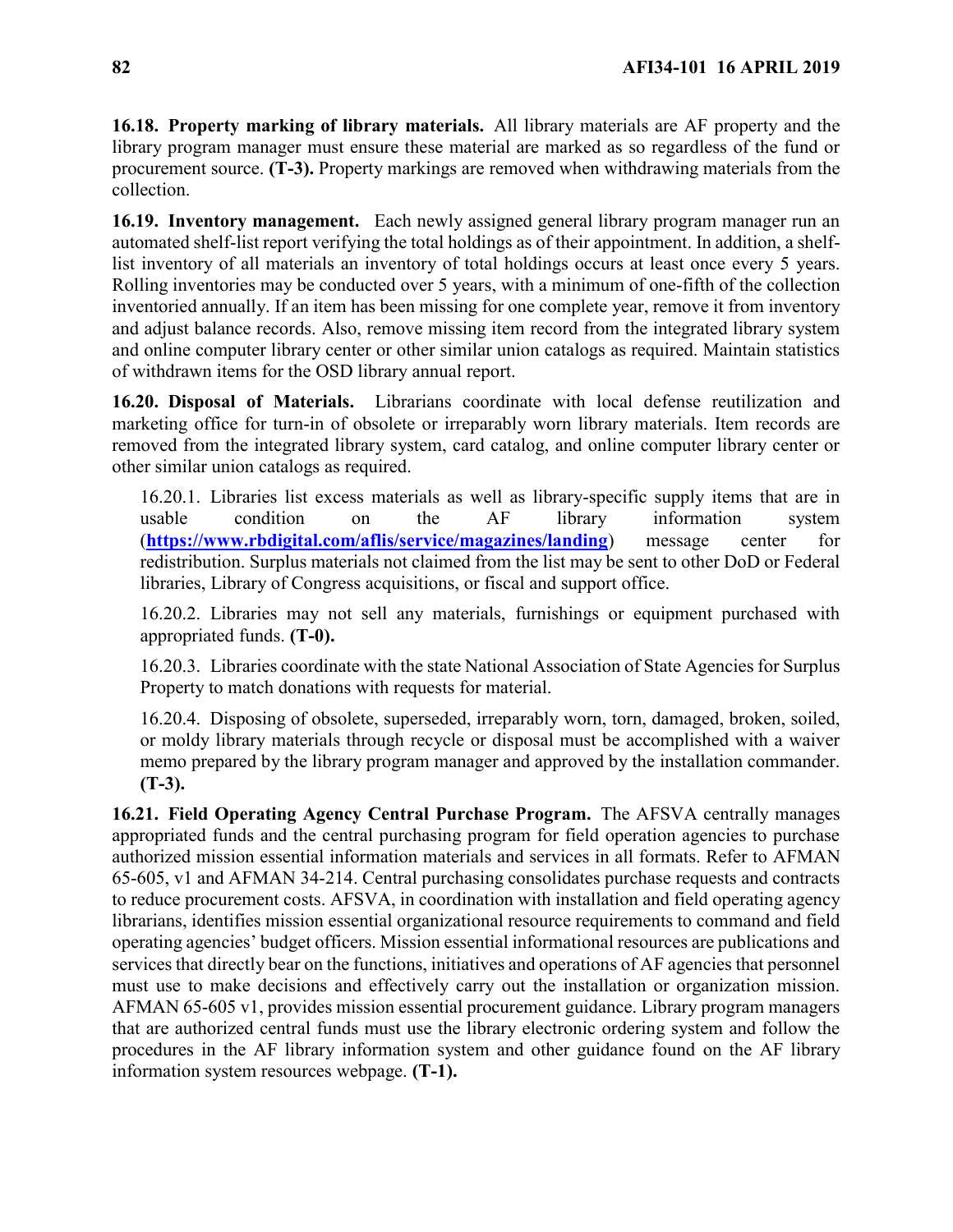16.21.1. If central appropriated funds are not available for mission essential commercial publications, offices may use unit funds to purchase these publications. The library tracks mission essential publications for offices and reports expenditures in the external funds section of the OSD library annual report. If no library services or librarian is available on the installation, contact AFSVA for guidance.

16.21.2. Subscriptions may be renewed against the appropriation current at the time the subscription is ordered. Refer to DFAS 7000.4-R, *Accounting for Obligations*.

16.21.3. Prior to expending central funds, the library should verify the item being requested is not already available through existing online resources or free of charge.

**16.22. Unauthorized Organizational Purchases.** Library program managers must not fund or purchase these categories of materials or services:

16.22.1. Non-mission support recreational publications and materials for dayrooms, lodging, air terminals, distinguished aircraft and visitor lounges, community activity centers, family support centers, youth and child development facilities and hospital and clinic waiting rooms. **(T-1).**

16.22.2. Training aids and copies of materials and textbooks for use in military and civilian education programs, family support centers and religious activities. **(T-1).** Training materials should be purchased with unit training funds (AFI 36-2649, and AFI 52-101, *Planning and Organizing*).

16.22.3. Copies of publications available from the AF electronic publishing library and electronic transfer system. **(T-1).**

16.22.4. Technical orders and publications normally furnished by manufacturers for equipment maintenance and operation. **(T-1).**

16.22.5. Professional development guides, specialty knowledge tests and AF supervisory examination guides as well as commercially produced writing guides for the AF efficiency reports (AFI 36-2605, *Air Force Military Personnel Testing System* and AFI 36-2406, *Officer and Enlisted Evaluation Systems*). **(T-1).**

16.22.6. Decisions of the Comptroller General where documents may be accessed at the government accounting office webpage (**[http://www.gao.gov](http://www.gao.gov/)**) and the government printing office webpage (**[http://www.gpo.gov](http://www.gpo.gov/)**). **(T-1).**

16.22.7. Personal purchases for individual retention. **(T-1).**

16.22.8. Visual information products such as films and photographs. Refer to AFI 35-101. **(T-1).**

16.22.9. Computer application software programs for offices, organizations and agencies supported by the AFSVA library program that are not information products, including compact discs. **(T-1).**

16.22.10. Defense mapping agency products such as federal supply class 7640 cataloged maps, atlases, charts and globes; and all other maps, charts, flight information publications, air target materiel, point positioning data and geodetic products. Refer to AFI 14-132, *Geospatial Intelligence (GEOINT)*. **(T-1).**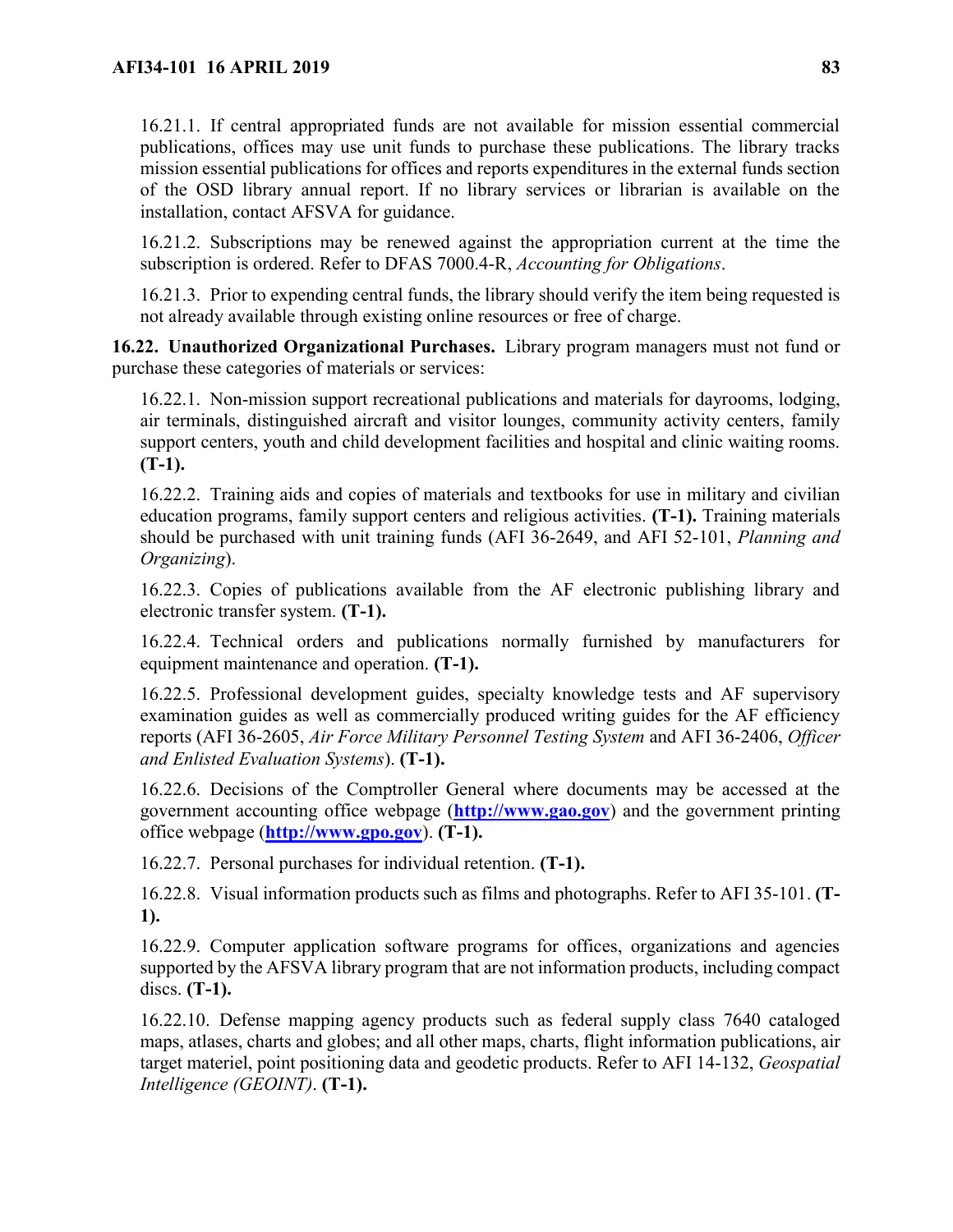16.22.11. Cataloged and non-cataloged sheet and book music IAW AFI 35-101. **(T-1).**

16.22.12. Unofficial publications, such as the *Air Force Times*, *Stars and Stripes*, and local newspapers, are generally not an appropriate expenditure of central funds for offices other than Wing or Mission Support commanders, or equivalent, Public Affairs offices, and First Term Airmen and Leadership schools. **(T-1).**

**16.23. Field Operating Agency Training and Certification.** Installation libraries provide training for new unit or office account custodians, provide annual refresher training, and maintain records of both the unit and office account holdings. Functional commanders, division chiefs or civilian equivalents must certify mission essential requirements for their organizations and appoint office custodians to manage the accounts. **(T-2).**

**16.24. Mission Essential Publications Organizational Exclusions.** These AF organizations may not purchase mission essential publications with library central funds as the organizations have other funding sources:

16.24.1. Air Force Reserve and Air National Guard.

16.24.2. Surgeon General and Defense Medical Programs Activity.

16.24.3. Judge Advocate General. Refer to AFI 51-105, *Legal Information Services*.

16.24.4. Research, development, test, and evaluation activities funded exclusively with research and development funds (3600).

16.24.5. Depot maintenance organizations funded with AF industrial funds. Refer to DOD DoD Financial Management Regulation 7000.14-R, *Department of Defense Financial Management Regulation;* v2B, *Budget Formulation and Presentation*.

16.24.6. Family housing referral offices. Refer to AFMAN 65-605, v1.

**16.25. Technology Plans.** Libraries prepare and maintain a technology plan.

**16.26. Integrated Library System.** Libraries should use, at a minimum, an integrated library system with the following operations and services that meet current industry standards:

16.26.1. Circulation control.

16.26.2. Cataloging.

16.26.3. Online public access catalog with current bibliographic records.

16.26.4. Web interface with ability to embed eResource links behind one level of user authentication (i.e., login screen).

**16.27. Copyright Act of the United States (Title 17 United States Code).** As amended, the copyright law governs the making of photocopies or other reproductions of copyrighted material. Title 17 USC, *Copyright Act of 1976,* requires the posting of copyright notices on photocopying equipment and newer technologies that permit the duplication of copyrighted works. Library program managers must post copyright visual aids by all duplicating equipment. **(T-0).**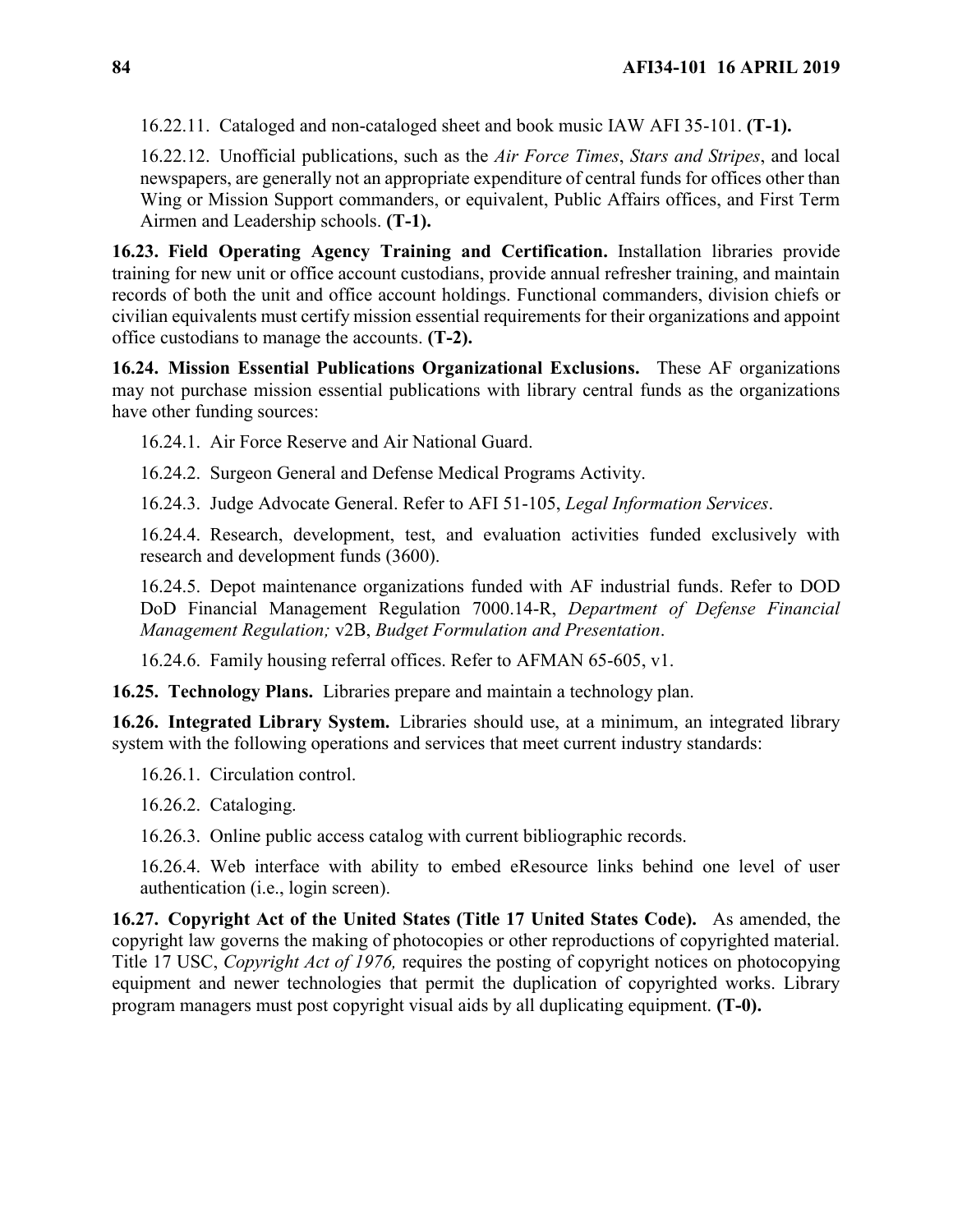## **TECHNICAL LIBARIES**

**17.1. Purpose and Structure.** Technical libraries enable and enhance access to scientific and engineering information. These specialized libraries provide relevant and timely information using new information technologies and the technical librarians' expertise. Research librarians provide scientists and engineers with information required to capitalize on prior research, prevent redundant research, help researchers maintain their expertise and share research results. When appropriate to its mission, the libraries interface, collaborate, support or use other technical library data, information or knowledge-based initiatives, platforms or tools.

**17.2. Technical library collections.** Technical library collections focus on science, engineering and other specialized areas of research. Technical libraries acquire and manage in-depth, specialized information resources and services tailored to the needs of their customers.

**17.3. Technical libraries funding.** Technical library program managers must be funded by their organization using appropriated funds. **(T-1)** In most cases, technical libraries are funded with research and development funds that are part of the technical and research budget submission.

**17.4. Patron Eligibility.** Patron eligible for service at technical libraries are broader than categories of eligible MWR patrons as defined in **[Attachment 2](#page-118-0)** and include the technical organization researchers working on the installation, all Air Force Material Command (AFMC) and AF Research Laboratory personnel and any other installation organizations with which the library has agreements. Special categories of customers include authorized contractors; visiting faculty or scientists; foreign nationals; interagency personnel; students; Voluntary Emeritus Corps; Voluntary Emeritus Corps employed by a contractor; and retirees.

17.4.1. Additional registration requirements for contractors include signatures of administrative contracting officer or contracting officer's representative and contractor's representative authorized to expend funds. Registration requirements include government awareness of contractor requests and company officers agreeing to compensate for lost or damaged materials. Special precautions are taken to ensure that certain types of limited or proprietary information are not released to contractors.

17.4.2. Students or visiting faculty or scientists are considered in a similar category as contractor personnel in terms of services provided and registration requirements. Registration requires the signature of a government sponsor who is be responsible and monitor any service needs.

17.4.3. Foreign nationals assigned to AFMC or AF research laboratory are eligible for library service by virtue of being an AFMC employee, however, foreign nationals do not have access to the AFMC network.

17.4.4. Patrons working under interagency personnel agreements are considered AFMC personnel and as such are eligible for library service.

17.4.5. Voluntary Emeritus personnel may be considered government employees for purposes of eligibility for library services. Voluntary Emeritus are also qualified to see DoD or government-only data. A government supervisor or branch chief must certify their need to know for using classified information. **(T-0).**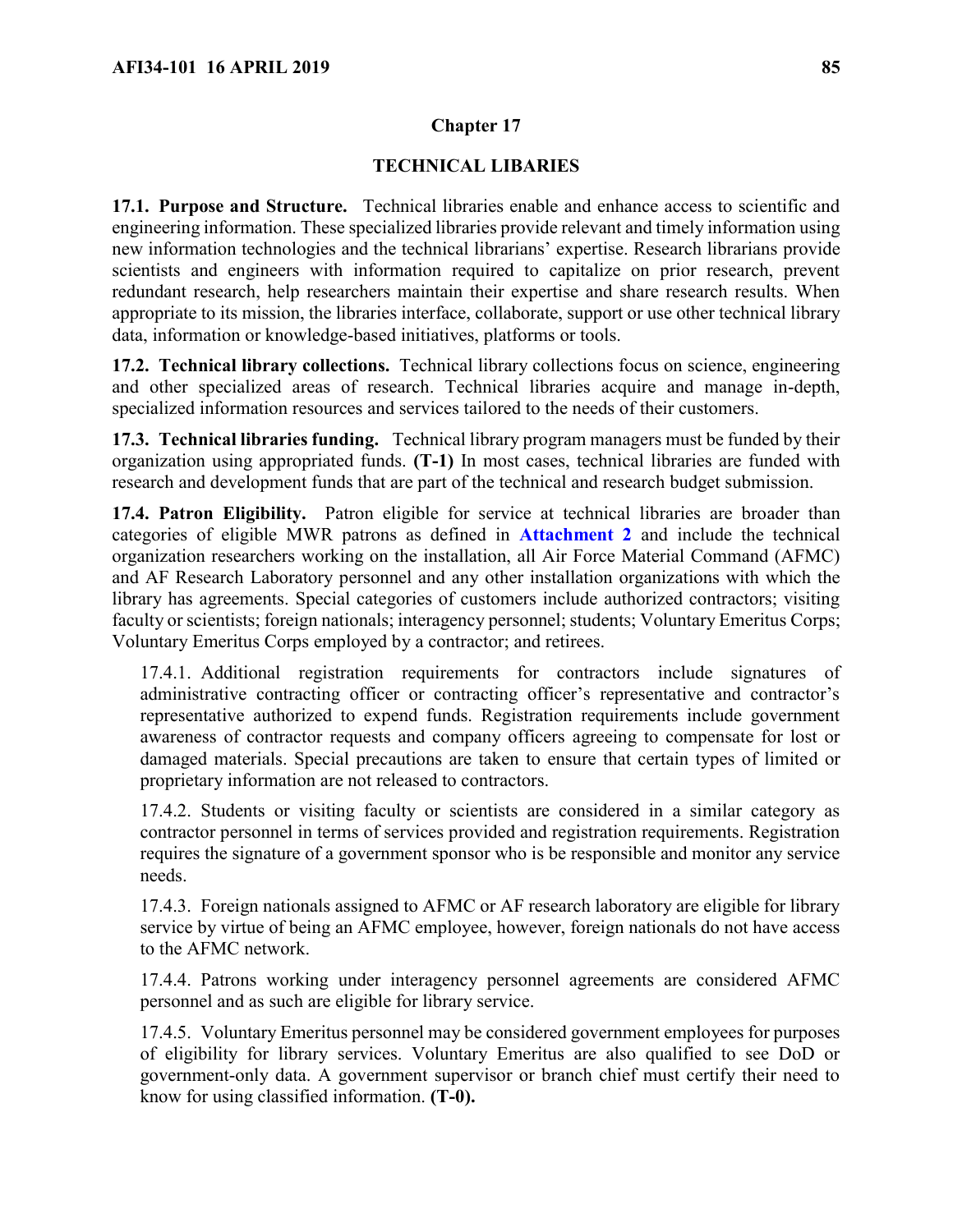17.4.6. Voluntary Emeritus personnel may be employed by a contractor. The technical library's organization determines whether the Voluntary Emeritus Corps sees limited (proprietary, DoD-only or government-only) documents. Release of documents is situational and depends on whether there would be an organizational conflict of interest between the company and the Voluntary Emeritus Corps' project. In this case, consult with the local legal office and release documents only to a government sponsor.

17.4.7. MWR eligible patrons are generally referred to the installation library as their servicing library. However, MWR patrons may be allowed to use resources within the technical library on a site-specific basis.

**17.5. Technical Library Requirements.** Each research and development site is responsible for establishing and maintaining an on-site technical library devoted primarily to serving site personnel.

**17.6. Collection development and management.** Libraries provide an appropriate mix of print, electronic and multimedia resources consistent with local needs and leveraging corporatelypurchased resources. Librarians prepare a collection development plan which describes the scope of the library collection, areas of interest, and selection, acquisition, preservation and deselection procedures. The plan addresses technical requirements such as those produced locally or acquired through Defense Technical Information Center and National Aeronautics and Space Administration. The plan also addresses space management in existing facilities and requirements for remote storage access and delivery.

**17.7. Acquisition of electronic resources.** Technical libraries procure commercially-developed electronic journal and database platforms. Wherever possible, and consistent with technical library business practices, libraries leverage industry-developed resources, recognizing that maintenance and continual upgrading are best performed by the private sector. Open source software alternatives are researched and a list is provided to customers upon request.

**17.8. Special acquisitions.** Under special circumstances and contingent on available funding, technical libraries obtain, upon request, mission-essential publications that might not be available via interlibrary loan, may be needed quickly, or that a customer recommends as a permanent addition to the collection. All efforts should be made to meet the format or language needs of the requestor. Technical libraries generally do not acquire multiple copies to be distributed at the discretion of a requestor.

**17.9. Use of government purchase card for office collections.** IAW AFI 64-117, *Government Purchase Card Program*, for books, periodicals or manuals in direct support of the mission of the technical library, requesting offices must coordinate with the library to determine if library funds are authorized and available or if a copy is available for review. **(T-1).**

**17.10. Vaults, secure rooms, and safes.** Library program managers work with installation security personnel to provide and maintain vaults, secure rooms or safes to house classified documents. **(T-1).** Procedures are developed to allow access to the documents.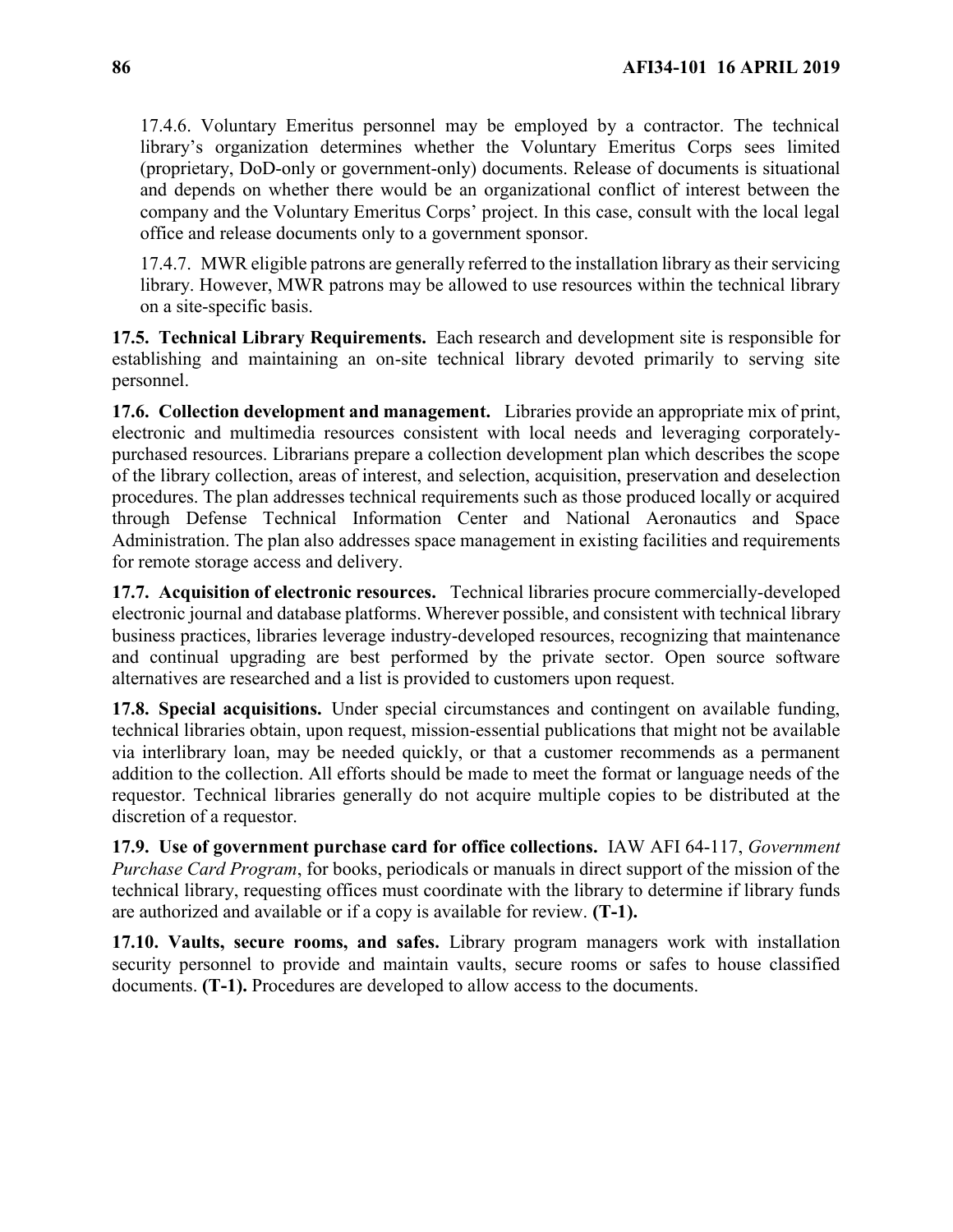**17.11. Technical literature.** Librarians coordinate with the local Scientific and Technical Information Office officer and with Defense Technical Information Center to preserve, protect and provide access to the technical literature. Installation produced technical work includes, but is not limited to technical reports, technical memos, and technical papers. All technical literature produced by local scientists and engineers is accessible through the Defense Technical Information Center database.

**17.12. Corporate purchasing program.** Headquarters AF Research Laboratory must corporately fund technical and scientific electronic resources. **(T-1).** The corporately funded resources are maintained and the user licenses are managed by members of the AFMC library consortium. Sub-units may join with AFMC and other technical libraries or may enter into separate multi-site agreements.

**17.13. Integrated Library System.** Technical library program managers must maintain an integrated library system which employs current technology to organize and make accessible their unique collections. **(T-3).**

**17.14. Information Analysis Centers.** Information analysis centers established by Defense Technical Information Center are located at technical library sites. In general, librarians consult with the information analysis centers to answer specific requests.

**17.15. Collaboration.** Technical libraries design creative outreach methods such as directorate visits, social networking forums and in-library and online exhibit development.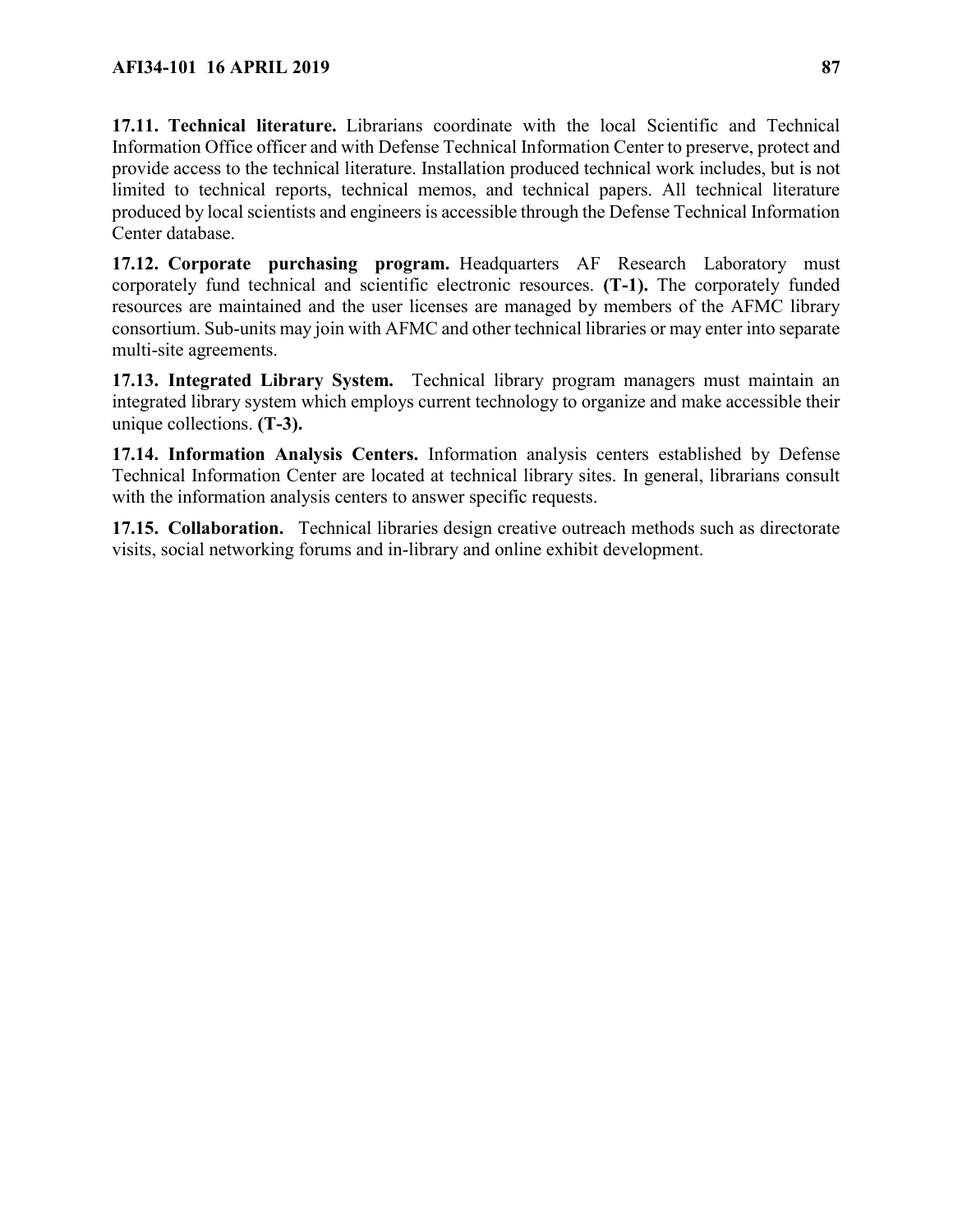## **OUTDOOR RECREATION**

**18.1. Overview.** Outdoor recreation capabilities support mission readiness through programs and facilities delivering Airmen and family resilience and readiness. Outdoor recreation also enhances teambuilding and unit cohesion and trust among Airmen.

### **18.2. Program Eligibility.** Refer to **[Attachment 2](#page-118-0)**.

**18.3. Program Planning and Development.** A comprehensive outdoor recreation program should include six basic components:

18.3.1. Awareness, Interest, and Entertainment. These are designed to stimulate market demand and communicate the diversity of available outdoor recreation programs. Examples include films, speakers, travelogues, exhibitions, etc.

18.3.2. Instructional. These are specifically designed to transfer knowledge or develop skills through demonstrations, videos, computer-based individual instruction, or group classes.

18.3.3. Mainstream Outdoor Recreation. These include popular activities, such as camping, bicycling, skiing, swimming, and fishing. These activities form the foundation of the outdoor recreation program and units use as a part of teambuilding and maintaining resilient, ready Airmen.

18.3.4. Outdoor Adventure. These specialized activities (e.g., white water rafting, selfcontained underwater breathing apparatus (SCUBA) diving, rappelling, and rock climbing) carry a higher "perceived risk," i.e. how dangerous someone unfamiliar with the appropriate techniques and safety practices would consider an activity. Refer to **[paragraph 18.19](#page-90-0)**.

18.3.5. Referral Systems. It is not possible to directly provide all possible programs and services "in-house." The outdoor recreation program should establish a referral system that addresses the following four categories:

18.3.5.1. Information. An area in the outdoor recreation facility should be established as a browsing area and stocked with how-to books, instructional and safety videos, and a variety of outdoor recreation magazines.

18.3.5.2. Interest Groups. Outdoor recreation staff should refer customers to individuals, local groups (such as minor MWR clubs or installation-recognized private organizations), or national organizations sharing their interests. A bulletin board should be available for posting information on local club activities and individuals planning self-directed outings.

18.3.5.3. Locations and Destinations. The outdoor recreation program should offer customers guidebooks, maps, and brochures to help find items of interest in the local area.

18.3.5.4. External Suppliers of Programs, Services, or Equipment. If the outdoor recreation program does not offer a program or service, staff should be prepared to provide the customer with information on who may. This includes mail order and internet-based equipment retailers.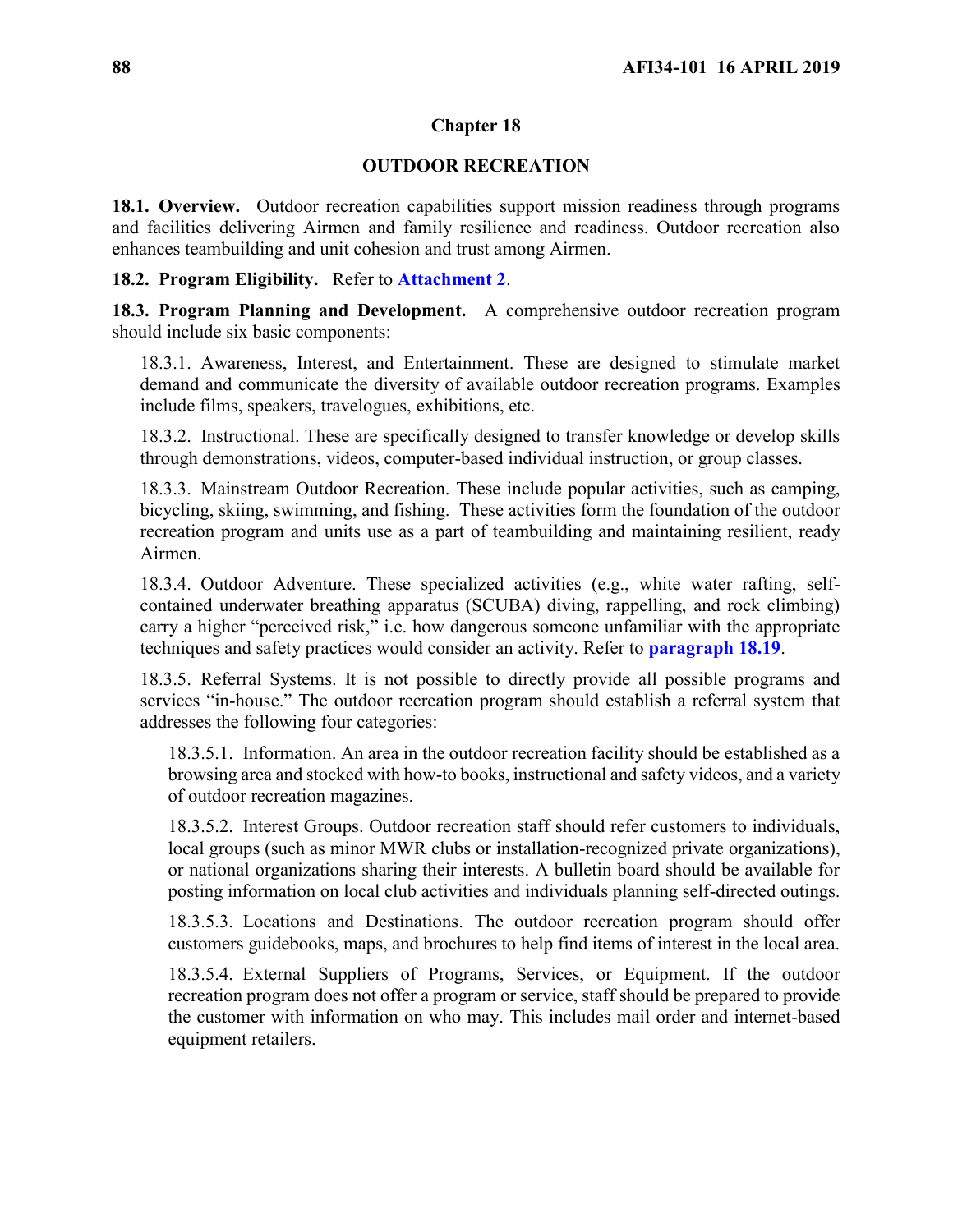18.3.6. Equipment Support. Specialized items such as kayaks, climbing ropes, or rescue gear may be reserved for internal program use only. Generalized outdoor recreation items such as sleeping bags, tents, fishing boats, and coolers support both internal programs and self-directed customer use.

**18.4. Customer Services.** Outdoor recreation programs should offer customer services such as ski tuning, bike repair, or lawnmower tune-ups fill. These services meet customer needs and creates a revenue source.

**18.5. Resale Operations.** Resale operations should be designed to enhance the customer's outdoor recreational experiences, complement the programs and equipment offered, and increase outdoor recreation participation. Also see **paragraphs [3.25](#page-21-0)**, **[3.26](#page-21-1)**, and **[3.27](#page-22-0)**.

**18.6. Facilities and Recreation Areas.** The exact mix of facilities and recreation areas should be based on market demand and existing local resources. There are three core facilities:

18.6.1. Outdoor recreation and equipment center.

18.6.2. Aquatics facility and swimming pool. Refer to **[Chapter 19.](#page-99-0)**

18.6.3. On-base park(s) with playgrounds and picnic areas. Refer to **[paragraph 18.18](#page-90-1)**.

**18.7. Core Activities.** Core activities provide mission support by fostering family and individual well-being, unit and community cohesion, and physical fitness. Core activities also ensure some consistency in programing across the AF. Outdoor recreation core activities include camping, canoeing, kayaking, bicycling, fishing, hunting, walking, hiking, snow skiing and boarding, picnicking, unit outings, swimming, and nature and wildlife appreciation. Support for these activities is to be provided at every installation where it is geographically appropriate.

**18.8. Annual Program Standards.** The outdoor recreation program manager must provide, at a minimum, the following number of activities shown in Table 1.1. **(T-3)**

| Category                                 | Required per year             |
|------------------------------------------|-------------------------------|
| Fitness                                  |                               |
| Whole Family (accompanied tours)         | ာ                             |
| Couples (accompanied tours)              |                               |
| Unit Cohesion, Teambuilding, Trust       | っ                             |
| <b>Community Cohesion</b>                |                               |
| Awareness, Education, Entertainment      | $\mathfrak{D}_{\mathfrak{p}}$ |
| <b>Instructional Classes</b>             |                               |
| Joint program with another Force Support | っ                             |
| activity                                 |                               |
| Outing or Off-Base Trip                  |                               |

|  |  |  |  | Table 18.1. Annual Program Standard Requirements. |
|--|--|--|--|---------------------------------------------------|
|--|--|--|--|---------------------------------------------------|

**18.9. Staff TDY.** When programs require overnight or distant travel, personnel must be placed on temporary duty orders IAW AFI 65-103, *Temporary Duty Orders*. **(T-1).**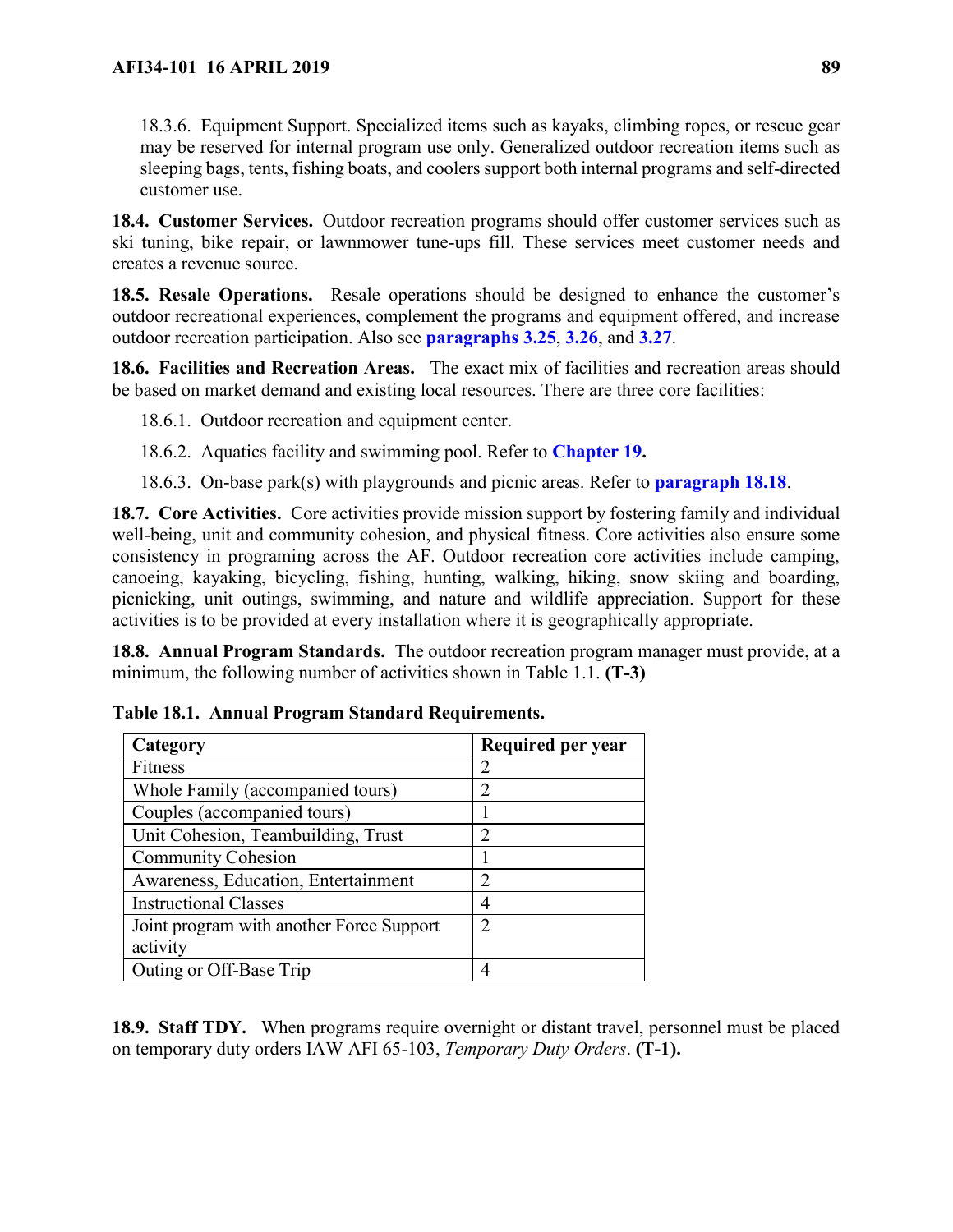**18.10. Staff Certifications.** Outdoor recreation staff, contractors, and contractors must maintain certification in standard first aid and child and adult cardiopulmonary resuscitation. **(T-3).**  Certification training for outdoor recreation staff and volunteers is coordinated with the Force Support training staff. Exceptions to the certification requirements for administrative personnel should be coordinated with the installation safety office. Advanced first aid training for trip leaders and remote off-base recreation area personnel is strongly encouraged. Staff overseeing the aquatics program should complete the Aquatics Facility Operator certification program provided by the National Recreation and Park Association. Activity-specific training and certification standards (**refer to [Attachment](#page-125-0) 3**) apply to the activity leader(s) or, in the case of programs like whitewater rafting, all key program staff including volunteers.

**18.11. Inventory of local natural resources and local outdoor recreation providers.** A base's outdoor recreation program is shaped by climate, geography, and available natural resources. The outdoor recreation manager should compile an inventory of local natural resources and local outdoor recreation providers to identify the "raw materials" available for program planning. These include parks, rivers, lakes, mountains, ski areas, natural and wilderness areas, campgrounds, beaches, trails, caves, or other places suitable for outdoor recreation. Also include clubs, public agencies, schools, or businesses providing outdoor recreation programs, services, or equipment.

**18.12. Office resource collection of books, periodicals, maps, catalogs.** To support the program's vision and a strong referral system, develop an office resource collection of books, periodicals, maps, catalogs, videos, etc. These materials can be used for program planning, scouting trips, staff training, instructional classes, and by customers. The resource collections should also focus on local natural resources, e.g., local and regional guidebooks. Be sure current information regarding on and off-base recreation areas is available. Work with the base library to help build this office collection. At a minimum, it should contain at least 15 books, 5 magazine subscriptions, and 10 outdoor recreation equipment mail-order catalogs. Instructional videos should also be incorporated into the collection based on the mix of programs and activities. Plan to incorporate at least two new books and one new video to the reference collection annually.

**18.13. Environmental Safeguards.** Work with the civil engineer and bioenvironmental offices to ensure facilities and maintenance practices comply with applicable environmental requirements. Include all off-base recreation areas, recreational vehicle camps, and marinas. Use minimum impact camping, sanitation, and cooking practices on outings. It is important for campers and hikers to avoid disturbing the land and the wildlife while camping. Over time, even small impacts to the outdoor environment can add up to a great deal of damage to the natural environment. Responsible camping that leaves no trace upon departure of campsites to include traveling to and from the campsite. Native materials are not used to build windbreaks, trash is removed, and disturbing wildlife is avoided.

**18.14. Alcoholic Beverages.** Outdoor recreation program managers follow the alcoholic beverage guidance in AFI 34-219. **(T-1).** Outdoor recreation program manager must include a section addressing alcoholic beverages. **(T-3).**

18.14.1. Outdoor recreation staff and contractors will not consume or be under the influence of alcoholic beverages while on duty or off duty for the duration of an outing or activity. **(T-1)** Participants should not consume alcoholic beverages preceding or during all outdoor recreation activities.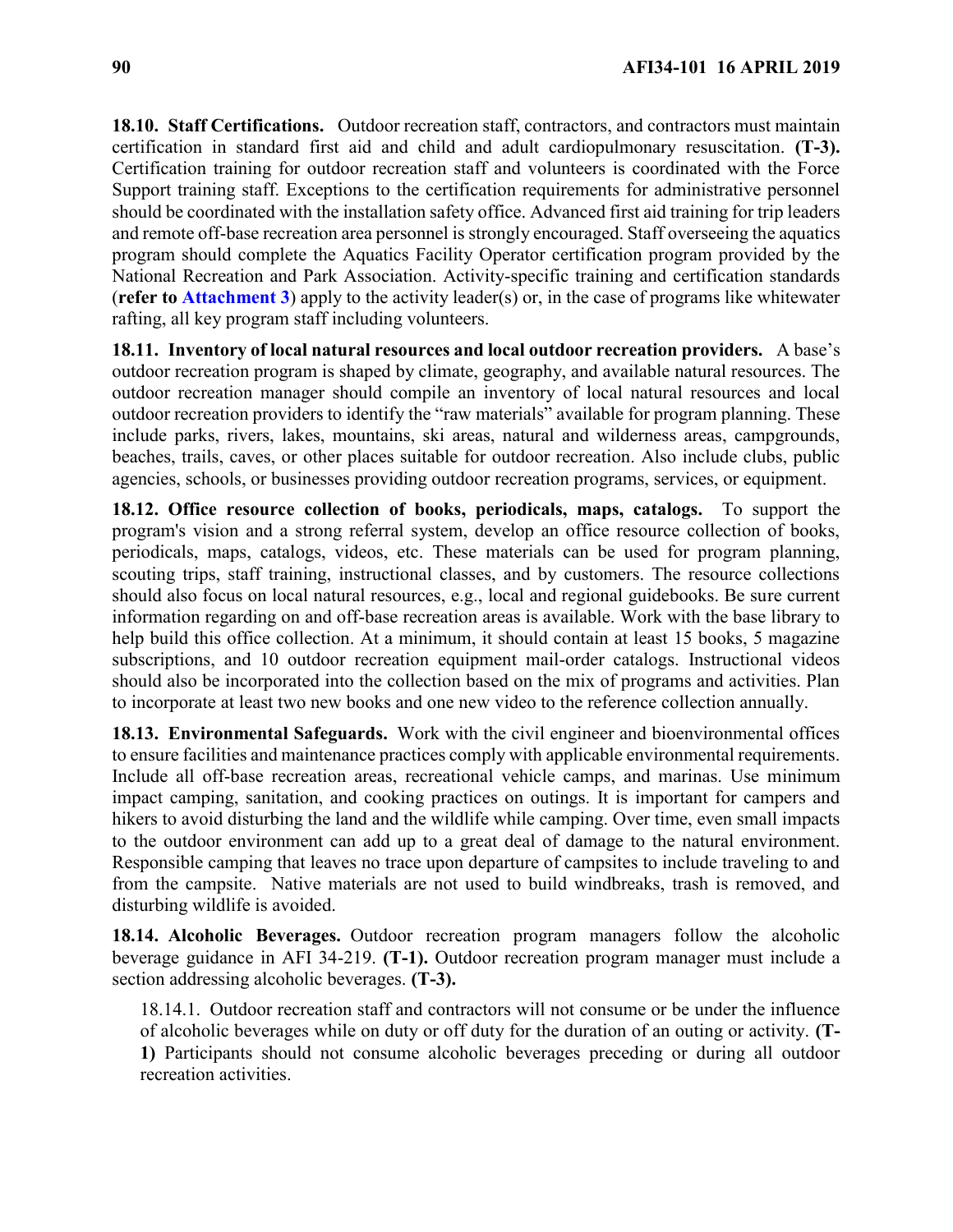18.14.2. Sponsors of parties or group functions must be accountable for the responsible behavior of their group. **(T-2)** The sponsors must submit a letter of request, through the Force Support commander, outlining their rules for serving and consuming alcoholic beverages at the party or function. **(T-3).**

# **18.15. Blood-borne Pathogen Standard Compliance.** Refer to **[paragraph 3.38](#page-25-0)**

**18.16. Outings and Off-Base Trips.** For every off-base trip, the trip leader will file an itinerary, customer and staff roster, and emergency action plan with the outdoor recreation manager or community services flight chief. **(T-3).** This ensures if bad weather, transportation problems, or mishap delay a trip's return, key personnel have the information needed to initiate appropriate action. Pre-trip and departure briefings address hazard awareness and applicable safety practices and equipment. Basic risk management requires that customers clearly understand what to expect, prerequisite skills or equipment, what hazards might be encountered, and what the trip leader and participants should do to prepare or protect themselves. Contractors must have adequate safety plans and be prepared to handle potential mishaps or emergencies before contracts are signed. **(T-3).**

# **18.17. On-Base MWR Recreational Clubs and Other Recreational Private Organizations.** Refer to **[Chapter 22.](#page-107-0)**

<span id="page-90-1"></span>**18.18. Playgrounds.** This applies only to playgrounds located at on-base and off-base recreation areas managed under the outdoor recreation program. If included in the installation natural resource plan (refer to AFI 32-7064), use of natural resource funds, controlled by the civil engineer, is authorized. The outdoor recreation program manager ensues playground structures and equipment is inspected weekly for safety and maintenance purposes. **(T-2)** The program managers coordinates the inspection checklist with ground safety and ensure repairs are made quickly before use. New or renovated playgrounds must comply with safety and accessibility standards outlined in the US Consumer Product Safety Commission's publication #325 *Public Playground Safety Handbook*. **(T-0).**

<span id="page-90-0"></span>**18.19. Outdoor Adventure Activities.** Adventure programs, like whitewater rafting or mountain climbing, carry a higher level of risk. The program manager offer these programs only under the supervision of fully qualified program leaders. **(T-2)** While the overall program is called "outdoor recreation," appropriate activities may be offered and marketed under the heading of outdoor adventure. The Force Support commander or director must approve, in writing, outdoor adventure program components. **(T-2)** The outdoor recreation program manager retains the letter of approval on file. This ensures the chain of command recognizes and accepts increased responsibilities that go with adventure activities. These typically include additional staff training, higher equipment standards, higher staff to customer ratios, special first aid and safety equipment, etc. For established programs, the outdoor recreation program manager prepares an annual memo for the Force Support commander or director's signature authorizing existing adventure activities to continue.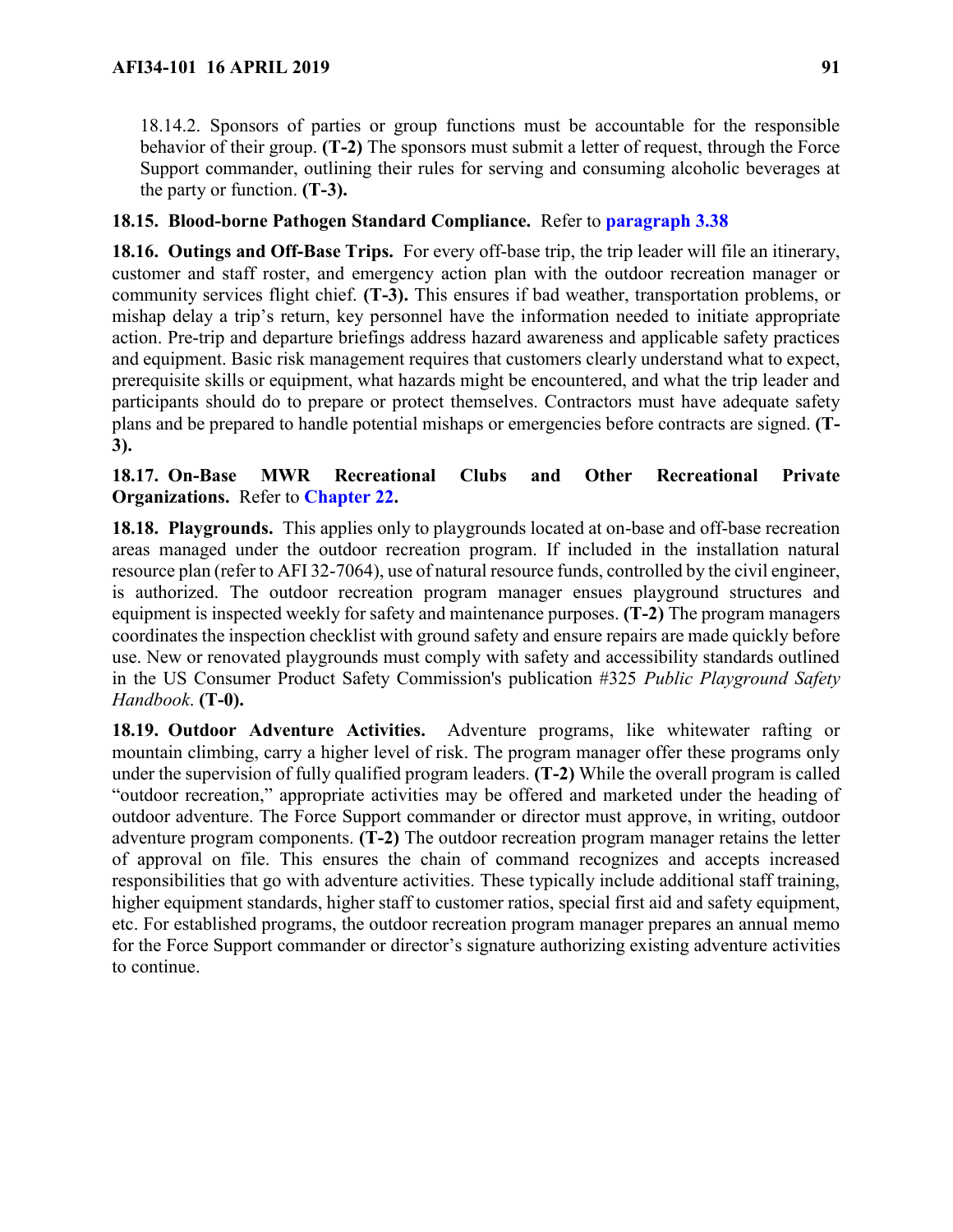**18.20. SCUBA Diving.** The program manager must ensue SCUBA programs are taught and led by trained and certified personnel who sanctioned by the World Recreational SCUBA Training Council (**<https://wrstc.com/>**). **(T-0).** Divers certified by World Recreation SCUBA Training Council may participate in SCUBA diving activities and refill air tanks at AF facilities. The following organizations are recognized for training and instructional programs: International Diving Educators Association®, National Association of SCUBA Diving Schools®, National Association of Underwater Instructors®, Professional Association of Diving Instructors®, Professional Diving Instructors Corp®, SCUBA Schools International®, and SCUBA Diving International®. US Navy, Los Angeles Parks Department Underwater Unit, Multinational Diving Educators Association®, Confédération Mondiale des Activités Subaquatiques®, and other organizations sanctioned by the World Recreational SCUBA Training Council.

18.20.1. A SCUBA diving operating instruction is prepare by the outdoor recreation manager covering local check-out procedures, use and rental of equipment, dive boat rules, use of floats and flags, approved air sources, state or host country diving rules, special rules applicable to the local area, policies on repetitive dives, dive profiles, and safety rules. Safety rules must include the buddy system, emergency signals, minimum acceptable equipment, help and rescue rules, nearest medical facilities, nearest recompression chamber, and mishap reporting procedures. **(T-2).** The program manager ensure the operating instruction address dive depth limits and multilevel dive planning, which must not exceed any depth limitations for the qualification levels established by their certification organization. **(T-0).** 

18.20.2. Outdoor recreation manager must ensure SCUBA cylinders be visually inspected annually and bear a label with month and year the inspection was performed. **(T-0).** Cylinders are hydrostatically tested at a Department of Transportation certified facility in compliance with Department of Transportation rules 49 CFR 173.34, *Qualification, Maintenance and Use of Cylinders*. **(T-0).** The program manager must ensue a qualified and certified SCUBA technician inspect, service, and repair tanks, valves, and regulators (**T-0).** The program manager must ensure SCUBA cylinders are be filled with compressed air only from a source that meets the Compressed Gas Association's Grade E American National Standard Institute/Compressed Gas Association G7.1 standard that covers recreational SCUBA air. **(T-0).** The program manager must ensure the air source is certified and tested every 6 months to ensure carbon dioxide is less than 1,000 parts per million; carbon monoxide is less than 10 parts per million; hydrocarbons (as methane) are less than 25 parts per million, and oil vapor is less than 5 mg/m3; and free of gross moisture, dust, or other foreign matter. **(T-0).** Additionally, tanks used for enhanced air nitrox diving (oxygen threshold  $>$ gt; 23.5%) must be clearly labeled for only enhance air nitrox use and be specifically cleaned and serviced to accommodate enriched oxygen mixes. **(T-0).** AF facilities with properly trained and certified personnel and fill systems may offer only enhanced air nitrox32 (32% oxygen) and enhanced air nitrox36 (36% oxygen) mixes.

**18.21. Off-Base Recreation Areas.** Installation commander wanting to establish an off-base recreation must have the approval of the AFSVA commander. **(T-1).** The program manager ensure the following applies to off-base recreation areas:

18.21.1. Managers of off-base (and on-base) recreation areas required to live on-site must pay rent and utilities. **(T-3).**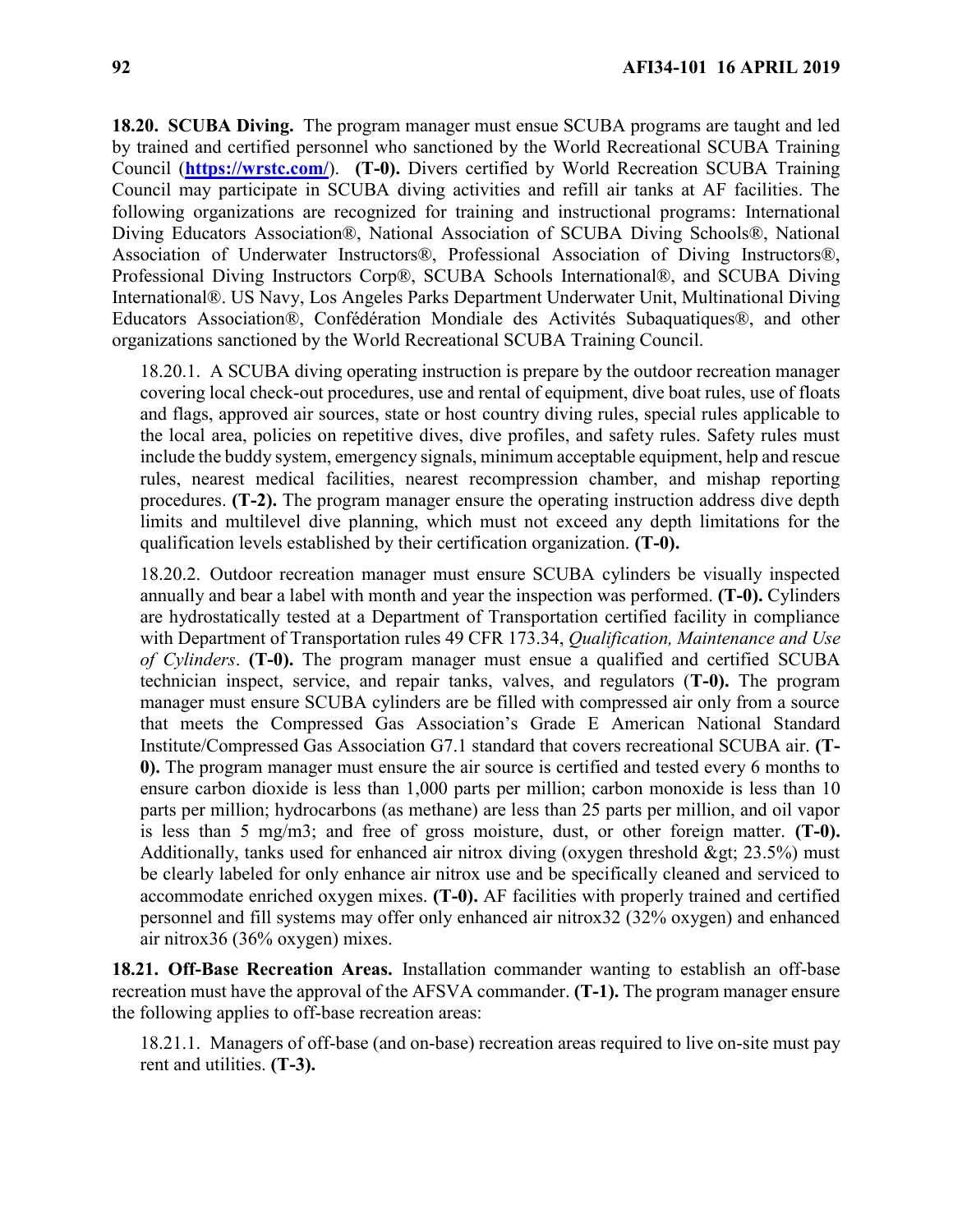18.21.2. Free housing or site rental must not be prohibited. **(T-3).** Rental rates are established IAW AFI 32-9003, *Granting Temporary Use of Air Force Real Property*.

18.21.3. Equipment loan and rental services are encouraged at recreation areas.

18.21.4. Personal safety and basic first aid items (sunscreen, insect repellent, bandages, etc.) should be available for purchase at off-base recreation areas.

<span id="page-92-0"></span>**18.22. Skeet, Trap Ranges, Firearm Sales, Use, and Storage.** Installation commanders must comply with Bureau of Alcohol, Tobacco, and Firearms, ground safety, and nonappropriated financial and asset control procedures for receiving, storing, issuing, and selling firearms and ammunition. **(T-0).**

18.22.1. Under the *Gun Control Act of 1968* (Title 18 USC Chapter 44), nonappropriated instrumentalities in all 50 states, the District of Columbia, Puerto Rico, and US possessions, must be licensed dealers to sell firearms**. (T-0).** No license is necessary to sell ammunition only (refer to ATF publication 5300.4, *Federal Firearms Regulations Reference Guide*).

18.22.2. Only employees who have completed a DoD Form 2760*, Qualification to Possess Firearms or Ammunition*, may have access to firearms, destructive devices, ammunition, black powder, primers, or cartridge cases. Each customer who purchases a firearm must complete a Bureau of Alcohol Tobacco, Firearms and Explosives (ATF) Form 4473, *Firearms Transaction Record Part I–Over-the-Counter*. **(T-0).** Since this form includes a certification a person has not been convicted of a qualifying crime of domestic violence, a DoD Form 2760 need not be completed.

18.22.3. Each patron who wants temporary access to, or use of, a firearm completes a DoD Form 2760. **(T-0).** 

18.22.4. The program manager must ensure employees pass same level of background checks as gun purchasers. **(T-0).** Self-certification is not sufficient**.**

18.22.5. The program manager must ensure the sales of firearms, ammunition, or reloading supplies complies with the guidance in ATF Publication 5300.4. ATF Form 4473 may be obtained from any Alcohol Tobacco and Firearms office. The installation commander must ensure firearms sales to the public and guests of MWR eligible patrons is prohibited. **(T-0).**

18.22.6. Safeguard information collected during firearm transactions IAW the Privacy Act of 1974. Refer to AFI 33-332 for further guidance.

18.22.7. Within 30 days of closing the outdoor recreation resale operation, the program manager must send all firearm sales records to the regional Alcohol Tobacco and Firearms office. **(T-0).**

18.22.8. The installation commander should consider a requirement for installation records check for all purchasers of weapons. The installation commander must ensure firearms or ammunition is not sold to anyone if the buyer would be in violation of state law or public ordinance. **(T-0).** Consult with the base legal office about applicable state and local laws. The program manager and his or her staff will not sell firearms, ammunition, black powder, primers, and cartridge cases to anyone with a misdemeanor or felony conviction for crimes of domestic violence. **(T-0).**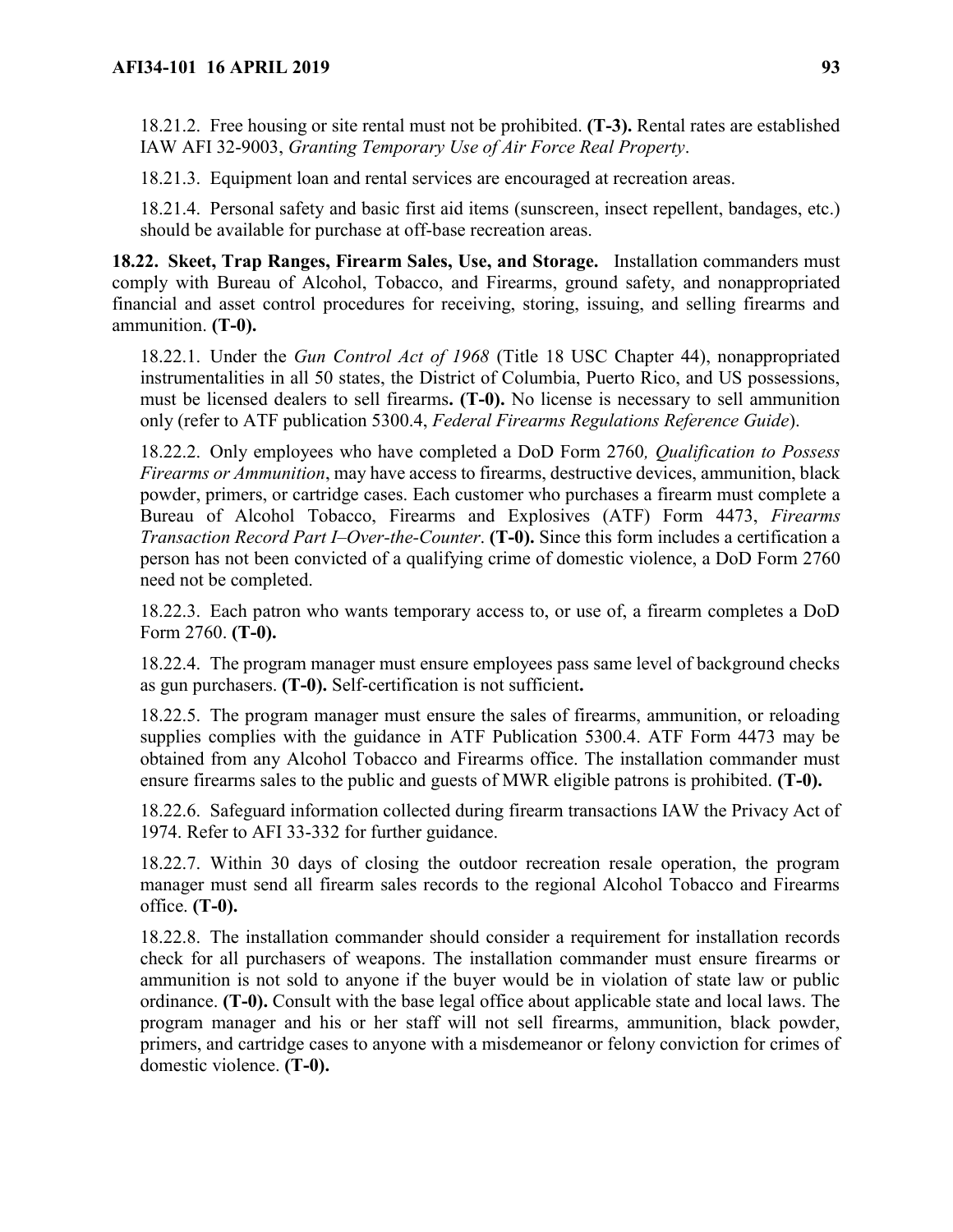18.22.9. Operations outside the US may require additional controls and forms to comply with customs requirements, status of forces, or country-to-country agreements. Coordinate all operating instructions with the legal and safety offices. Under no circumstances are the controls used by the program manager be less stringent than those in the *Gun Control Act of 1968*. **(T-0).**

18.22.10. The safety office must approve facilities where ammunition reloading is planned as an explosives storage location and these facilities must follow the applicable safety requirements in AFMAN 91-201, *Explosives Safety Standards*. **(T-1).** AFI 31-101, *Integrated Defense (ID)*, sets additional facility standards which must be met by the program manager before firearms and munitions are stored. **(T-1).**

18.22.11. The outdoor recreation activity manager is responsible for maintaining a listing of all Force Support owned weapons regardless of cost, depreciation, declared value, or life expectancy. These weapons must be inventory at the start and close of the business day by the program manager or designate staff. **(T-1).** The outdoor recreation manager or responsible staff must promptly report any inventory discrepancies to the security police. **(T-3).** The firearm inventory report must be provided by the program manager to the resource management flight chief IAW AFI 34-209. **(T-1).**

18.22.12. Force Support shooting ranges should take positive steps to reduce the impact of lead shot deposited on the ground in the course of normal operations. Ranges must not be situated where lead shot would be deposited into wetlands, drainage areas, or other sites where lead is likely to reach surface or ground water systems. **(T-0).** Steps should be taken to prevent wildlife, particularly waterfowl and other game birds, from using shooting ranges as feeding or "grit" collection areas. Lead shot harvest plans, including the financial implications, are developed and incorporated into local operating instructions for Force Support shooting ranges. Ranges should obtain a copy of Environmental Protection Agency (EPA)-902-B-01- 001, *Environmental Protection Agency's Best Management Practices for Lead at Outdoor Shooting Ranges*, to see if other steps could be taken to reduce the impact of lead shot on the environment.

**18.23. Riding Stables.** Outdoor recreation manager ensures all horses must have the required inoculations for adequate protection against local diseases and ensure a veterinarian declares each horse is free of disease before it can be stabled or pastured with other horses. **(T-0).** Horse owners must pay for grazing privileges on AF property IAW AFI 32-9003. **(T-1).** Arrangements can be made with the civil engineer to establish grazing areas and rules. The outdoor recreation activity prepares operating instructions addressing stall cleaning procedures, safety inspections, watering and care of livestock, reporting sick animals to the owner, maintenance of pastures, fences, facilities, and trails. The outdoor recreation manager must ensure all horse owners' horses receive regular veterinary care. **(T-0)**. If a base veterinarian is unavailable, the outdoor recreation activity may establish a nonappropriated fund individual service contract IAW AFMAN 64-302 for veterinarian services. Owners may make their own arrangements or permit the contract veterinarian to provide care, drugs, and medicine on a reimbursable basis. An isolation stall should be identified and used as necessary.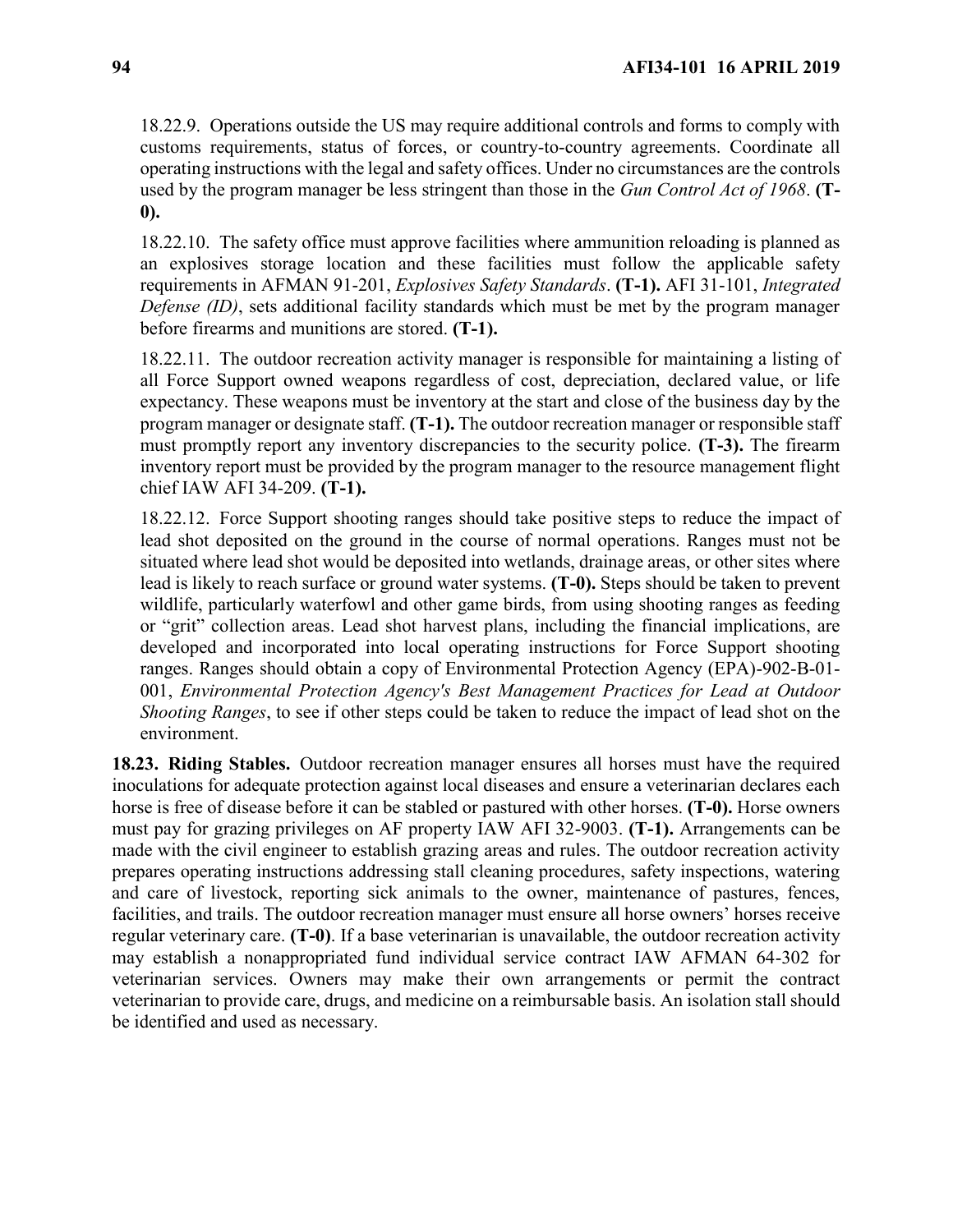**18.24. Snow Ski Areas.** Mark ski trail heads with the degree of difficulty. Ski patrol must inspect trails daily and ensure the trails are properly maintained throughout the ski season. **(T-2).** Post trail information signs at the departure point adjacent to ski lift or tow systems. Cross-country ski trail signs should also include distance and estimated skiing time. A backboard or immobilization system and a rescue sled or similar system should be available at downhill ski areas to safely transport injured skiers. If the installation's ambulance or medical response services cannot support the ski area, additional training, such as advanced first aid or wilderness first aid, is necessary for ski area personnel responsible for mishap response. **(T-1).**

**18.25. Recreational Lodging.** Recreational lodging includes cabins, cottages, mobile homes, lodge rooms, pre-sited travel trailers and campers, and enclosed sleeping shelters designed to offer overnight accommodations. The Force Support commander of director must ensure lodging is built and operated with nonappropriated funds. **(T-0).** Structural repair may be authorized appropriated funds under AFI 65-106. Offering fee-based, tiered levels of amenities within recreational lodging units is authorized although purely rank-based fees (e.g., distinguished visitor) facilities is discouraged. Installations can specify and limit the number of recreational lodging units that allow pets and a separate pet fee is permissible. The outdoor recreation manager develops recreational lodging operating instructions which should include a section addressing reservation, cancellation, refund, and pet policies.

**18.26. Campgrounds.** Commanders develop installation policies for campgrounds that best service their eligible patrons. Undeveloped camping areas or tents-only campgrounds are Category B programs. Natural resource funds, controlled by the civil engineer, may be used IAW AFI 32- 7064. Areas developed primarily for recreational vehicle camping are Category C. AF campgrounds were developed for, and should be managed to support, recreational camping purposes and not for a patron to use as a place of business. In addition, the program manager must ensure recreational camping areas are not used as a place to live, with the exception of the recreational vehicle camp host (manager). **(T-3).** If space is available, these recreational camping areas may be used by personnel on temporary duty to an installation as long as that use complies with maximum length of stay policies. The maximum length of stay must not exceed 180 days per calendar year. **(T-3).** Back to back reservations designed to circumvent the local maximum length of stay limit is not permitted. At the end of the maximum stay period, a guest's recreational vehicle must depart the recreational vehicle camp and installation for at least 24 hours. **(T-3).** If two or more unreserved sites are available, a customer that left due to the maximum stay limit may be allowed to return to the recreational vehicle camp after satisfying the 24-hour departure requirement.

18.26.1. The outdoor recreation activity manager develops a recreational vehicle camp operating instruction that includes sections addressing reservation, cancellation, length of stay, pet, and refund policies.

18.26.2. The program manager must ensure all recreational vehicles in the recreational vehicle camp be roadworthy and carry current registration and license tags or stickers. **(T-3).** If the vehicle is not roadworthy, the patron is asked to leave or not provided campsite rental. Recreational vehicles in the recreational vehicle camp should not be skirted although tire covers are permissible. All tires (wheels) should remain on the recreational vehicles; temporary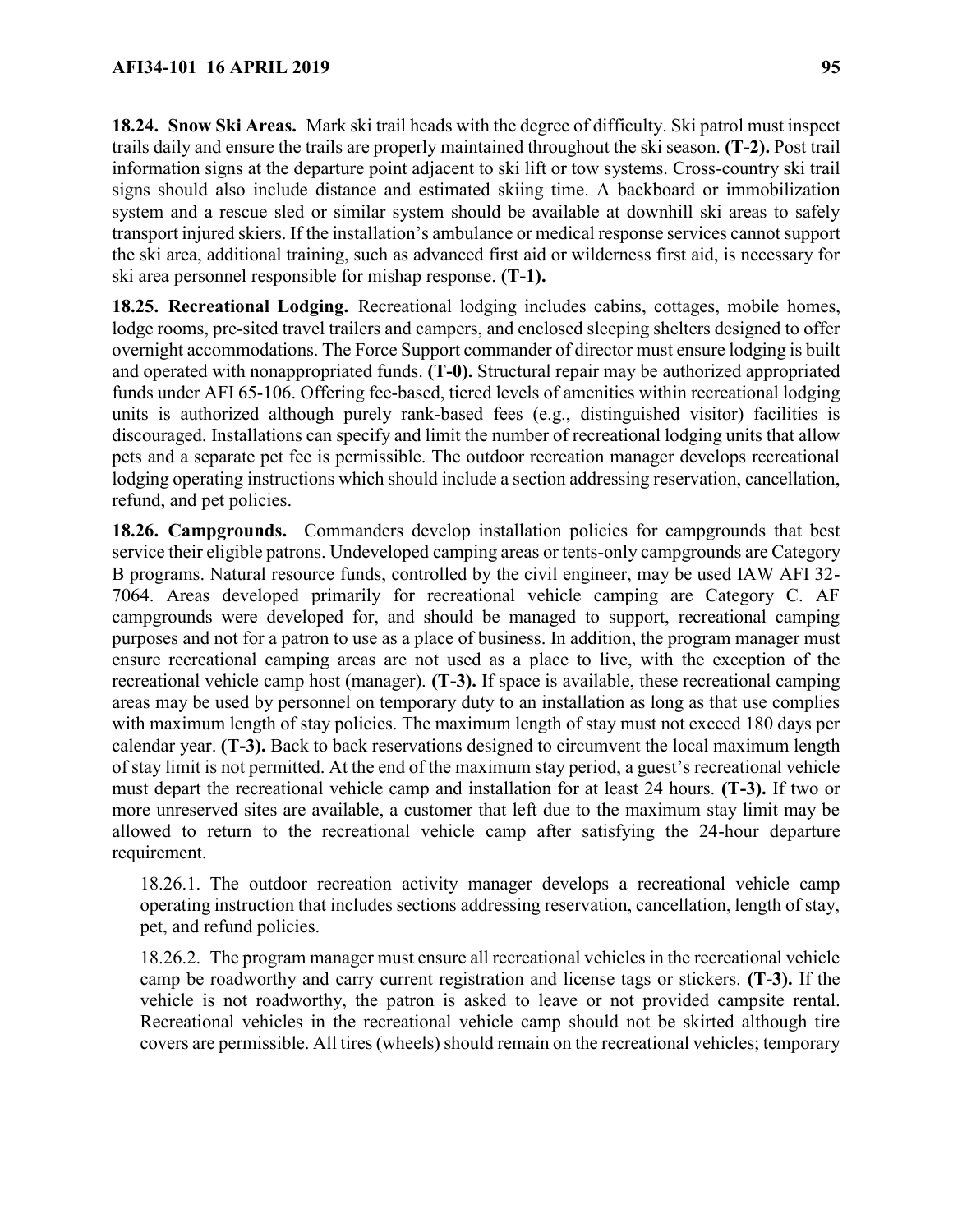removal for repair is acceptable. No freestanding storage units are allowed within recreational vehicle camp sites. Any recreational vehicle that is sold should be removed from the recreational vehicle camp prior to ownership being assumed by the buyer. For environmental reasons, no mechanical maintenance (including oil changes) or significant repair work be performed, and recreational vehicles may are not washed in the recreational vehicle camp.

18.26.3. All AF campgrounds that collect fees for overnight recreational vehicle parking are considered recreational vehicle camps and participate in AFSVA's Frequent Camper Program, a program designed to provide rewards to campers who frequently use outdoor recreation managed campgrounds. AF campgrounds should honor all valid camper cash certificates and stamp customer's frequent camper logbooks IAW program guidance provided by AFSVA. Selling frequent camper membership kits is required.

**18.27. Marinas.** Marinas include private boat berthing or mooring and the rental of watercraft not listed in Allowance Standard (AS)-410, *Morale, Welfare, and Recreation and Physical Training*. Marina watercraft includes water ski boats, bass boats, pontoon boats, personal watercraft, and sailboats over 16 feet. Basic fishing boats with motors under 25 horsepower and sailboats less than 16 feet are treated as equipment loan items.

18.27.1. Program managers must ensure Force Support owned watercraft comply with US Coast Guard requirements which are different for recreational or charter boat operations. **(T-0).** Many states have been granted limited authority (33 CFR Part 173, Subpart D, *Issue of Certificate of Number*) to control the numbering and equipping of recreational boats within their jurisdictions. In these situations, Force Support owned watercraft must comply with state guidelines. **(T-0).** The program manager must ensure marinas comply with federal, state, and local environmental and pollution laws and regulations. **(T-0).**

18.27.2. The program manager must ensure customers must have adequate training before being allowed to operate any Force Support watercraft. **(T-1).** This training should include proficiency testing with the same class of watercraft the customer rents. An operating instruction covers basic customer qualification procedures for each type of watercraft**.** Basic water safety information (handout, short video, verbal briefing, etc.) should be provided to the customer prior to departure. The program manager must ensure life jackets are provided to all passengers and are worn whenever on the boat. **(T-0).**

18.27.3. Customers keep watercraft in wet or dry storage in movable condition so it can be relocated for emergency or facility maintenance purposes. Refer to AFMAN 34-204 for guidance regarding lost or abandoned boats and other personal property.

**18.28. Parachuting.** Force Support organized parachuting activities must follow US Parachute Association (**<https://uspa.org/Safety-Training>**), FAA regulation 14 CFR Part 105, *Parachute Operations* (**[https://www.gpo.gov/fdsys/pkg/CFR-2012-title14-vol2/pdf/CFR-2012-title14](https://www.gpo.gov/fdsys/pkg/CFR-2012-title14-vol2/pdf/CFR-2012-title14-vol2-part105.pdf) [vol2-part105.pdf](https://www.gpo.gov/fdsys/pkg/CFR-2012-title14-vol2/pdf/CFR-2012-title14-vol2-part105.pdf)**), state, and local directives. **(T-0).** The comprehensive operating instructions covering jump procedures with special emphasis on safety practices must be developed by the outdoor recreation program manager. **(T-3)** The program manager must ensure the jumpmaster for novice sport parachuting operations have a current US Parachute Association jumpmaster rating. **(T-0).** The pilot of the airplane does not serve as jumpmaster. Each participant must follow basic safety requirements and comply with the jump procedures operating instruction. **(T-1).** The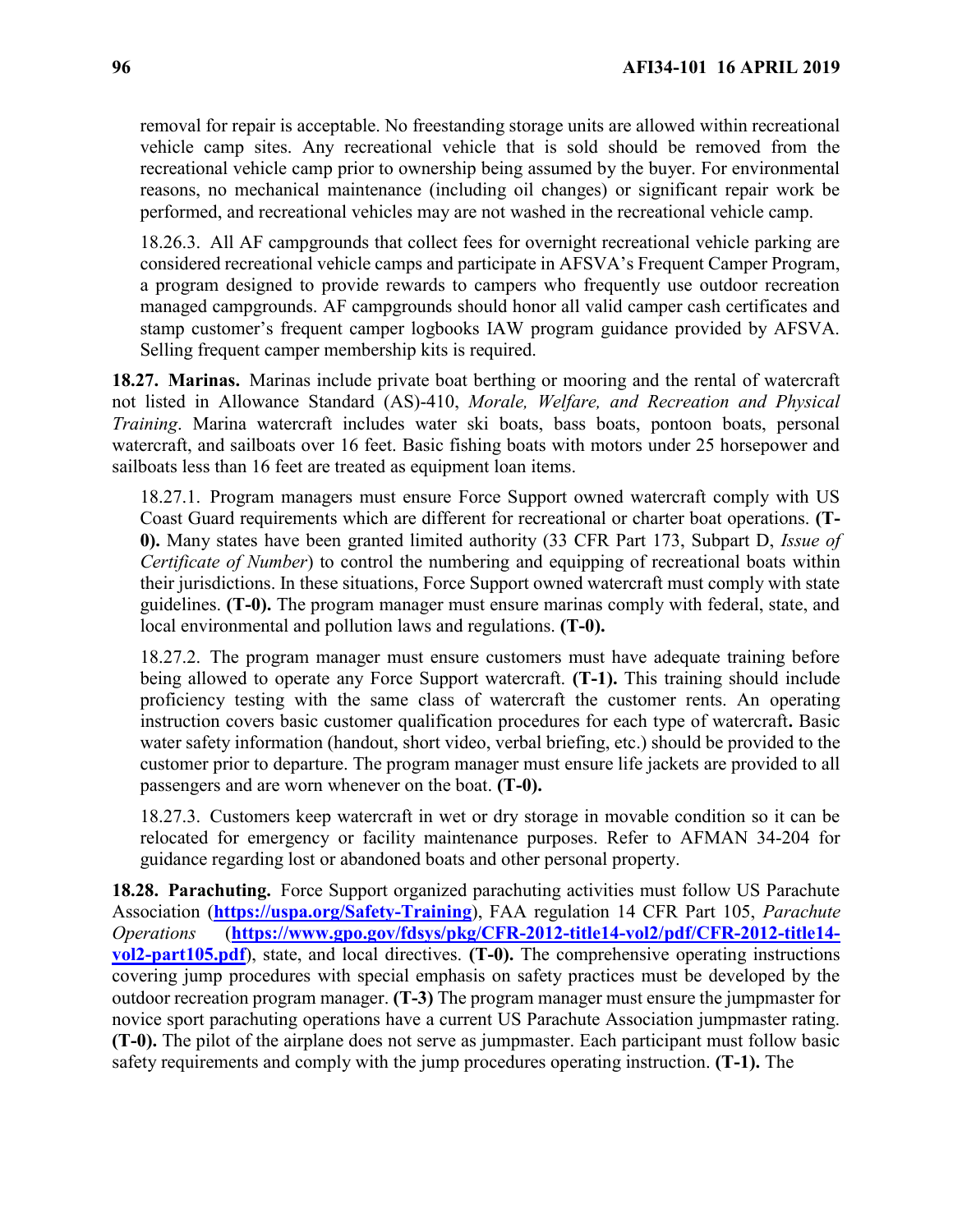outdoor recreation program reports any injury or loss of life resulting from parachuting and other high risk reactional activities, as determined by the installation commander, per AFI 91-204. Lineof-duty determinations are made as outlined in AFI 36-2910, *Line of Duty (LOD) Determination, Medical Continuation (MEDCON), and Incapacitation (INCAP) Pay*.

**18.29. Equipment Loan and Rental Operations.** Outdoor recreation equipment loan items are purchased, tracked, and disposed of through appropriated fund channels. Refer to AFMAN 34- 204. Loaned items are issued to installation units at no charge to promote the readiness and resiliency of Airmen. Examples of equipment loan items are coolers and sports equipment. Outdoor recreation equipment rental items are purchased with nonappropriated funds and available for rental to all authorized patrons. Refer to AFMAN 64-302 to ensure adequate equipment is available to meet the installations needs. The program manager must ensure individuals who are not authorized patrons do not rent outdoor recreation items. **(T-1).** Private organizations must not be authorized use of loaner equipment and the standard fee will be charged for rental equipment. **(T-3).** In addition, a computerized point of sale system should be used to provide improved controls for security and audit purposes which must be approved by the AFSVA commander. **(T-1).** If a manual system is used to check out equipment, a locally devised and controlled equipment loan or rental receipt is used.

18.29.1. Equipment items listed in MWR Allowance Standard-410, Part B, (skis, tents, bicycles, coolers, etc.) are considered loan items. Items not listed in MWR Allowance Standard-410, Part B, (campers, ski boats, snowmobiles, etc.) are considered rental items. Rental fees should cover all nonappropriated expenses (including cleaning and maintenance) over the life of the item, anticipated replacement costs, and achieve local, AFSVA or AF fiscal goals.

18.29.2. Equipment use is first-come, first-served although outdoor recreation may offer equipment reservations. Military active duty and reserve component personnel (regardless of status) and their families may make reservations in advance of other authorized customers. The program manager must ensure family members under 18 years of age have their sponsor's permission to check out equipment. **(T-3).**

18.29.3. Patrons should be provided instructional handouts for the type of equipment checked out and trained on safety procedures, proper care, assembly, servicing, operation, disassembly, and cleaning. For potentially dangerous or easily damaged items like tillers or lawn mowers, testing or minimum qualification systems must be established he program manager. **(T-3).**

18.29.4. Upon equipment return, all loaned or rented equipment is inspected for damage or malfunctions prior to loaning or renting the equipment again. Certain equipment may require more comprehensive inspections. Specifically, camping trailers must have their propane and electrical systems inspected and tested between rentals by the program manager or designated staff. **(T-3).** Wheel bearings on watercraft and camper trailers are inspected weekly. SCUBA gear, ski bindings, and ski boots are adjusted, tested, maintained, and tracked by certified technicians IAW industry standards.

18.29.5. Other Force Support programs may use outdoor recreation equipment for their programs. This use should be included in an operating instruction which includes associated fees for equipment use.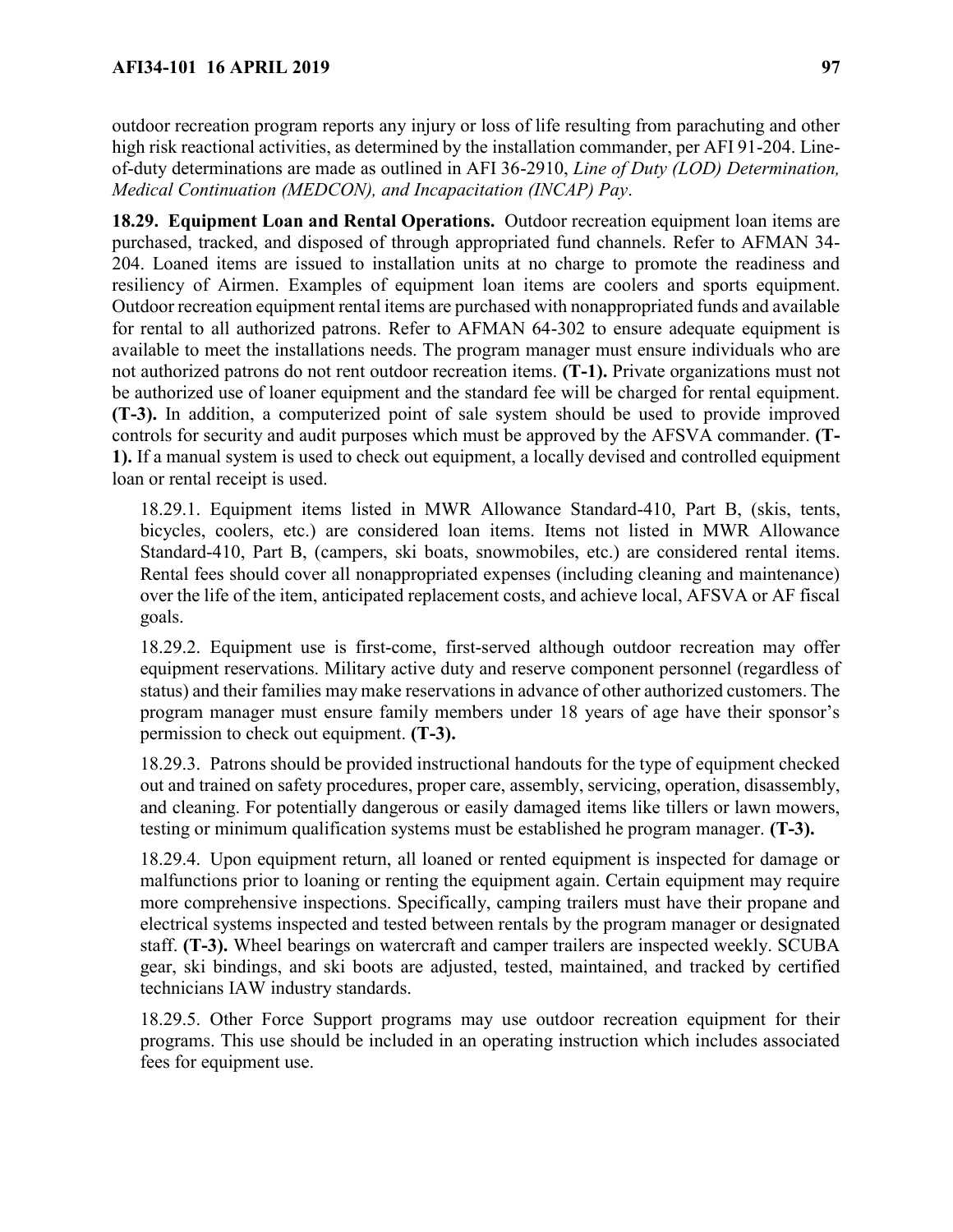18.29.6. The program manager must ensure outdoor recreation staff members pay to use equipment items except under special circumstances that must approved by the program manager. **(T-3).** Examples include new items requiring a manufacture's "break-in," items used for pre-inspection program locations, and staff training, etc.

**18.30. Recreational Vehicle Storage.** MWR support for recreational vehicle storage includes paving or modifying a paved area for recreational vehicle storage, fencing or providing gated access to an area designated for recreational vehicle storage, registering or tracking the recreational vehicles stored in an area, providing lights or other utilities to an recreational vehicle storage area, and patrolling or monitoring the recreational vehicle storage area. The program manager must assess fees and charges to vehicle owners for storage of privately owned vehicles. **(T-3).** On-base residents may be granted priority and a reduced rate if the installation commander has prohibited parking recreational vehicles in the housing areas. The outdoor recreation manager develops a recreational vehicle operating instruction which addresses customer eligibility, fee structure, and use policies. Refer to AFMAN 34-204 for guidance regarding lost, abandoned, or unclaimed vehicles and other personal property.

<span id="page-97-0"></span>**18.31. Ropes Courses and Climbing Walls.** Ropes courses and climbing walls are excellent tools for team building, unit cohesion, exploring perceived personal limits, and developing leadership potential. Successful courses and walls require a cohesive multiyear program plan, detailed operating instructions, a thorough staff-training plan, and an adequate budget.

18.31.1. Outdoor recreation-run ropes courses and climbing walls operate under the "challenge by choice" philosophy. This allows everyone to be involved and to challenge themselves, but at their own pace and in their own way. Train staff to manage group pressure so individuals are free to push themselves only as far as he or she chooses.

18.31.2. Ropes courses require customers to use both a helmet and chest-and-seat harness IAW course manufacturer recommendations.

18.31.3. A well-planned and properly equipped belay system is the single most important "hardware" factor on a safe ropes course or climbing wall. Establish policies on who should serve as a belayer, the person who controls the safety rope, and how the person is trained. Consider belay anchors or belay partner procedures to prevent lightweight belayers being pulled off their feet by the fall of a heavier customer.

18.31.4. The ropes are routinely "loaded" by falls and lowering, which subjects them to wear and tear. Every rope should have its own log which tracks how often and how it is used. Falls off some course or wall elements are "harder" than others so consider tracking use by element. Cut up or destroy retired ropes so the ropes cannot accidentally be used again.

18.31.5. The program manager must ensure every course or wall receives an annual inspection by the company that installed it or by trained certified inspectors. **(T-2).**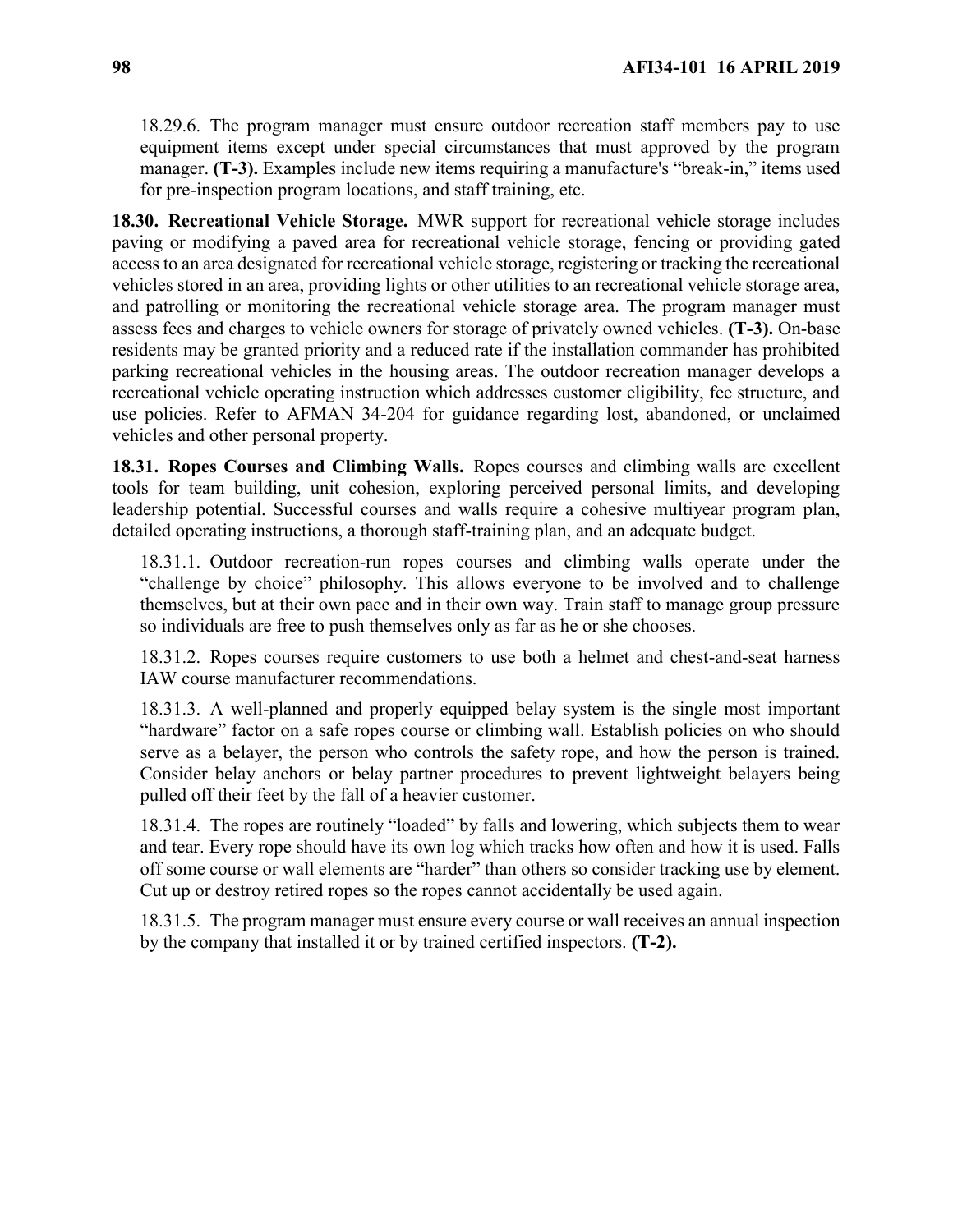**18.32. Skate and Bike Parks.** These facilities are often operated by youth centers, which limits access by other potential customers. If a more accessible facility is desired, outdoor recreation programs may develop and manage skate and bike parks. Prior to involvement and building skate and bike parks a business case should be completed to ensure customer support of the projected skate park and long term durability of the structures. Separating younger customers from the older customers may reduce safety concerns. These parks should include adequate seating areas, trash cans, shade structures, water source, bicycle racks, and nearby restrooms. Helmets are to be worn and additional protective gear for wrists, elbows, or knees is encouraged.

**18.33. Self-Storage Activity.** Self-storage activities are Category C revenue generating programs that provide rental space in facilities and rental storage units for the purpose of storing personal possessions. This term does not include recreational vehicle storage facilities referenced in **[paragraph 18.31](#page-97-0)**. According to the OUSD (P&R) 11August 2009 memorandum *Nonappropriated Fund Instrumentality Self Storage Activities*, prior to Force Support establishing and operating a self-storage activity to include placing proposals under contract, the Principal Deputy Under Secretary of Defense for Personnel & Readiness OUSD (P&R) must approve the installation proposal. **(T-0).** Self-Storage activity proposals must accomplish the steps outlined below:

18.33.1. The Force Support commander of director must obtain written waivers of the right of first refusal from AAFES as AAFES is the primary provider of revenue generating self-storage activities on military installations and government-owned or leased military housing areas. **(T-0).**

18.33.2. Consistent with DoDI 1015.13, *DoD Procedures for Implementing Public-Private Ventures (PPVs) for Morale, Welfare and Recreation (MWR), and Armed Services Exchange Category C Revenue-Generating Activities*, public-private venture agreements is considered as an alternative to meet capital requirements in excess of \$1 million for self-storage construction.

18.33.3. Per DoDI 7700.18, *Commissary Surcharge, Nonappropriated Fund (NAF), and Privately Financed Construction Reporting Procedures*, the installation commander must notify the local business community of self-storage activities proposed for construction in the 50 United States and the District of Columbia. The Force Support commander or director ensure notification of the local business activity may be made by public notice or by letter to organizations representing the local businesses. **(T-0).**

18.33.4. The notification to OUSD(P&R) must document the lack of adequate commercial facilities in the area around the installation or government-owned or leased military housing area and provide both a description of the process used to notify the local business community and the responses received. **(T-0).**

18.33.5. Submit self-storage proposals to AFSVA for coordination.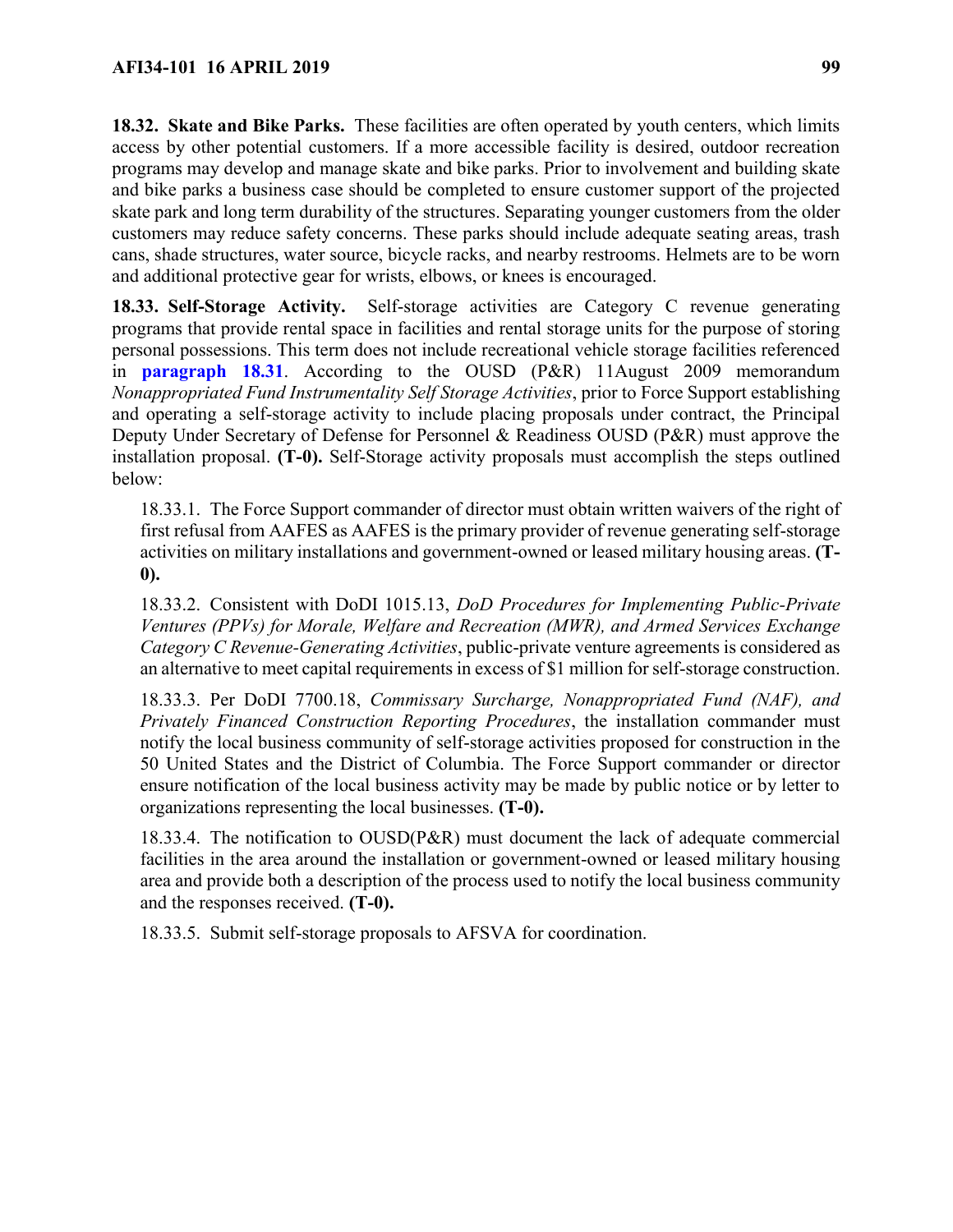## **SWIMMING AND AQUATICS**

<span id="page-99-0"></span>**19.1. Swimming and Aquatics.** The installation's swimming and aquatics program is managed by outdoor recreation. This AFI applies to all Force Support managed pools, beaches, waterfronts, and aquatics programs. (See also AFI 48-114, *Swimming Pools, Spas and Hot Tubs, and Natural Bathing Areas*.) Moreover, all aquatic facility managers shall create and implement a safety plan IAW the current *Model Aquatic Health Code,* section 6.3.3*.* (**<https://www.cdc.gov/mahc/editions/current.html>**). **(T-0).**

**19.2. Pool Admission and Use Fees.** When nonappropriated fund lifeguards are used to staff pools, admission and use fees to cover part or all of the costs associated with such costs may be assessed.

**19.3. Fences, Depth Markings, and Swimming Area Demarcations.** Pools are fenced to prevent anyone from accessing and accidentally falling into the pool when the facility is closed. Infant and toddler pools are separated by a fence with a self-closing gate to prevent small children from wandering from their pool and gaining access to the main pool. Pool depth is marked on the pool deck at least every 10 feet. Similar depth markings must be visible from inside the pool by marking the pool wall, gutter, deck coping edge, etc. Markings on the fence or building walls are not acceptable. A clearly visible contrasting colored line, at least four inches wide, is marked on the pool bottom where the slope of the bottom reaches the 5-foot depth point.

**19.4. Lifeguard Funding.** Appropriated funded lifeguard requirement as over hires or temporaries is authorized. Use of a nonappropriated funded memorandum of agreement, between Force Support and the installation comptroller, funded with appropriated funds is allowed when appropriated funds are authorized. If appropriated funds are not available, a waiver must be submitted by the Force Support Commander or director to use nonappropriated funds and approved by AF/A1S and Secretary of AF Deputy Assistant for Cost and Economics. **(T-1).** Refer to AFI 65-106, and AFMAN 34-201 for guidance.

**19.5. Lifeguard and Aquatic Instructor Certifications and Training.** Lifeguards must have and maintain current nationally recognized (e.g. American Red Cross) certification and training in lifesaving and water rescue methods and skills, basic first aid, and child and adult cardiopulmonary resuscitation. **(T-1)**. Lifeguards on coastal beaches must be specifically trained in surf rescue techniques. **(T-1)**. This applies to swimming and aquatic exercise instructors. Instructors who are qualified based on related training and experience may operate under the supervision of a certified instructor.

**19.6. Minimal Lifeguard Levels for Pools and Actively Guarded Beaches and Waterfront Areas.** At least two lifeguards are required to be on duty and at their stations (chair stand or deck patrol) during open recreational swimming. **(T-2).** Country, state and local laws governing lifeguard staffing must be observed when stricter than the lifeguard ratios mandated in this AFI. **(T-0)**.

19.6.1. Staff levels accommodate lifeguard breaks or rotations. Lifeguards are rotated offstation, or given a 10 minute break, every hour. Clearing the pool of swimmers to accommodate lifeguard breaks is permitted.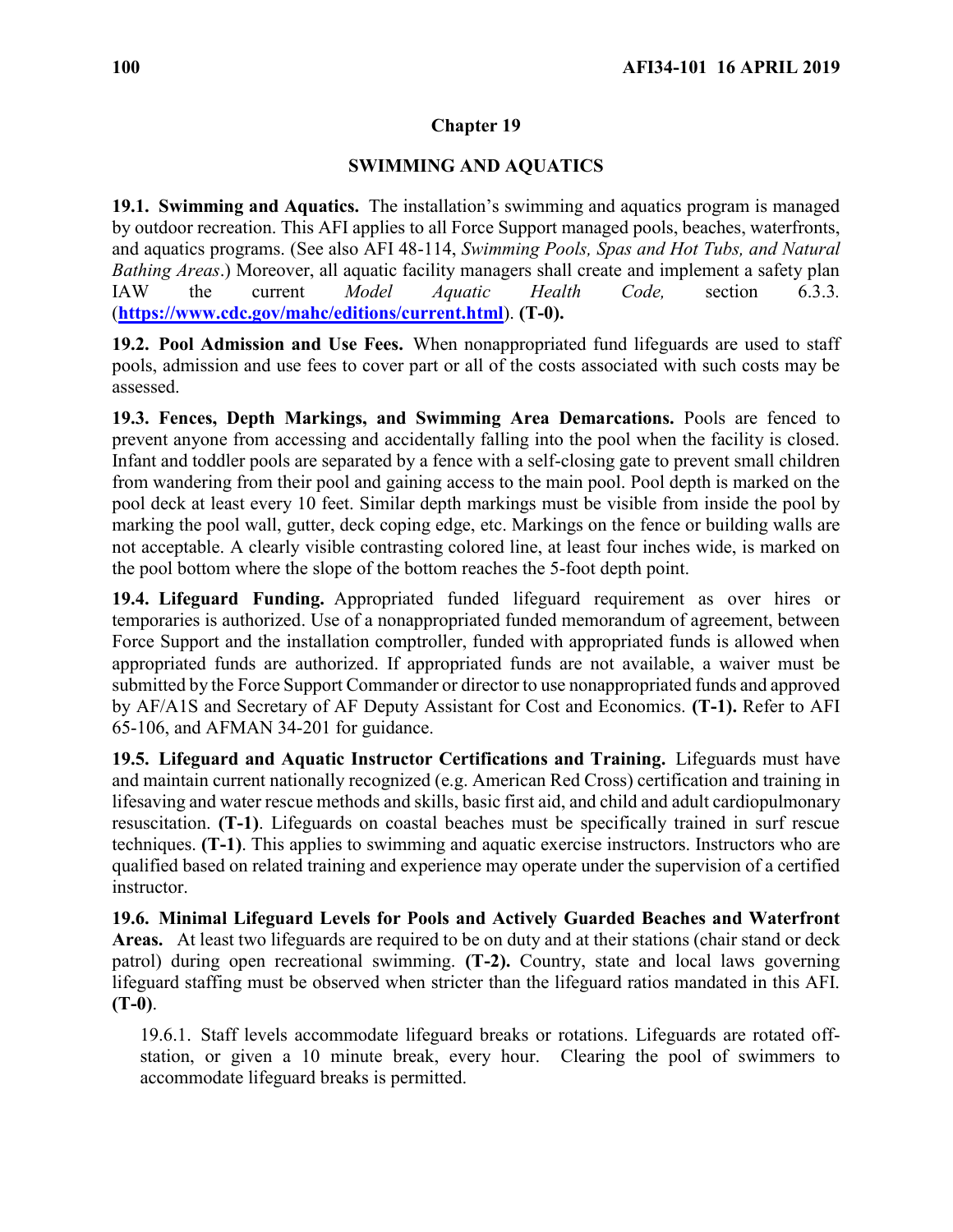19.6.2. During adult lap swimming or adult instructional programs with less than 20 participants, at least one lifeguard is required to be on duty and at his or her station. If the instructor is also certified as a lifeguard, this satisfies the lifeguard requirement only by remaining out of the pool and located where supervision of the entire group is possible.

19.6.3. If the swim team provides certified lifeguards, the lifeguards are trained on local emergency response procedures the same as outdoor recreation staff lifeguards.

19.6.4. Military water survival or similar training may be conducted in the pools without outdoor recreation staff lifeguards provided the individuals responsible for supervising the activity are trained on local emergency response procedures and military water survival and rescue.

**19.7. Unguarded Swimming Areas.** During business hours, lifeguards are on duty at all swimming pools; however, at unguarded, natural swimming areas "swim-at-your-own-risk" (with no lifeguards on duty) is permitted. These areas must have approval from installation safety, base legal, and the installation commander. **(T-3).** Prominent warning signs that no lifeguards are present and posted at the unguarded natural swimming areas. Lighted telephones, which can be used to call for help, should be located near unguarded swimming areas whenever possible. The base emergency services telephone numbers are prominently posted next to the phones. The base newcomer's orientations must include a warning about the inherent hazards of using the unguarded swimming areas. **(T-3).**

**19.8. Aquatic Equipment Standards.** These standards are designed to help ensure every aquatic facility in the AF is fully equipped to handle accidents or emergencies.

19.8.1. Safety and Rescue Equipment.

19.8.1.1. Force Support supplies lifeguards a whistle, sunglasses, and hat that shades the face. Lifeguard stands are equipped with a shade which can be repositioned as the sun moves. Sunscreen, with a sun protection factor of at least 30, is provided by Force Support for all aquatics staff.

19.8.1.2. All swimming pools and actively guarded beaches and waterfronts must have a first aid kit that includes rescue breathing masks and barriers and latex gloves to prevent transmission of disease. **(T-1).**

19.8.1.3. To reduce the potential exposure to bloodborne pathogens, a mask and barriers should prevent direct contact during rescue breathing. Consider individual lifeguard first aid and rescue-breathing packs if lifeguards are stationed far from where the central first aid and rescue kit is located. Refer to **[paragraph 3.38](#page-25-0)**

19.8.1.4. Biohazard spill kits are required to clean up blood or other potentially infectious material from pool decks or locker rooms. One kit is necessary per pool or waterfront.

19.8.1.5. Backboard with arm, torso, and leg straps and head and neck immobilization system is required. One board is present at each pool or waterfront where lifeguard or rescue services are provided.

19.8.1.6. A head and neck immobilization system is necessary for each backboard. There are two basic systems available; semi-rigid cervical collars in multiple sizes or adjustable "foam" blocks method. If collars are used, all sizes of the collars are available and the rescue staff properly trained to use them.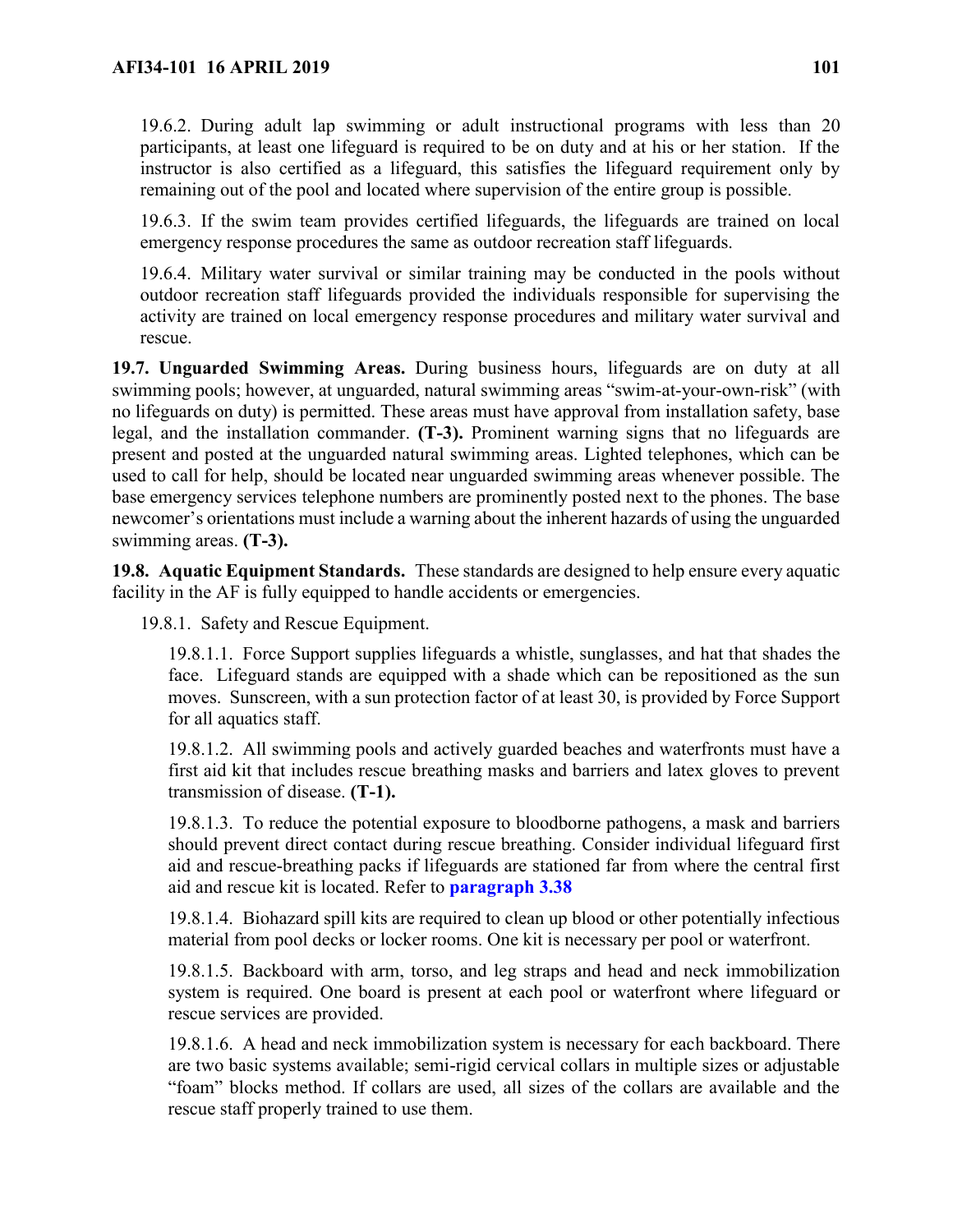19.8.1.7. Each lifeguard station, including guarded beach and waterfront areas, have a rescue tube and can located close to each lifeguard station so the lifeguard can employ them without losing sight of the individual in distress. Lifeguards patrolling the deck or dock carry a rescue tube or can. Though not suitable for each lifeguard station, a ring buoy, or rescue pole fitted with a shepherd's crook or life hook rescue aids are permitted at the pool in addition to the tube or can. For beach and waterfront areas docks, ring buoys should have at least 60 feet of line and a foot loop or "lemon" to prevent overthrow and loss of buoy. If a dock encloses the swimming area, a rescue pole fitted with a shepherd's crook or life hook may be considered.

19.8.1.8. Rescue boards or open-cockpit kayaks must be available for each station on coastal beaches and for inland beaches if the area may require rescues more than 150 feet from shore. **(T-3).** Even if a personal water craft is available for rescue purposes, a board or kayak must be available for back up. **(T-3).**

19.8.2. Facility and aquatic program equipment.

19.8.2.1. Insulated pool covers are strongly recommended as the covers can reduce pool heating energy costs by 40-70%.

19.8.2.2. Chaise lounge and chairs for outdoor or indoor pools with a suitable deck area are recommended.

19.8.2.3. Kick boards should be available for free use by fitness or lap swimmers and for swim team practices. Thirty kick boards should be sufficient to supply lap swimmers, swim team members and swim lesson students, and accommodate special events.

19.8.2.4. Pools designated for fitness, lap, or competitive swimming should have at least one large, easy-to-read pace and lap timer. Moreover, these pools should have floating lane lines separating swim lanes. If the pool is used simultaneously for different activities, the lane lines should be removed from areas used by the other programs held during lap swim periods. Wave "reducing" lane lines should be used during competitive swim events. In addition, pools should be equipped with permanent or removable backstroke flag and false start or recall lines at the appropriate positions.

19.8.2.5. A large, easy-to-read clock should be available at every aquatic facility and a large, easy-to-read thermometer should be available at every outdoor aquatic facility.

19.8.2.6. A free source of clean drinking water should be available at every aquatic facility. A chilled water fountain is preferred. If a drinking fountain is not available, water jugs and paper cups should be provided free for customer use.

19.8.2.7. A set of special event or training equipment items should be available for use at aquatic facilities. One set per installation is necessary. At a minimum, the set should include water basketball goals, 10 pound diving brick, diving sticks, rings, aquatic eggs, aquatic exercise aids, portable sound system with microphone capability, and inflatable "inner tubes" with short or recessed inflation stems.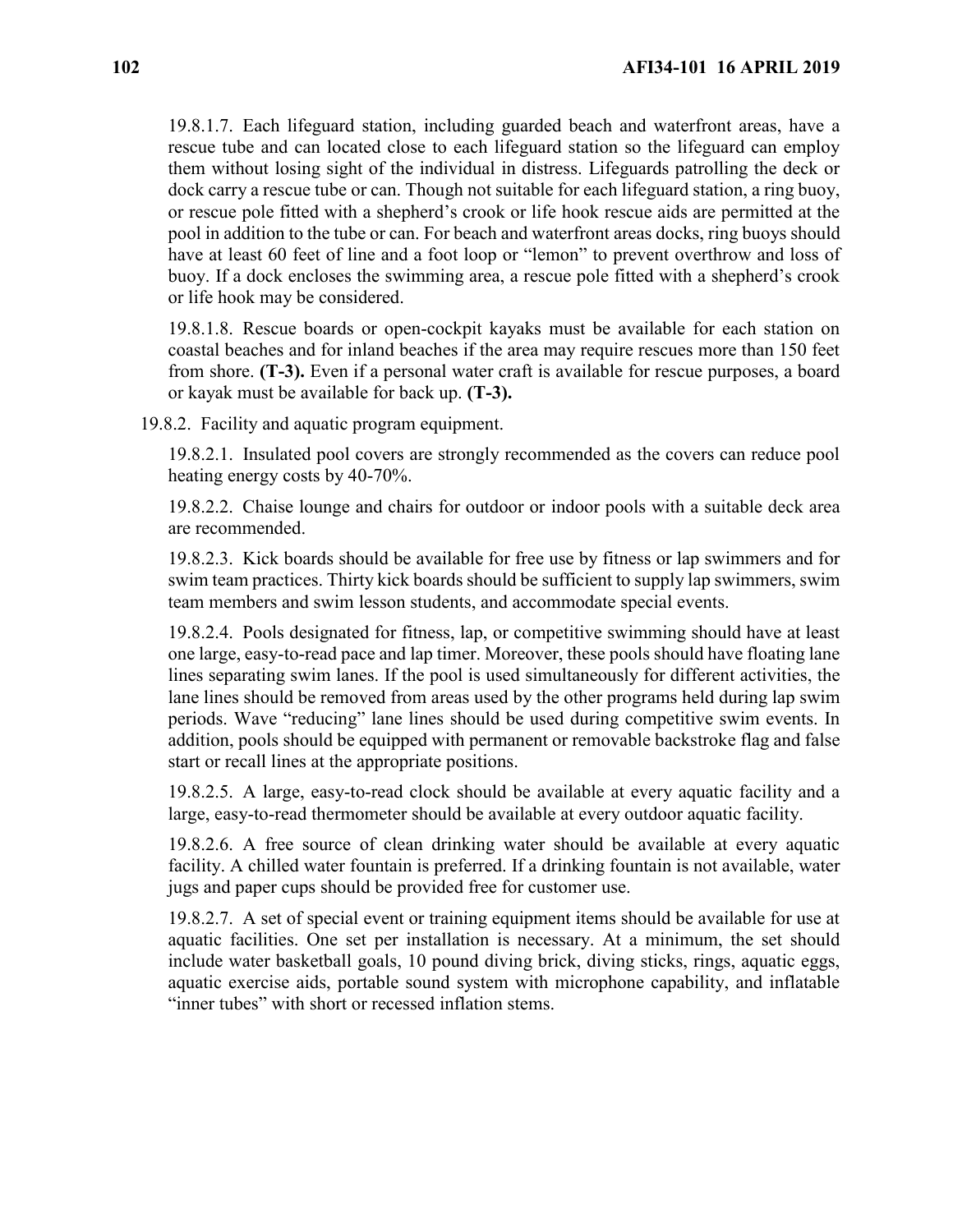19.8.2.8. Handicapped accessible pool lift may be required at bases with major AF medical facilities. The medical treatment facility staff should be contacted to determine if the rehabilitation and physical therapy case load warrants installation of a pool lift. These lifts are typically suitable for lifting loaded backboards from the pool which adds a significant safety factor to pool rescue situations. To meet Federal accessibility standards, a large Olympic size pool has two suitable access methods for people with mobility disabilities. A mobility impairment is a disability that interferes with a person's ability to perform tasks that require motor control and coordination. Such disabilities can involve the upper body, lower body, or both, and range from paralysis to amputation. Refer CFR 35.151, *New Construction and Alterations* for access methods.

19.8.2.9. If the facility and staffing resources permit, resale items should be made available at all outdoor pools. If a resale component is incorporated into the aquatics program, it should include sun block with a 30 or higher SPF rating. Also see **paragraphs [3.25](#page-21-0)**, **[3.26](#page-21-1)**, and **[3.27](#page-22-0)**.

**19.9. Flotation Aids, Pool Toys, and Aquatic Equipment.** The following applies to swimming pools only. Only properly sized and fitted US Coast Guard approved personal flotation devices, types I, II, or III are authorized during open recreational swimming. **(T-0).** IAW the recommendations of the Council for National Cooperation in Aquatics, "Water wings" or inflatable rings are specific examples of flotation aids that must be prohibited during open swimming. **(T-3).** Flimsy plastic flotation aids create a false sense of security in the minds of children and parents which often leads to a dangerous situation. Large commercial inflatable play structures, either provided by the patron or MWR, may be used if the inflatable play structures can be secured safely away from the pool edges.

**19.10. Pools, Beaches, and Waterfront Minimum Age and Supervision Requirements.** AFI 48-114 must be observed unless stated otherwise in this AFI. **(T-1).** Coordinate with installation's youth program staff to ensure the age limits below do not violate local approved base youth supervision policies per AFI 34-144. Because of the unique hazards of swimming areas, use the more restrictive age limits if there are differences. One individual may not supervise more than 10 children. Individuals who are at least 16 years of age, but less than 18 years of age, may provide supervision for up to three children with no more than 2 of these children under the age of 6, provided that the individual has completed the *American Red Cross Babysitting Training Course* (**[https://www.redcross.org/take-a-class/babysitting-child-care?latitude=38.757&longitude=-](https://www.redcross.org/take-a-class/babysitting-child-care?latitude=38.757&longitude=-77.1487) [77.1487](https://www.redcross.org/take-a-class/babysitting-child-care?latitude=38.757&longitude=-77.1487)**) and a copy of the certificate is kept on file at the swimming areas. In such cases, written authorization from the parent(s) of children to seek medical care for children if necessary and emergency contact phone number(s) for the parent(s) should also be on file at the pool.

19.10.1. Children aged 11 through 13 may be left unattended at swimming pools only if the children can demonstrate the ability to swim at least 12 meters (roughly 40 feet), tread water for 1 minute, and pull themselves from the water without using the pool ladder. Children passing the basic water skill test are given a card, patch, or some other identification for subsequent pool access. A wristband is secured to unattended children meeting the criteria upon entry to the pool area.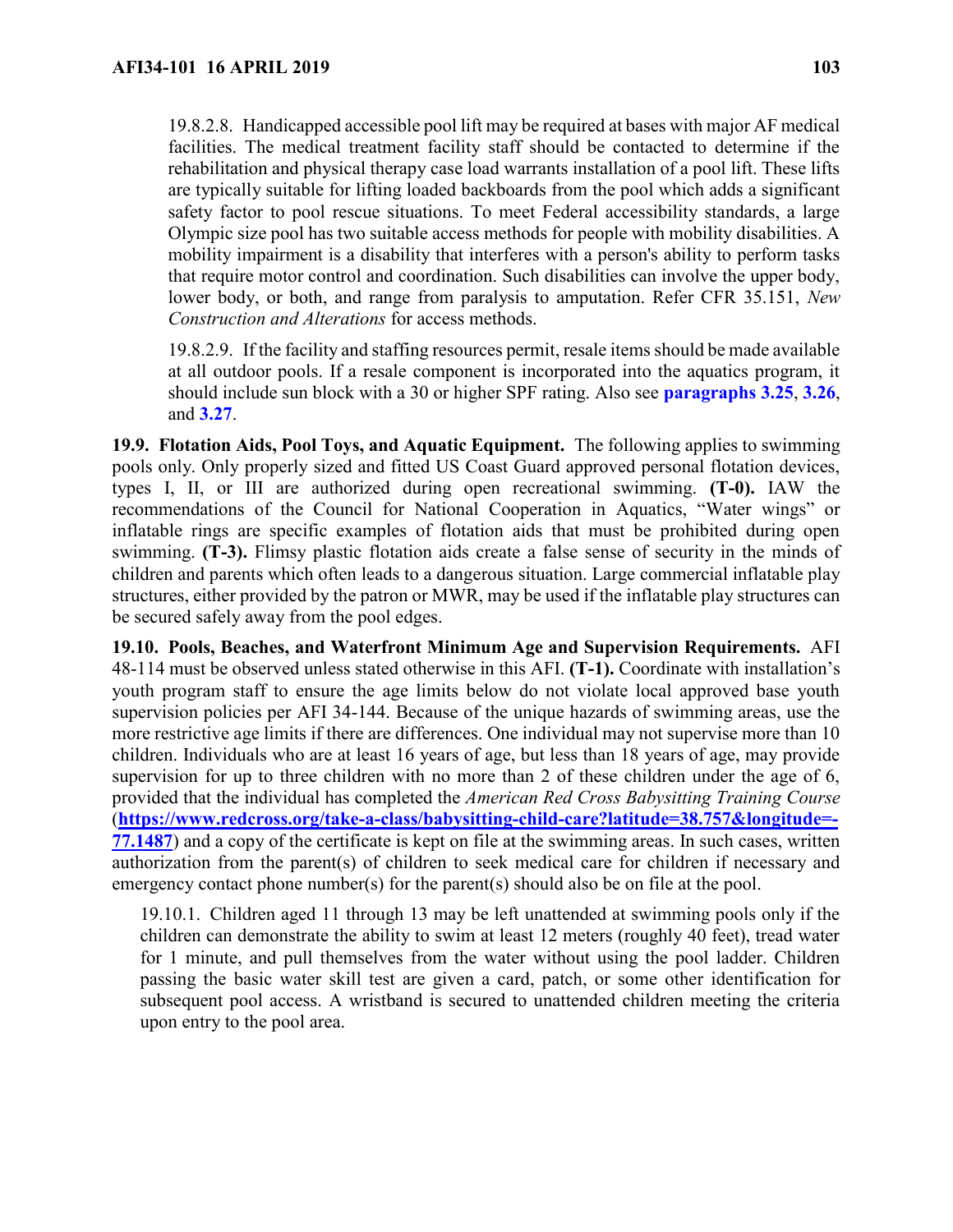19.10.2. According to the American Academy of Pediatrics (**[https://www.healthychildren.org/English/safety-prevention/at-play/Pages/Water-](https://www.healthychildren.org/English/safety-prevention/at-play/Pages/Water-Safety-And-Young-Children.aspx)[Safety-And-Young-Children.aspx](https://www.healthychildren.org/English/safety-prevention/at-play/Pages/Water-Safety-And-Young-Children.aspx)**), children's small bodies can quickly overheat in a hot tub or spa's hot water. Hot tubs and spas can also be a source of infection and injury to include drowning. Therefore, children 10 years of age or younger must not use spas or hot tubs. **(T-**

**0).**

19.10.3. At least one adult must be present and providing supervision for every 10 children at private pool parties. **(T-1).** Aquatics or pool activities organized by the youth programs or child development centers must comply with their respective staff-to-child ratios. **(T-1).** Refer to AFI 34-144 for staff-to-child ratios. The youth programs and child development centers are responsible for providing the required number of staff if the youth program or child development center sponsors an aquatics program.

**19.11. Food and Beverage Limitations.** Smoking, eating, or drinking must be prohibited in the pool or at the pool's edge. **(T-3).** If eating, drinking, or smoking areas are used, these areas must be at least 10 feet from the pool's edge. **(T-3).** Moreover, glass containers must be prohibited in aquatic facilities, waterfront, and beach areas. **(T-3).**

**19.12. Reciprocal Pool Pass Privileges.** Installations should offer free swimming privileges to all temporary duty personnel assigned to the base for less than a 30-day period and who present a current season pass from their home base. Otherwise, temporary duty personnel assigned to the base for more than 30 days should be afforded swimming privileges on the same basis as permanently assigned personnel.

**19.13. Centers for Disease Control and Prevention Healthy Swimming.** All Services pools should support the Centers for Disease Control and Prevention (CDC) healthy Swimming program. While the likelihood of a recreational water illness outbreak is small, the challenge is to try to keep infectious agents like cryptosporidium out of AF pools to begin with. This requires the informed support of Force Support patrons. The CDC healthy swimming program, developed is targeted towards customer education and behaviors as well as information for pool operators. Materials on the healthy swimming website (**<http://www.cdc.gov/healthywater/swimming/>**) are free to copy and distribute.

**19.14. Signs to Prevent Pool Mishaps.** Aquatic warning signs are to inform and help protect aquatic patrons must be easy to read and posted conspicuously in the swimming areas. **(T-1).** The signs manually cover the following areas: no diving into shallow water; parents are responsible for watching their young children; no breath holding or prolonged underwater swimming contests. The exact wording of the signs may vary. Other warning signs may be necessary based on the local hazard associated with the Aquatic area.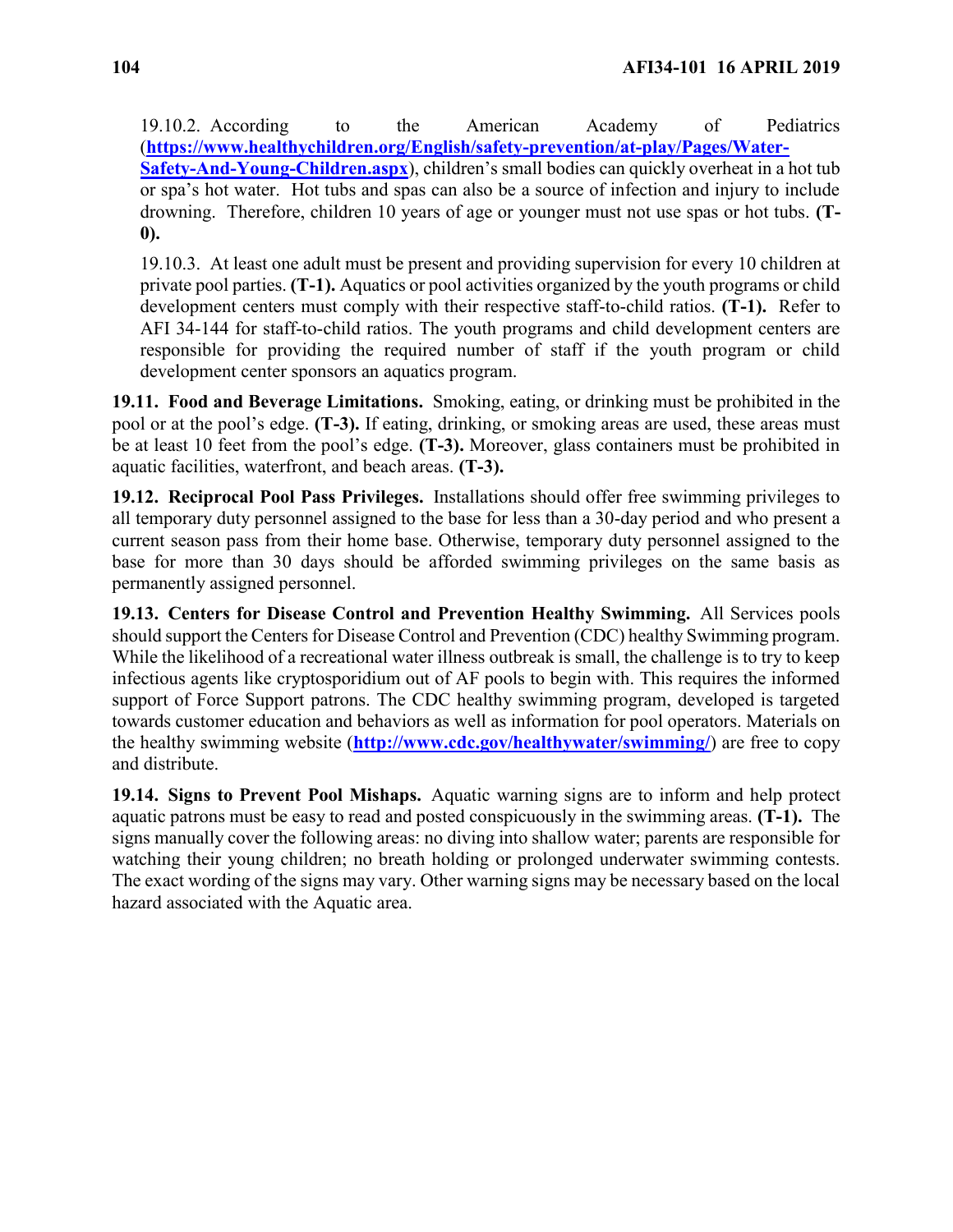# **ARTS AND CRAFTS PROGRAM**

**20.1. Arts and Crafts Program.** Arts and Crafts is an instructional program directed toward the recreational, vocational and educational needs of Airmen to provide sufficient knowledge to pursue constructive and creative hobbies and increase competence in fine arts, crafts and industrial arts which is an important part of the resilience and readiness of Airmen and their families.

**20.2. Program Planning.** The arts and crafts program develop an annual program schedule publicizing classes, workshops, contests and crafts fairs.

**20.3. Implementing the Program.** The arts and crafts program is managed as a single unit, which includes wood and industrial arts, multi-crafts, auto hobby shops and customer services. There are five core program groups which each arts and crafts program manager must offer. **(T-1)**. These core programs include: (1) resale, (2) do-it-yourself, (3) special events, (4) instructional, (5) fee-for-service.

**20.4. Auto Hobby Shop.** The Auto Hobby Shop offers a wide variety of services for instructional purposes and to support do-it-yourself customers. This includes instructional and selfhelp assistance for major overhaul, minor repairs, and maintenance of privately owned automobiles, motorcycles, bicycles, motor scooters, marine engines, hulls, or other components requiring a large enclosed area where workable space for several large pieces of machinery is needed. The auto hobby manager makes available normal equipment and tools to self-help complete automotive repair and services. Do not confuse MWR auto hobby with repair shops operated as revenue producing activities by AAFES.

20.4.1. Automotive Body Shop Services include removing dents, straightening parts, sandblasting, sanding, painting, and other preparation for reconditioning a vehicle body.

20.4.2. Auto Hobby Shop Equipment is used by authorized shop personnel and trained customers only. The program manager will ensure shop equipment is not used without a qualified instructor on hand. **(T-3).**

20.4.3. Minor repair stalls are offered for auto work which can be completed in one day.

20.4.4. The installation fire department designates areas for welding performed in the auto hobby shop. If welding is being performed in the outside area of the shop, program manager must notify the fire department and a permit issued. **(T-3).** Allow no welding or cutting with the torch on, or near, gas tanks or underneath automobiles.

20.4.5. Use parking storage permits (locally designed and controlled) to register and control storage of vehicles or vehicle parts. A stall fee or an outside parking may be charged during the time an engine is under repair.

20.4.6. All engine parts are the responsibility of the owner.

**20.5. Car wash operations.** Usually the car wash is operated, maintained, serviced, inspected, and repaired by the auto hobby shop.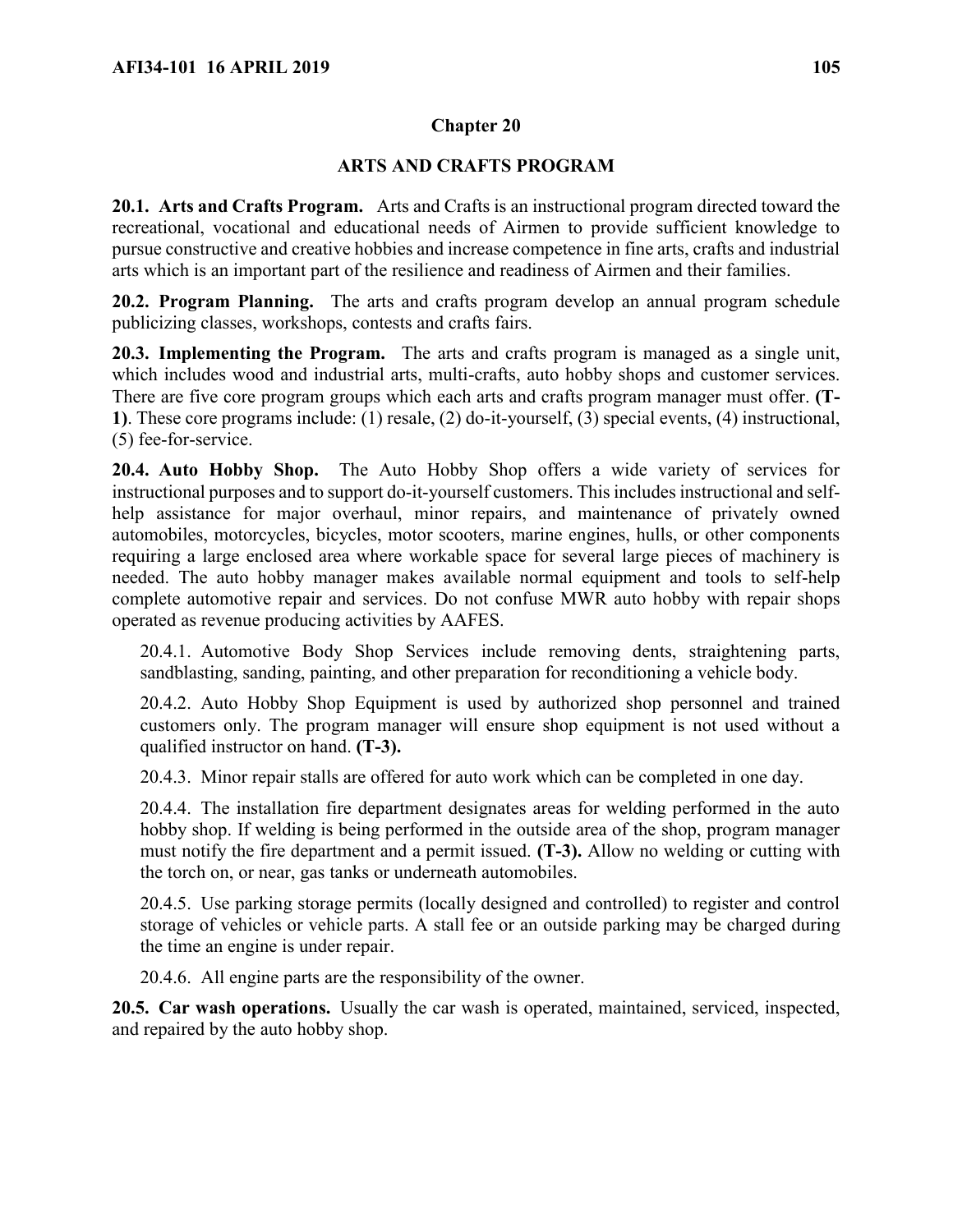## **COMMUNITY CENTERS**

**21.1. Program Mission.** The community center program supports Airmen resiliency and readiness by providing a program that promotes the positive use of leisure time, sense of belonging, and social and family interaction. These elements are essential in meeting needs of Airmen and their families while promoting squadron cohesion and building resiliency, readiness, and trust among Airmen.

**21.2. Core Programs.** A comprehensive community center program includes the four core program areas to ensure consistency in program opportunities across the AF: (1) personal and professional development, (2) family and life skills, (3) performing arts, and (4) recreation and leisure.

21.2.1. Personal and professional development provides and facilitates opportunities for personal and professional development activities to encourage Airmen, retirees, and family members to develop individual interests and competencies, to develop a positive self-image, to learn about and participate in the democratic process, to respect their own and others' cultural identities, and to enhance their skills.

21.2.2. Family and life skills activities are offered to develop patrons' capacity to engage in positive behaviors that nurture their well-being, sustain meaningful relationships, set personal goals, and enhance their competencies to live successfully as self-sufficient adults. Program examples include money management, real estate, health and wellness fairs, public speaking, job fairs, resume writing, and computer classes. Community center offers frequent cooperative programs with Health Promotion, Family Advocacy, and the Airman and Family Readiness Center on a regular basis.

21.2.3. Performing arts programs and activities are offered enabling patrons to develop their creative and cultural awareness through knowledge and appreciation of music, theater, film, and video production.

21.2.4. Recreational and leisure programs and activities are offered to help patrons make positive use of leisure time and to develop an appreciation for the environment. The community center manager must ensure the following space and activities is provided by community centers: **(T-3).**

21.2.4.1. Areas for self-directed activities, e.g., board games, fantasy card games, state-ofthe-art computer gaming, television, billiards, ping pong, etc.

21.2.4.2. Space for computers as well as free wireless internet service for patrons.

21.2.4.3. Meeting space for eligible groups as defined in this instruction. Eligible groups are sponsored by an eligible patron.

21.2.4.4. At least one semiannual market-driven event to promote community cohesion and resiliency. Event examples include Fourth of July celebrations, holiday tree lighting ceremony, concerts in the park, Make a Difference Day, talent contests, community yard sales, and festivals.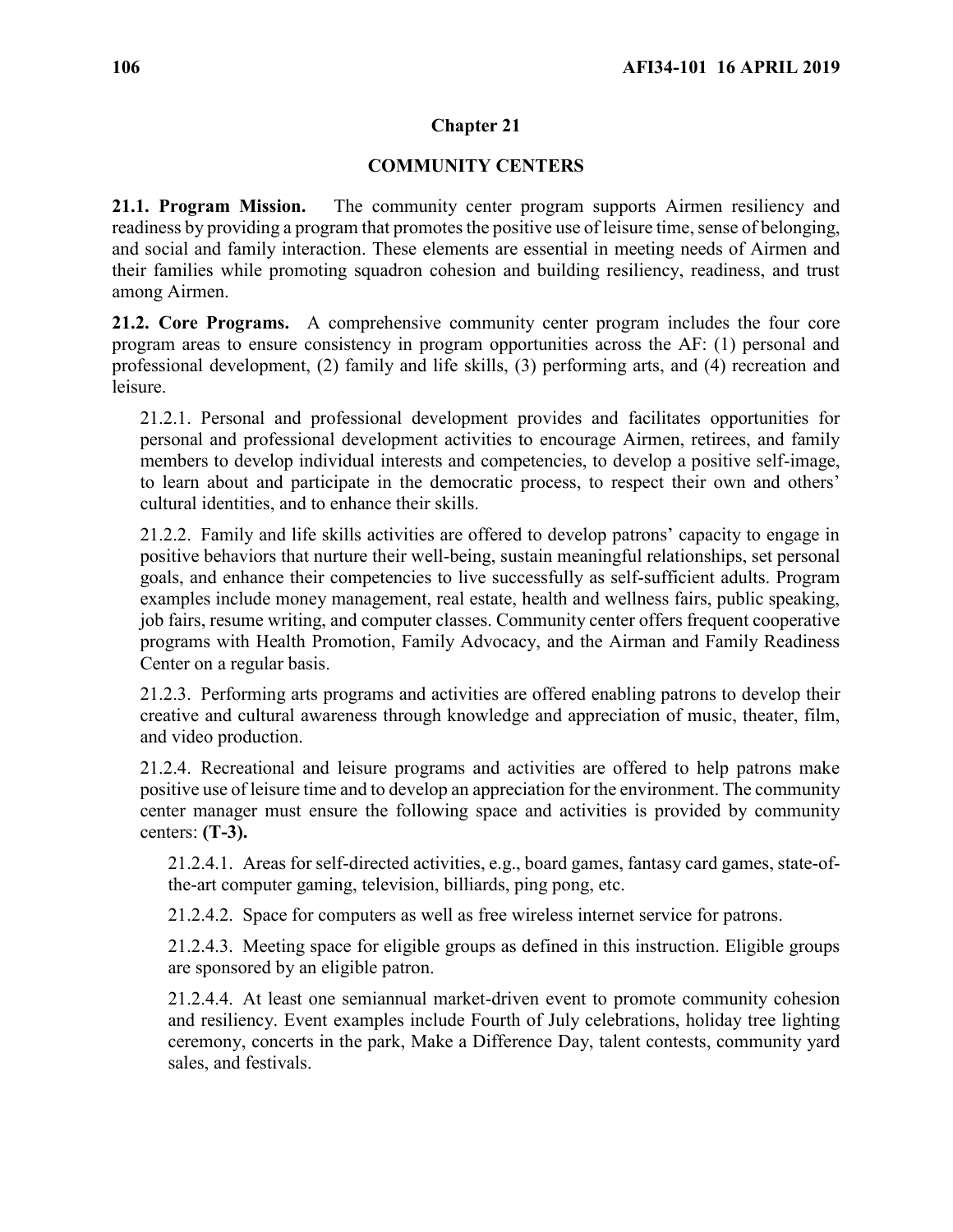21.2.4.5. Center provides, at a minimum, AFSVA core events annually to promote community cohesion and resiliency. Trade mark events include the Bed Race, Build a Boat, Give the World a Hand, Let's Celebrate, contests, tournaments, competitions and Airmen programs.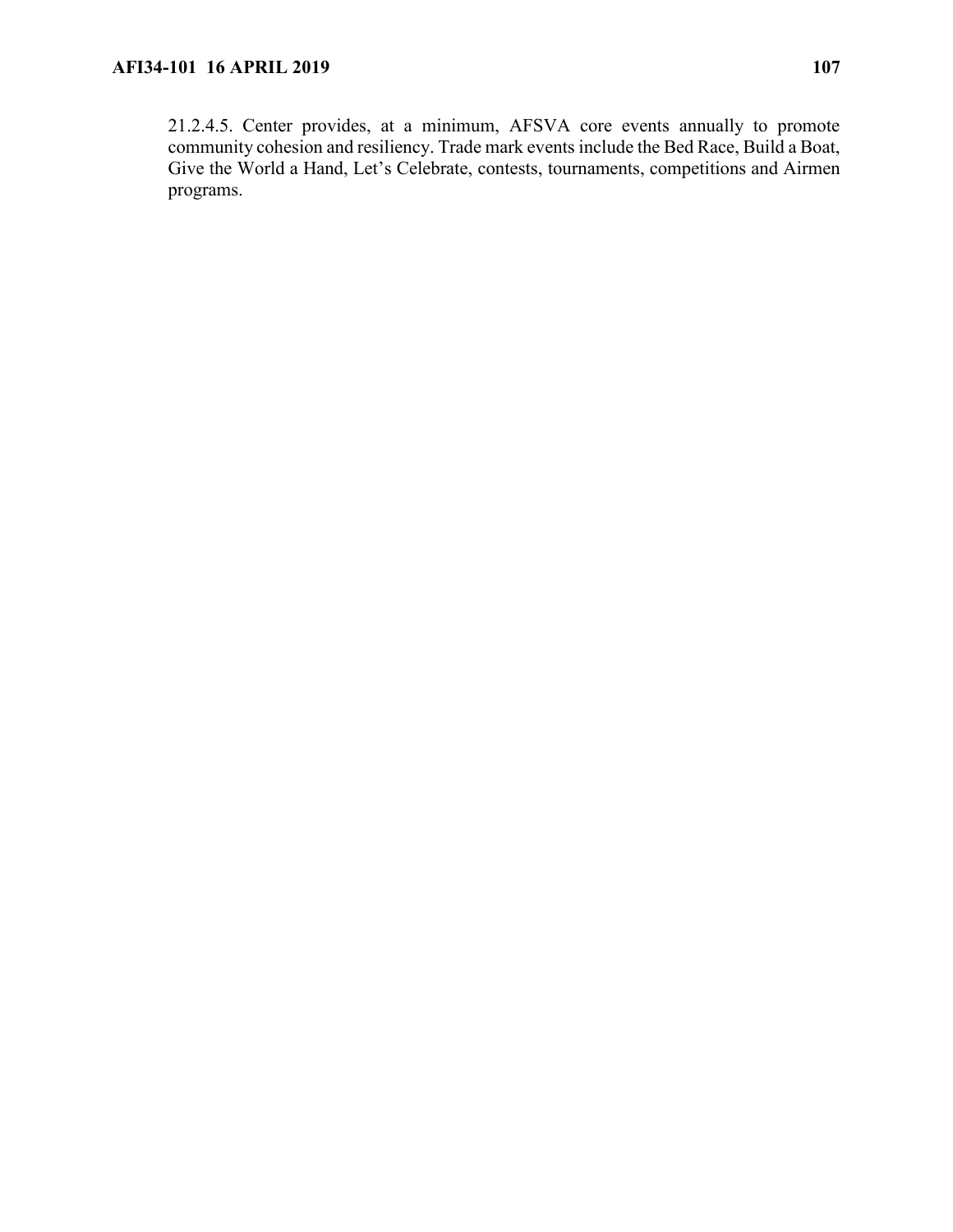## **RECREATIONAL CLUBS**

<span id="page-107-0"></span>**22.1. Program Purpose.** The purpose of recreational clubs is to meet the needs of specialinterest groups to enhance teambuilding, unit cohesion, trust, and promote the resiliency and readiness of Airmen. Recreational clubs are not private organizations as defined in AFI 34-223. Recreational clubs are AF sponsored activities and are part of the installation's MWR program and governed as such. Recreational club sponsoring MWR program manager must ensure club compliance with AFMAN 34-201. **(T-1)***.* Some examples of recreational clubs include horseback riding, sailing, skiing and SCUBA diving.

### **22.2. Recreational Club Establishment and Participant Eligibility.**

22.2.1. Recreational clubs may be established by an MWR activity if it is determined there is market demand. Prior to establishing a club, the MWR activity accomplishes a business case analysis to determine financial impact of the operation on the installation MWR fund. The business case analysis should clearly show club establishment is in the best interest of the AF and does not negatively impact the MWR fund. Recreational clubs operations should be evaluated every other year at a minimum to validate continued operations remain in the best interest of the AF. This ensures clubs remain active, attract and retain an engaged membership, fully utilize facilities and equipment, and meet operational goals. The annual evaluation also evaluates if a self-funded private organization can meet the local recreational interest instead of a recreational club.

22.2.2. The Force Support commander or director must ensure club attendance and participation is limited to MWR eligible patrons as defined in **[Attachment 2](#page-118-0)**. **(T-0).**

22.2.3. Guest participation is allowed if the guest is accompanied by the sponsoring member and installation commander's guest policy is observed.

**22.3. Dues.** Dues may be established to support membership club operations. Proposed dues should be approved by the Force Support commander or director.

**22.4. Retail Sales.** Reactional clubs may sell goods and services related to the purpose and function of the club. Refer to **[Chapter 3.](#page-18-0)27**.

**22.5. Snack Bars.** Snack bars supporting recreational clubs may be established according to **[Chapter 11](#page-54-0)**. Snack bar staffs are employees of the MWR activity.

**22.6. Alcoholic Beverages.** The sponsoring Force Support program manager must ensure recreational clubs sell alcoholic beverages in accordance with. AFI 34-219. **(T-0).** Club participants may not consume alcoholic beverages prior to or during recreational activities.

**22.7. Skeet and Trap Clubs.** The sponsoring Force Support program manager must ensure Skeet and trap clubs follow skeet and trap range guidance in **[paragraph 18.22](#page-92-0)**. **(T-1).**

> SHON J. MANASCO Assistant Secretary of the Air Force Manpower and Reserve Affairs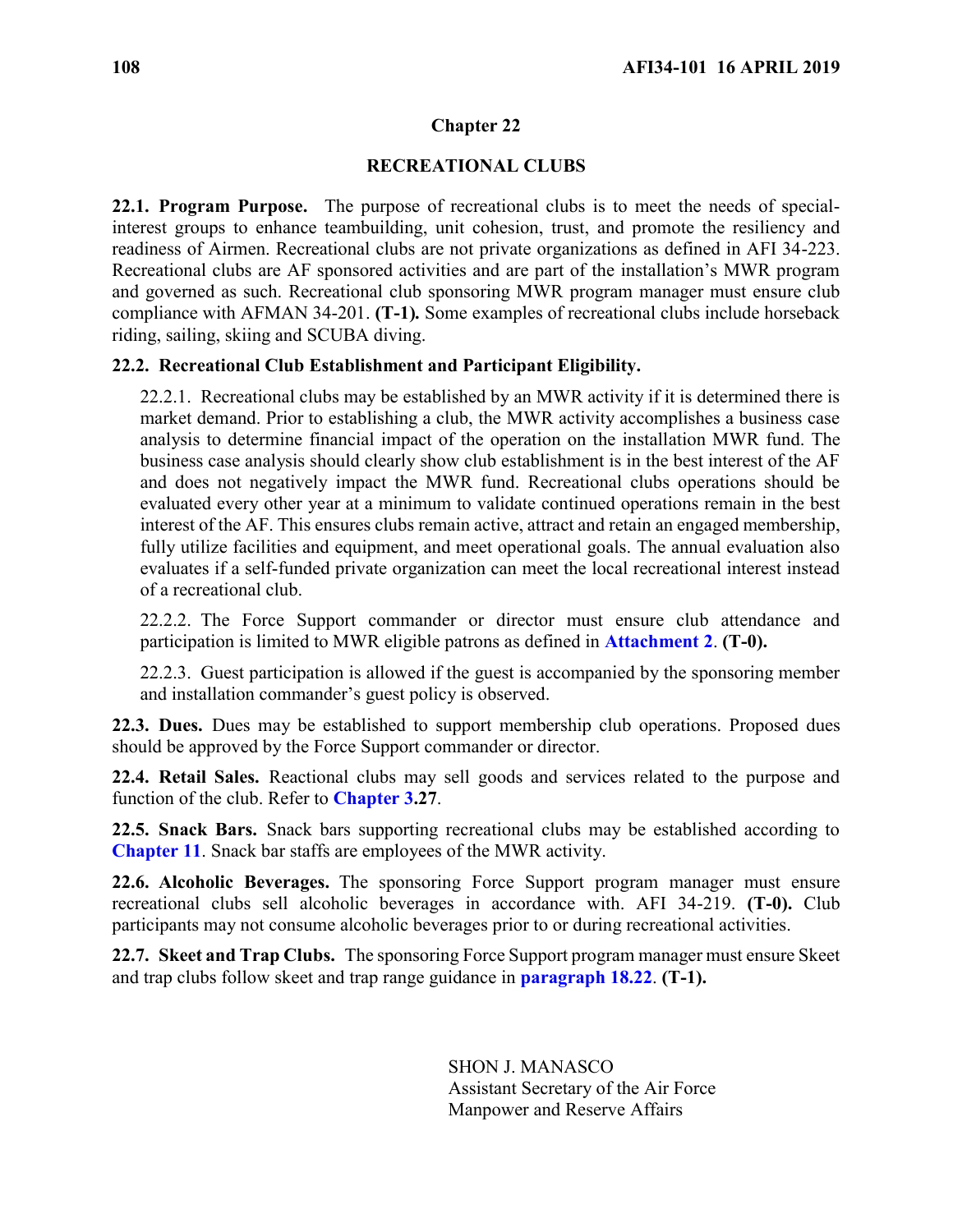#### **Attachment 1**

#### **GLOSSARY OF REFERENCES AND SUPPORTING INFORMATION**

#### *References*

AFPD 34-1, *Air Force Services*, 11 October 2018

AFMAN 33-363, *Management of Records*, 1 March 2008

AFI 33-360, *Publications and Forms Management*, 1 December 2015

Privacy Act of 1974 (5 USC § 552a)

AFI 34-202, *Procedures for Protecting Nonappropriated Funds Assets*, 22 December 2015

Section 504 of the Rehabilitation Act of 1973, as amended (29 U.S.C. § 794(d))

DoDD 1020.1, *Nondiscrimination on the Basis of Handicap in Programs and Activities Assisted or Conducted by the Department of Defense*, 31 March 1982

AFI 33-322, *Records Management Program,* 4 June 2012

AFI 23-111, *Management of Government Property in Possession of the Air Force*, 19 November 2018

DoDI 1015.10, *Military Morale, Welfare, and Recreation (MWR) Programs*, 6 July 2009

AFI 65-106, *Appropriated Fund Support of Morale*, *Welfare, and Recreation (MWR) and Other Nonappropriated Fund Instrumentalities (NAFIS)*, 16 January 2019

AFMAN 34-201, *Use of Nonappropriated Funds*, 28 September 2018

AFMAN 10-1004, *Conducting Air Force Open Houses*, 23 August 2018

AFI 35-101, *Public Affairs Responsibilities and Management*, 12 January 2016

AFI 34-223, *Private Organizations (PO) Program*, 13 December 2018

AFI 34-209, *Nonappropriated Fund Financial Management and Accounting*, 10 January 2005

AFMAN 34-214, *Procedures for Nonappropriated Funds Financial Management and Accounting*, 14 February 2006,

AFI 34-108, *Commercial Sponsorship and Sale of Advertising*, 21 August 2018

AFI 34-144, *Child and Youth Programs*, 2 March 2016

AFI 34-205, *Services Nonappropriated Fund Facility Projects*, 18 October 2018

AFI 34-211(I), *Army and Air Force Exchange Service Operations*, 11 July 2017

AFI 34-219, *Alcoholic Beverage Program*, 30 September 2016

18 USC § 203, *Compensation to Members of Congress, officers, and other in matters affecting the Government*

18 USC § 205, *Activities of Officers and Employees in Claims Against and Other Matters Affecting the Government*

5 USC § 7101 et seq, *Labor-Management Relations*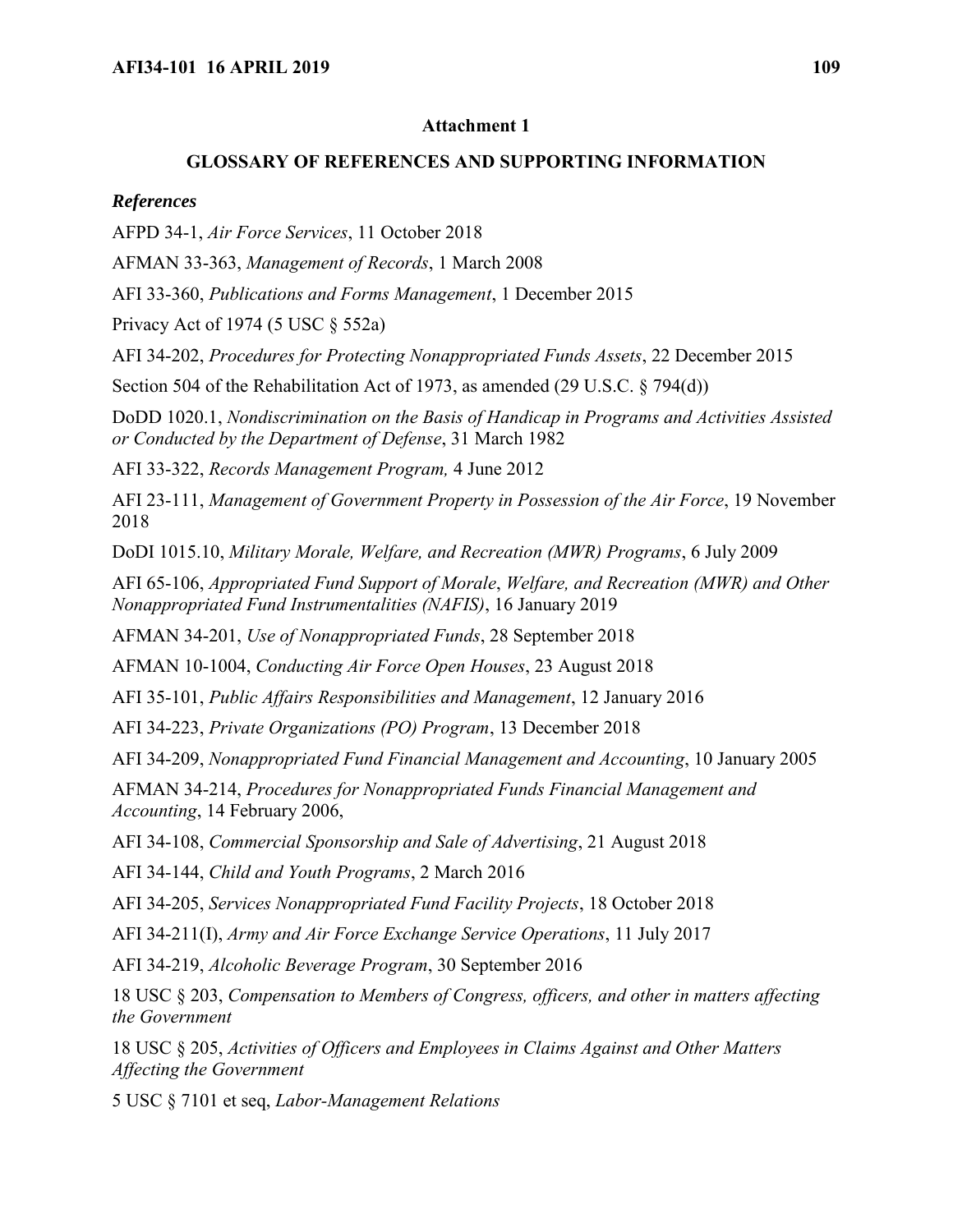AFI 36-3101, *Fundraising*, 9 October 2018

DoD 5500.07-R, *Joint Ethics Regulation*, 1 August 1993

AFI 33-332, *Air Force Privacy and Civil Liberties Program*, 12 January 2015

AFI 35-107, *Public Web and Social Communication*, 15 March 2017

AFGM 2018-17-02, *Air Force Guidance Memorandum Establishing Enterprise Information Technology Management,* 31 May 2018

DoDI 1100.21, *Volunteer Services in the Department of Defense*, 11 March 2002

AFI 36-3009, *Airman and Family Readiness Centers*, 30 August 2018

10 USC 10 § 1588, *Authority to Accept Certain Voluntary Services*

DoDI 1400.25, v541, *The DoD Civilian Personnel Management System: Awards,* 4 November 2013

AFI 36-1004, *The Air Force Civilian Recognition Program*, 29 August 2016

AFMAN 91-203, *Air Force Occupational Safety, Fire and Health Instruction*, 11 December 2018

29 CFR 1910, *Occupational Safety and Health Standards*

AFI 48-137, *Respiratory Protection Program,* 12 September 2018

DoDI 1330.13, *Armed Forces Entertainment Program,* 23 March 2004

AFI 34-126, *Armed Forces Entertainment Program*, 16 October 2018

DoDI 4515.13, *Air Transportation Eligibility*, 22 January 2016

AFSVA AF central ticket program Training Aid IT-1

AFMAN 64-302, *Nonappropriated Fund (NAF) Contracting Procedures,* 8 November 2016

AFMAN 34-208, *Nonappropriated Fund Property and Liability Program*, 18 September 2018

AFI 51-501, *Tort Claims*, 13 September 2016

AFI 24-602V1, *Passenger Movement*, 28 April 2017

AFI 91-204, *Safety Investigations and Reports*, 27 April 2018

AFI 16-402, *Aerospace Vehicle Programming, Assignment, Distribution, Accounting, and Termination*, 30 May 2013

FAA *Aeronautical Information Manual (AIM)*, 13 September 2018

14 CFR **Part 1**; *General Definitions*

14 CFR **Part 61**, *Certification: Pilots, Flight Instructors, and Ground Instructors*

14 CFR **Part 91**, *General Operating and Flight Rules*

14 CFR Part 141, *Pilot Schools*

48 CFR Part 830, *Notification and reporting of Aircraft Accidents or Incidents and Overdue Aircraft, and Preservation of Aircraft Wreckage, Mail, Cargo, and Records*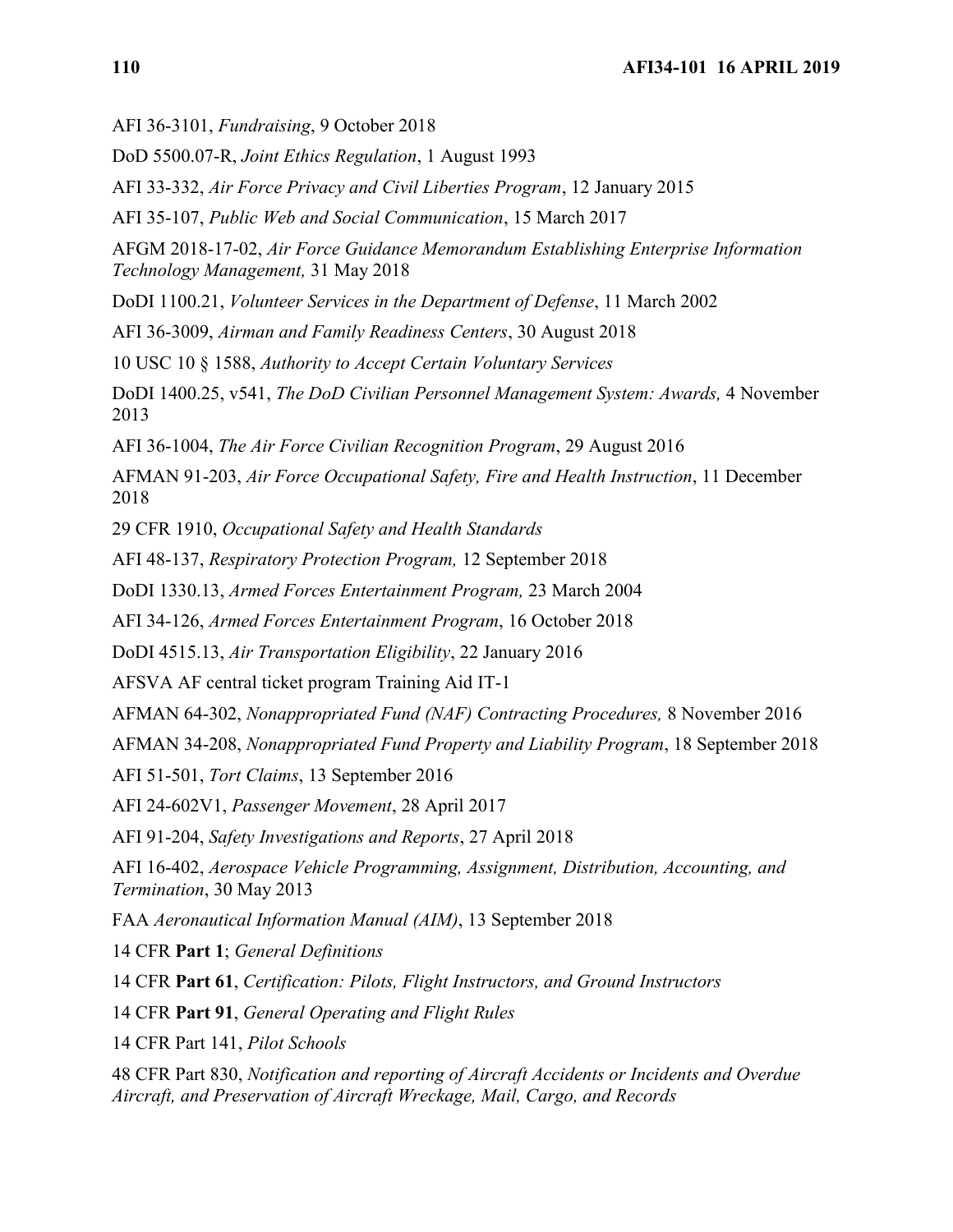*USAF Aero Club Instructor Standardization Guide.*

FAA *Airplane Flying Handbook FAA-H-8083-3B,* Third Addition

14 CFR Part 23, *Airworthiness Standards: Normal Category Airplanes*

FAA *Aeronautical Information Manual*

14 CFR Part 61.87 (d) and (e)

AFTO 781A, *Maintenance Discrepancy and Work Document*

14 CFR Part 43

AC 43-4B, *Corrosion Control for Aircraft,* 11 September 2018

2005 *FDA Foodborne Illness Risk Factors and Public Health Interventions*

AFI 48-116, *Food Safety Program, 11 September 2018*

DoDI 1348.36, *Gold Star Lapel Button, Service Flag, and Service Lapel Button*, 21 December 2016

AFSVA Financial Program Training Aid NA-16, *Recording Cost of Employee Meals*

AFI 32-1022, *Planning and Programming Nonappropriated Fund Facility Construction Projects*, 30 December 2015

AFI 32-1053, *Integrated Pest Management Program,* 20 November 2014

AFI 32-7064, *Integrated Natural Resources Management*, 18 November 2014

DoDI 4150.07, *DoD Pest Management Program*, 29 May 2008

AFMAN 34-204, *Property Management*, 9 October 2018

DoDI 5200.2-R, *Personnel Security Program*, January 1987

DODI 1400.25, v73, *DoD Civilian Personnel Management System: Suitability and Fitness Adjudication for Civilian Employees*, 24 August 2012

AFSVA Financial Management Training Aid NA-14, *Bingo and Slot Machine Reporting*

AFMAN 65-605, v1, *Budget Guidance and Procedures*, 24 October 2018

AFI 51-601, *Gifts to the Department of the Air Force,* 26 November 2003

AFI 36-2649, *Voluntary Education Program*, 1 October 2014

AFI 16-1404, *Air Force Information Security Program*, 29 May 2015

AFI 17-130, *Air Force Cybersecurity Program Management*, 31 Aug 2015

American Library Association, *"Library Bill of Rights,"* June 30, 2006

American Library Association*, Intellectual Freedom Manual*, 24 April 15

DFAS 7010.1-R, *General Accounting and Finance Systems at Base Level*, 15 February 1991

DFAS 7000.4-R, *Accounting for Obligations*, September 2006

AFI 52-101, *Planning and Organizing*, 5 December 2013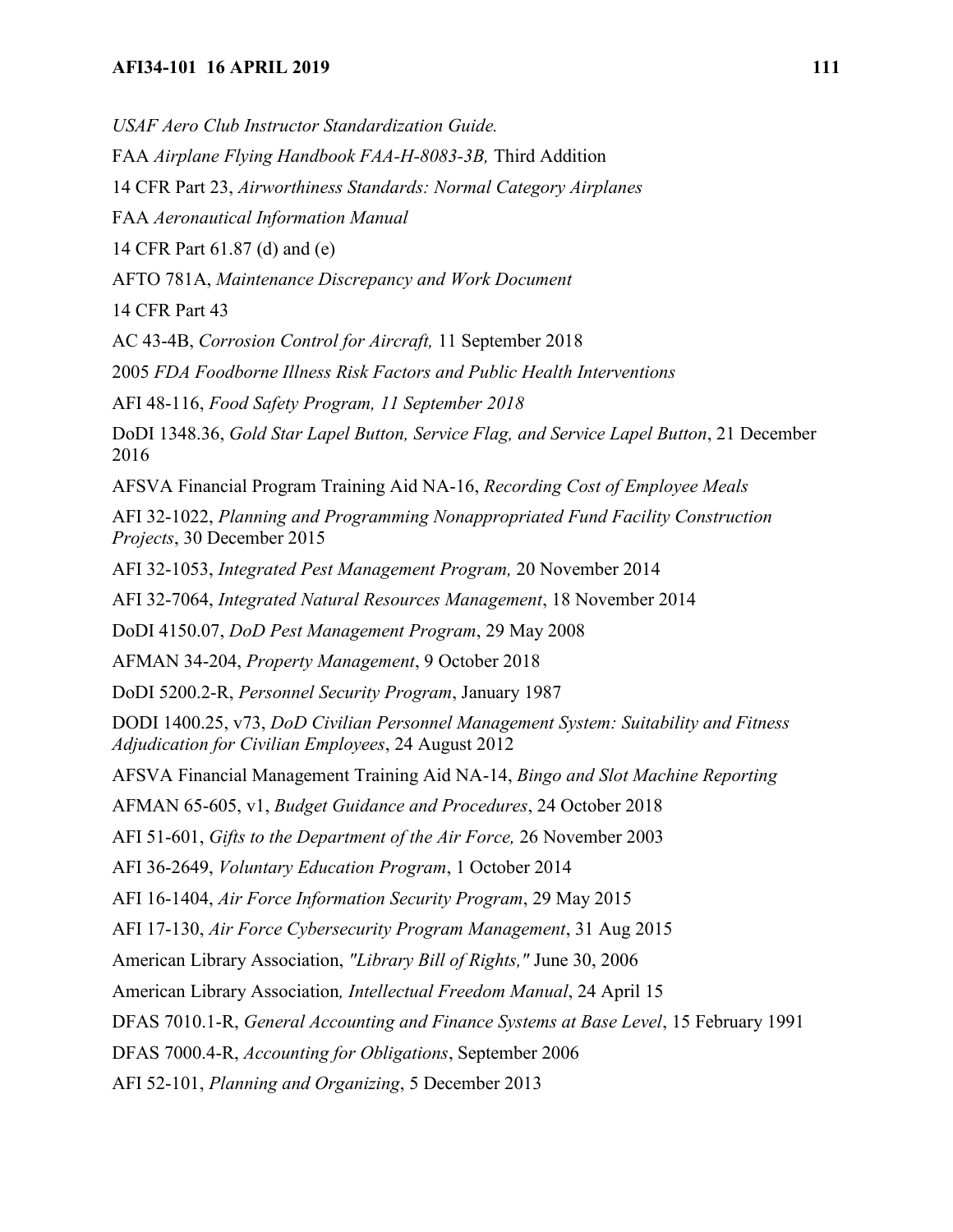AFI 36-2605, *Air Force Military Personnel Testing System,* 24 September 2008

AFI 36-2406, *Officer and Enlisted Evaluation Systems,* 8 November 2016

AFI 14-132, *Geospatial Intelligence (GEOINT),* 23 December 2016

AFI 51-105, *Legal Information Services*, 18 September 2018

DoD Financial Management Regulation 7000.14-R, *Department of Defense Financial Management Regulation;* v2B, *Budget Formulation and Presentation*, November 2017

Title 17 USC, *Copyright Act*, 19 October 1976

AFI 64-117, *Government Purchase Card Program*, 22 June 2018

AFI 65-103, *Temporary Duty Orders,* 5 August 2005

OSHA Directive 02-02-069, *Enforcement Procedures for Occupational Exposure to Bloodborne Pathogens*, 27 November 2001

AFI 44-108, *Infection Prevention and Control Program*, 11 December 2014

US Consumer Product Safety Commission's publication #325 *Public Playground Safety Handbook,* 29 December 2015

49 CFR 173.34, *Qualification, Maintenance and Use of Cylinders*, 1 October 2000

Compressed Gas Association's Grade E American National Standard Institute/Compressed Gas Association G7.1, 13 October 2011

AFI 32-9003, *Granting Temporary Use of Air Force Real Property*, 24 October 2018

*Gun Control Act of 1968* (Title 18 USC Chapter 44)

ATF Publication 5300.4, *Federal Firearms Regulations Reference Guide*, September 2014

AFMAN 91-201, *Explosives Safety Standards*, 21 March 2017

AFI 31-101, *Integrated Defense(ID),* 5 July 2017

EPA-902-B-01-001, *Best Management Practices for Lead at Outdoor Shooting Ranges*, June 2005

Allowance Standard 410*, Morale, Welfare, and Recreation and Physical Training*

33 CFR Part 173, Subpart D, *Issue of Certificate of Number*

14 CFR Part 105, *Parachute Operations,* 1 January 2012

AFI 36-2910, *Line of Duty (LOD) Determination, Medical Continuation (MEDCON), and Incapacitation (INCAP) Pay*, 8 October 2015

Memorandum *Nonappropriated Fund Instrumentality Self Storage Activities*, 11 August 2009

DoDI 1015.13, *DoD Procedures For Implementing Public-Private Ventures (PPVs) for Morale, Welfare and Recreation (MWR)*, 11 March 2004

DoDI 7700.18, *Commissary Surcharge, Nonappropriated Fund (NAF), and Privately Financed Construction Reporting Procedures,* 15 December 2004

AFI 48-114, *Swimming Pools, Spas, and Hot Tubs, and Natural Bathing Areas*, 27 October 2014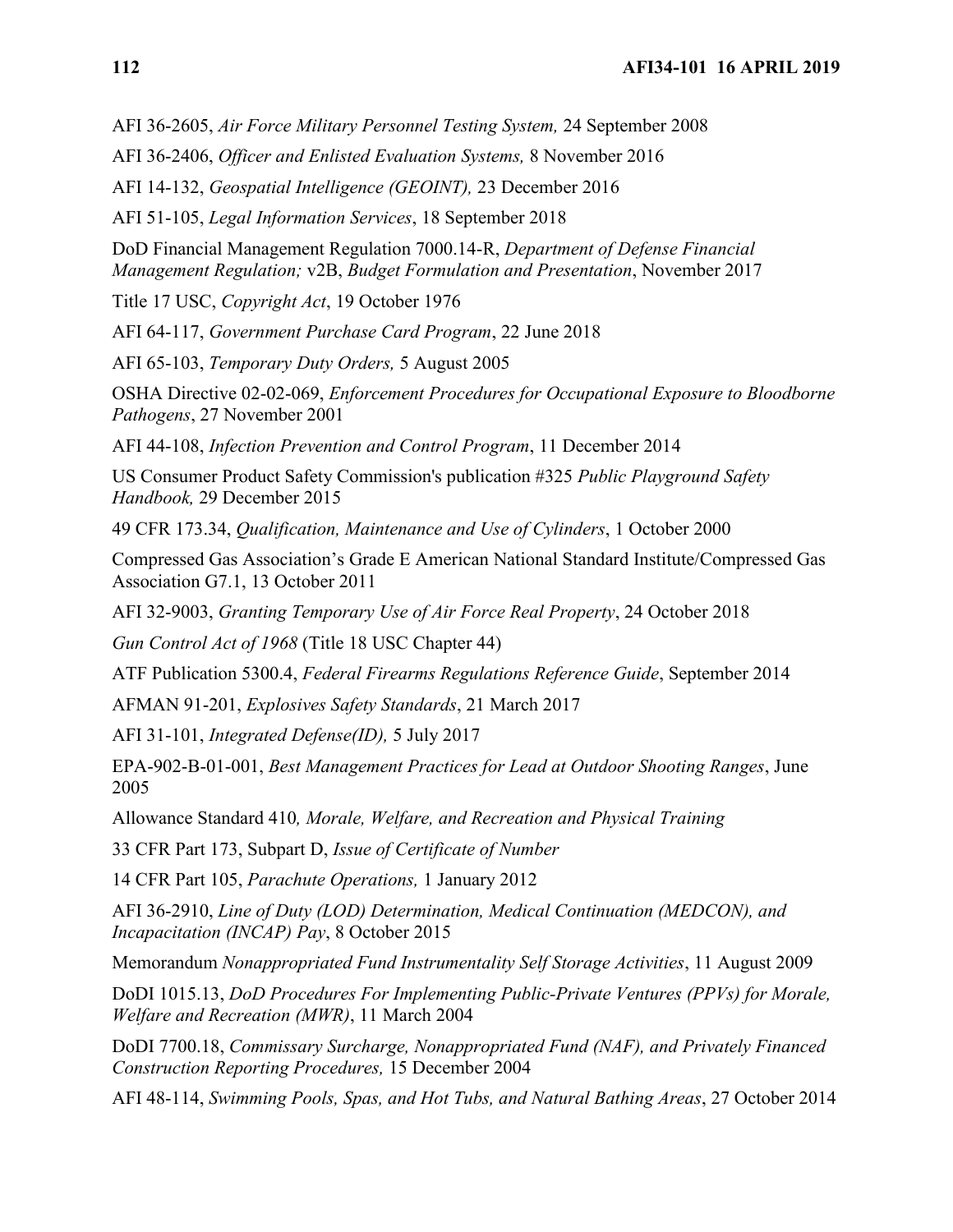## **AFI34-101 16 APRIL 2019 113**

*Model Aquatic Health Code,* (**<https://www.cdc.gov/mahc/editions/current.html>**)

CFR 35.151, *New Construction and Alterations* 

Centers for Disease Control and Prevention, *Healthy Swimming program*

DoDI 6060.02, *Child Development Programs*, 5 August 2014

DoDI 1348.36, *Gold Star Lapel Button, Service Flag, and Service Lapel Button*, 21 December 2016

DoDI 1000.15, *Procedures and Support for Non-Federal Entities Authorized to Operate on Department of Defense Installations*, 28 October 2008

## *Prescribed Forms*

None

# *Adopted Forms*

AF Form 847, *Recommendation for Change of Publication* AF Form 1584, *USAF Aero Club Standardization Record* AF Form 1585, *Covenant Not to Sue and Indemnity Agreement* ATF Form 4473, *Firearms Transaction Record Part I–Over-the-Counter* DoD Form 2793, *Volunteer Agreement* DoD Form 4, *Enlistment/Reenlistment Document Armed Forces of the United States* DoD Form 2760, *Qualification to Possess Firearms or Ammunition*

# *Abbreviations and Acronyms*

**AAFES**—Army and Air Force Exchange Services

**AC**—Advisory Circular

**AF**—Air Force

**AFI**—Air Force Instruction

**AFIMSC**—Air Force Installation and Mission Support Center

**AFMAN**—Air Force Manual

**AFMC**—Air Force Material Command

**AFPD**—Air Force Policy Directive

**AFSVA**—Air Force Services Activity

**AFTO**—Air Force Technical Order

**ATF**—Bureau of Alcohol Tobacco, Firearms and Explosives

**CDC**—Centers for Disease Control and Prevention

**CFR**—Code of Federal Regulations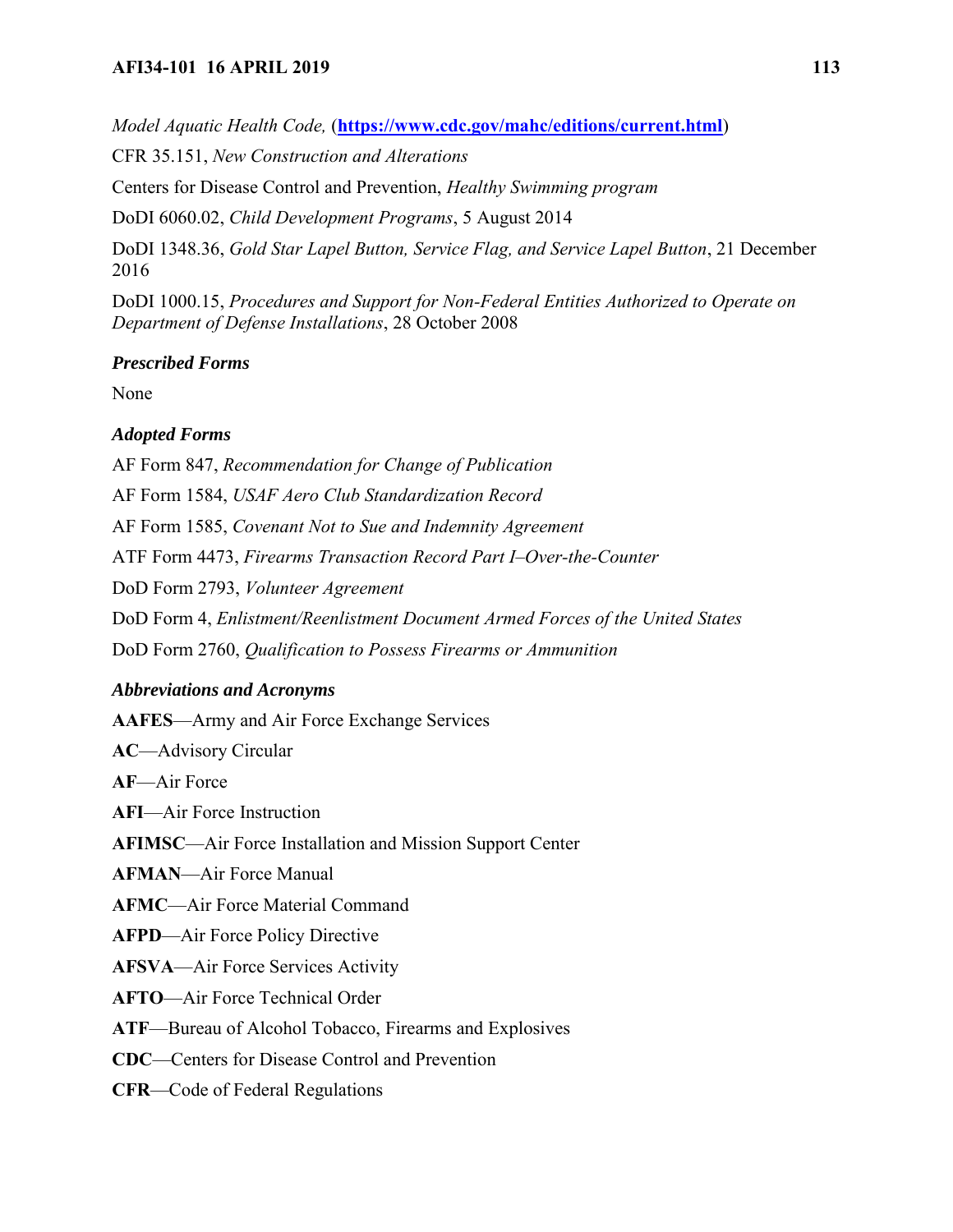**EPA**—Environmental Protection Agency

**DFAS**—Defense Finance and Accounting Service

**DoD**—Department of Defense

**DoDD**—Department of Defense Directive

**DoDI**—Department of Defense Instruction

**FAA**—Federal Aviation Administration

**IAW**—In Accordance With

**MICT**—Management Inspection Communication Tool

**MWR**—Morale, Welfare, and Recreation

**NAF**—Nonappropriated Fund

**NAFI**—Nonappropriated Fund Instrumentalities

**OSD**—Office of the Secretary of Defense

**OSHA**—Occupational Safety and Health Administration

**PII**—Personally Identifiable Information

**POM**—Program Objective Memorandum

**SCUBA**—Self-contained Underwater Breathing Apparatus

**SORN**—Statement of Record Notice

**US**—United States

**USC**—United States Code

#### *Terms*

**Aero Club Student**—Refers to an individual training for, but not yet certificated as a private pilot. This also applies to any individual holding a recreational pilot certificate, or another country or military certificate but does not yet hold a Private Pilot Certificate or higher.

**Advertising**—The medium providing conspicuous notice or information to the public through

**private and public media such as newspapers, magazines, electronic trade and professional journals, Web sites, mass e—mail distribution**, special printed matter, circulars, flyers, posters, signs, radio, television, and other promotional devices such as decals, table tents, or activity calendars. Includes merchandise containing advertising that is free of charge as a bonus or an inducement to buy. Examples of premiums are water bottles or key chains having an intrinsic item value of not more than U.S. \$20 retail.

**AF Common Output Level Standards**—AF tool that is used to determine the level of appropriated funds required to meet designated standards.

**AF Name Brands**—Nationally branded food and beverage concepts, such as PF Chang's, are contracted and centrally managed by AFSVA.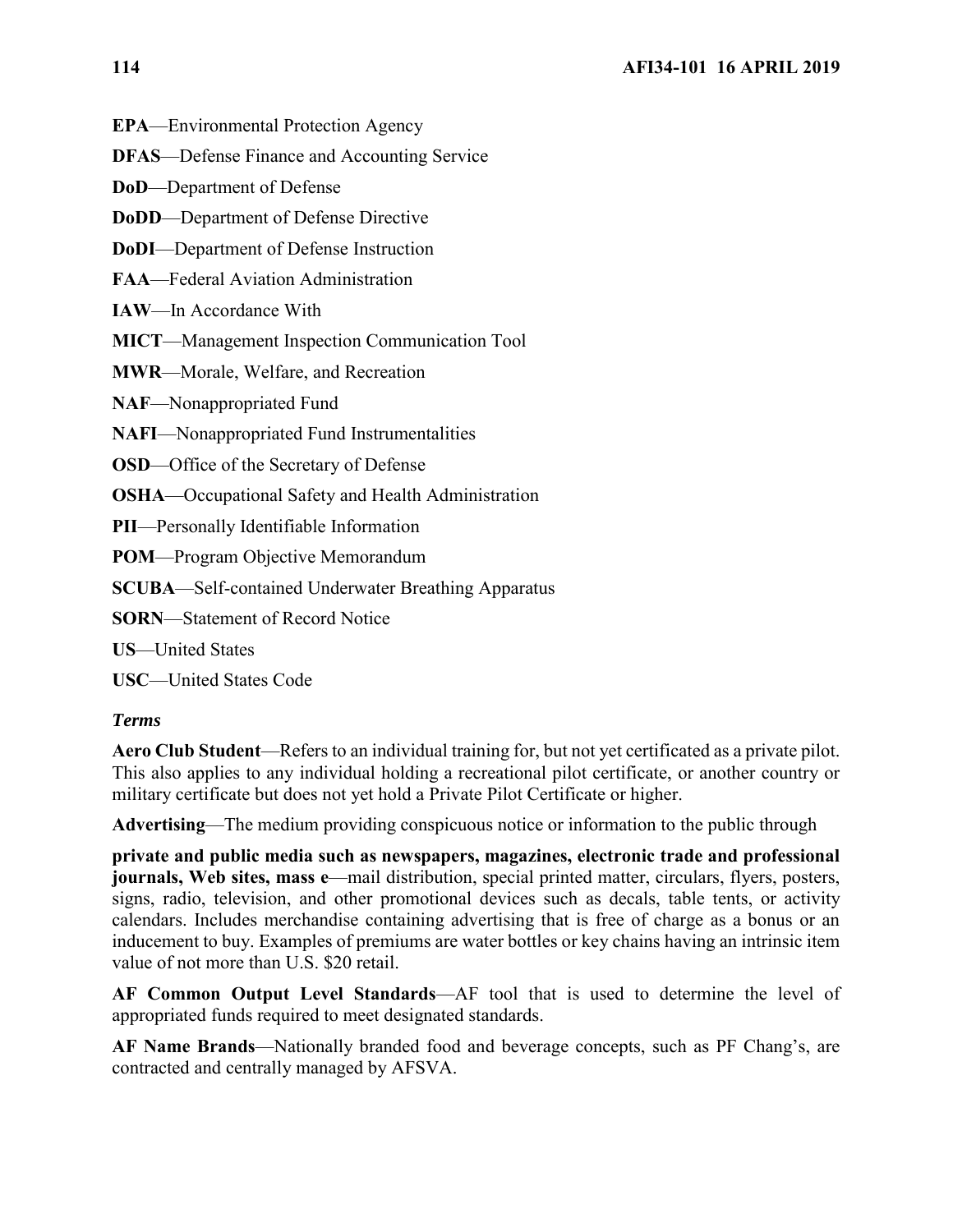**AF Signature Brands**—Standardized proprietary food operations centrally managed by AFSVA. JR Rockers and Rickenbacker's are examples of AF signature brands.

**Calcutta**—There are many variations of "Calcutta" tournaments. In its basic form, Calcutta is an open auction held in conjunction with a golf tournament. Participants bid on a contestant who pays out the owner a predetermined proportion of the pool depending on how the contestant performs in the tournaments.

**Category A, Mission Sustaining Activities**—These activities are essential to the military mission and must be provided in all but the most extenuating conditions, i.e., contingency operations. **(T-0).** Consequently, these programs are authorized to receive maximum appropriated fund support. Category A activities have the least capacity to generate revenue. The AF goal is 100 percent appropriated fund support where authorized for Category A activities**.**

**Category B, Basic Community Support Activities**—These activities have the capacity to generate some nonappropriated fund revenue. Category B activities may be provided substantial support from appropriated funds. This category includes essential Force Support activities that provide a fundamental core of the Force Support programs at AF installations. The AF goal for appropriated fund support of Category B activities is a minimum of 65 percent of direct costs.

**Category C, Revenue**—**Generating Activities -** These activities have the highest capacity to generate revenue and are considered self-sustaining, capable of funding most expenses. Category C activities are considered desirable to the military community and make major contributions to mission accomplishment and personnel recruitment and retention. Category C activities are authorized indirect appropriated fund support and limited direct appropriated fund support. For example, direct appropriated fund support is authorized to correct health and safety deficiencies. Category C programs at designated remote and isolated locations are authorized the same type of funding as Category B programs.

**Challenge by Choice**—This allows everyone to be involved and to challenge themselves, but at their own pace and in their own way.

**Change Fund**—Cash on hand for making change, cashing checks, foreign currency conversion funds, petty cash, and foreign currency accommodation sales.

**Concessionaire**—A contracted business arrangement or lease for the use of Government land or property to sell products and services.

**Dram Shop Liability—Refers to State statutory provisions and common law liability of a bar,** tavern or similar establishment where alcoholic beverages are sold for the tortious acts and omissions of drunken or impaired customers.

**Equipment Loan Items**—Refers to equipment purchased with appropriated funds which the outdoor recreation issues at no cost to installation units for squadron morale events.

**Equipment Rental Items**—Refers to equipment purchased with nonappropriated funds which outdoor recreation programs makes available for rental to eligible MWR patrons.

**Essential Products Program**—AFSVA leverages purchasing power by delivering decentralized ordering capability to support day-to-day tactical operations by acquiring quality products at favorable prices.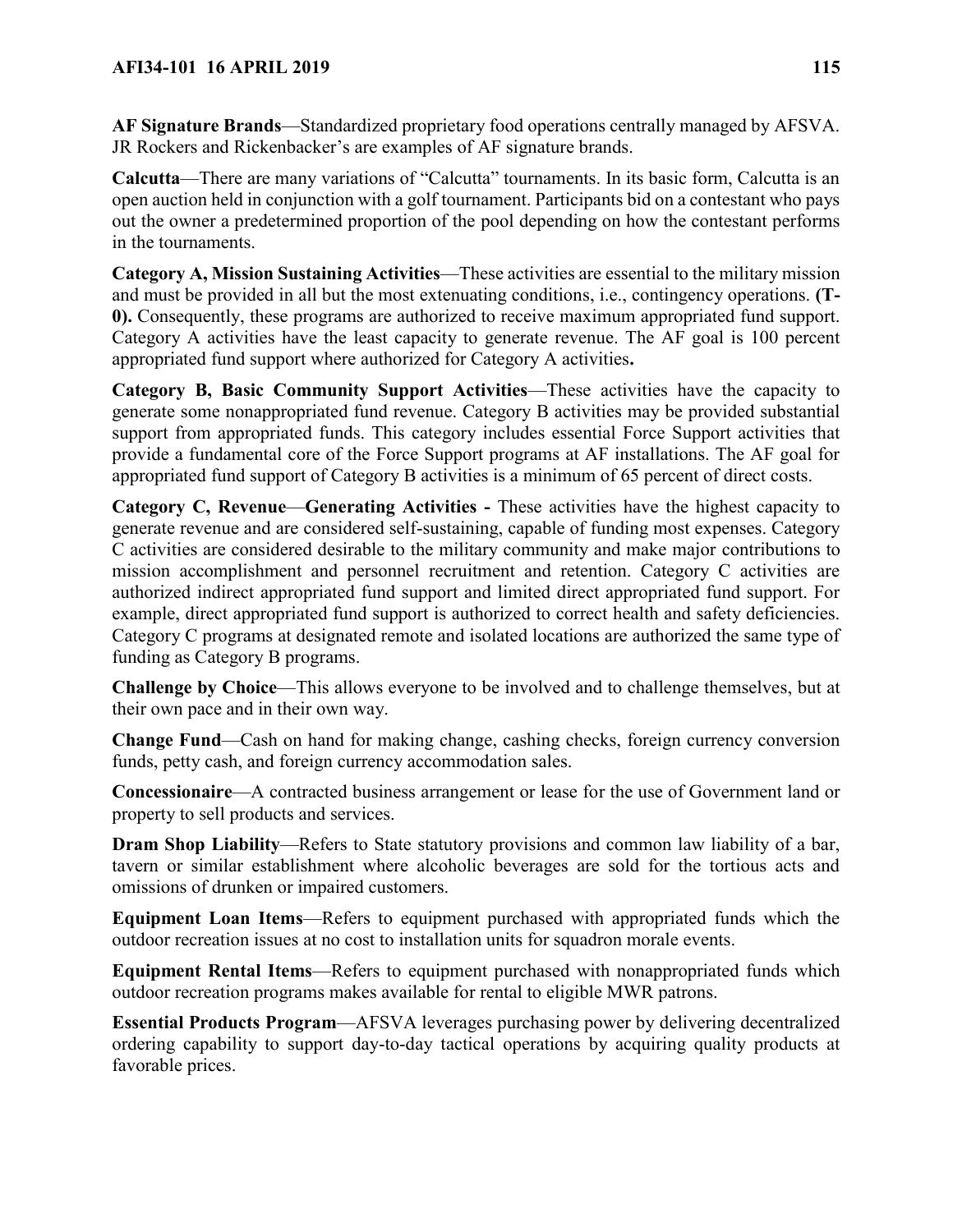**Flight Instructor**—Refers to an FAA certificated flight instructor who has completed all checkout requirements prescribed by this instruction and has been approved by the manager to conduct flight instruction. Additionally, an "instrument" flight instructor is one who holds a valid FAA instrument flight instructor rating and has been approved to conduct instrument flight training by the manager.

**Frequent Camper Program**—A mandatory program for all Air Force campgrounds accepting payment for overnight parking of recreational vehicles. It is a "frequent flyer" type program for recreational vehicle camp guests.

**Gambling**—Playing games of change for money.

**Gift Card**—This is a prepaid card that is sold at force support activates. It is accepted at all Force Support programs for good and services.

**Greens Fee**—The charge for playing one round or session on a golf course.

**Ground Instructor**—Refers to an FAA certificated ground instructor who has been approved by the manager to conduct ground instruction.

**Integrated Defense Council—A** group that evaluates an installation's security vulnerabilities. Furthermore, Integrated Defense Council approves the designation of, or any changes to, controlled and restricted areas, waivers or deviations to current security standards, approval of any revisions to the installation's defense plan.

**Integrated Defense Plan**—The installation's plan to mitigate security vulnerabilities.

**Integrated Library System**—This is an enterprise resource planning system for a library, used to track items owned, orders made, bills paid, and patrons who have borrowed**.**

Light Sport Aircraft—An aircraft, other than a helicopter or powered-lift that has the characteristics as described in 14 CFR Part 1.1.

**Lottery-Like Tournaments**—Tournaments that sell tickets or award tickets as prizes giving prizes to the holders of numbers drawn at random.

**Management Internal Control Toolset (MICT)**—This is a two-way communication tool designed to improve compliance with published guidance and communication risk and program health up and down the chain of command in near real-time.

**Media Mix**—refers to the combination of advertising channels that is used in the promotion of a particular good or service. The idea is to choose the right combination to communicate with the audience and make an impact as estimated in the media planning strategy.

**Members First**—As a club membership benefit, Members First provides exclusive discounts and other benefits available only through AF club membership.

**Minimum Impact Camping**—It is important for campers and hikers to avoid disturbing the land and the wildlife while camping. Over time, even small impacts to the outdoor environment can add up to a great deal of damage to the natural environment. Responsible camping that leaves no trace upon departure of campsites to include traveling to and from the campsite. Native materials are not used to build windbreaks, trash is removed, and disturbing wildlife is avoided.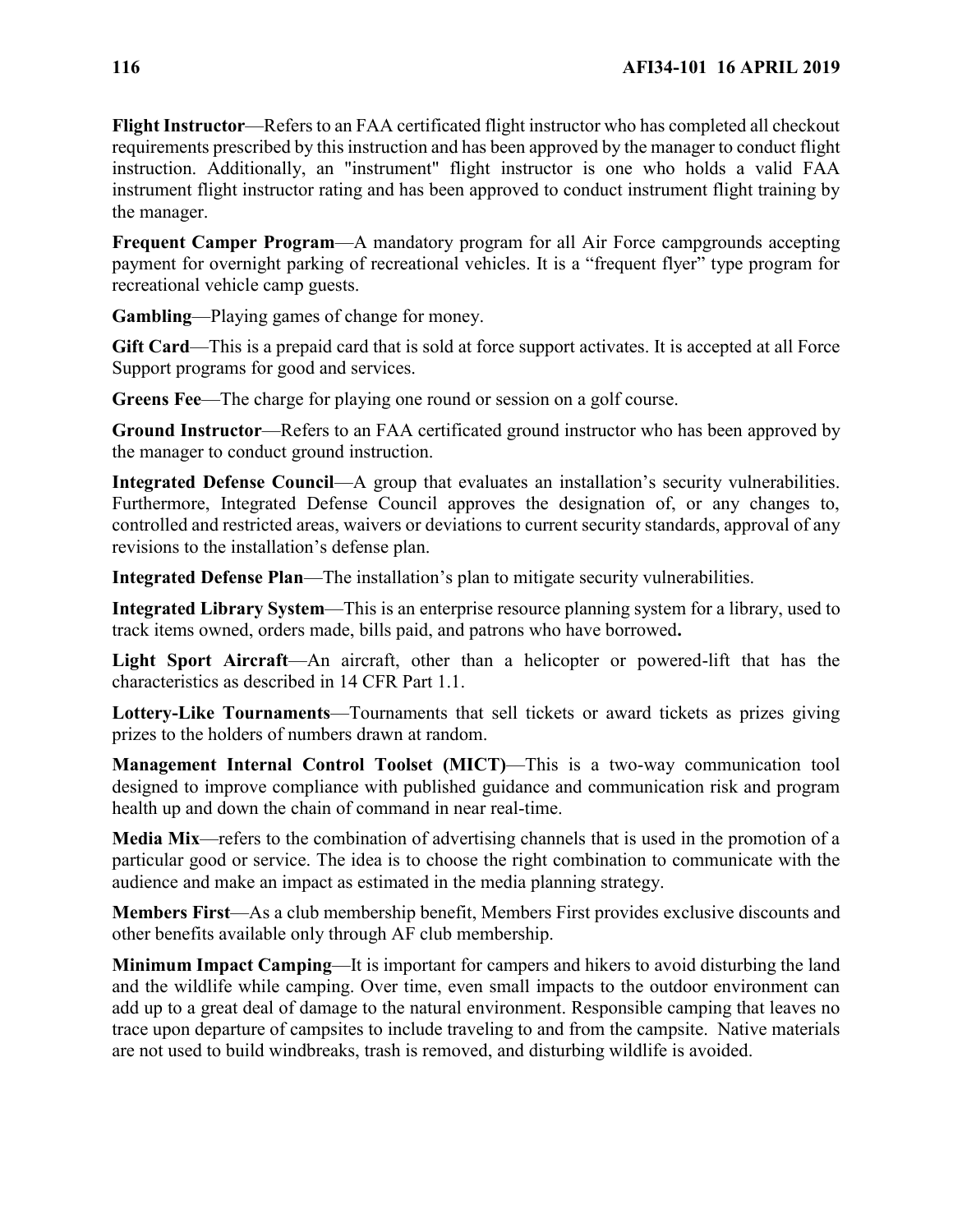**Mobility Disability**—A mobility impairment is a disability that interferes with a person's ability to perform tasks that require motor control and coordination. Such disabilities can involve the upper body, lower body, or both, and range from paralysis to amputation.

**National Agency Check**—This is a background investigation primarily for federal employees who will not have access to classified information.

**Nonappropriated Funds**—These are Federal funds that are not appropriated by the Congress and that are separate and apart from funds recorded in the books of the Treasury. Within the DoD, nonappropriated funds come primarily from the sale of goods and services to military and civilian personnel and their family members, and are used to support Air Force Services, billeting, and certain religious and educational programs.

**Nonappropriated Fund Instrumentality (NAFI)**—An integral DoD organization and fiscal entity that performs a governmental function and enjoys the legal status of an instrumentality of the US. NAFIs act in their own name to provide or assist other DoD organizations in providing Air Force Services programs for military personnel and authorized civilians.

**Pilot**—Refers to the individual acting as pilot-in-command of an aero club aircraft.

**Program Objective Memorandum (POM)—This is the primary document used by the AF to** submit programming proposals. The POM includes an analysis of missions, objectives, alternative methods to accomplish objectives, and allocation of resources.

**Progressive Gaming Machine Configurations**—Progressive machines are a group of many gaming machines linked together by a network. The jackpot continues to grow on the networked gaming machines as more people play the machine until somebody hits the winning symbols for the top award.

**Pull Tab Bingo**—Pull tab bingo (or break opens) are similar to lottery tickets, but they are made from two layers of poster board, glued together with die cut "windows" which snap open to show symbols or numbers.

**Recreational Vehicle Camp**—A campground designed for recreational vehicles. The campground typically have paved parking sites with water, electric, and sewer utility hookups.

**Security Asset Manager™**—Electronically controlled cabinets to store, audit, and manage keys and assets.

**Statue Mile**—1 Statute Mile equals 1,609 meters or 5,280 feet. The measurement is used in land navigation and aviation club clearance.

**Tip Jar**—A jar or similar container that is placed near the point of service allowing customers to leave a gratuity if so desired.

**United States Bowling Congress**—This organization is the National Governing Body for bowling and a membership organization that provides standardized rules, regulations and benefits.

**Voluntary Emeritus Corp**—This program honors retired or separated Federal employees for the work who achieved offers allowing them to accept volunteer positons in the Federal government. Voluntary Emeritus Corps assignments are not considered employment by the Federal government except for purposes of injury compensation as described in the Federal Register, v76, Number 30, Monday February 14, 2011, Notices, Chapter 9.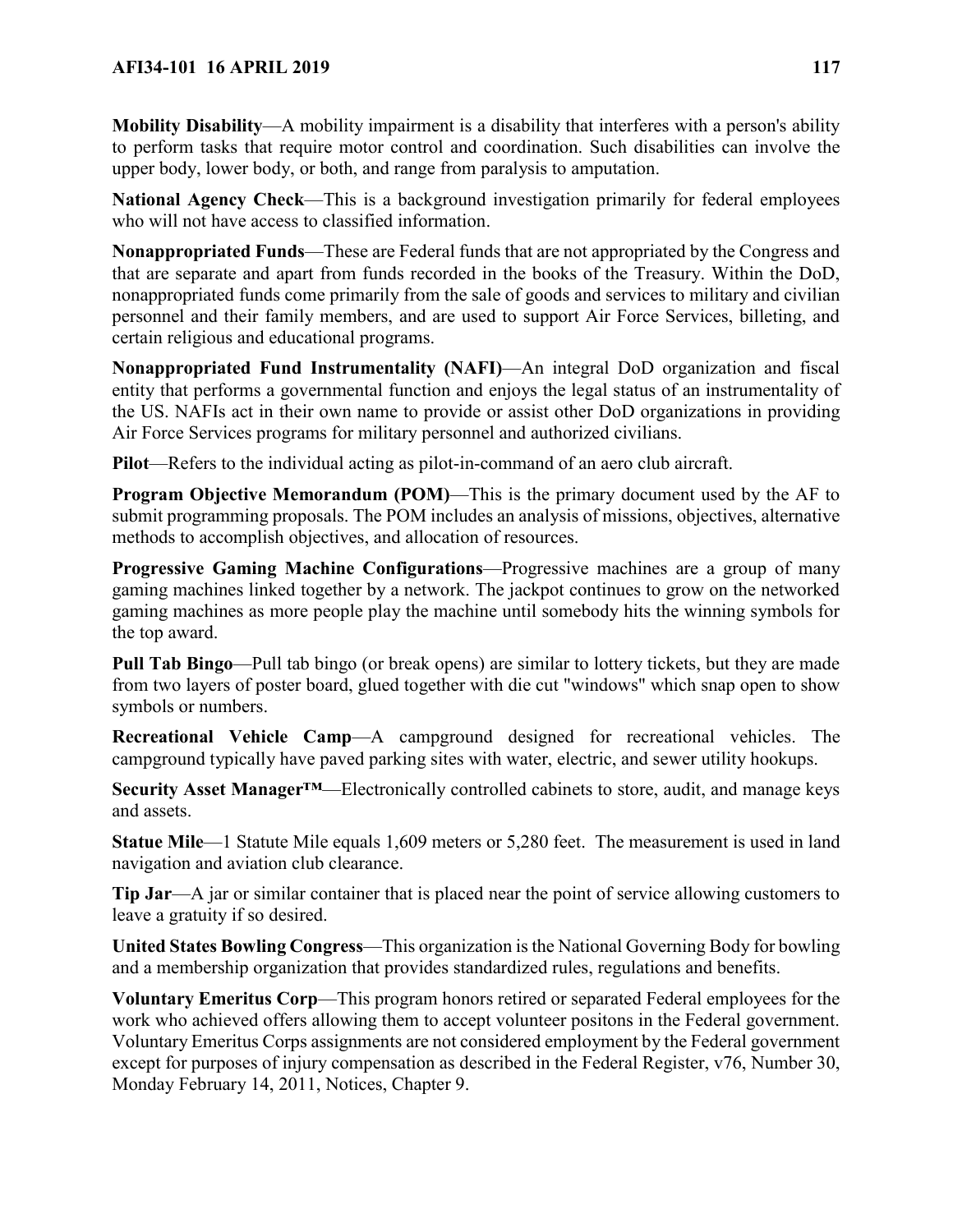**Vsse**—This is the safe, intentional one-engine inoperative speed. Originally known as "Safe Single-Engine Speed" as defined in 14 CFR Part 23.

**Vyse**—Best single-engine rate-of-climb speed "blue line" (multiengine, 12,500 pounds or less).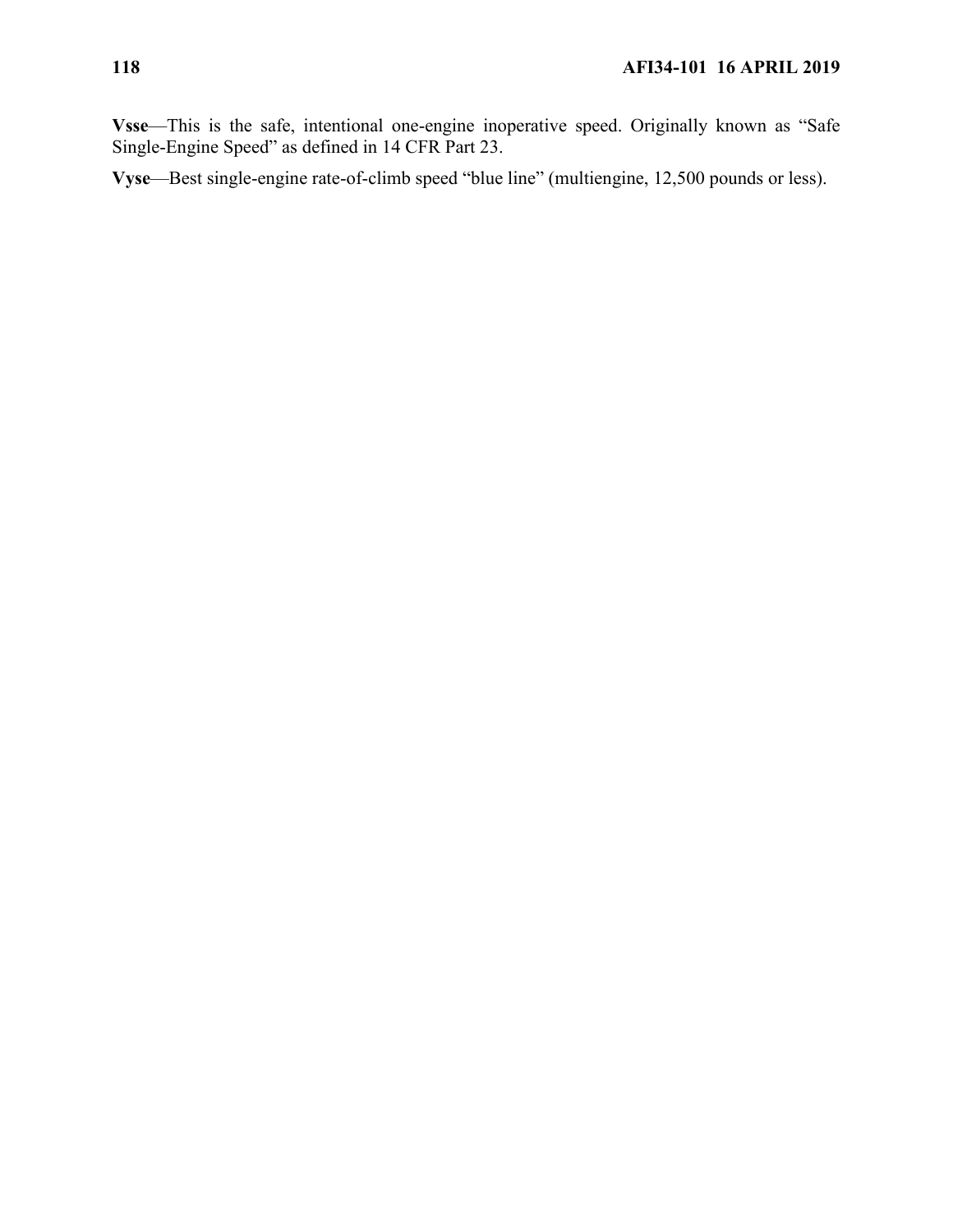## **Attachment 2**

## **GENERAL MWR PROGRAM ELIGIBILITY AND USE (T-0)**

**A2.1.** If Force Support facilities cannot accommodate all authorized patrons, the installation commander determines specific use priorities based on **Table [A2.1](#page-118-0)**. and **[A2.2](#page-121-0)**.

**A2.2.** Family members include the spouse and the following people who receive more than 50 percent of their support from the sponsor:

A2.2.1. Parents (including adopted, stepparents, and parents-in-law).

A2.2.2. Unmarried children (including adopted, stepchildren, and wards) under 21 years old, unmarried children under 23 years old who are attending school full time, and unmarried children over 21 years old who have mental or physical disabilities.

### <span id="page-118-0"></span>**Table A2.1. Unlimited Program Eligibility and Use Priority.**

| <b>CATEGORY</b>        | <b>PRIORITY</b> | <b>AUTHORIZED GROUP</b>            | <b>COMMENTS</b>          |
|------------------------|-----------------|------------------------------------|--------------------------|
| <b>Uniform Service</b> | 1               | Member on active duty              | Child care priorities    |
| members and their      |                 | (Army, Navy, Air Force,            | refer to DoDI            |
| family members         |                 | Marine Corps, and Coast            | 6060.02, Child           |
|                        |                 | Guard).                            | Development              |
|                        |                 |                                    | Programs.                |
|                        |                 | Members of the                     |                          |
|                        |                 | <b>Reserve Components</b>          | Reserve Officer          |
|                        |                 | (Ready Reserve,                    | Training Cadets refer to |
|                        |                 | National Guard;                    | Note 1.                  |
|                        |                 | Reservists in training).           |                          |
|                        |                 |                                    | Delayed entry            |
|                        |                 | <b>Cadets of Service Academies</b> | personnel refer to       |
|                        |                 | and U.S. Merchant Marine           | Note 2 and 3.            |
|                        |                 | Cadets.                            |                          |
|                        |                 |                                    |                          |
|                        |                 | Members of the                     |                          |
|                        |                 | Commissioned Corps of the          |                          |
|                        |                 | Public Health Service and          |                          |
|                        |                 | the Commissioned Corps of          |                          |
|                        |                 | the National Oceanic and           |                          |
|                        |                 | Atmospheric                        |                          |
|                        |                 | Administration on active           |                          |
|                        |                 | duty.                              |                          |
|                        |                 |                                    |                          |
|                        |                 | Scholarship/Contract               |                          |
|                        |                 | Reserve Officer                    |                          |
|                        |                 | Training Corp cadets.              |                          |
|                        |                 |                                    |                          |
|                        |                 |                                    |                          |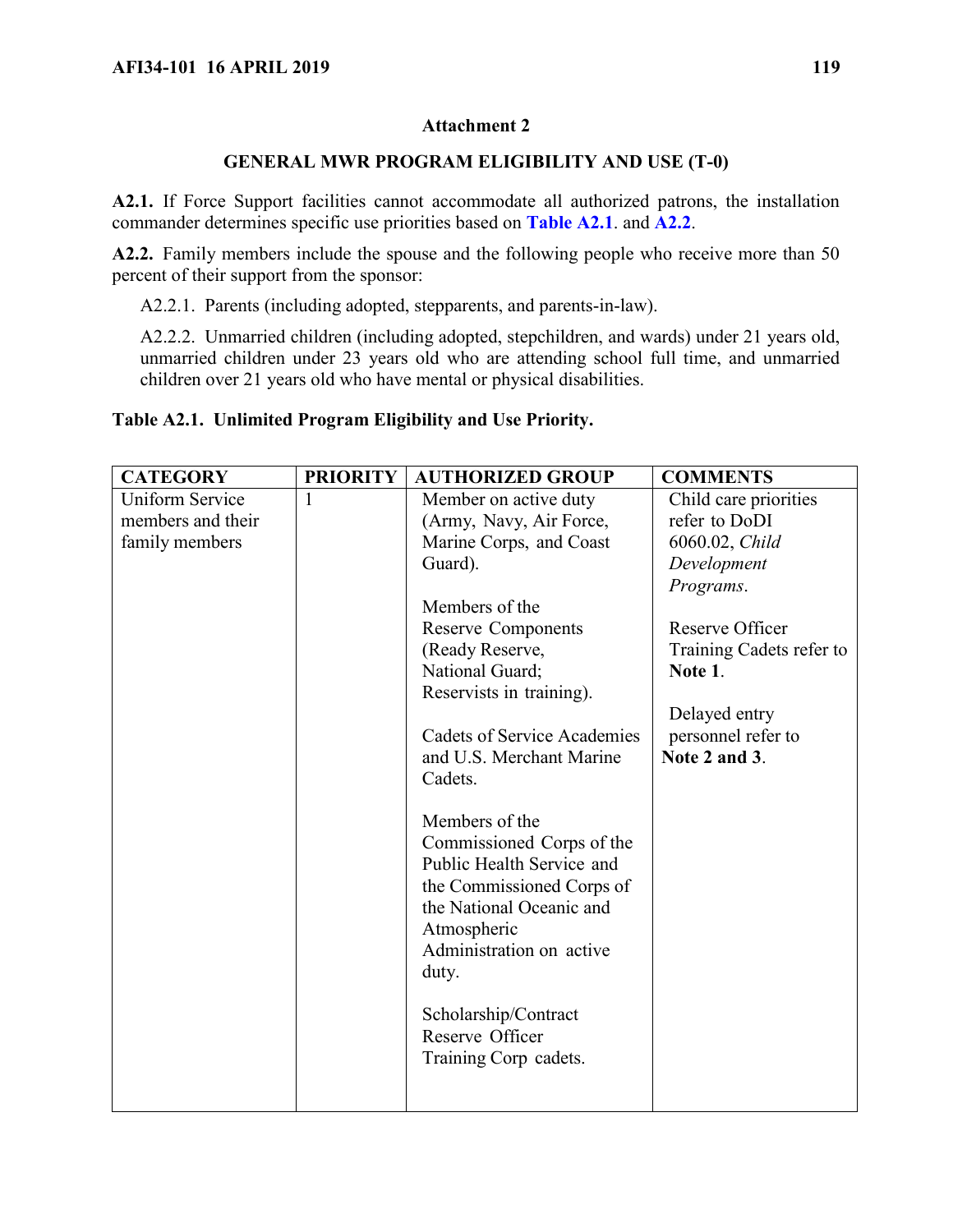|                       |                | Delayed Entry Personnel and         |                          |
|-----------------------|----------------|-------------------------------------|--------------------------|
|                       |                | their family members:               |                          |
|                       |                | officers and enlisted               |                          |
|                       |                | personnel who join the              |                          |
|                       |                | Armed Services that elect to        |                          |
|                       |                | delay entry into active duty.       |                          |
| Service retirees and  |                | Retired from active duty.           |                          |
| their family members  | $\overline{2}$ |                                     |                          |
|                       | $\overline{3}$ | Members of the Retired              | Priority 3 for all       |
|                       |                | Reserve, and retired without        | category A & B           |
|                       |                | pay (including those who            | activities. Have the     |
|                       |                | have qualified for retired pay      | same priority as retired |
|                       |                | at age 60 but have not yet          | from active duty, and    |
|                       |                | reached age 60), and their          | their families, in       |
|                       |                | family members.                     | category C activities.   |
| Others separated from | $\overline{4}$ | Honorably discharged                |                          |
| the Armed Forces and  |                | veterans with 100 percent           |                          |
| their family members  |                | service-connected disability        |                          |
|                       |                | and involuntarily separated         |                          |
|                       |                | service.                            |                          |
|                       |                |                                     |                          |
|                       |                | Members under the                   |                          |
|                       |                | <b>Transition Assistance</b>        |                          |
|                       |                | Management Program.                 |                          |
|                       |                | Personnel separated under           |                          |
|                       |                | the Voluntary Separation            |                          |
|                       |                | Incentive and Special               |                          |
|                       |                | Separation Benefit programs         |                          |
|                       |                | for two years after                 |                          |
|                       |                | separation.                         |                          |
|                       | 5              | Medal of Honor recipients.          |                          |
| Former and/or         | 6              | Un-remarried surviving              |                          |
| surviving spouses and |                | spouses of personnel who            |                          |
| family members        |                | died while on active duty or        |                          |
|                       |                | while in retired status.            |                          |
|                       | $\overline{7}$ | Un-remarried former                 |                          |
|                       |                | spouses who were married            |                          |
|                       |                | to military members for at          |                          |
|                       |                | least 20 years while the            |                          |
|                       |                | military member was on              |                          |
|                       |                |                                     |                          |
|                       |                | active duty in the Armed<br>Forces. |                          |
|                       | 8              |                                     |                          |
|                       |                | Orphans of military                 |                          |
|                       |                | members, when not adopted           |                          |
|                       |                | by new parents, and under           |                          |
|                       |                | 21 years old (can be over 21        |                          |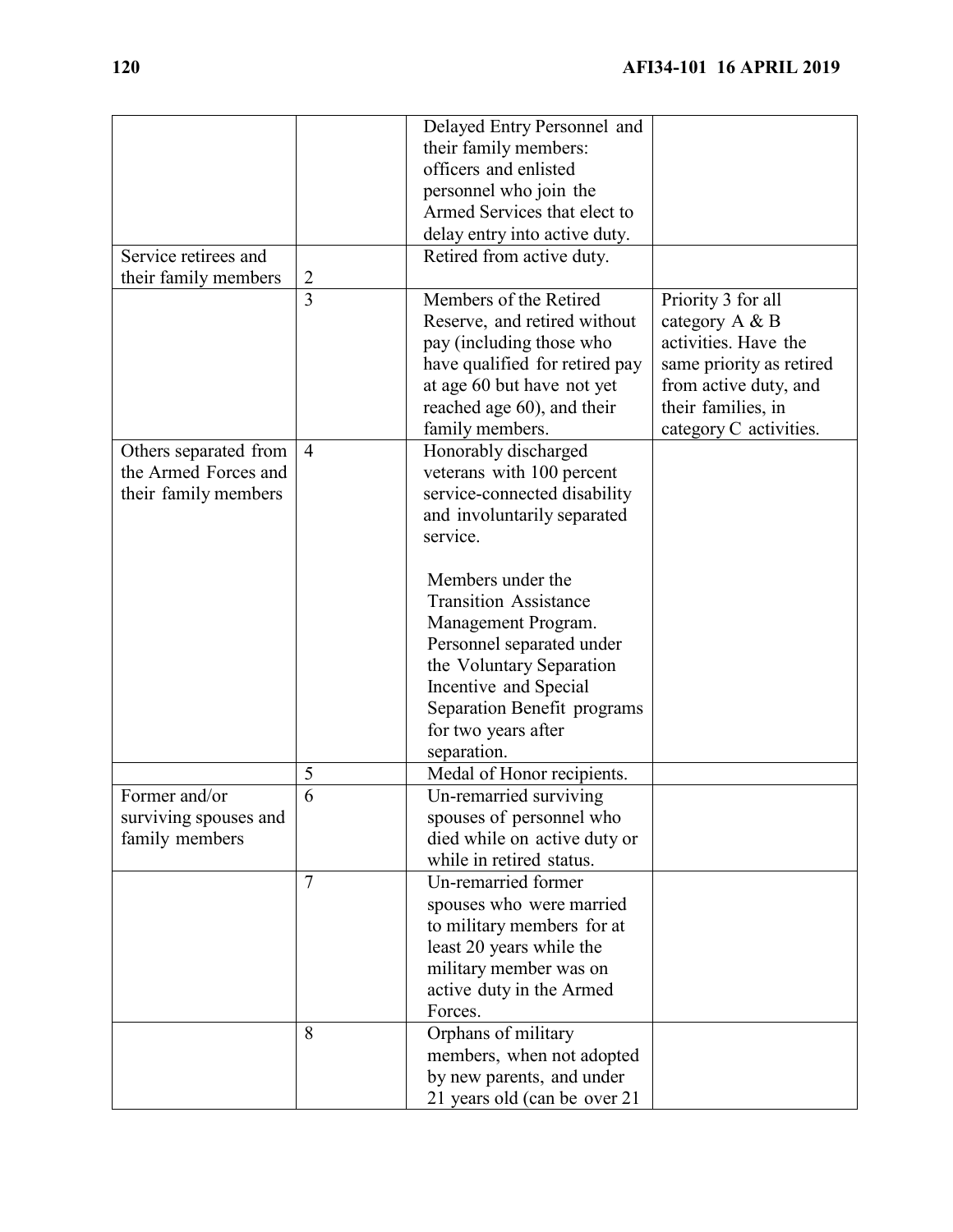|                                                                                                                             |    | if the orphans are incapable<br>of supporting themselves, or<br>up to 23 years old if the<br>orphans are in full-time<br>study).                                                                                                                                                                                                                                            |  |
|-----------------------------------------------------------------------------------------------------------------------------|----|-----------------------------------------------------------------------------------------------------------------------------------------------------------------------------------------------------------------------------------------------------------------------------------------------------------------------------------------------------------------------------|--|
| <b>US DoD</b> and Coast<br>Guard civilians<br>(including)<br>nonappropriated fund<br>employees) and their<br>family members | 9  | When stationed outside the<br>US.                                                                                                                                                                                                                                                                                                                                           |  |
| Other supporters of<br>DoD                                                                                                  | 10 | US Federal employees when<br>assigned in areas outside the<br>US.                                                                                                                                                                                                                                                                                                           |  |
|                                                                                                                             | 11 | Medical personnel under<br>contract to the military DoD<br>Component during periods<br>when the personnel are<br>residing on the installation.                                                                                                                                                                                                                              |  |
|                                                                                                                             | 12 | Military personnel of foreign<br>nations and their family<br>members when on orders<br>from the US Armed Forces,<br>or in overseas areas when the<br>Major Command commander<br>grants privileges in the best<br>interest of the U.S.                                                                                                                                       |  |
|                                                                                                                             | 13 | Paid members of the<br>American Red Cross, Young<br>Men's Christian Association,<br>United Services Organization<br>and other non-Federal Entity<br>identified in DoDI 1000.15,<br>Procedures and Support for<br><b>Non-Federal Entities</b><br>Authorized to Operate on<br>Department of Defense<br>Installations when assigned<br>with US Armed Forces<br>outside the US. |  |
|                                                                                                                             | 14 | US employees of firms under<br>contract to the DoD working<br>on an installation when<br>assigned in areas outside the<br>Unites States.                                                                                                                                                                                                                                    |  |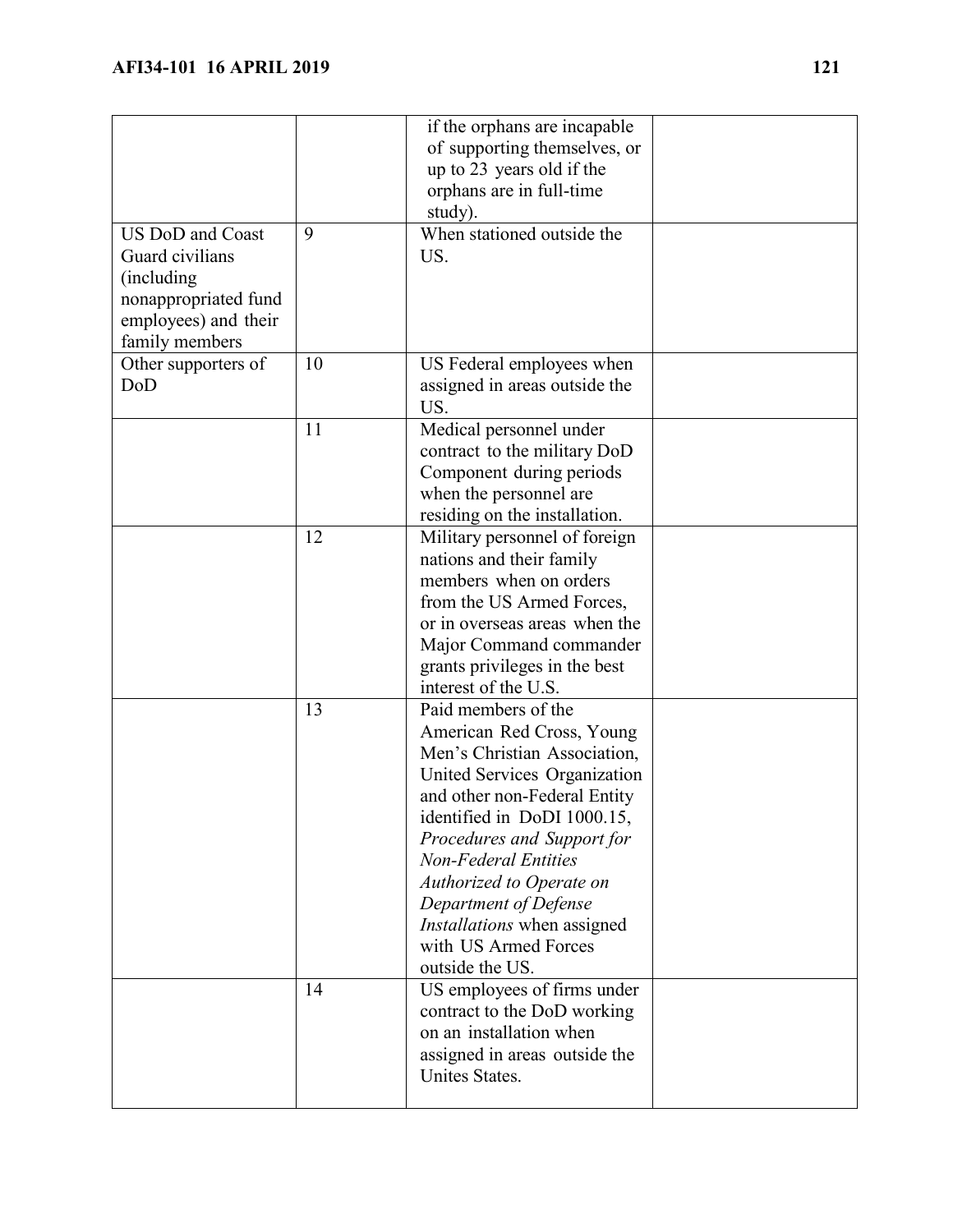## **Notes:**

Installation commanders may limit access among active duty members only when space is limited. Additionally, in situations where installations are collocated with or in close proximity to neighboring installations, installation commanders may establish arrangements that further subdivide the active duty categories into two categories (1) members assigned to or supported by the installation, and (2) members not assigned to or supported by the installation, etc.

- 1. Reserve Officer Training Cadets on scholarship or contract are members of the Ready Reserve.
- 2. Delayed entry personnel are considered members of the Individual Ready Reserve and may elect to delay entry into the military for as long as a year.
- 3. Delayed entry personnel members and their families are authorized to utilize Force Support activities. However, only delayed entry personnel members are authorized to make purchases. DoD Form 4 *Enlistment/Reenlistment Document Armed Forces of the United States,* along with a photo identification is be used to gain access to Force Support activities. Eligibility expires one year from the date of entry which is reflected in block 8A of the DoD Form 4. Purchase of alcohol is prohibited; however, delayed entry personnel and their families are authorized to utilize the respective officer, enlisted and collocated clubs except when the clubs are offering member-only functions. Delayed entry personnel are not eligible for club membership or check cashing. When members elect to terminate their enlistment and are discharged, recruiters stamp "Services and Force Support privileges revoked," on DoD Form 4.

<span id="page-121-0"></span>**A2.3.** Patrons described in **[Table A2.2](#page-121-0)** are authorized limited use of Force Support resiliency and readiness activities and programs at the discretion of the installation commander. Commanders open programs to these patrons based on local demand and capacity. Resale of food and state taxfree beverages are restricted to amounts consumed on the premises, and to convenience merchandise incidental to daily participation (such as golf tees). Appropriated fund and nonappropriated fund civilian personnel employed by Force Support units, and their family members, may purchase goods and services from their respective activities, without restrictions, (not exchanges), where not prohibited by status-of-forces or other country-to-country agreements.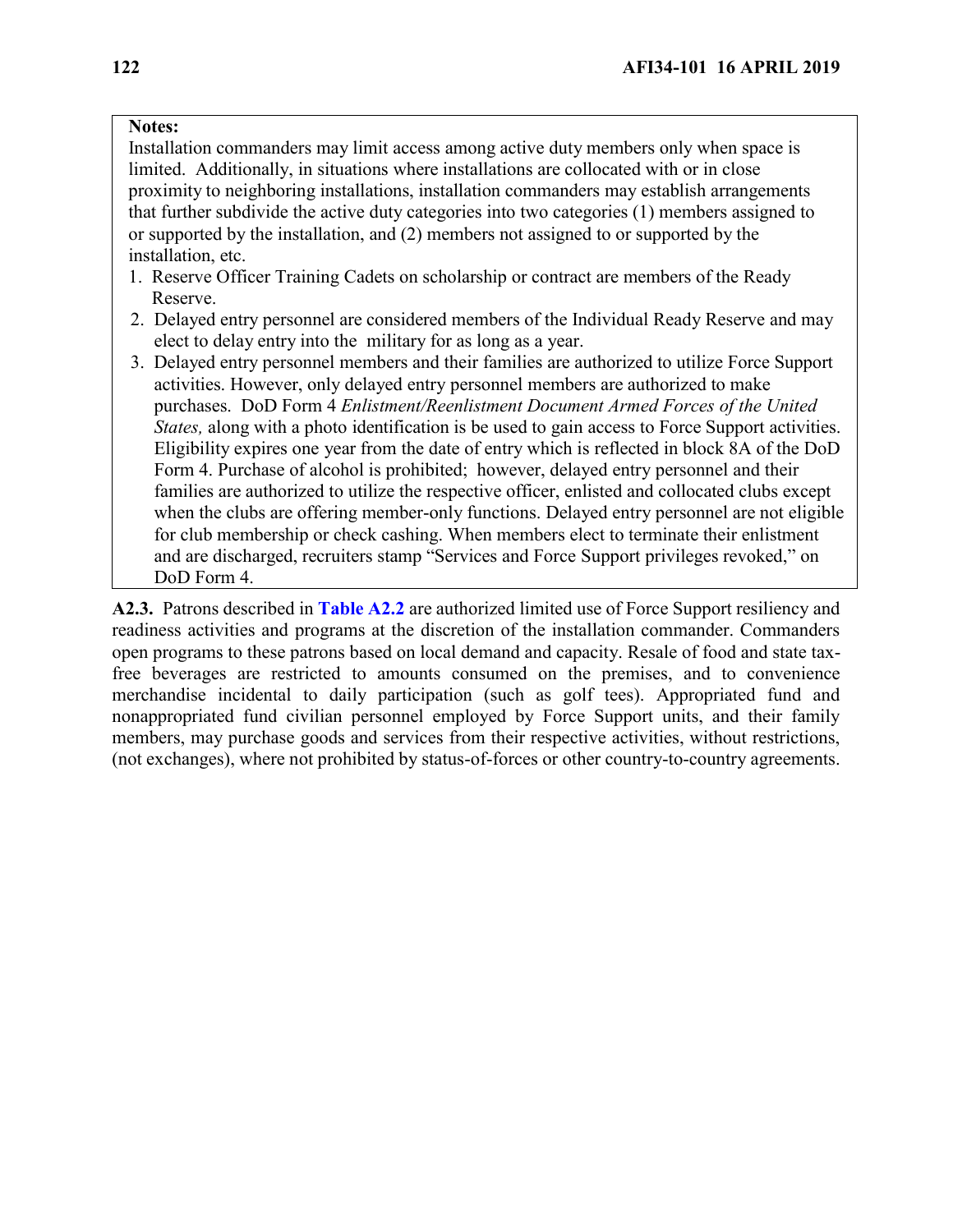| <b>CATEGORY</b>                                                                                                               | <b>PRIORITY</b> | <b>AUTHORIZED GROUP</b>                                                                                                                                        | <b>COMMENTS</b>                                                                                                                                                                                                                                                        |
|-------------------------------------------------------------------------------------------------------------------------------|-----------------|----------------------------------------------------------------------------------------------------------------------------------------------------------------|------------------------------------------------------------------------------------------------------------------------------------------------------------------------------------------------------------------------------------------------------------------------|
| <b>US DoD and Coast</b><br>Guard civilians and<br>their family members                                                        | 15              | Both appropriated and<br>nonappropriated fund and<br>retired DoD and Coast Guard<br>civilians                                                                  |                                                                                                                                                                                                                                                                        |
| DoD contractor<br>personnel and<br>technical<br>representatives                                                               | 16              | Working on the installation.                                                                                                                                   |                                                                                                                                                                                                                                                                        |
| Others associated<br>with DoD                                                                                                 | 17              | <b>Reserve Officer Training</b><br>Cadets (other than those<br>addressed in Priority 1 above)<br>when participating in field<br>training.                      |                                                                                                                                                                                                                                                                        |
|                                                                                                                               | 18              | Former Prisoners of War and<br>spouses of Prisoners of War<br>or service members missing<br>in action may use clubs.                                           | These individuals may<br>not be entitled to other<br>MWR programs.                                                                                                                                                                                                     |
| Other US Federal<br>employees                                                                                                 | 19              | All appropriated and<br>nonappropriated employees<br>of US Federal employees.                                                                                  | Authorized club<br>membership<br>within the<br>US only. Limit<br>memberships to a<br>specific period, not to<br>exceed one year.<br>Installation commander<br>re-certifies annually. Re-<br>certification<br>documentation is<br>maintained by Force<br>Support units. |
| <b>Military Housing</b><br>Privatization<br>Initiative employees<br>and residents and<br>privatized Army<br>lodging employees | 20              | <b>Military Housing</b><br>Privatization Initiative<br>employees or residents and<br>privatized Army lodging<br>employees.                                     |                                                                                                                                                                                                                                                                        |
| Guests                                                                                                                        | 21              | Those otherwise not eligible<br>to use Force resiliency and<br>readiness programs, when<br>specifically invited and<br>accompanied by an<br>authorized person. |                                                                                                                                                                                                                                                                        |

# **Table A2.2. Limited Program Eligibility and Use Priority.**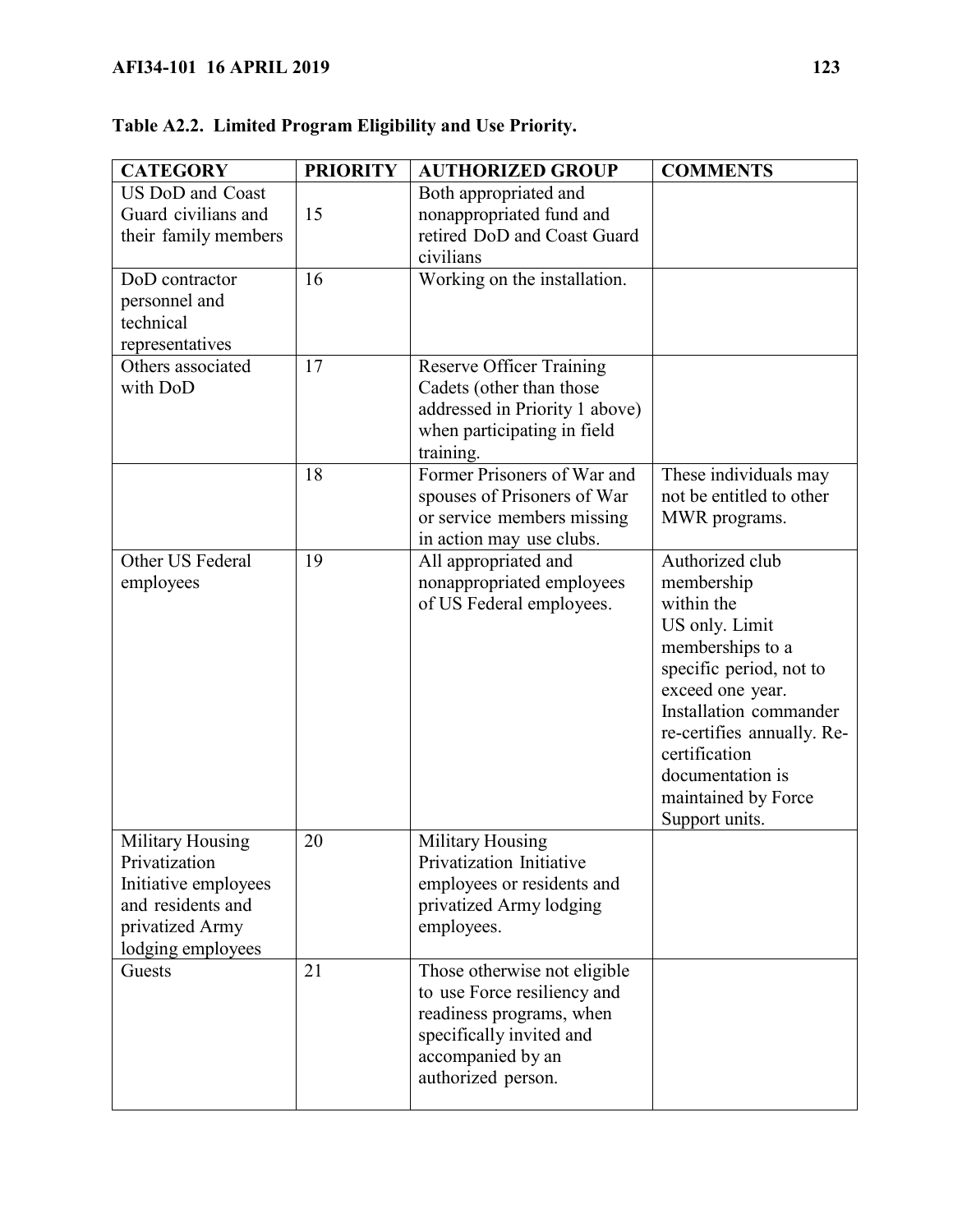| Au pair                                | 22 | A young adult, 18-26 years of<br>age, from another country,<br>accepted by the United States<br>Information Agency-<br>approved au pair<br>organization, and afforded the<br>opportunity to learn and live<br>with a military family within<br>the US while attending an<br>accredited post-secondary<br>institution of higher education<br>for not less than six hours of<br>academic credit or its<br>equivalent. |                                                                                                                                                               |
|----------------------------------------|----|---------------------------------------------------------------------------------------------------------------------------------------------------------------------------------------------------------------------------------------------------------------------------------------------------------------------------------------------------------------------------------------------------------------------|---------------------------------------------------------------------------------------------------------------------------------------------------------------|
| Members of the<br>public within the US | 23 | Local leaders (Honorary<br>Squadron Commanders, etc.)<br>as designated by the<br>installation commander.                                                                                                                                                                                                                                                                                                            | Fees for non-DoD<br>personnel are set higher<br>than rates charged to<br>active duty military,                                                                |
|                                        | 24 | Gold Star Lapel Button<br>Family Members as defined in<br>DoDI 1348.36, paragraph<br>3.2., Gold Star Lapel Button,<br>Service Flag, and Service<br>Lapel Button. Refer to<br>paragraph 4.22.8.2.                                                                                                                                                                                                                    | dependents, retirees, and<br>non-DoD civilians.<br>See Notes1-3.                                                                                              |
|                                        | 25 | Gold Star Next of Kin Family<br>Members as defined in AFI<br>36-3002. Refer to <b>paragraph</b><br>4.22.8.2.                                                                                                                                                                                                                                                                                                        |                                                                                                                                                               |
|                                        | 26 | Members of the general<br>public can attend infrequent<br>Force Support-sponsored<br>resiliency and readiness<br>events as authorized by the<br>installation commander.                                                                                                                                                                                                                                             |                                                                                                                                                               |
|                                        | 27 | Members of the general<br>public within the US and its<br>territories and possessions<br>may use category C programs<br>on a recurring, self-directed<br>basis.                                                                                                                                                                                                                                                     | A1S may grant waiver<br>for up to 5 years;<br>expiration date of waiver<br>will be specified in the<br>waiver approval<br>memorandum. (T-1).<br>See Notes1-3. |
|                                        | 28 | <b>Students without MWR</b><br>eligibility and enrolled in a K-<br>12 school located on an AF<br>lead installation may be                                                                                                                                                                                                                                                                                           | The installation<br>designates MWR<br>facilities available for<br>student use. These                                                                          |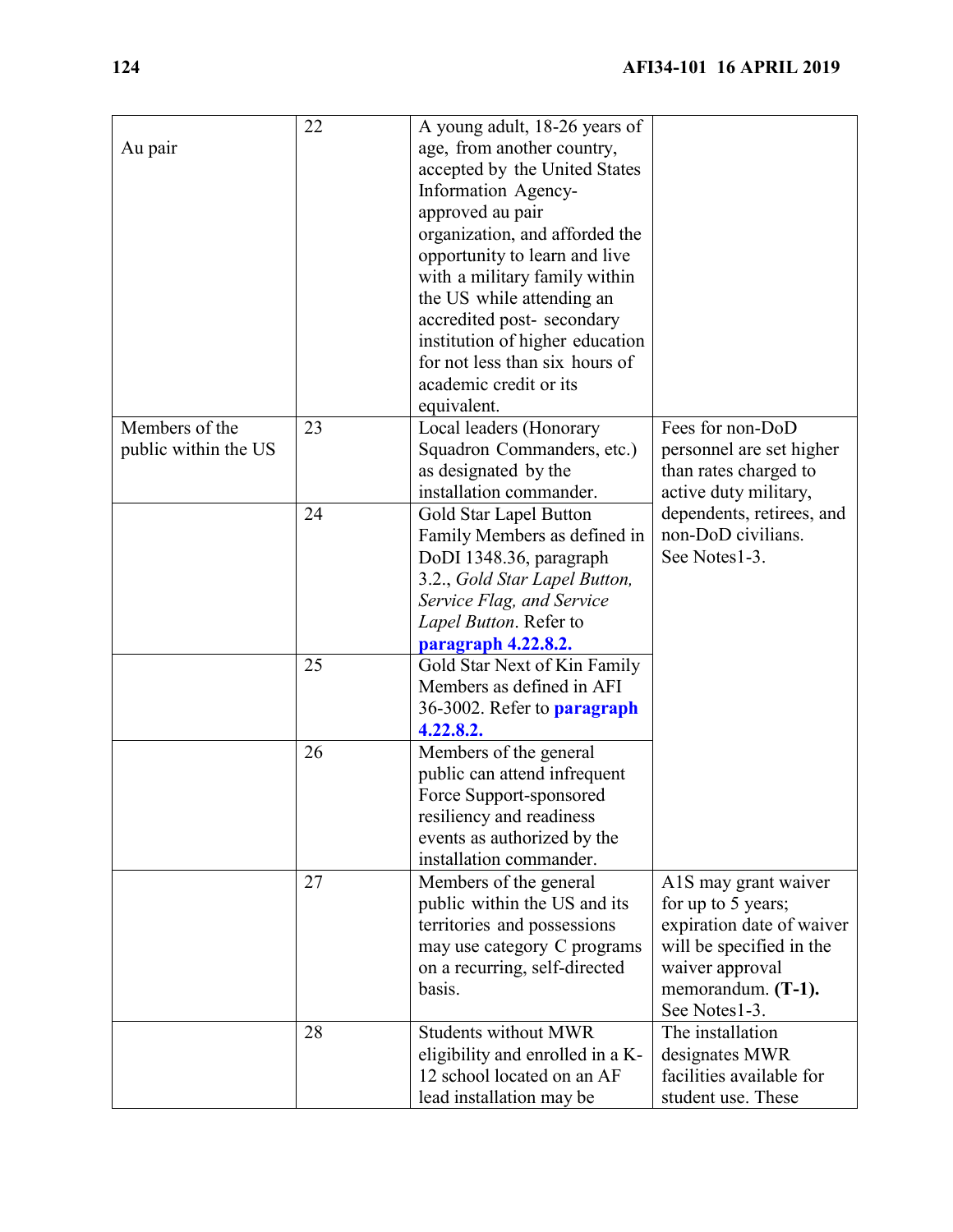| granted access to MWR<br>facilities for school sponsored<br>educational activities. | students must be<br>accompanied by a<br>sponsor or designee<br>while in attendance<br>MWR activity. $(T-3)$ . |
|-------------------------------------------------------------------------------------|---------------------------------------------------------------------------------------------------------------|
|                                                                                     | See note 2.f. below.                                                                                          |

## **Notes:**

- 1. Rules governing local procedures on the number of guests and the frequency of use at specific facilities will be put into an installation policy letter or installation regulation. **(T-1).**
- 2. The installation commander determines that adequate facilities are available and the facilities are currently underutilized by higher priority users (must be re-certified through AFSVA Commander to AF/A1S for approval prior to expiration specified in the AF/A1S approval memorandum). **(T-1).** The approval package must identify the financial and non-financial benefits to the installation for approving such access. **(T-1).**
	- a. Allowing these individuals to use these facilities is beneficial to both the military members and civilians in the community.
	- b. No conflict exists with Federal, State, or local laws (including Status-of-Forces Agreements).
	- c. Local municipal officials, including Chamber of Commerce, affected by the proposed expanded use concur with allowing members of the public to use a Category C Force Support facility. A majority of owners of publically-accessible (not private with a limited opportunity for the public to utilize) businesses of a like nature must not object to the proposed expensed use of Force Support facilities. **(T-1).** This must include business owners whose main public entrance is located within a ten (10) mile drive of the main public entrance of the Force Support facility. **(T-1).** For public use of golf facilities, there must be 100 percent concurrence from the owners or operators of local civilian golf facilities within a 10 mile driving distance stating the owners do not object. **(T-1).**  Authorization must be limited to attendance and purchase of food and beverages, and convenience merchandise incidental to participation (such as golf tees and balls). **(T-0).** Refer to Status-of-Forces Agreements for overseas areas.
	- d. The members authorized are designated by letter maintained on file by the Force Support commander or director.
	- e. Fees for non-DoD personnel must be set higher than rates charged to active duty military, dependents, retirees, and non-DoD civilians. **(T-1).**
	- f. When sponsoring a group of guests on a recurring basis (e.g., a youth sports team, class of students), the Force Support facility manager may act as the sponsor of the guests and delegate the accompaniment duty to the team coach, program manager, faculty teacher or school staff member. Such a practice must not undermine the safety requirements (e.g., pool lifeguard ratios) associated with such guests or materially interfere with the use of the Force Support facilities or equipment by authorized patrons. **(T-1).**
- 3. Requests from the installation commander must contain the information required in note 2 and be endorsed by the respective major command A1 and AFSVA commander. **(T-1).**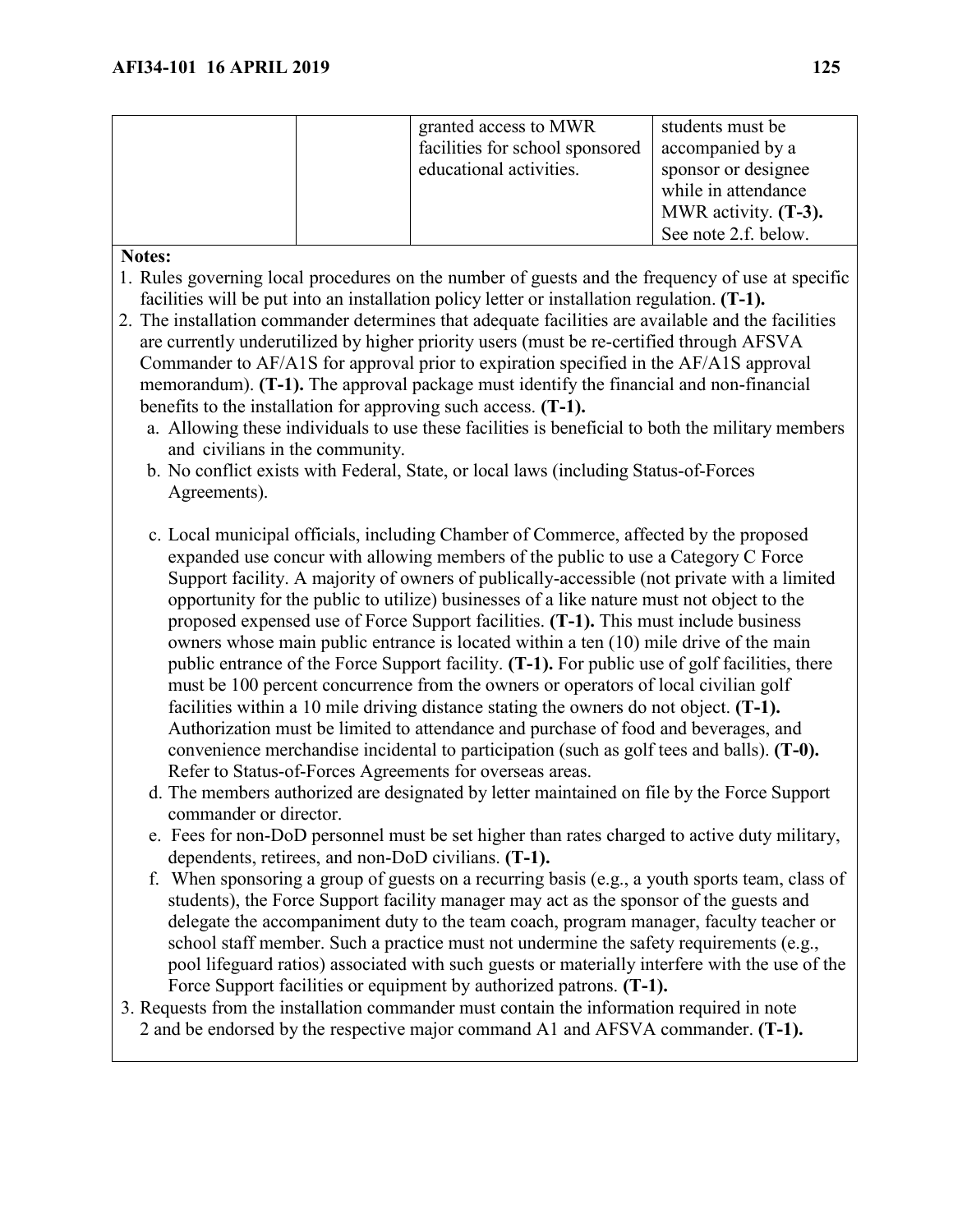## **Attachment 3**

# **OUTDOOR RECREATION TRAINING AND CERTIFICATION STANDARDS**

|                         | <b>Instructional Programs</b> |                             | <b>Trips &amp; Outings</b> |                             |
|-------------------------|-------------------------------|-----------------------------|----------------------------|-----------------------------|
| <b>Activity</b>         | <b>Required</b>               | Recommended                 | <b>Required</b>            | Recommended                 |
| All Activities          | First aid and                 |                             | First aid and              |                             |
|                         | cardiopulmonary               |                             | cardiopulmona              |                             |
|                         | resuscitation                 |                             | ry resuscitation           |                             |
|                         | certification                 |                             | certification              |                             |
| <b>Aquatic Exercise</b> | Aquatic exercise              |                             |                            |                             |
|                         | instructor                    |                             |                            |                             |
|                         | training                      |                             |                            |                             |
| Backcountry/Wilderness  | <b>Wilderness First</b>       | Minimal impact              | Wilderness                 | Minimal impact              |
| Travel, Summer          | Aid training                  | - Backcountry               | First Aid                  | - Backcountry               |
|                         |                               | travel training             | training                   | travel training             |
| Backcountry/Wilderness  | Wilderness First              | Minimal impact              | Wilderness                 | Minimal impact              |
| Travel, Winter          | Aid training                  | - Backcountry<br>travel and | <b>First Aid</b>           | - Backcountry<br>travel and |
|                         |                               | winter survival             | training                   | winter survival             |
|                         | Avalanche safety<br>training  | training                    | Avalanche                  | training                    |
|                         | (mountainous                  |                             | safety training            |                             |
|                         | areas)                        |                             | (mountainous               |                             |
|                         |                               |                             | areas)                     |                             |
| Canoeing, Flatwater     | Flatwater                     |                             |                            | Flatwater                   |
|                         | canoeing                      |                             |                            | canoeing course             |
|                         | instructor                    |                             |                            |                             |
|                         | training                      |                             |                            |                             |
| Canoeing, Whitewater    | Whitewater                    |                             | Swiftwater                 | Whitewater                  |
| (Class III minimum)     | canoeing                      |                             | rescue training            | canoeing                    |
|                         | instructor                    |                             |                            | instructor                  |
|                         | training                      |                             |                            | training                    |
|                         |                               |                             |                            |                             |
|                         | Swiftwater                    |                             |                            |                             |
|                         | rescue training               |                             |                            |                             |
| Climbing Wall           | Climbing wall $&$             |                             | Climbing wall              |                             |
|                         | equipment                     |                             | $&$ equipment              |                             |
|                         | management                    |                             | management                 |                             |
|                         | training                      |                             | training                   |                             |
| Cycling                 |                               | Cycling<br>instructor       |                            | Cycling<br>training course  |
|                         |                               | course                      |                            |                             |
| Hunting                 | Hunter safety                 |                             | Hunter safety              |                             |
|                         | instructor course             |                             | course                     |                             |
|                         |                               |                             |                            |                             |

# **Table A3.1. Outdoor Recreation Training and Certification Standards.**